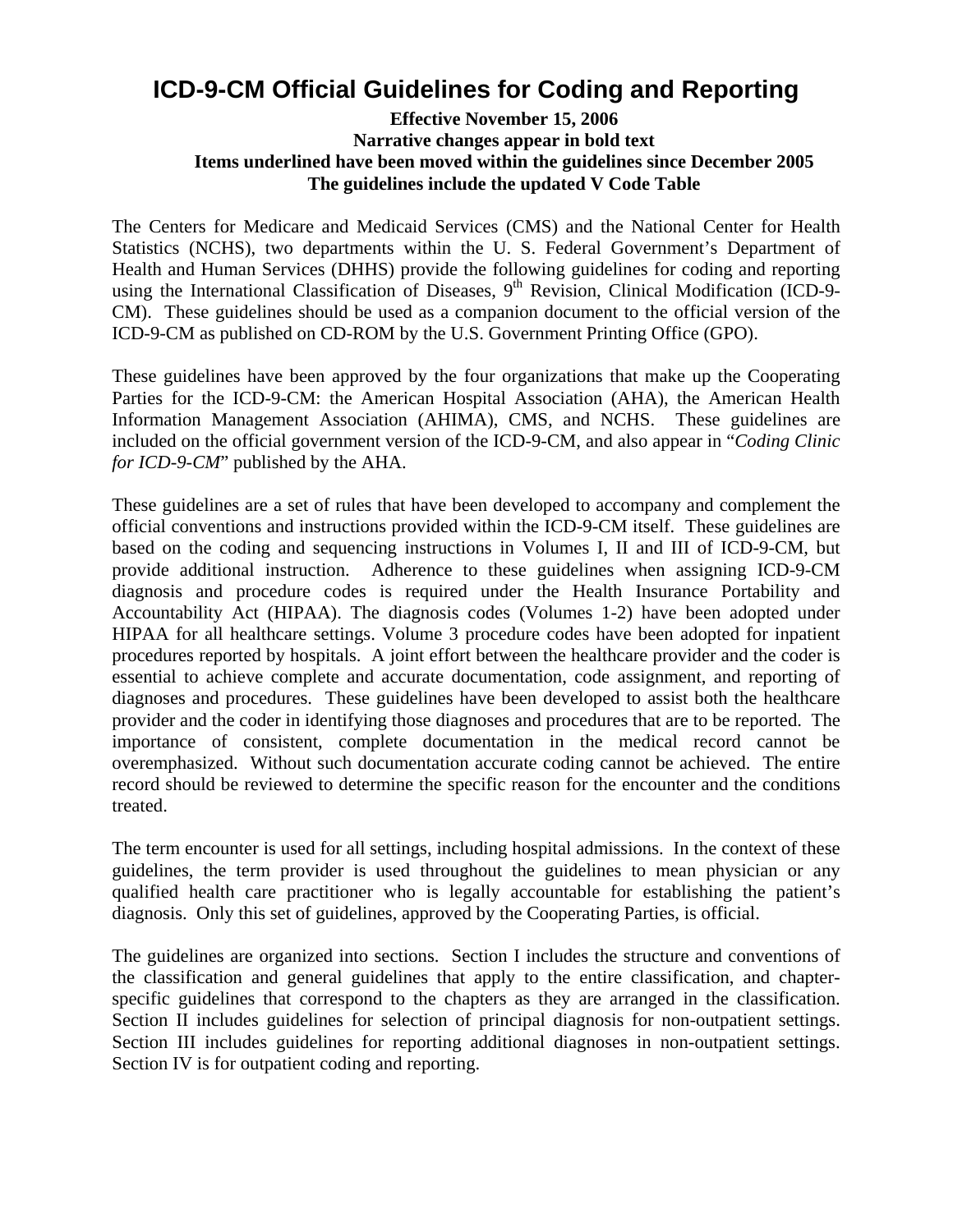|                | Section I. Conventions, general coding guidelines and chapter specific guidelines 6     |  |
|----------------|-----------------------------------------------------------------------------------------|--|
|                |                                                                                         |  |
| 1.             |                                                                                         |  |
| 2.             |                                                                                         |  |
| a.             |                                                                                         |  |
| $\mathbf{b}$ . |                                                                                         |  |
| 3.             |                                                                                         |  |
| 4.             |                                                                                         |  |
| 5.             |                                                                                         |  |
| a.             |                                                                                         |  |
| $\mathbf b$ .  |                                                                                         |  |
| 6.             | Etiology/manifestation convention ("code first", "use additional code" and "in diseases |  |
|                |                                                                                         |  |
| 7.             |                                                                                         |  |
| 8.             |                                                                                         |  |
| 9.             |                                                                                         |  |
| <b>B</b> .     |                                                                                         |  |
| 1.             |                                                                                         |  |
| 2.             |                                                                                         |  |
| 3.             |                                                                                         |  |
| 4.             |                                                                                         |  |
| 5.             |                                                                                         |  |
| 6.             |                                                                                         |  |
| 7.             |                                                                                         |  |
| 8.             |                                                                                         |  |
| 9.             |                                                                                         |  |
| 10.            |                                                                                         |  |
| 11.            |                                                                                         |  |
| 12.            |                                                                                         |  |
| 13.            |                                                                                         |  |
|                |                                                                                         |  |
|                |                                                                                         |  |
| a.             |                                                                                         |  |
| $\mathbf b$ .  | Septicemia, Systemic Inflammatory Response Syndrome (SIRS), Sepsis, Severe              |  |
|                |                                                                                         |  |
| 2.             |                                                                                         |  |
| a.             |                                                                                         |  |
| $\mathbf b$ .  |                                                                                         |  |
| c.             |                                                                                         |  |
| d.             |                                                                                         |  |
| e.             | Admissions/Encounters involving chemotherapy, immunotherapy and radiation therapy  21   |  |
| f.             |                                                                                         |  |
| g.             |                                                                                         |  |
| h.             |                                                                                         |  |
| 3.             | Chapter 3: Endocrine, Nutritional, and Metabolic Diseases and Immunity Disorders        |  |
|                |                                                                                         |  |
| a.             |                                                                                         |  |
|                | ICD 0 CM Official Guidelines for Coding and Peperting                                   |  |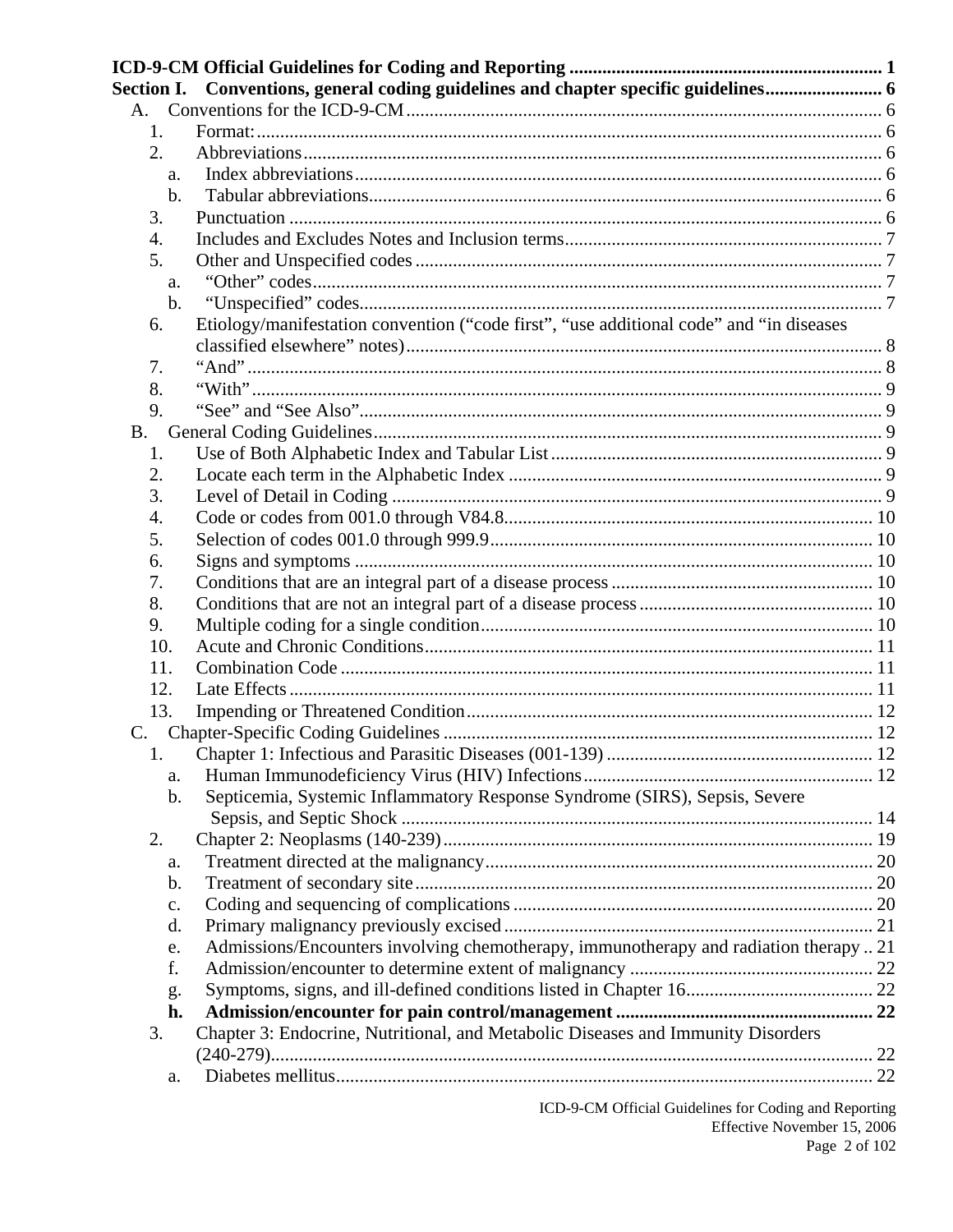| 4.             |                                                                                      |  |
|----------------|--------------------------------------------------------------------------------------|--|
| a.             |                                                                                      |  |
| 5.             |                                                                                      |  |
|                |                                                                                      |  |
| 6.             |                                                                                      |  |
| a.             |                                                                                      |  |
| 7.             |                                                                                      |  |
| a.             |                                                                                      |  |
| $\mathbf b$ .  |                                                                                      |  |
| c.             |                                                                                      |  |
| d.             |                                                                                      |  |
| e.             |                                                                                      |  |
| 8.             |                                                                                      |  |
| a.             |                                                                                      |  |
| b.             |                                                                                      |  |
| $\mathbf{c}$ . |                                                                                      |  |
| 9.             |                                                                                      |  |
|                |                                                                                      |  |
| 10.            |                                                                                      |  |
| a.             |                                                                                      |  |
| 11.            | Chapter 11: Complications of Pregnancy, Childbirth, and the Puerperium (630-677)  37 |  |
| a.             |                                                                                      |  |
| b.             |                                                                                      |  |
| c.             |                                                                                      |  |
| d.             |                                                                                      |  |
| e.             |                                                                                      |  |
| f.             |                                                                                      |  |
| g.             |                                                                                      |  |
| h.             |                                                                                      |  |
| 1.             |                                                                                      |  |
| j.             |                                                                                      |  |
| k.             |                                                                                      |  |
| 12.            |                                                                                      |  |
|                |                                                                                      |  |
| 13.            | Chapter 13: Diseases of Musculoskeletal and Connective Tissue (710-739) 43           |  |
| a.             |                                                                                      |  |
| 14.            |                                                                                      |  |
| a.             |                                                                                      |  |
| 15.            |                                                                                      |  |
| a.             |                                                                                      |  |
| $\mathbf b$ .  |                                                                                      |  |
| c.             |                                                                                      |  |
| d.             |                                                                                      |  |
| e.             |                                                                                      |  |
| f.             |                                                                                      |  |
| g.             |                                                                                      |  |
| h.             |                                                                                      |  |
| 1.             |                                                                                      |  |

ICD-9-CM Official Guidelines for Coding and Reporting Effective November 15, 2006 Page 3 of 102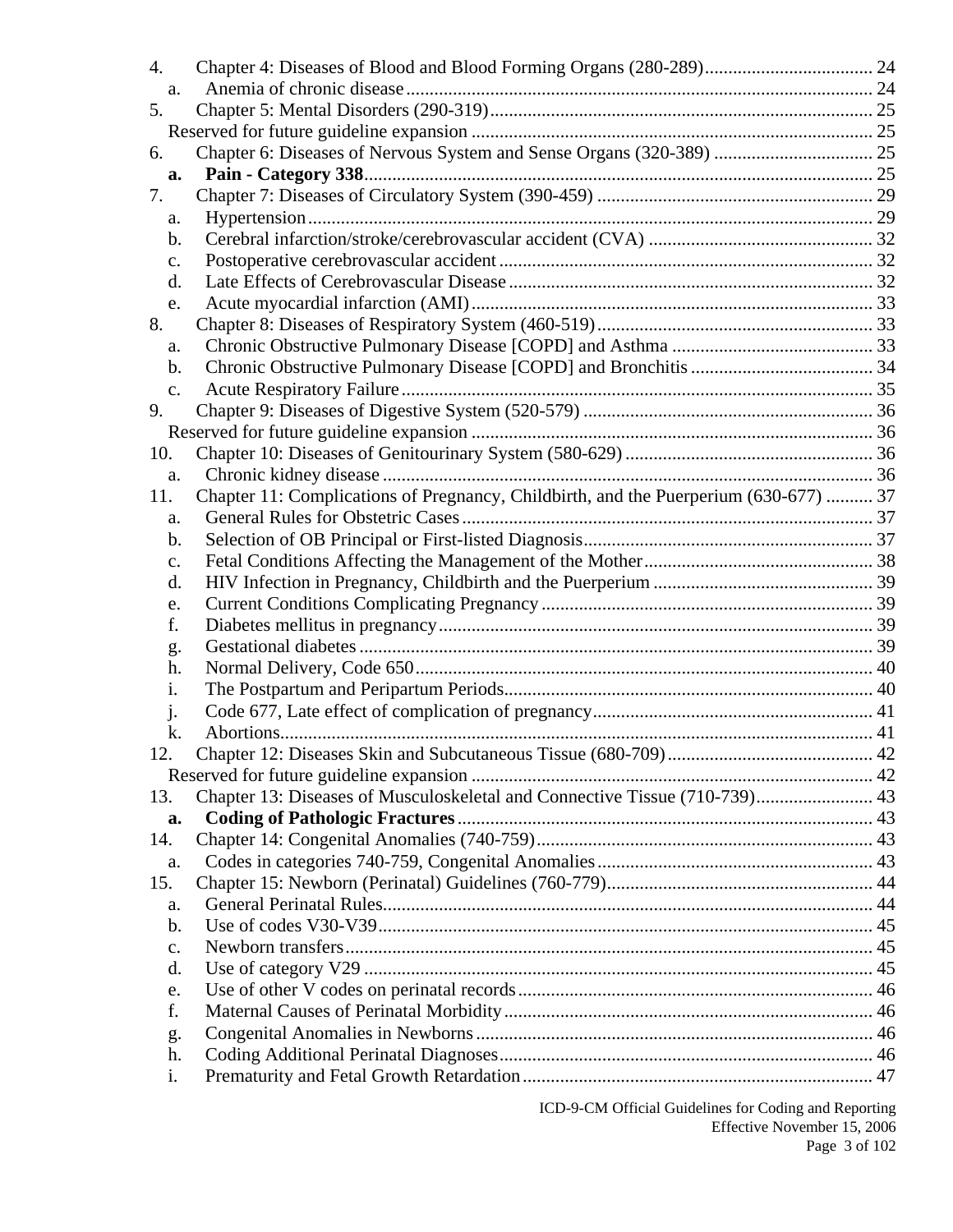|                | j.             |                                                                                            |  |
|----------------|----------------|--------------------------------------------------------------------------------------------|--|
| 16.            |                |                                                                                            |  |
|                |                |                                                                                            |  |
| 17.            |                |                                                                                            |  |
|                | a.             |                                                                                            |  |
|                | b.             |                                                                                            |  |
|                | $\mathbf{c}$ . |                                                                                            |  |
|                | d.             |                                                                                            |  |
|                | e.             |                                                                                            |  |
|                | f.             |                                                                                            |  |
|                | g.             |                                                                                            |  |
| 18.            |                | Classification of Factors Influencing Health Status and Contact with Health Service        |  |
|                |                |                                                                                            |  |
|                | a.             |                                                                                            |  |
|                | b.             |                                                                                            |  |
|                | $\mathbf{c}$ . |                                                                                            |  |
|                | d.             |                                                                                            |  |
|                | e.             |                                                                                            |  |
| 19.            |                | Supplemental Classification of External Causes of Injury and Poisoning                     |  |
|                |                |                                                                                            |  |
|                | a.             |                                                                                            |  |
|                | $\mathbf b$ .  |                                                                                            |  |
|                | $\mathbf{C}$ . | Adverse Effects of Drugs, Medicinal and Biological Substances Guidelines  78               |  |
|                | $\mathbf{d}$ . |                                                                                            |  |
|                | e.             |                                                                                            |  |
|                | f.             |                                                                                            |  |
|                | g.             |                                                                                            |  |
|                | h.             |                                                                                            |  |
|                | İ.             |                                                                                            |  |
|                |                |                                                                                            |  |
|                |                |                                                                                            |  |
| А.             |                |                                                                                            |  |
| <b>B.</b>      |                | Two or more interrelated conditions, each potentially meeting the definition for principal |  |
|                |                |                                                                                            |  |
| $\mathsf{C}$ . |                | Two or more diagnoses that equally meet the definition for principal diagnosis 83          |  |
| D.             |                |                                                                                            |  |
| E.             |                |                                                                                            |  |
| F.             |                |                                                                                            |  |
| G.             |                |                                                                                            |  |
| Η.             |                |                                                                                            |  |
| I.             |                |                                                                                            |  |
| 1.             |                |                                                                                            |  |
| 2.             |                |                                                                                            |  |
| J.             |                |                                                                                            |  |
|                |                |                                                                                            |  |
| А.             |                |                                                                                            |  |
| <b>B.</b>      |                |                                                                                            |  |
| C.             |                |                                                                                            |  |
|                |                |                                                                                            |  |

ICD-9-CM Official Guidelines for Coding and Reporting Effective November 15, 2006 Page 4 of 102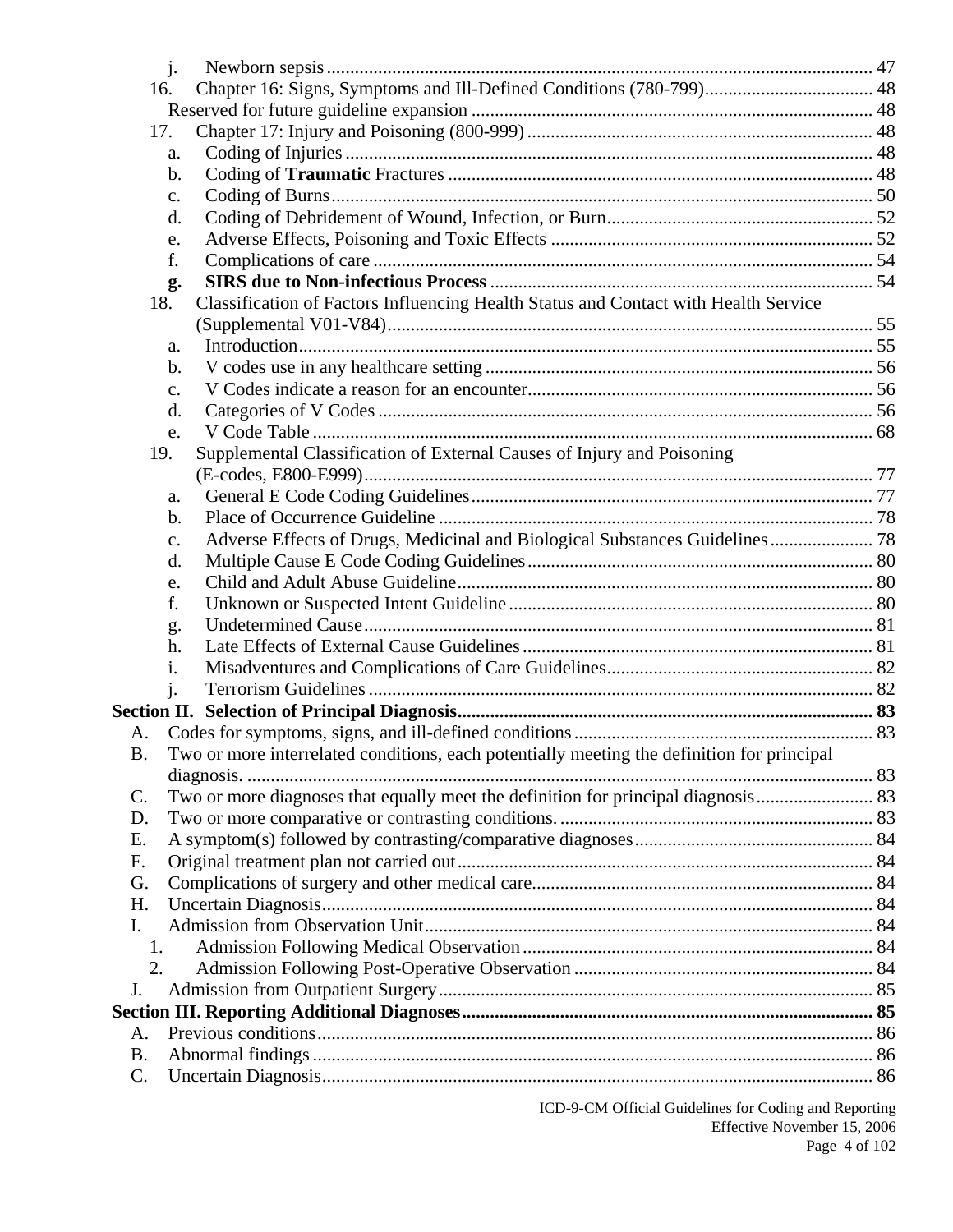|         | 86 Section IV. Diagnostic Coding and Reporting Guidelines for Outpatient Services  86       |  |  |
|---------|---------------------------------------------------------------------------------------------|--|--|
| $A_{1}$ |                                                                                             |  |  |
| 1.      |                                                                                             |  |  |
| 2.      |                                                                                             |  |  |
| B.      |                                                                                             |  |  |
| C.      |                                                                                             |  |  |
| D.      |                                                                                             |  |  |
| Ε.      |                                                                                             |  |  |
| F.      |                                                                                             |  |  |
| G.      |                                                                                             |  |  |
| $1_{-}$ |                                                                                             |  |  |
| 2.      |                                                                                             |  |  |
| Н.      | ICD-9-CM code for the diagnosis, condition, problem, or other reason for encounter/visit 89 |  |  |
| L.      |                                                                                             |  |  |
| $J_{-}$ |                                                                                             |  |  |
| Κ.      |                                                                                             |  |  |
| L.      |                                                                                             |  |  |
| M.      |                                                                                             |  |  |
| N.      |                                                                                             |  |  |
| Ο.      |                                                                                             |  |  |
| Ρ.      |                                                                                             |  |  |
|         |                                                                                             |  |  |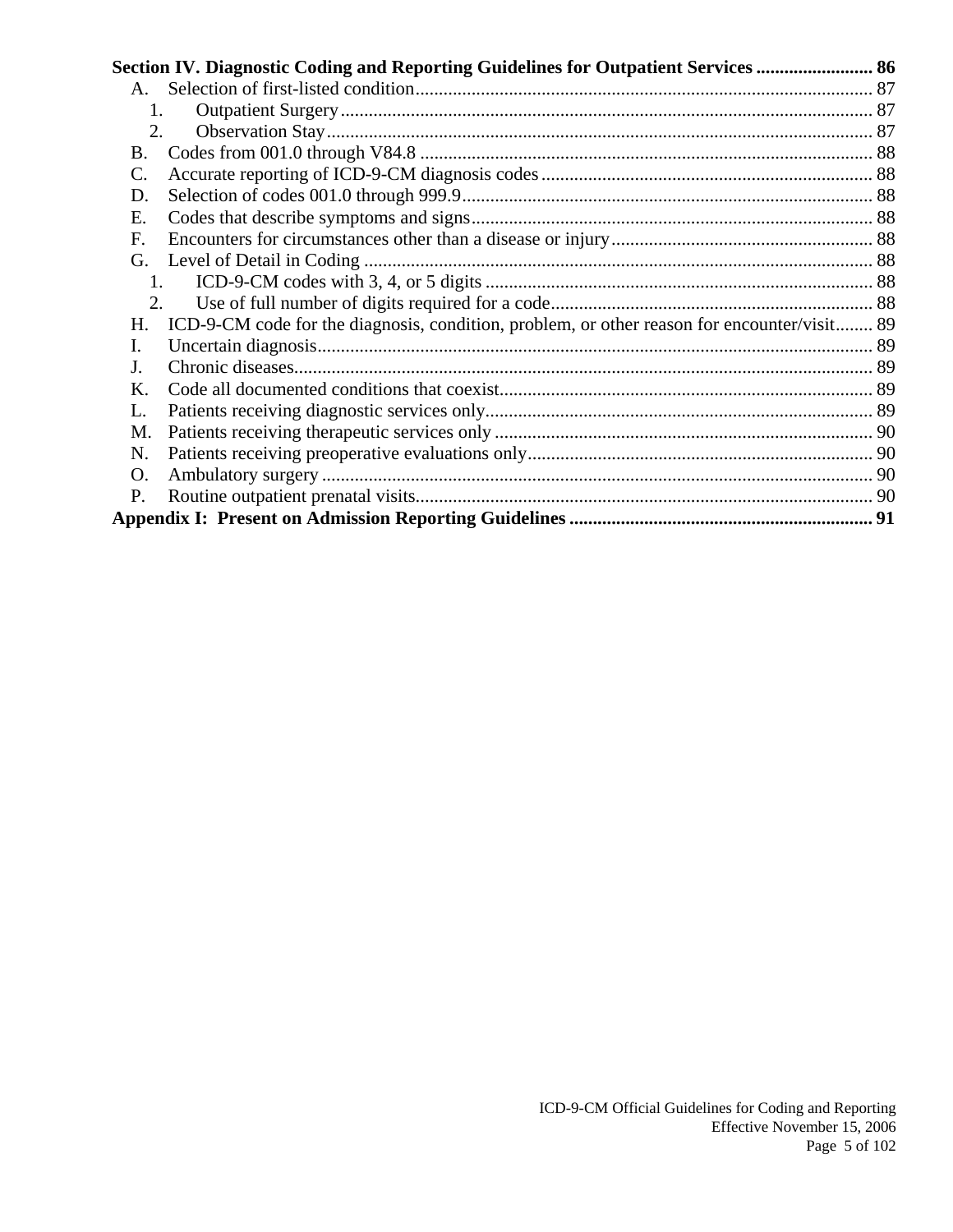# **Section I. Conventions, general coding guidelines and chapter specific guidelines**

<span id="page-5-0"></span>The conventions, general guidelines and chapter-specific guidelines are applicable to all health care settings unless otherwise indicated.

# <span id="page-5-1"></span>**A. Conventions for the ICD-9-CM**

The conventions for the ICD-9-CM are the general rules for use of the classification independent of the guidelines. These conventions are incorporated within the index and tabular of the ICD-9-CM as instructional notes. The conventions are as follows:

### **1. Format:**

<span id="page-5-3"></span><span id="page-5-2"></span>The ICD-9-CM uses an indented format for ease in reference

# **2. Abbreviations**

## **a. Index abbreviations**

<span id="page-5-4"></span>NEC "Not elsewhere classifiable"

This abbreviation in the index represents "other specified" when a specific code is not available for a condition the index directs the coder to the "other specified" code in the tabular.

# **b. Tabular abbreviations**

- <span id="page-5-5"></span>NEC "Not elsewhere classifiable"
	- This abbreviation in the tabular represents "other specified". When a specific code is not available for a condition the tabular includes an NEC entry under a code to identify the code as the "other specified" code. *(See Section I.A.5.a. "Other" codes").*
- NOS "Not otherwise specified" This abbreviation is the equivalent of unspecified. *(See Section I.A.5.b., "Unspecified" codes)*

# **3. Punctuation**

- <span id="page-5-6"></span>**[ ]** Brackets are used in the tabular list to enclose synonyms, alternative wording or explanatory phrases. Brackets are used in the index to identify manifestation codes. *(See Section I.A.6. "Etiology/manifestations")*
- **( )** Parentheses are used in both the index and tabular to enclose supplementary words that may be present or absent in the statement of a disease or procedure without affecting the code number to which it is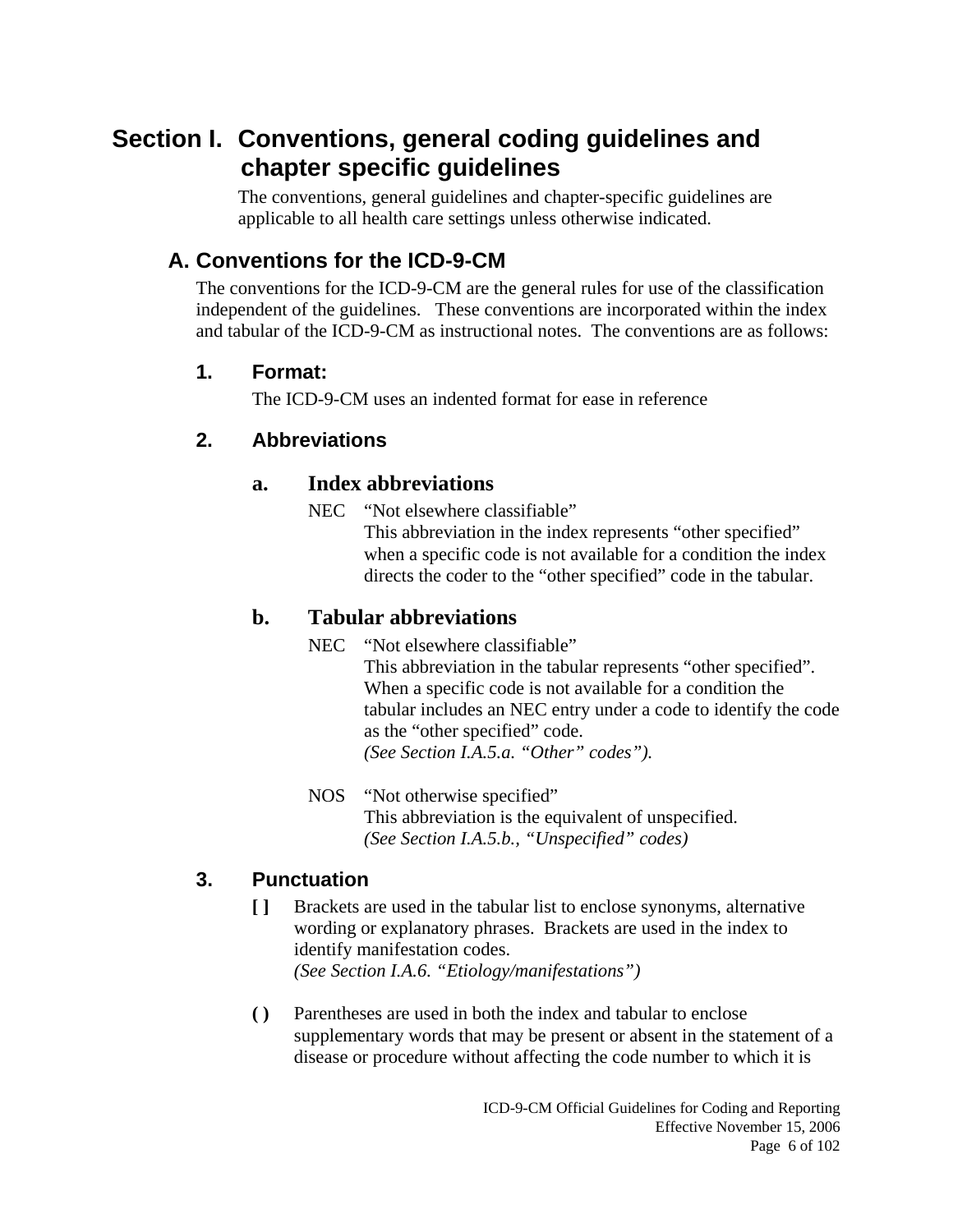assigned. The terms within the parentheses are referred to as nonessential modifiers.

**:** Colons are used in the Tabular list after an incomplete term which needs one or more of the modifiers following the colon to make it assignable to a given category.

### **4. Includes and Excludes Notes and Inclusion terms**

- <span id="page-6-0"></span>**Includes:** This note appears immediately under a three-digit code title to further define, or give examples of, the content of the category.
- **Excludes:** An excludes note under a code indicates that the terms excluded from the code are to be coded elsewhere. In some cases the codes for the excluded terms should not be used in conjunction with the code from which it is excluded. An example of this is a congenital condition excluded from an acquired form of the same condition. The congenital and acquired codes should not be used together. In other cases, the excluded terms may be used together with an excluded code. An example of this is when fractures of different bones are coded to different codes. Both codes may be used together if both types of fractures are present.
- **Inclusion terms:** List of terms is included under certain four and five digit codes. These terms are the conditions for which that code number is to be used. The terms may be synonyms of the code title, or, in the case of "other specified" codes, the terms are a list of the various conditions assigned to that code. The inclusion terms are not necessarily exhaustive. Additional terms found only in the index may also be assigned to a code.

## **5. Other and Unspecified codes**

## <span id="page-6-1"></span>**a. "Other" codes**

<span id="page-6-2"></span>Codes titled "other" or "other specified" (usually a code with a 4th digit 8 or fifth-digit 9 for diagnosis codes) are for use when the information in the medical record provides detail for which a specific code does not exist. Index entries with NEC in the line designate "other" codes in the tabular. These index entries represent specific disease entities for which no specific code exists so the term is included within an "other" code.

# **b. "Unspecified" codes**

<span id="page-6-3"></span>Codes (usually a code with a 4th digit 9 or 5th digit 0 for diagnosis codes) titled "unspecified" are for use when the information in the medical record is insufficient to assign a more specific code.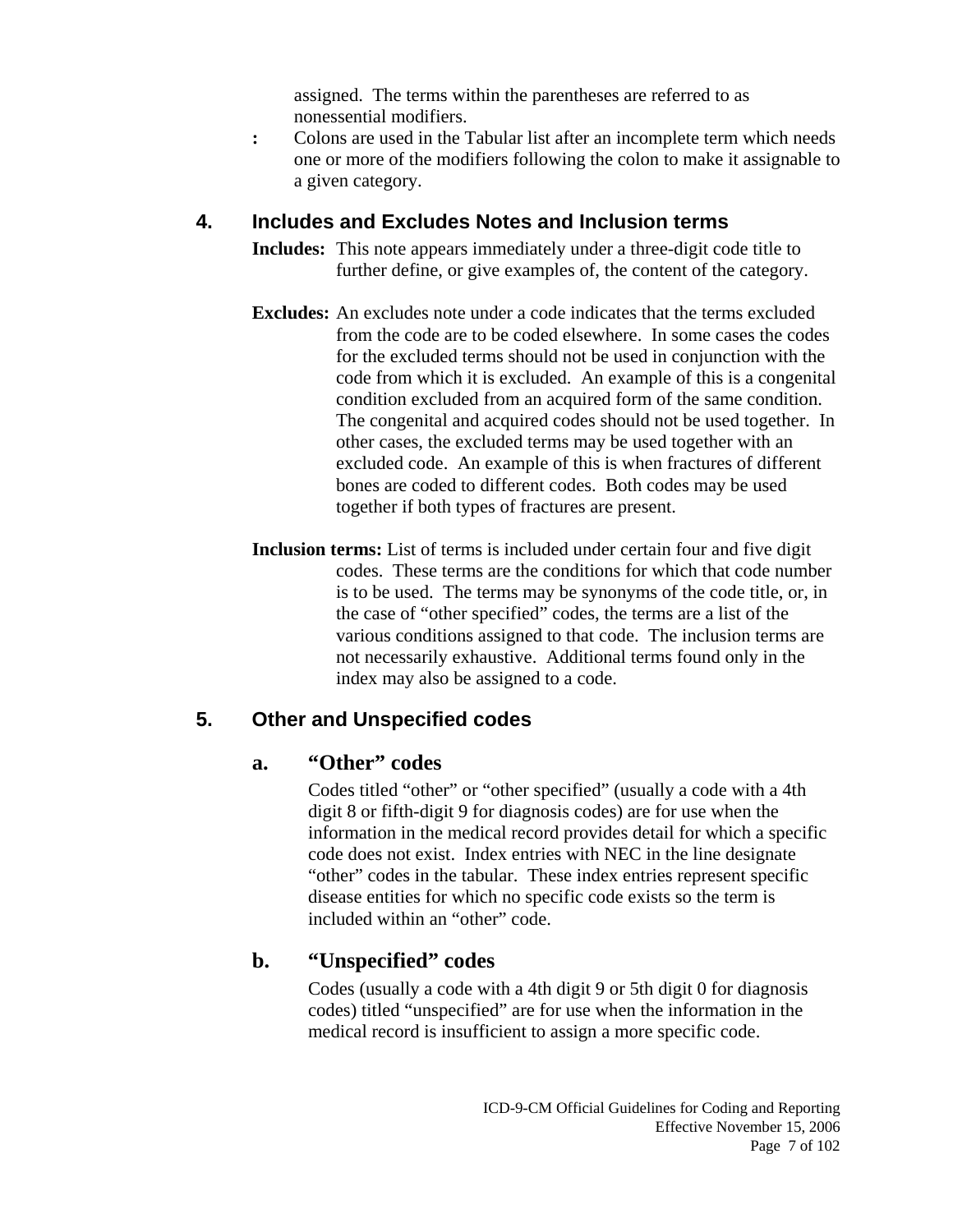## <span id="page-7-0"></span>**6. Etiology/manifestation convention ("code first", "use additional code" and "in diseases classified elsewhere" notes)**

Certain conditions have both an underlying etiology and multiple body system manifestations due to the underlying etiology. For such conditions, the ICD-9-CM has a coding convention that requires the underlying condition be sequenced first followed by the manifestation. Wherever such a combination exists, there is a "use additional code" note at the etiology code, and a "code first" note at the manifestation code. These instructional notes indicate the proper sequencing order of the codes, etiology followed by manifestation.

In most cases the manifestation codes will have in the code title, "in diseases classified elsewhere." Codes with this title are a component of the etiology/ manifestation convention. The code title indicates that it is a manifestation code. "In diseases classified elsewhere" codes are never permitted to be used as first listed or principal diagnosis codes. They must be used in conjunction with an underlying condition code and they must be listed following the underlying condition.

There are manifestation codes that do not have "in diseases classified elsewhere" in the title. For such codes a "use additional code" note will still be present and the rules for sequencing apply.

In addition to the notes in the tabular, these conditions also have a specific index entry structure. In the index both conditions are listed together with the etiology code first followed by the manifestation codes in brackets. The code in brackets is always to be sequenced second.

The most commonly used etiology/manifestation combinations are the codes for Diabetes mellitus, category 250. For each code under category 250 there is a use additional code note for the manifestation that is specific for that particular diabetic manifestation. Should a patient have more than one manifestation of diabetes, more than one code from category 250 may be used with as many manifestation codes as are needed to fully describe the patient's complete diabetic condition. The category 250 diabetes codes should be sequenced first, followed by the manifestation codes.

"Code first" and "Use additional code" notes are also used as sequencing rules in the classification for certain codes that are not part of an etiology/ manifestation combination.

*See - Section I.B.9. "Multiple coding for a single condition".* 

### **7. "And"**

<span id="page-7-1"></span>The word "and" should be interpreted to mean either "and" or "or" when it appears in a title.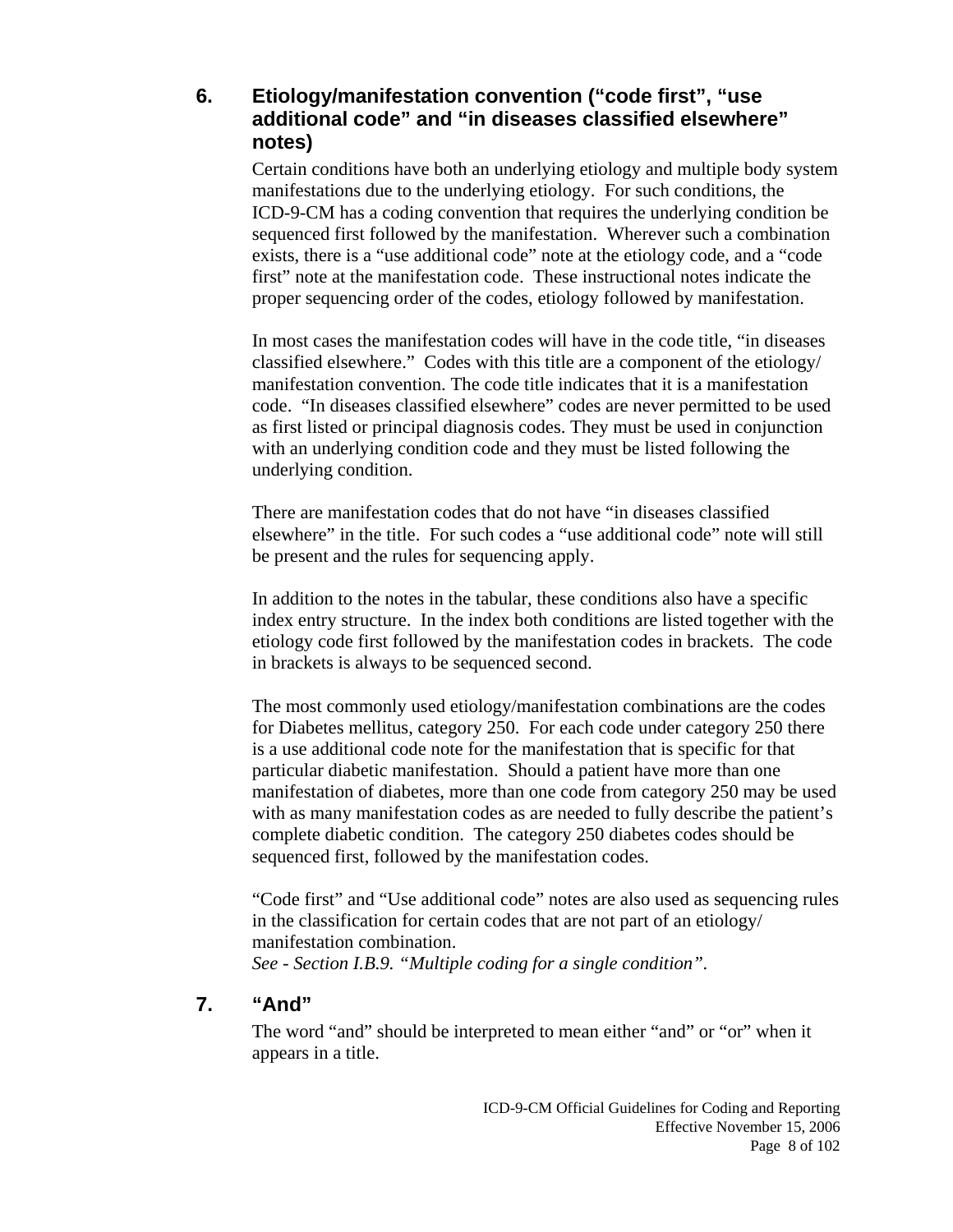### **8. "With"**

<span id="page-8-0"></span>The word "with" in the alphabetic index is sequenced immediately following the main term, not in alphabetical order.

## **9. "See" and "See Also"**

<span id="page-8-1"></span>The "see" instruction following a main term in the index indicates that another term should be referenced. It is necessary to go to the main term referenced with the "see" note to locate the correct code.

A "see also" instruction following a main term in the index instructs that there is another main term that may also be referenced that may provide additional index entries that may be useful. It is not necessary to follow the "see also" note when the original main term provides the necessary code.

# <span id="page-8-2"></span>**B. General Coding Guidelines**

# **1. Use of Both Alphabetic Index and Tabular List**

<span id="page-8-3"></span>Use both the Alphabetic Index and the Tabular List when locating and assigning a code. Reliance on only the Alphabetic Index or the Tabular List leads to errors in code assignments and less specificity in code selection.

# **2. Locate each term in the Alphabetic Index**

<span id="page-8-4"></span>Locate each term in the Alphabetic Index and verify the code selected in the Tabular List. Read and be guided by instructional notations that appear in both the Alphabetic Index and the Tabular List.

## **3. Level of Detail in Coding**

<span id="page-8-5"></span>Diagnosis and procedure codes are to be used at their highest number of digits available.

ICD-9-CM diagnosis codes are composed of codes with either 3, 4, or 5 digits. Codes with three digits are included in ICD-9-CM as the heading of a category of codes that may be further subdivided by the use of fourth and/or fifth digits, which provide greater detail.

A three-digit code is to be used only if it is not further subdivided. Where fourth-digit subcategories and/or fifth-digit subclassifications are provided, they must be assigned. A code is invalid if it has not been coded to the full number of digits required for that code. For example, Acute myocardial infarction, code 410, has fourth digits that describe the location of the infarction (e.g., 410.2, Of inferolateral wall), and fifth digits that identify the episode of care. It would be incorrect to report a code in category 410 without a fourth and fifth digit.

ICD-9-CM Volume 3 procedure codes are composed of codes with either 3 or 4 digits. Codes with two digits are included in ICD-9-CM as the heading of a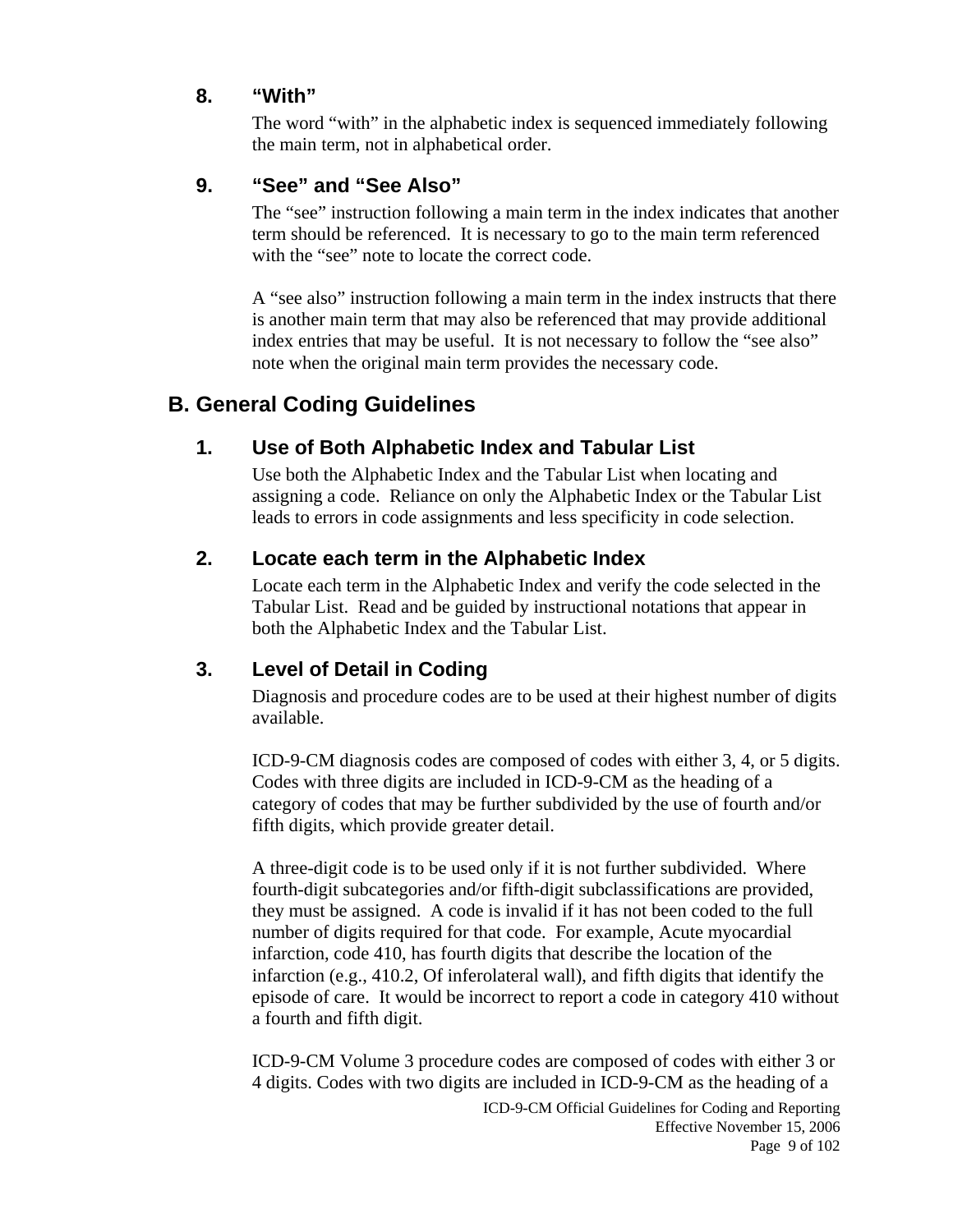category of codes that may be further subdivided by the use of third and/or fourth digits, which provide greater detail.

## **4. Code or codes from 001.0 through V84.8**

<span id="page-9-0"></span>The appropriate code or codes from 001.0 through V84.8 must be used to identify diagnoses, symptoms, conditions, problems, complaints or other reason(s) for the encounter/visit.

## **5. Selection of codes 001.0 through 999.9**

<span id="page-9-1"></span>The selection of codes 001.0 through 999.9 will frequently be used to describe the reason for the admission/encounter. These codes are from the section of ICD-9-CM for the classification of diseases and injuries (e.g., infectious and parasitic diseases; neoplasms; symptoms, signs, and ill-defined conditions, etc.).

# **6. Signs and symptoms**

<span id="page-9-2"></span>Codes that describe symptoms and signs, as opposed to diagnoses, are acceptable for reporting purposes when a related definitive diagnosis has not been established (confirmed) by the provider. Chapter 16 of ICD-9-CM, Symptoms, Signs, and Ill-defined conditions (codes 780.0 - 799.9) contain many, but not all codes for symptoms.

# **7. Conditions that are an integral part of a disease process**

<span id="page-9-3"></span>Signs and symptoms that are integral to the disease process should not be assigned as additional codes**, unless otherwise instructed by the classification**.

## **8. Conditions that are not an integral part of a disease process**

<span id="page-9-4"></span>Additional signs and symptoms that may not be associated routinely with a disease process should be coded when present.

# **9. Multiple coding for a single condition**

<span id="page-9-5"></span>In addition to the etiology/manifestation convention that requires two codes to fully describe a single condition that affects multiple body systems, there are other single conditions that also require more than one code. "Use additional code" notes are found in the tabular at codes that are not part of an etiology/manifestation pair where a secondary code is useful to fully describe a condition. The sequencing rule is the same as the etiology/manifestation pair - , "use additional code" indicates that a secondary code should be added.

For example, for infections that are not included in chapter 1, a secondary code from category 041, Bacterial infection in conditions classified elsewhere and of unspecified site, may be required to identify the bacterial organism causing the infection. A "use additional code" note will normally be found at the infectious disease code, indicating a need for the organism code to be added as a secondary code.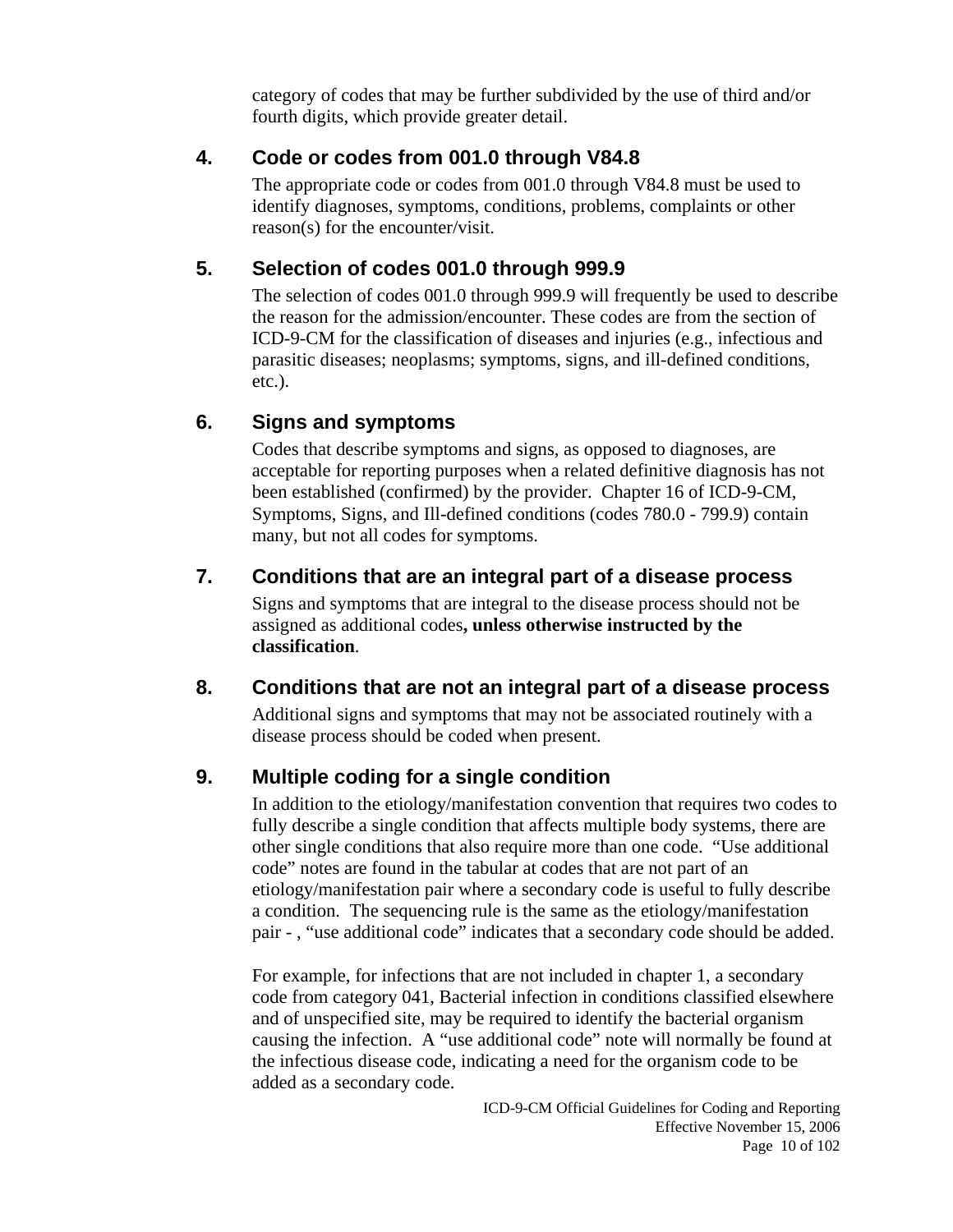"Code first" notes are also under certain codes that are not specifically manifestation codes but may be due to an underlying cause. When a "code first" note is present and an underlying condition is present the underlying condition should be sequenced first.

"Code, if applicable, any causal condition first", notes indicate that this code may be assigned as a principal diagnosis when the causal condition is unknown or not applicable. If a causal condition is known, then the code for that condition should be sequenced as the principal or first-listed diagnosis.

Multiple codes may be needed for late effects, complication codes and obstetric codes to more fully describe a condition. See the specific guidelines for these conditions for further instruction.

### **10. Acute and Chronic Conditions**

<span id="page-10-0"></span>If the same condition is described as both acute (subacute) and chronic, and separate subentries exist in the Alphabetic Index at the same indentation level, code both and sequence the acute (subacute) code first.

### **11. Combination Code**

<span id="page-10-1"></span>A combination code is a single code used to classify: Two diagnoses, or A diagnosis with an associated secondary process (manifestation) A diagnosis with an associated complication

Combination codes are identified by referring to subterm entries in the Alphabetic Index and by reading the inclusion and exclusion notes in the Tabular List.

Assign only the combination code when that code fully identifies the diagnostic conditions involved or when the Alphabetic Index so directs. Multiple coding should not be used when the classification provides a combination code that clearly identifies all of the elements documented in the diagnosis. When the combination code lacks necessary specificity in describing the manifestation or complication, an additional code should be used as a secondary code.

### **12. Late Effects**

<span id="page-10-2"></span>A late effect is the residual effect (condition produced) after the acute phase of an illness or injury has terminated. There is no time limit on when a late effect code can be used. The residual may be apparent early, such as in cerebrovascular accident cases, or it may occur months or years later, such as that due to a previous injury. Coding of late effects generally requires two codes sequenced in the following order: The condition or nature of the late effect is sequenced first. The late effect code is sequenced second.

> ICD-9-CM Official Guidelines for Coding and Reporting Effective November 15, 2006 Page 11 of 102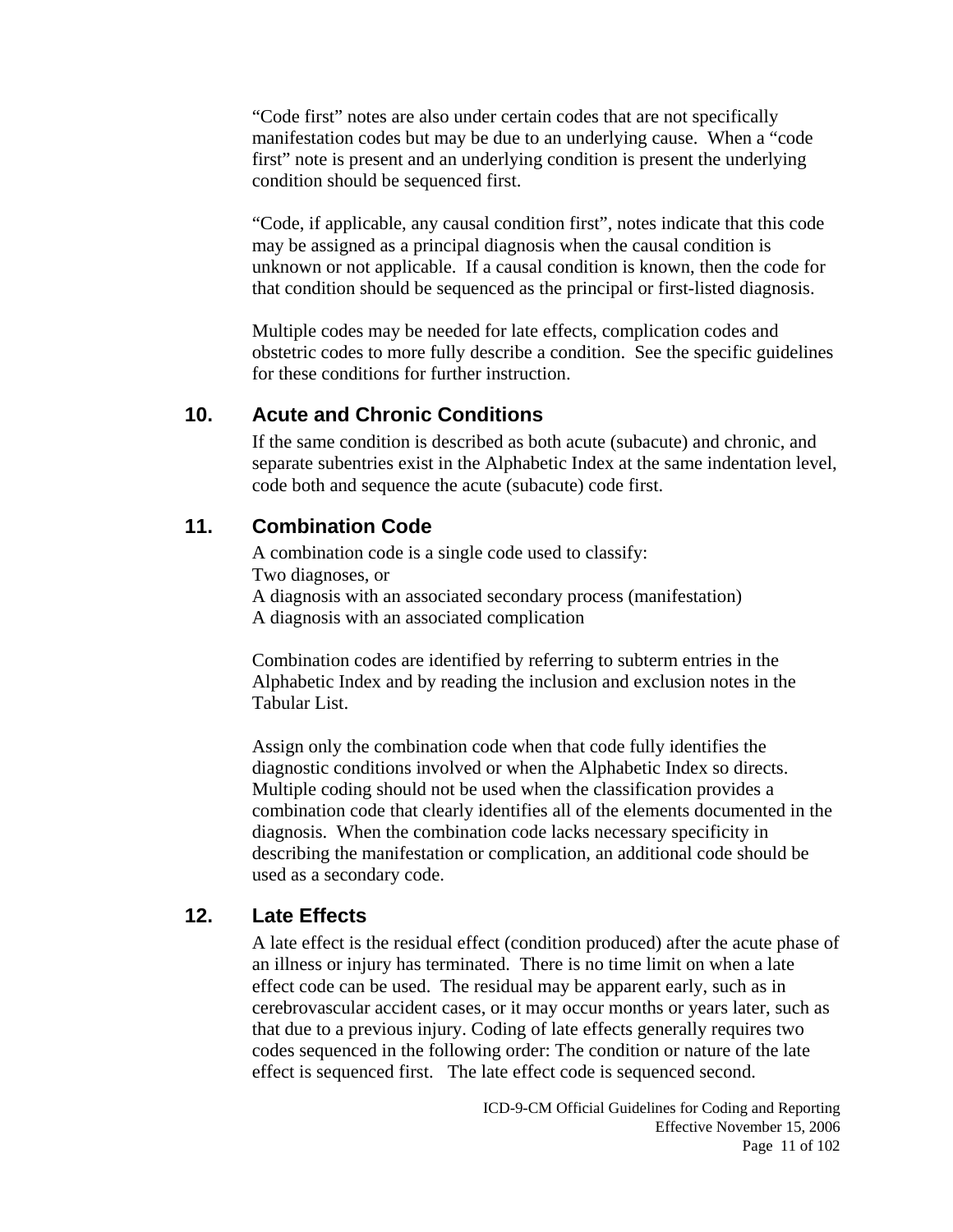An exception to the above guidelines are those instances where the code for late effect is followed by a manifestation code identified in the Tabular List and title, or the late effect code has been expanded (at the fourth and fifth-digit levels) to include the manifestation(s). The code for the acute phase of an illness or injury that led to the late effect is never used with a code for the late effect.

## **13. Impending or Threatened Condition**

<span id="page-11-0"></span>Code any condition described at the time of discharge as "impending" or "threatened" as follows:

If it did occur, code as confirmed diagnosis.

If it did not occur, reference the Alphabetic Index to determine if the condition has a subentry term for "impending" or "threatened" and also reference main term entries for "Impending" and for "Threatened." If the subterms are listed, assign the given code.

If the subterms are not listed, code the existing underlying condition(s) and not the condition described as impending or threatened.

# <span id="page-11-1"></span>**C. Chapter-Specific Coding Guidelines**

In addition to general coding guidelines, there are guidelines for specific diagnoses and/or conditions in the classification. Unless otherwise indicated, these guidelines apply to all health care settings. Please refer to Section II for guidelines on the selection of principal diagnosis.

# **1. Chapter 1: Infectious and Parasitic Diseases (001-139)**

# <span id="page-11-2"></span>**a. Human Immunodeficiency Virus (HIV) Infections**

### <span id="page-11-3"></span>**1) Code only confirmed cases**

Code only confirmed cases of HIV infection/illness. This is an exception to the hospital inpatient guideline Section II, H.

In this context, "confirmation" does not require documentation of positive serology or culture for HIV; the provider's diagnostic statement that the patient is HIV positive, or has an HIV-related illness is sufficient.

## **2) Selection and sequencing of HIV codes**

### **(a) Patient admitted for HIV-related condition**

If a patient is admitted for an HIV-related condition, the principal diagnosis should be 042, followed by additional diagnosis codes for all reported HIV-related conditions.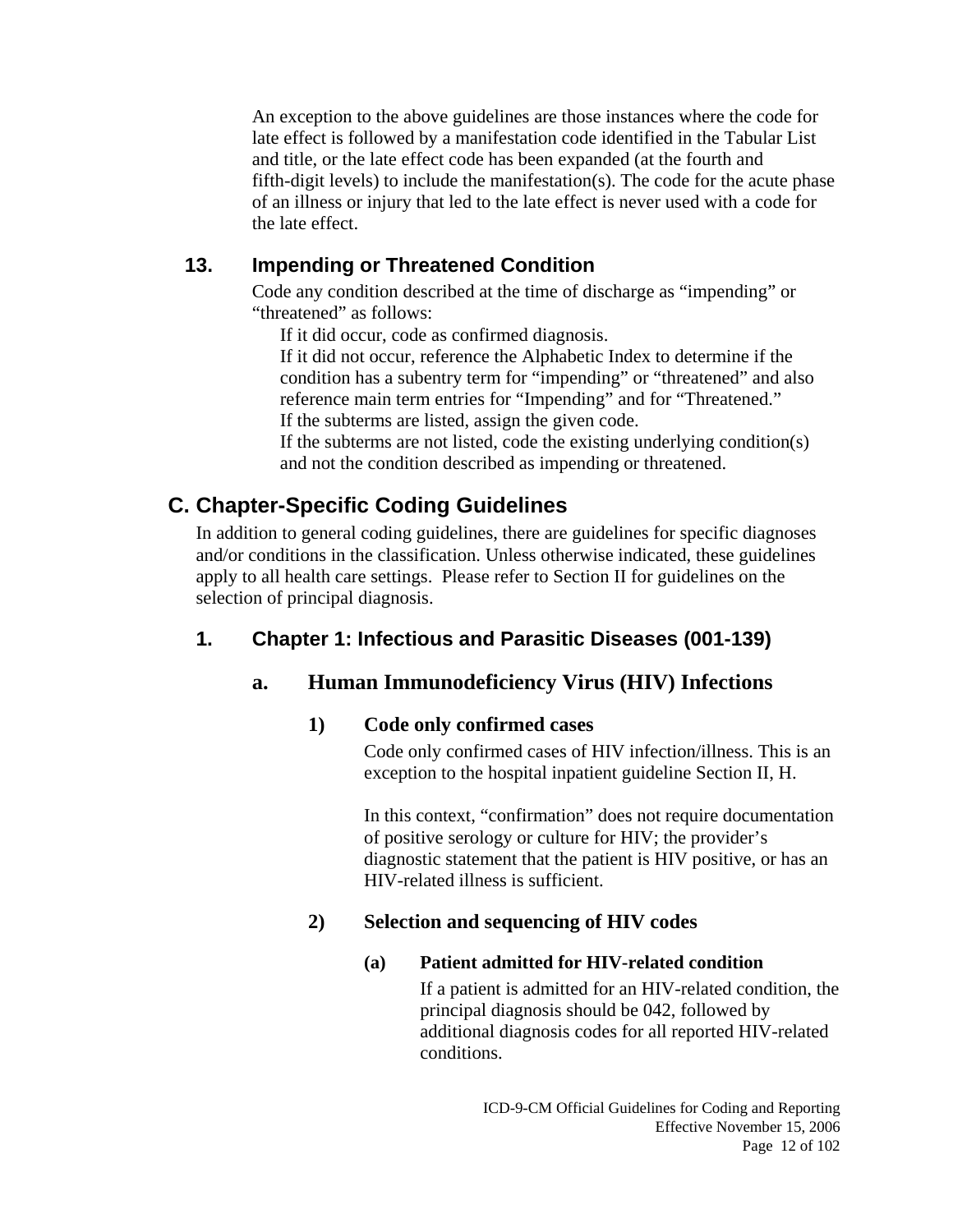#### **(b) Patient with HIV disease admitted for unrelated condition**

If a patient with HIV disease is admitted for an unrelated condition (such as a traumatic injury), the code for the unrelated condition (e.g., the nature of injury code) should be the principal diagnosis. Other diagnoses would be 042 followed by additional diagnosis codes for all reported HIV-related conditions.

### **(c) Whether the patient is newly diagnosed**  Whether the patient is newly diagnosed or has had previous admissions/encounters for HIV conditions is irrelevant to the sequencing decision.

#### **(d) Asymptomatic human immunodeficiency virus**

V08 Asymptomatic human immunodeficiency virus [HIV] infection, is to be applied when the patient without any documentation of symptoms is listed as being "HIV positive," "known HIV," "HIV test positive," or similar terminology. Do not use this code if the term "AIDS" is used or if the patient is treated for any HIV-related illness or is described as having any condition(s) resulting from his/her HIV positive status; use 042 in these cases.

#### **(e) Patients with inconclusive HIV serology**

Patients with inconclusive HIV serology, but no definitive diagnosis or manifestations of the illness, may be assigned code 795.71, Inconclusive serologic test for Human Immunodeficiency Virus [HIV].

### **(f) Previously diagnosed HIV-related illness**

Patients with any known prior diagnosis of an HIV-related illness should be coded to 042. Once a patient has developed an HIV-related illness, the patient should always be assigned code 042 on every subsequent admission/encounter. Patients previously diagnosed with any HIV illness (042) should never be assigned to 795.71 or V08.

#### **(g) HIV Infection in Pregnancy, Childbirth and the Puerperium**

During pregnancy, childbirth or the puerperium, a patient admitted (or presenting for a health care encounter) because of an HIV-related illness should receive a principal diagnosis code of 647.6X, Other

> ICD-9-CM Official Guidelines for Coding and Reporting Effective November 15, 2006 Page 13 of 102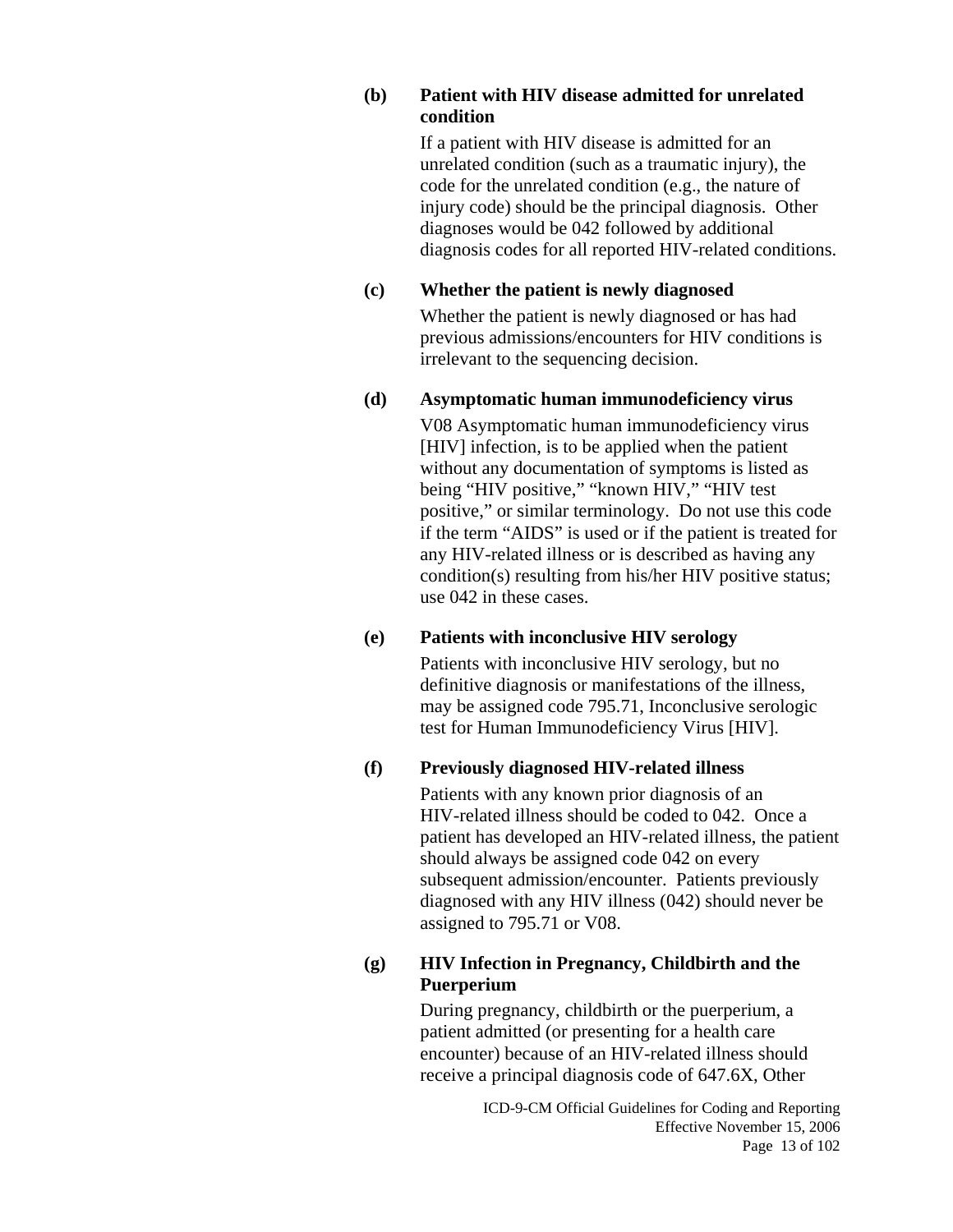specified infectious and parasitic diseases in the mother classifiable elsewhere, but complicating the pregnancy, childbirth or the puerperium, followed by 042 and the code(s) for the HIV-related illness(es). Codes from Chapter 15 always take sequencing priority.

Patients with asymptomatic HIV infection status admitted (or presenting for a health care encounter) during pregnancy, childbirth, or the puerperium should receive codes of 647.6X and V08.

#### **(h) Encounters for testing for HIV**

If a patient is being seen to determine his/her HIV status, use code V73.89, Screening for other specified viral disease. Use code V69.8, Other problems related to lifestyle, as a secondary code if an asymptomatic patient is in a known high risk group for HIV. Should a patient with signs or symptoms or illness, or a confirmed HIV related diagnosis be tested for HIV, code the signs and symptoms or the diagnosis. An additional counseling code V65.44 may be used if counseling is provided during the encounter for the test.

When a patient returns to be informed of his/her HIV test results use code V65.44, HIV counseling, if the results of the test are negative.

If the results are positive but the patient is asymptomatic use code V08, Asymptomatic HIV infection. If the results are positive and the patient is symptomatic use code 042, HIV infection, with codes for the HIV related symptoms or diagnosis. The HIV counseling code may also be used if counseling is provided for patients with positive test results.

#### <span id="page-13-0"></span>**b. Septicemia, Systemic Inflammatory Response Syndrome (SIRS), Sepsis, Severe Sepsis, and Septic Shock**

- **1) SIRS, Septicemia, and Sepsis** 
	- **(a) The terms** *septicemia* **and** *sepsis* **are often used interchangeably by providers, however they are not considered synonymous terms. The following descriptions are provided for reference but do not preclude querying the provider for clarification about terms used in the documentation:**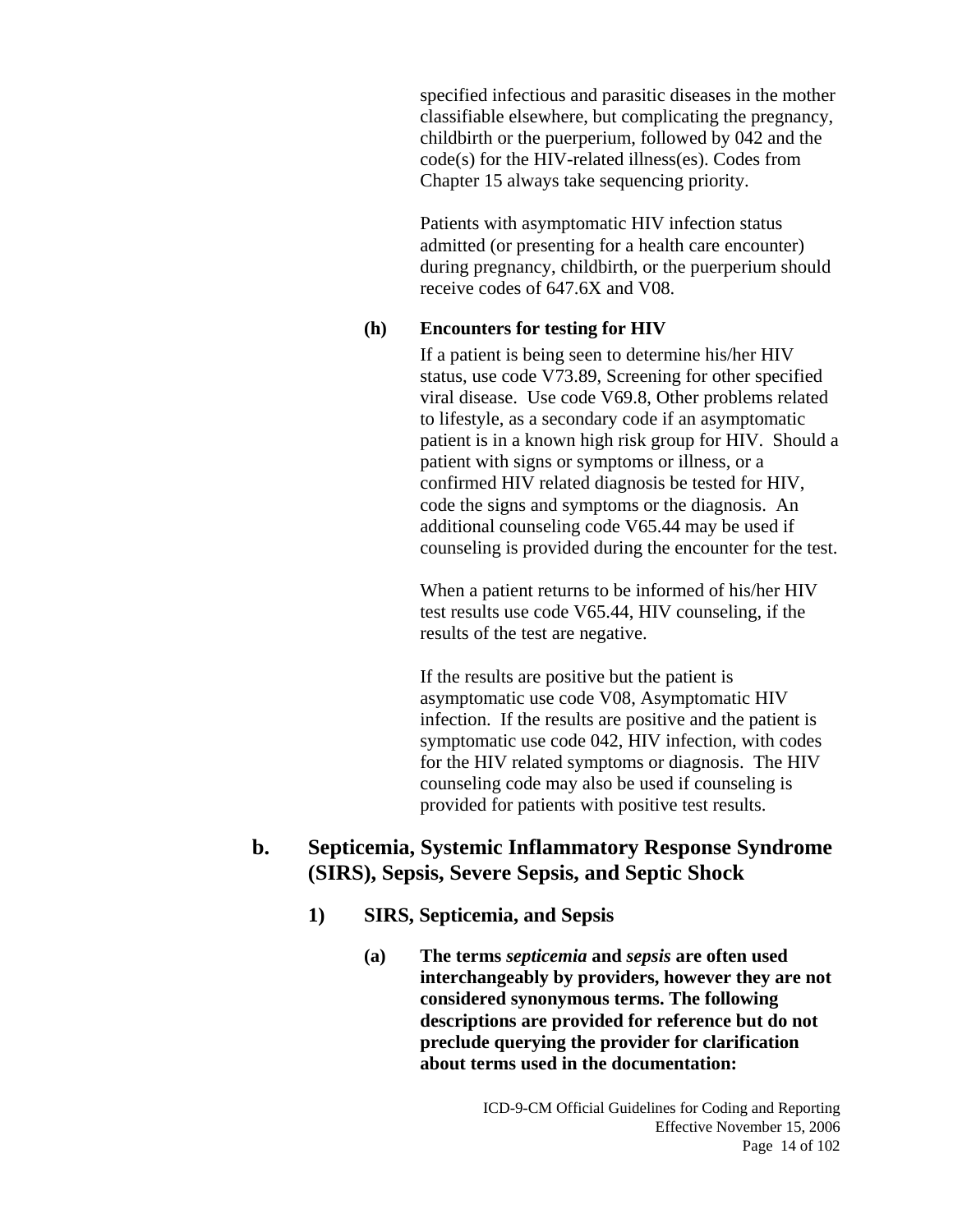- **(i) Septicemia generally refers to a systemic disease associated with the presence of pathological microorganisms or toxins in the blood, which can include bacteria, viruses, fungi or other organisms.**
- **(ii) Systemic inflammatory response syndrome (SIRS) generally refers to the systemic response to infection, trauma/burns, or other insult (such as cancer) with symptoms including fever, tachycardia, tachypnea, and leukocytosis.**
- **(iii)Sepsis generally refers to SIRS due to infection.**
- **(iv)Severe sepsis generally refers to sepsis with associated acute organ dysfunction.**
- **(b) The coding of SIRS, sepsis and severe sepsis requires a minimum of 2 codes: a code for the underlying cause (such as infection or trauma) and a code from subcategory 995.9 Systemic inflammatory response syndrome (SIRS).** 
	- **(i) The code for the underlying cause (such as infection or trauma) must be sequenced before the code from subcategory 995.9 Systemic inflammatory response syndrome (SIRS).**
	- **(ii) Sepsis and severe sepsis require a code for the systemic infection (038.xx, 112.5, etc.) and either code 995.91, Sepsis, or 995.92, Severe sepsis. If the causal organism is not documented, assign code 038.9, Unspecified septicemia.**
	- **(iii)Severe sepsis requires additional code(s) for the associated acute organ dysfunction(s).**
	- **(iv)If a patient has sepsis with multiple organ dysfunctions, follow the instructions for coding severe sepsis.**
	- **(v) Either the term sepsis or SIRS must be documented to assign a code from subcategory 995.9.**

ICD-9-CM Official Guidelines for Coding and Reporting Effective November 15, 2006 Page 15 of 102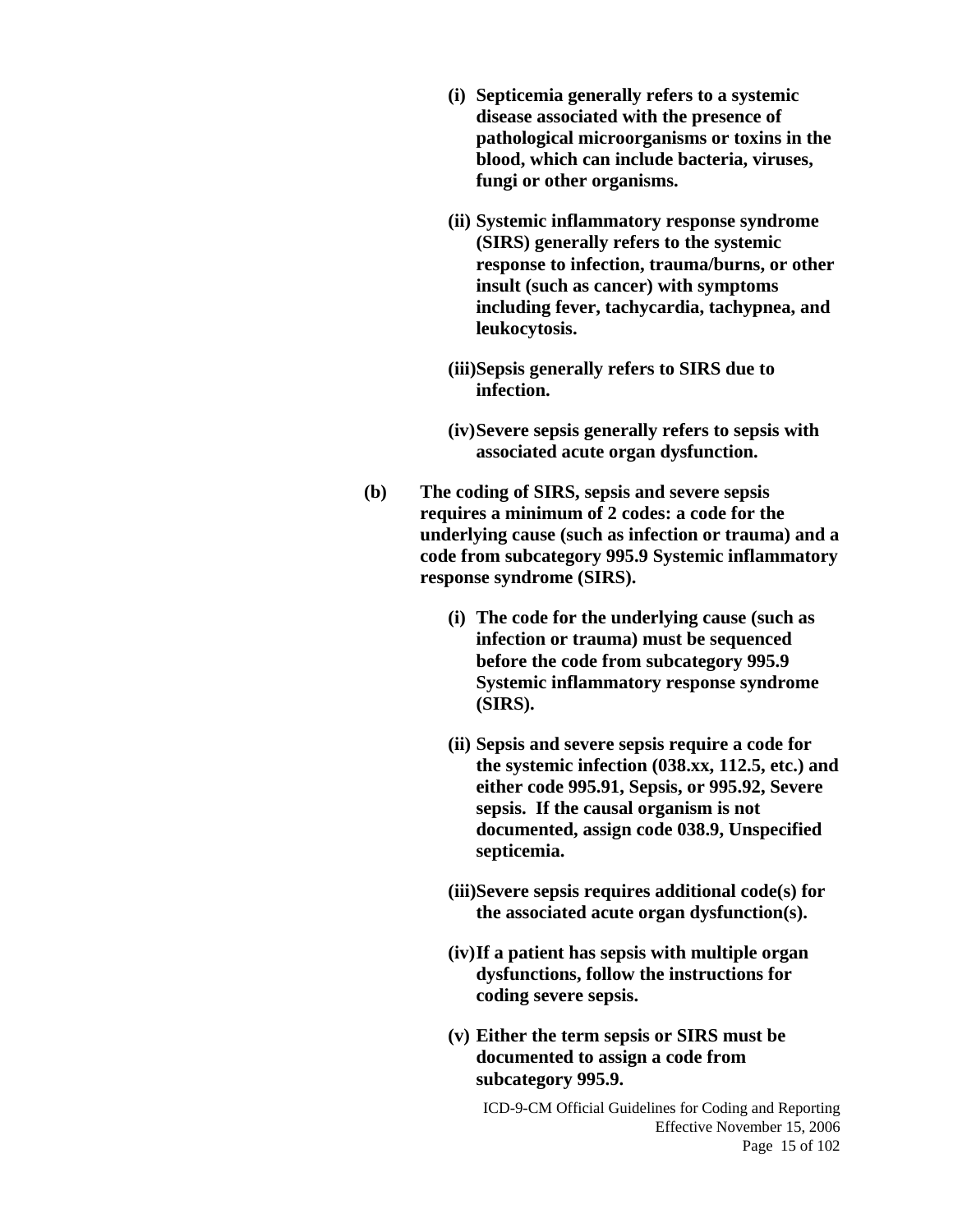- *(vi) See Section I.C.17.g), Injury and poisoning, for information regarding systemic inflammatory response syndrome (SIRS) due to trauma/burns and other non-infectious processes.*
- **(c) Due to the complex nature of sepsis and severe sepsis, some cases may require querying the provider prior to assignment of the codes.**

#### **2) Sequencing sepsis and severe sepsis**

- **(a) Sepsis and severe sepsis as principal diagnosis**  If sepsis **or severe sepsis** is present on admission, and meets the definition of principal diagnosis, the **systemic infection code** (e.g., 038.xx, 112.5, etc) should be assigned as the principal diagnosis, followed by code 995.91, **Sepsis**, or **995.92**, **Severe sepsis**, as required by the sequencing rules in the Tabular List. Codes from subcategory 995.9 can never be assigned as a principal diagnosis. **A code should also be assigned for any**
- **(b) Sepsis and severe sepsis as secondary diagnoses**  When sepsis **or severe sepsis** develops during the encounter (it was not present on admission), the **systemic infection code and code 995.91 or 995.92 should** be assigned as secondary diagnoses.

**localized infection, if present.** 

**(c) Documentation unclear as to whether sepsis or severe sepsis is present on admission Sepsis or severe sepsis may be present on admission but the diagnosis may not be confirmed until sometime after admission.** If the documentation is not clear whether the sepsis **or severe sepsis** was present on admission, the provider should be queried.

### **3) Sepsis/SIRS with Localized Infection**

**If the reason for admission is both sepsis, severe sepsis, or SIRS and a localized infection, such as pneumonia or cellulitis, a code for the systemic infection (038.xx, 112.5, etc) should be assigned first, then code 995.91 or 995.92, followed by the code for the localized infection. If the patient is admitted with a localized infection, such as pneumonia, and sepsis/SIRS doesn't develop until after admission, see guideline 2b).**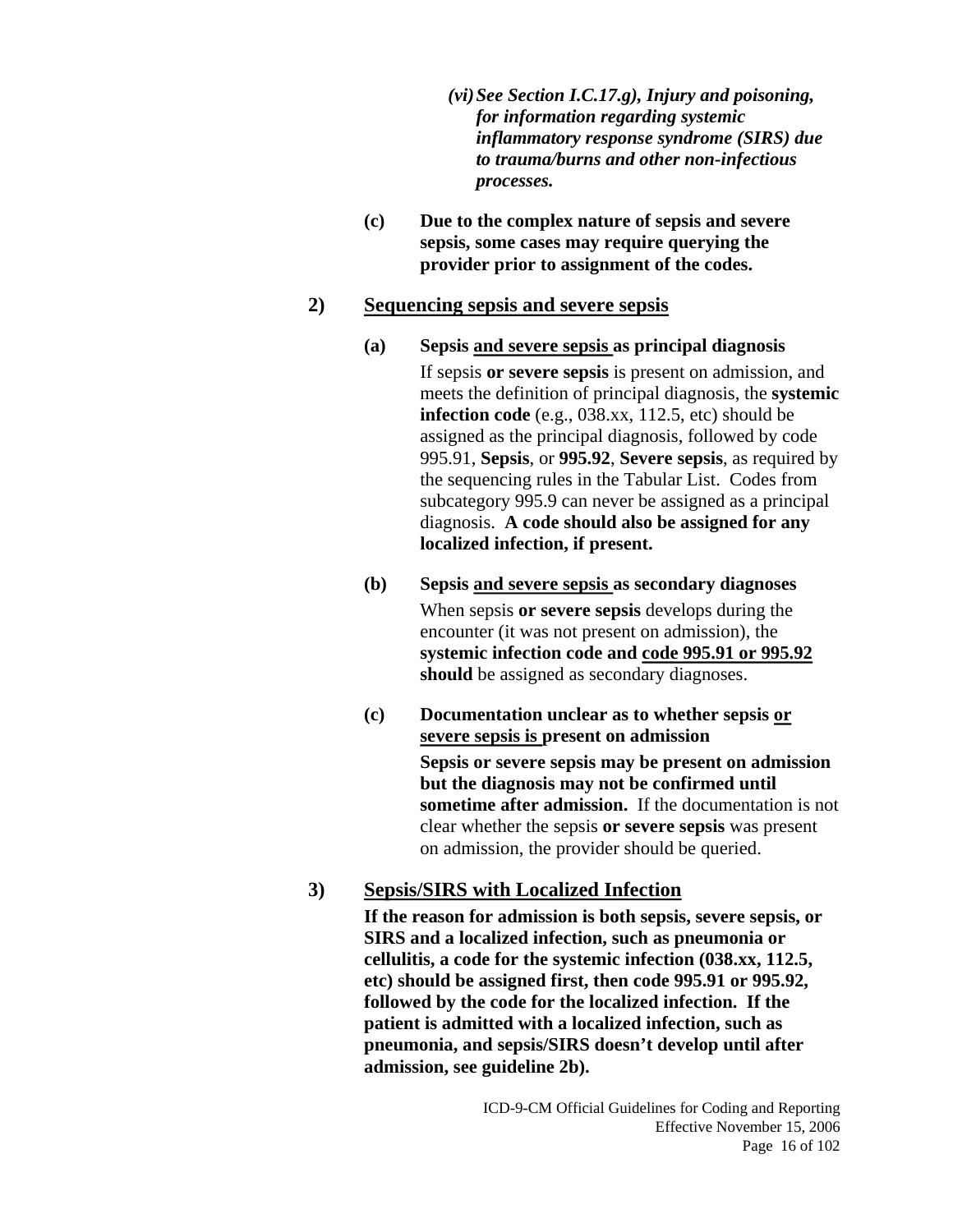**Note:** The term urosepsis is a nonspecific term. If that is the only term documented then only code 599.0 should be assigned based on the default for the term in the ICD-9-CM index, in addition to the code for the causal organism if known.

#### **4) Bacterial Sepsis and Septicemia**

In most cases, it will be a code from category 038, Septicemia, that will be used in conjunction with a code from subcategory 995.9 such as the following:

#### **(a) Streptococcal sepsis**

If the documentation in the record states streptococcal sepsis, codes 038.0, Streptococcal septicemia, and code 995.91 should be used, in that sequence.

#### **(b) Streptococcal septicemia**

If the documentation states streptococcal septicemia, only code 038.0 should be assigned, however, the provider should be queried whether the patient has sepsis, an infection with SIRS.

#### **5) Acute organ dysfunction that is not clearly associated with the sepsis**

**If a patient has sepsis and an acute organ dysfunction, but the medical record documentation indicates that the acute organ dysfunction is related to a medical condition other than the sepsis, do not assign code 995.92, Severe sepsis. An acute organ dysfunction must be associated with the sepsis in order to assign the severe sepsis code. If the documentation is not clear as to whether an acute organ dysfunction is related to the sepsis or another medical condition, query the provider.** 

### **6) Septic shock**

**(a) Sequencing of septic shock**  Septic shock **generally refers to circulatory failure**  associated with severe sepsis**, and, therefore, it represents a type of acute organ dysfunction.** 

> **For all cases of septic shock, the code for the systemic infection should be sequenced first, followed by codes 995.92 and 785.52. Any additional codes for other acute organ dysfunctions should also be assigned.** As noted in the sequencing instructions in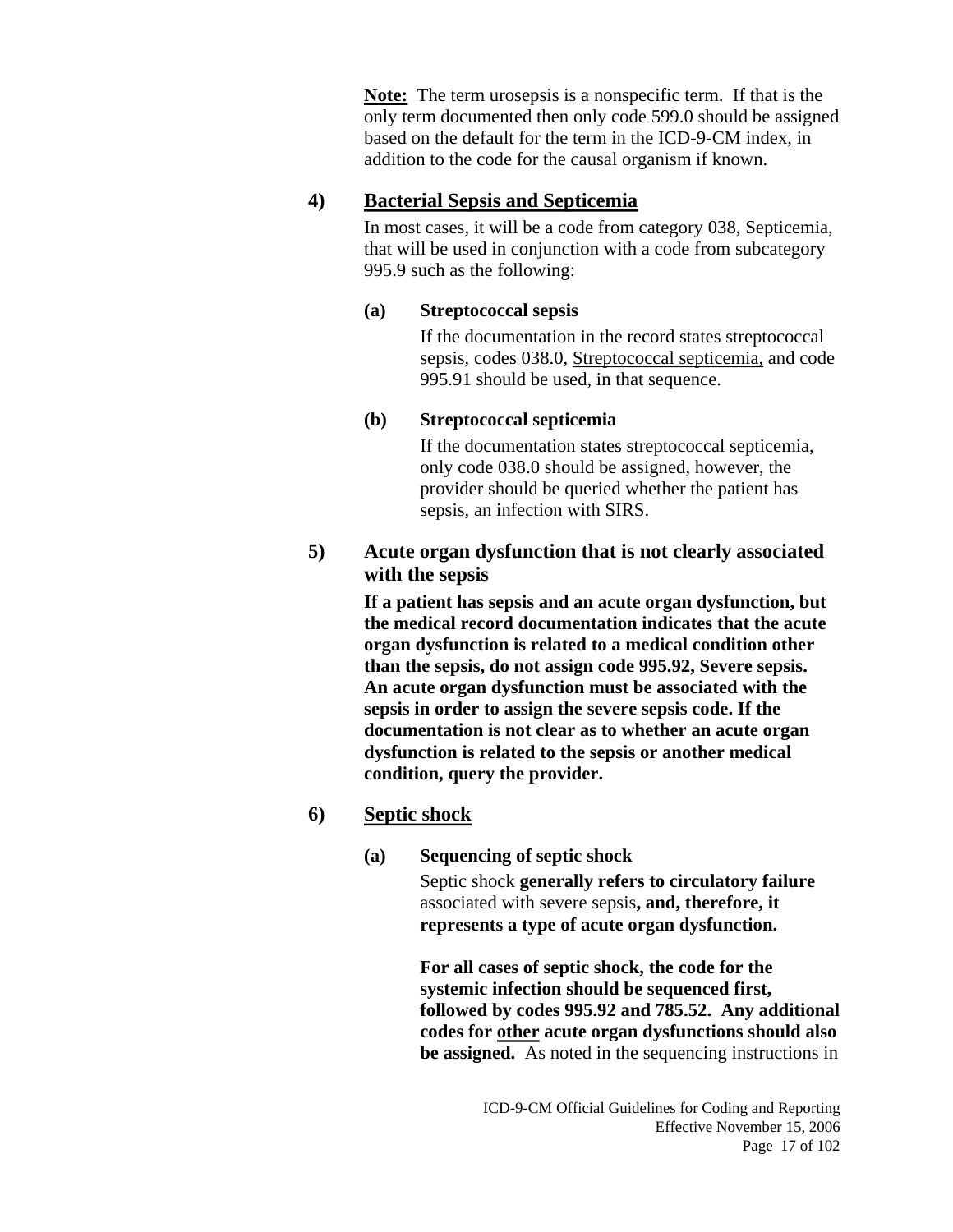the Tabular List, the code for septic shock cannot be assigned as a principal diagnosis.

**(b) Septic Shock without documentation of severe sepsis**  Septic shock **indicates the presence of** severe sepsis.

> **Code 995.92, Severe sepsis, must be assigned with code 785.52, Septic shock, even if the term severe sepsis is not documented in the record.** The "use additional code" note and the "code first" note **in the tabular support this guideline.**

### **7) Sepsis and septic shock complicating abortion and pregnancy**

Sepsis and septic shock **complicating** abortion, ectopic pregnancy, and molar pregnancy are classified to category codes in Chapter 11 (630-639). *See section I.C.11.* 

### **8) Negative or inconclusive blood cultures**

Negative or inconclusive blood cultures do not preclude a diagnosis of septicemia or sepsis in patients with clinical evidence of the condition, however, the provider should be queried.

### **9) Newborn sepsis**

*See Section I.C.15.j for information on the coding of newborn sepsis.* 

### **10) Sepsis due to a Postprocedural Infection**

Sepsis resulting from a postprocedural infection is a complication of care. For such cases, **the postprocedural infection, such as code 998.59, Other postoperative infection, or 674.3x, Other complications of obstetrical surgical wounds,** should be coded first followed by the appropriate sepsis **codes (systemic infection code and either code 995.91or 995.92). An additional code(s) for any acute organ dysfunction should also be assigned for cases of severe sepsis.** 

### **11) External cause of injury codes with SIRS**

*Refer to Section I.C.19.a.7 for instruction on the use of external cause of injury codes with codes for SIRS resulting from trauma.*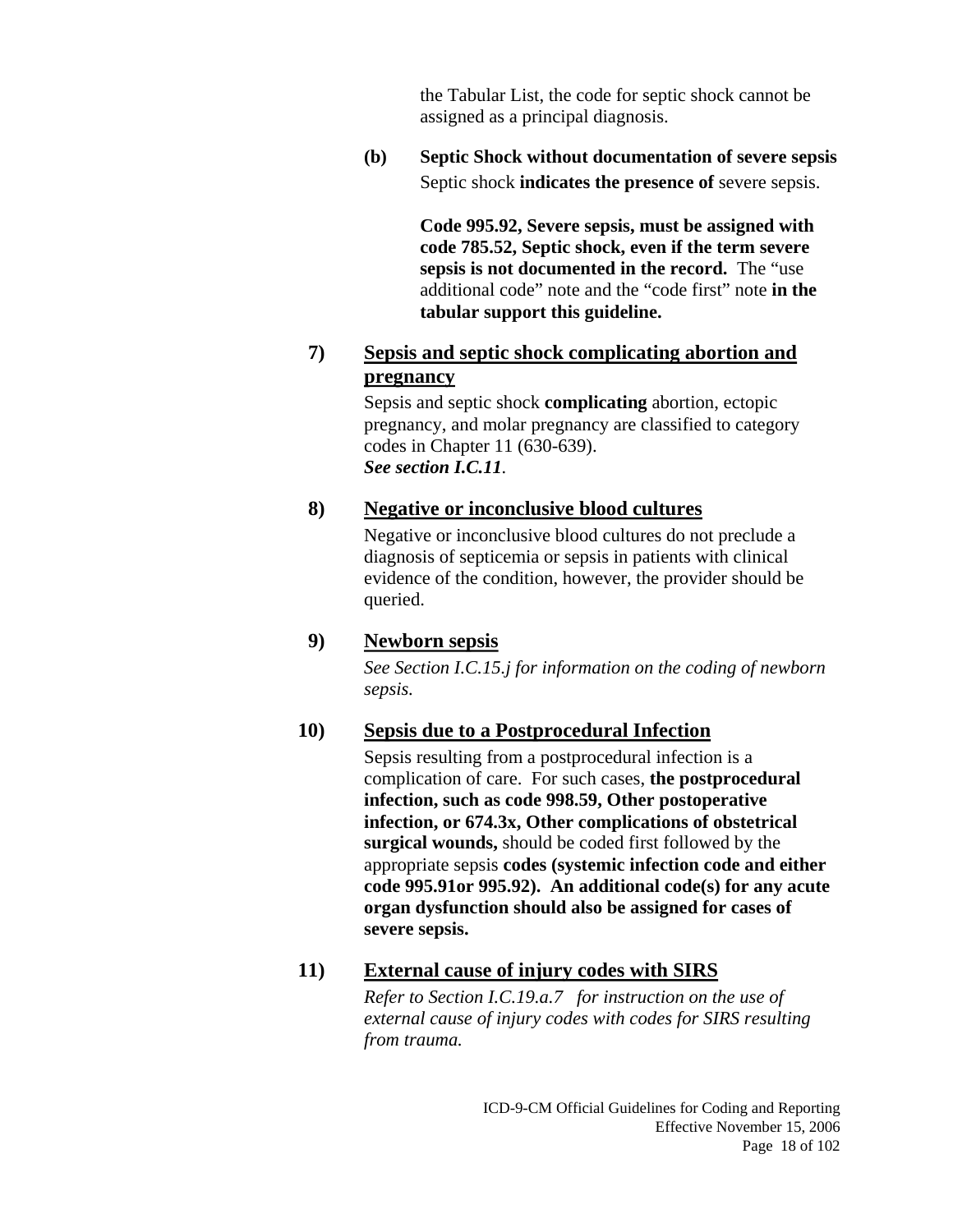#### **12) Sepsis and Severe Sepsis Associated with Noninfectious Process**

**In some cases, a non-infectious process, such as trauma, may lead to an infection which can result in sepsis or severe sepsis. If sepsis or severe sepsis is documented as associated with a non-infectious condition, such as a burn or serious injury, and this condition meets the definition for principal diagnosis, the code for the non-infectious condition should be sequenced first, followed by the code for the systemic infection and either code 995.91, Sepsis, or 995.92, Severe sepsis. Additional codes for any associated acute organ dysfunction(s) should also be assigned for cases of severe sepsis. If the sepsis or severe sepsis meets the definition of principal diagnosis, the systemic infection and sepsis codes should be sequenced before the non-infectious condition.**  *See Section I.C.1.b.2)(a) for guidelines pertaining to sepsis or severe sepsis as the principal diagnosis.* **When both the associated non-infectious condition and the sepsis or severe sepsis meet the definition of principal diagnosis, either may be assigned as principal diagnosis.** 

**Only one SIRS code, representing the sepsis or severe sepsis, should be assigned for patients with sepsis or severe sepsis associated with trauma or other non-infectious condition. Do not assign codes 995.93, Systemic inflammatory response syndrome due to non-infectious process without acute organ dysfunction, or 995.94, Systemic inflammatory response syndrome due to noninfectious process with acute organ dysfunction, in addition to 995.91, Sepsis, or 995.92, Severe sepsis, if the patient has sepsis or severe sepsis associated with a non-infectious condition.** 

*See Section I.C.17.g for information on the coding of SIRS due to trauma/burns or other non-infectious disease processes.* 

## **2. Chapter 2: Neoplasms (140-239)**

### <span id="page-18-0"></span>**General guidelines**

Chapter 2 of the ICD-9-CM contains the codes for most benign and all malignant neoplasms. Certain benign neoplasms, such as prostatic adenomas, may be found in the specific body system chapters. To properly code a neoplasm it is necessary to determine from the record if the neoplasm is benign, in-situ, malignant, or of uncertain histologic behavior. If malignant, any secondary (metastatic) sites should also be determined.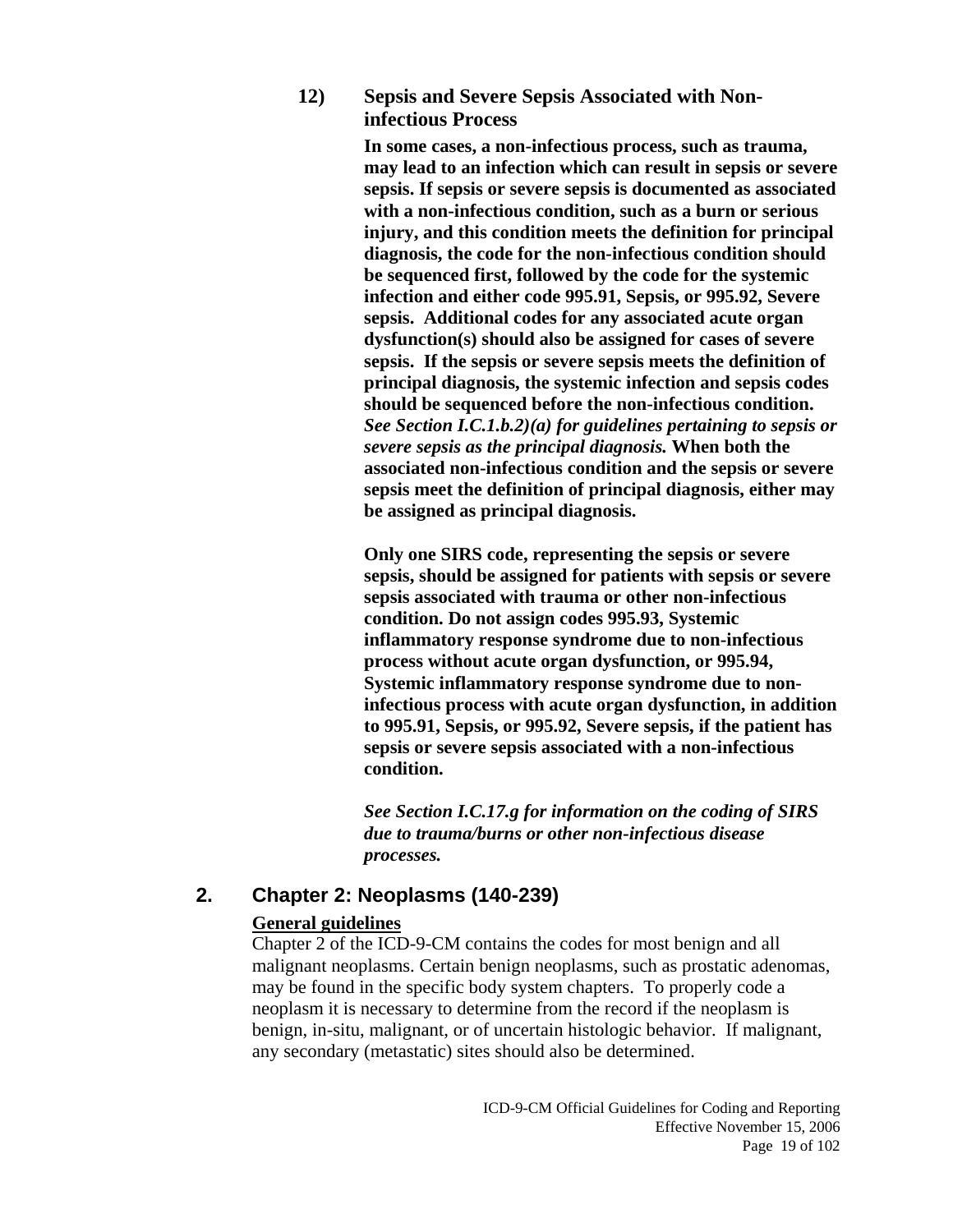The neoplasm table in the Alphabetic Index should be referenced first. However, if the histological term is documented, that term should be referenced first, rather than going immediately to the Neoplasm Table, in order to determine which column in the Neoplasm Table is appropriate. For example, if the documentation indicates "adenoma," refer to the term in the Alphabetic Index to review the entries under this term and the instructional note to "see also neoplasm, by site, benign." The table provides the proper code based on the type of neoplasm and the site. It is important to select the proper column in the table that corresponds to the type of neoplasm. The tabular should then be referenced to verify that the correct code has been selected from the table and that a more specific site code does not exist. *See Section I. C. 18.d.4. for information regarding V codes for genetic susceptibility to cancer.* 

#### **a. Treatment directed at the malignancy**

<span id="page-19-0"></span>If the treatment is directed at the malignancy, designate the malignancy as the principal diagnosis.

### **b. Treatment of secondary site**

<span id="page-19-1"></span>When a patient is admitted because of a primary neoplasm with metastasis and treatment is directed toward the secondary site only, the secondary neoplasm is designated as the principal diagnosis even though the primary malignancy is still present.

## **c. Coding and sequencing of complications**

<span id="page-19-2"></span>Coding and sequencing of complications associated with the malignancies or with the therapy thereof are subject to the following guidelines:

### **1) Anemia associated with malignancy**

When admission/encounter is for management of an anemia associated with the malignancy, and the treatment is only for anemia, the appropriate anemia code (such as code 285.22, Anemia in neoplastic disease) is designated as the principal diagnosis and is followed by the appropriate code(s) for the malignancy.

Code 285.22 may also be used as a secondary code if the patient suffers from anemia and is being treated for the malignancy.

## **2) Anemia associated with chemotherapy, immunotherapy and radiation therapy**

When the admission/encounter is for management of an anemia associated with chemotherapy**,** immunotherapy or radiotherapy and the only treatment is for the anemia, the anemia is

ICD-9-CM Official Guidelines for Coding and Reporting Effective November 15, 2006 Page 20 of 102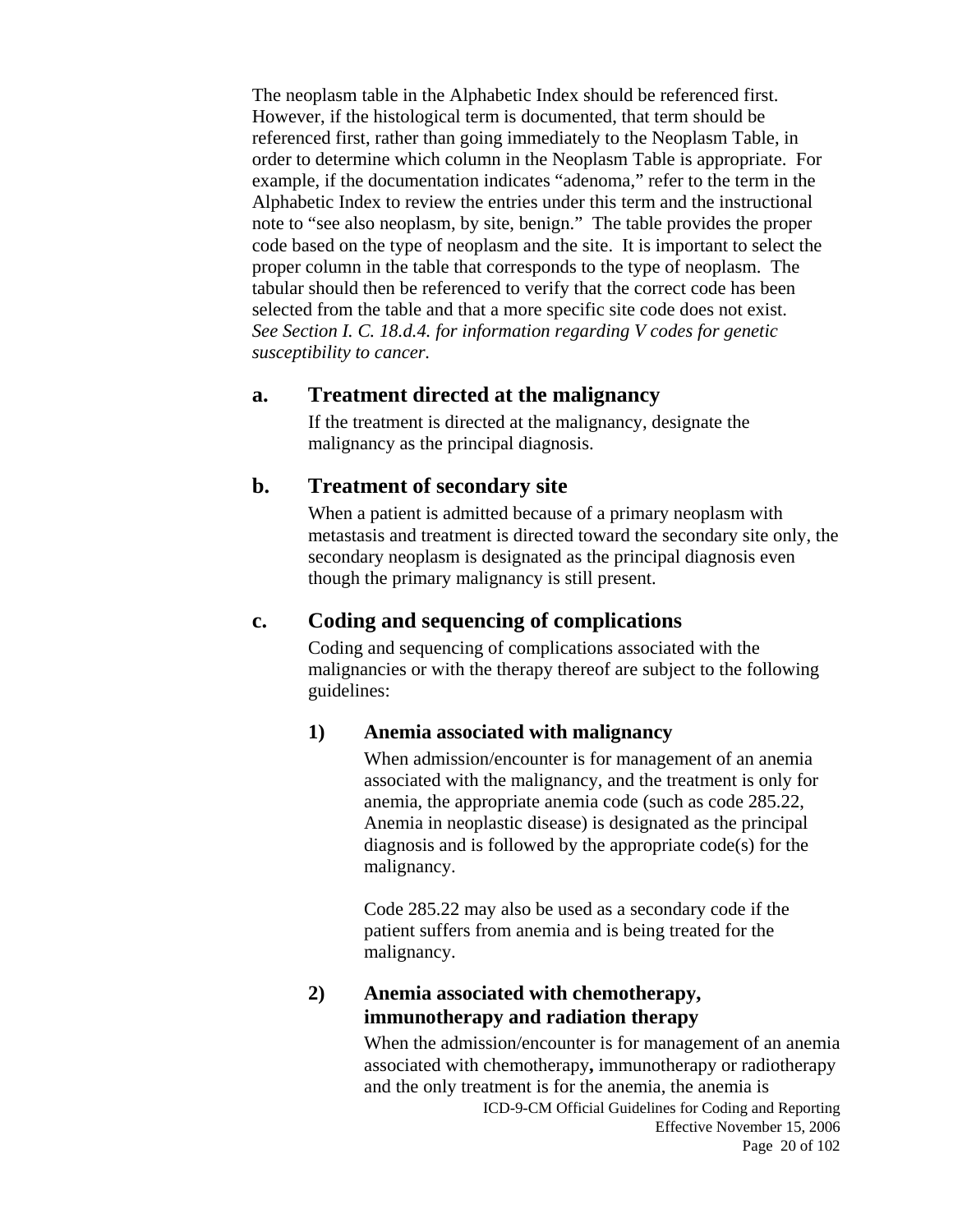sequenced first followed by code E933.1. The appropriate neoplasm code should be assigned as an additional code.

#### **3) Management of dehydration due to the malignancy**

When the admission/encounter is for management of dehydration due to the malignancy or the therapy, or a combination of both, and only the dehydration is being treated (intravenous rehydration), the dehydration is sequenced first, followed by the code(s) for the malignancy.

### **4) Treatment of a complication resulting from a surgical procedure**

When the admission/encounter is for treatment of a complication resulting from a surgical procedure, designate the complication as the principal or first-listed diagnosis if treatment is directed at resolving the complication.

# **d. Primary malignancy previously excised**

<span id="page-20-0"></span>When a primary malignancy has been previously excised or eradicated from its site and there is no further treatment directed to that site and there is no evidence of any existing primary malignancy, a code from category V10, Personal history of malignant neoplasm, should be used to indicate the former site of the malignancy. Any mention of extension, invasion, or metastasis to another site is coded as a secondary malignant neoplasm to that site. The secondary site may be the principal or first-listed with the V10 code used as a secondary code.

## <span id="page-20-1"></span>**e. Admissions/Encounters involving chemotherapy, immunotherapy and radiation therapy**

#### **1) Episode of care involves surgical removal of neoplasm**

When an episode of care involves the surgical removal of a neoplasm, primary or secondary site, followed by adjunct chemotherapy or radiation treatment during the same episode of care, the neoplasm code should be assigned as principal or first-listed diagnosis, using codes in the 140-198 series or where appropriate in the 200-203 series.

### **2) Patient admission/encounter solely for administration of chemotherapy, immunotherapy and radiation therapy**

If a patient admission/encounter is solely for the administration of chemotherapy, immunotherapy or radiation therapy assign code V58.0, Encounter for radiation therapy, or V58.11,

> ICD-9-CM Official Guidelines for Coding and Reporting Effective November 15, 2006 Page 21 of 102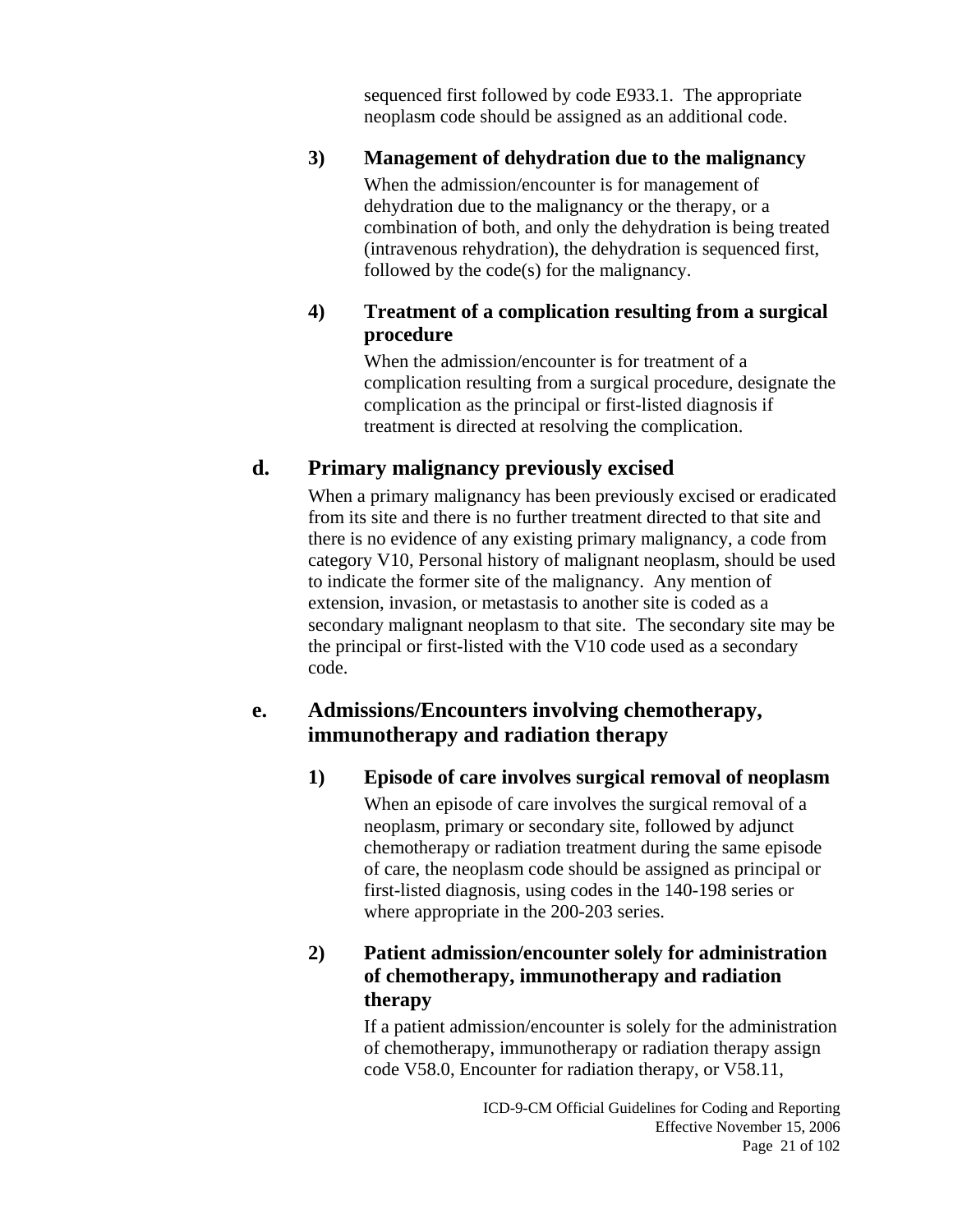Encounter for antineoplastic chemotherapy, or V58.12, Encounter for antineoplastic immunotherapy as the first-listed or principal diagnosis. If a patient receives more than one of these therapies during the same admission more than one of these codes may be assigned, in any sequence.

### **3) Patient admitted for radiotherapy/chemotherapy and immunotherapy and develops complications**

When a patient is admitted for the purpose of radiotherapy**,**  immunotherapy or chemotherapy and develops complications such as uncontrolled nausea and vomiting or dehydration, the principal or first-listed diagnosis is V58.0, Encounter for radiotherapy, or V58.11, Encounter for antineoplastic chemotherapy, or V58.12, Encounter for antineoplastic immunotherapy followed by any codes for the complications. *See Section I.C.18.d.7. for additional information regarding aftercare V codes.* 

# **f. Admission/encounter to determine extent of malignancy**

<span id="page-21-0"></span>When the reason for admission/encounter is to determine the extent of the malignancy, or for a procedure such as paracentesis or thoracentesis, the primary malignancy or appropriate metastatic site is designated as the principal or first-listed diagnosis, even though chemotherapy or radiotherapy is administered.

# **g. Symptoms, signs, and ill-defined conditions listed in Chapter 16**

<span id="page-21-1"></span>Symptoms, signs, and ill-defined conditions listed in Chapter 16 characteristic of, or associated with, an existing primary or secondary site malignancy cannot be used to replace the malignancy as principal or first-listed diagnosis, regardless of the number of admissions or encounters for treatment and care of the neoplasm. *See section I.C.18.d.14, Encounter for prophylactic organ removal.* 

## **h. Admission/encounter for pain control/management**

<span id="page-21-2"></span>*See Section I.C.6.a.5 for information on coding admission/encounter for pain control/management.* 

## <span id="page-21-3"></span>**3. Chapter 3: Endocrine, Nutritional, and Metabolic Diseases and Immunity Disorders (240-279)**

## **a. Diabetes mellitus**

<span id="page-21-4"></span>Codes under category 250, Diabetes mellitus, identify complications/manifestations associated with diabetes mellitus. A fifth-digit is required for all category 250 codes to identify the type of

> ICD-9-CM Official Guidelines for Coding and Reporting Effective November 15, 2006 Page 22 of 102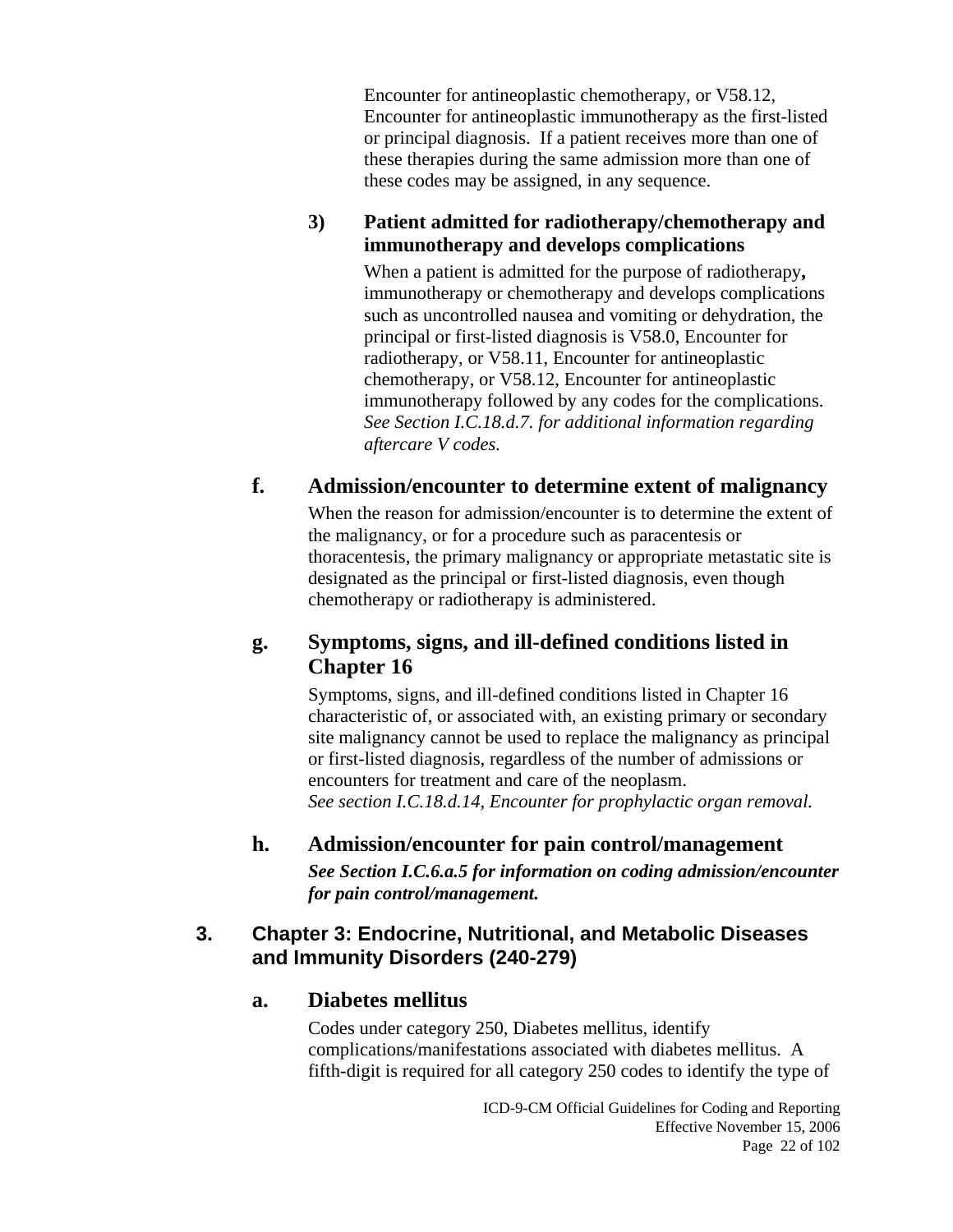diabetes mellitus and whether the diabetes is controlled or uncontrolled.

#### **1) Fifth-digits for category 250:**

The following are the fifth-digits for the codes under category 250:

- 0 type II or unspecified type, not stated as uncontrolled
- 1 type I, [juvenile type], not stated as uncontrolled
- 2 type II or unspecified type, uncontrolled
- 3 type I, [juvenile type], uncontrolled

The age of a patient is not the sole determining factor, though most type I diabetics develop the condition before reaching puberty. For this reason type I diabetes mellitus is also referred to as juvenile diabetes.

#### **2) Type of diabetes mellitus not documented**

If the type of diabetes mellitus is not documented in the medical record the default is type II.

#### **3) Diabetes mellitus and the use of insulin**

All type I diabetics must use insulin to replace what their bodies do not produce. However, the use of insulin does not mean that a patient is a type I diabetic. Some patients with type II diabetes mellitus are unable to control their blood sugar through diet and oral medication alone and do require insulin. If the documentation in a medical record does not indicate the type of diabetes but does indicate that the patient uses insulin, the appropriate fifth-digit for type II must be used. For type II patients who routinely use insulin, code V58.67, Long-term (current) use of insulin, should also be assigned to indicate that the patient uses insulin. Code V58.67 should not be assigned if insulin is given temporarily to bring a type II patient's blood sugar under control during an encounter.

#### **4) Assigning and sequencing diabetes codes and associated conditions**

When assigning codes for diabetes and its associated conditions, the code(s) from category 250 must be sequenced before the codes for the associated conditions. The diabetes codes and the secondary codes that correspond to them are paired codes that follow the etiology/manifestation convention of the classification *(See Section I.A.6., Etiology/manifestation convention).* Assign as many codes from category 250 as needed to identify all of the associated conditions that the

> ICD-9-CM Official Guidelines for Coding and Reporting Effective November 15, 2006 Page 23 of 102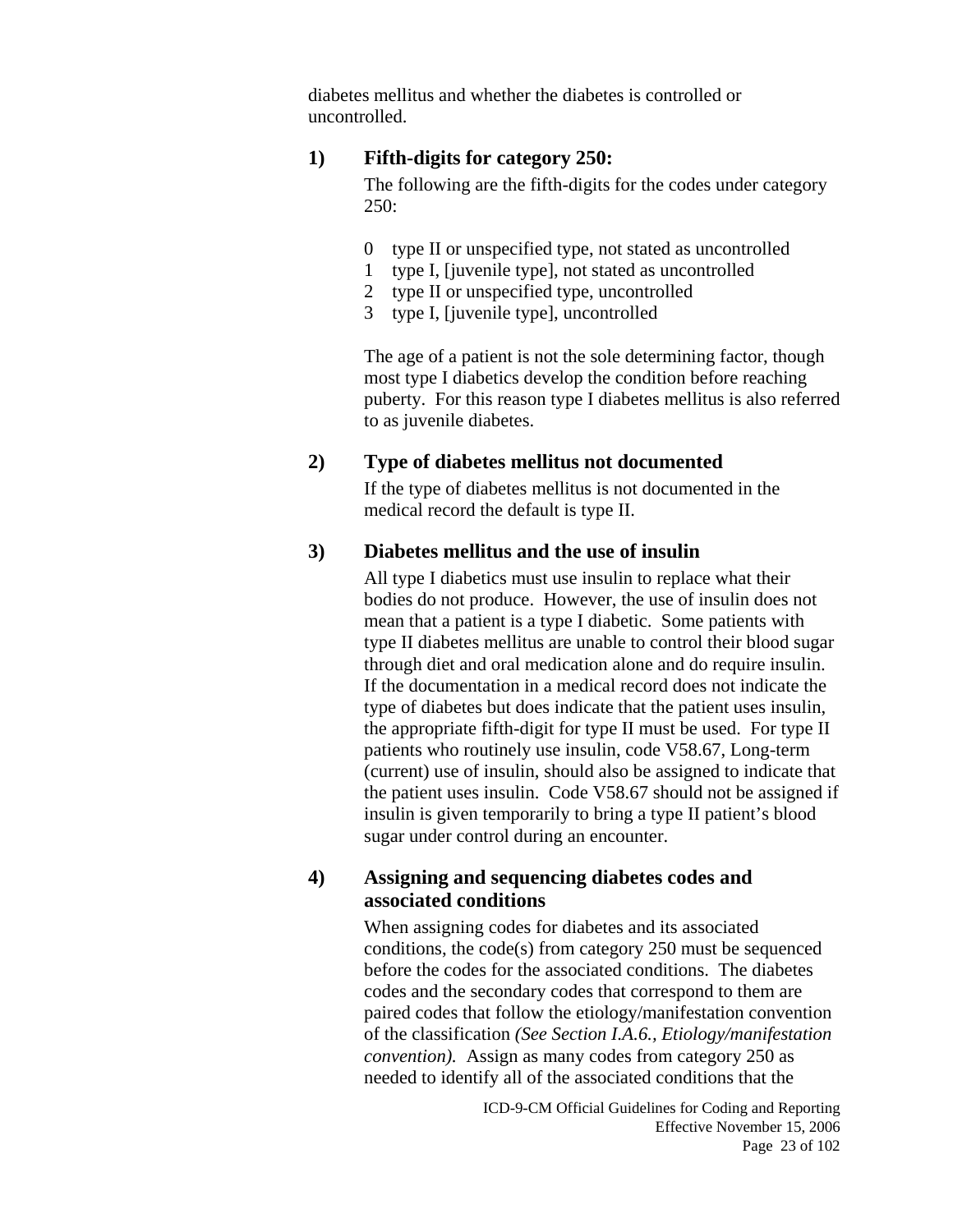patient has. The corresponding secondary codes are listed under each of the diabetes codes.

#### **(a) Diabetic retinopathy/diabetic macular edema**

Diabetic macular edema, code 362.07, is only present with diabetic retinopathy. Another code from subcategory 362.0, Diabetic retinopathy, must be used with code 362.07. Codes under subcategory 362.0 are diabetes manifestation codes, so they must be used following the appropriate diabetes code.

### **5) Diabetes mellitus in pregnancy and gestational diabetes**

- **(a)** For diabetes mellitus complicating pregnancy, see Section I.C.11.f., Diabetes mellitus in pregnancy.
- **(b)** For gestational diabetes, see Section I.C.11, g., Gestational diabetes.

### **6) Insulin pump malfunction**

**(a) Underdose of insulin due insulin pump failure**  An underdose of insulin due to an insulin pump failure should be assigned 996.57, Mechanical complication due to insulin pump, as the principal or first listed code, followed by the appropriate diabetes mellitus code based on documentation.

#### **(b) Overdose of insulin due to insulin pump failure**

The principal or first listed code for an encounter due to an insulin pump malfunction resulting in an overdose of insulin, should also be 996.57, Mechanical complication due to insulin pump, followed by code 962.3, Poisoning by insulins and antidiabetic agents, and the appropriate diabetes mellitus code based on documentation.

### <span id="page-23-0"></span>**4. Chapter 4: Diseases of Blood and Blood Forming Organs (280-289)**

### **a. Anemia of chronic disease**

<span id="page-23-1"></span>Subcategory 285.2, Anemia in chronic illness, has codes for anemia in chronic kidney disease, code 285.21; anemia in neoplastic disease, code 285.22; and anemia in other chronic illness, code 285.29. These codes can be used as the principal/first listed code if the reason for the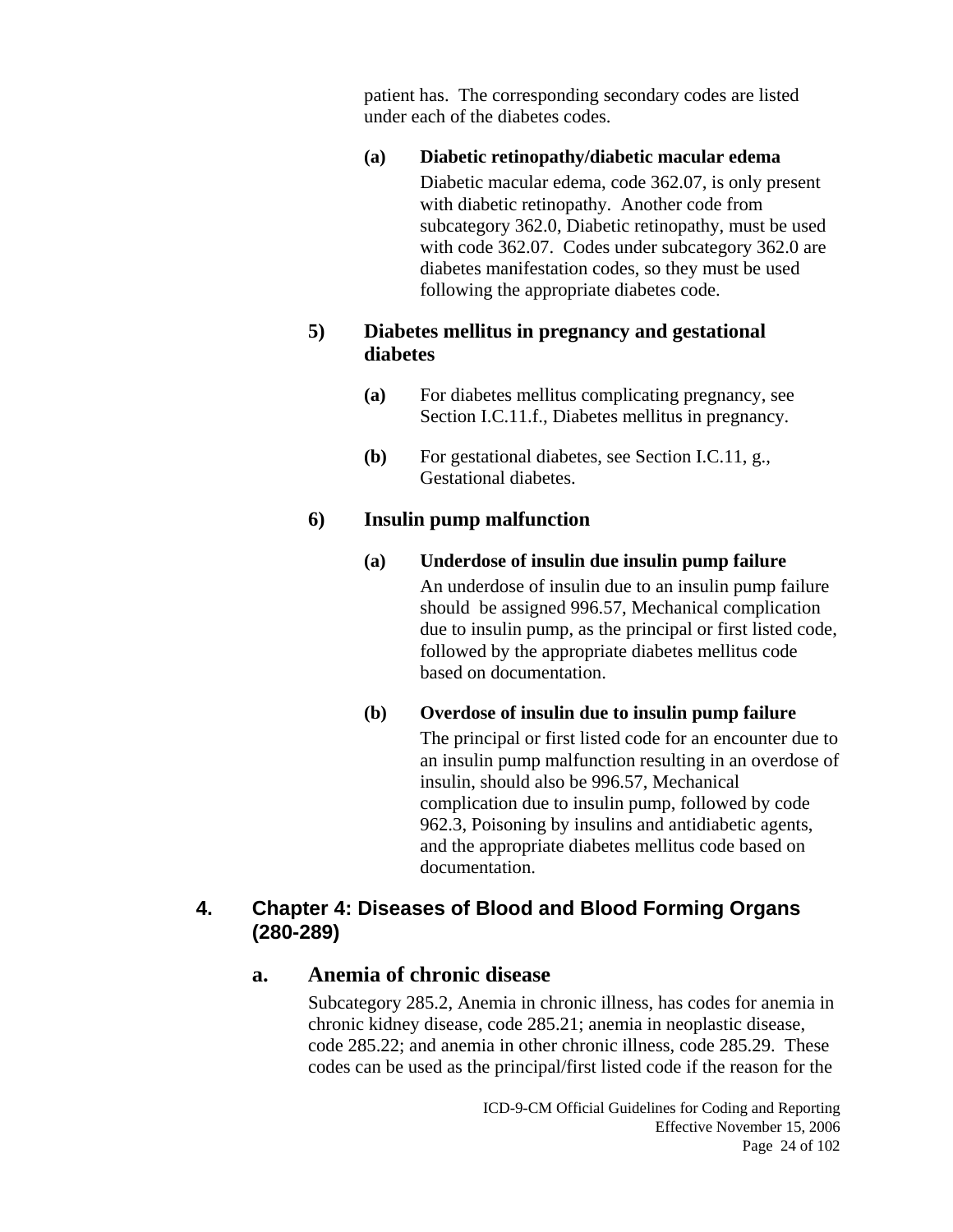encounter is to treat the anemia. They may also be used as secondary codes if treatment of the anemia is a component of an encounter, but not the primary reason for the encounter. When using a code from subcategory 285 it is also necessary to use the code for the chronic condition causing the anemia.

#### **1) Anemia in chronic kidney disease**

When assigning code 285.21, Anemia in chronic kidney disease, it is also necessary to assign a code from category 585, Chronic kidney disease, to indicate the stage of chronic kidney disease.

*See I.C.10.a. Chronic kidney disease (CKD).* 

### **2) Anemia in neoplastic disease**

When assigning code 285.22, Anemia in neoplastic disease, it is also necessary to assign the neoplasm code that is responsible for the anemia. Code 285.22 is for use for anemia that is due to the malignancy, not for anemia due to antineoplastic chemotherapy drugs, which is an adverse effect. *See I.C.2.c.1 Anemia associated with malignancy. See I.C.2.c.2 Anemia associated with chemotherapy, immunotherapy and radiation therapy. See I.C.17.e.1. Adverse effects.* 

## **5. Chapter 5: Mental Disorders (290-319)**

<span id="page-24-2"></span><span id="page-24-1"></span><span id="page-24-0"></span>Reserved for future guideline expansion

### **6. Chapter 6: Diseases of Nervous System and Sense Organs (320-389)**

<span id="page-24-3"></span>**a. Pain - Category 338** 

### **1) General coding information**

**Codes in category 338 may be used in conjunction with codes from other categories and chapters to provide more detail about acute or chronic pain and neoplasm-related pain. If the pain is not specified as acute or chronic, do not assign codes from category 338, except for postthoracotomy pain, postoperative pain or neoplasm related pain.** 

**A code from subcategories 338.1 and 338.2 should not be assigned if the underlying (definitive) diagnosis is known, unless the reason for the encounter is pain control/**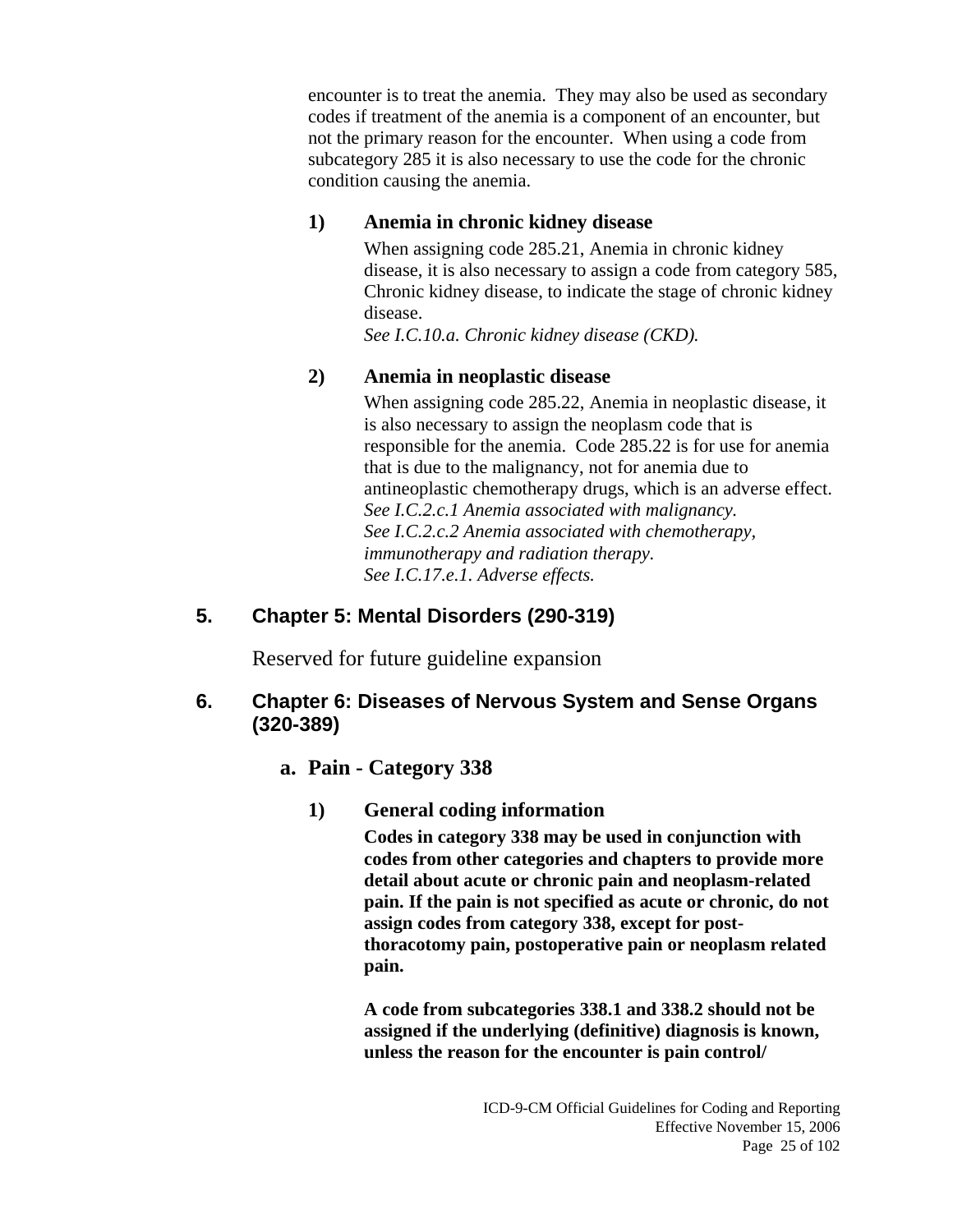**management and not management of the underlying condition.** 

**(a) Category 338 Codes as Principal or First-Listed Diagnosis** 

> **Category 338 codes are acceptable as principal diagnosis or the first-listed code for reporting purposes:**

- **When the related definitive diagnosis has not been established (confirmed) by the provider, or**
- **When pain control or pain management is the reason for the admission/encounter (e.g., a patient with displaced intervertebral disc, nerve impingement and severe back pain presents for injection of steroid into the spinal canal). The underlying cause of the pain should be reported as an additional diagnosis, if known.**
- **(b) Use of Category 338 Codes in Conjunction with Site Specific Pain Codes** 
	- **(i) Assigning Category 338 Codes and Site-Specific Pain Codes**

**Codes from category 338 may be used in conjunction with codes that identify the site of pain (including codes from chapter 16) if the category 338 code provides additional information. For example, if the code describes the site of the pain, but does not fully describe whether the pain is acute or chronic, then both codes should be assigned.** 

**(ii) Sequencing of Category 338 Codes with Site-Specific Pain Codes** 

**The sequencing of category 338 codes with site-specific pain codes (including chapter 16 codes), is dependent on the circumstances of the encounter/admission as follows:** 

• **If the encounter is for pain control or pain management, assign the code from category 338 followed by the code identifying the specific site of pain (e.g., encounter for pain** 

ICD-9-CM Official Guidelines for Coding and Reporting Effective November 15, 2006 Page 26 of 102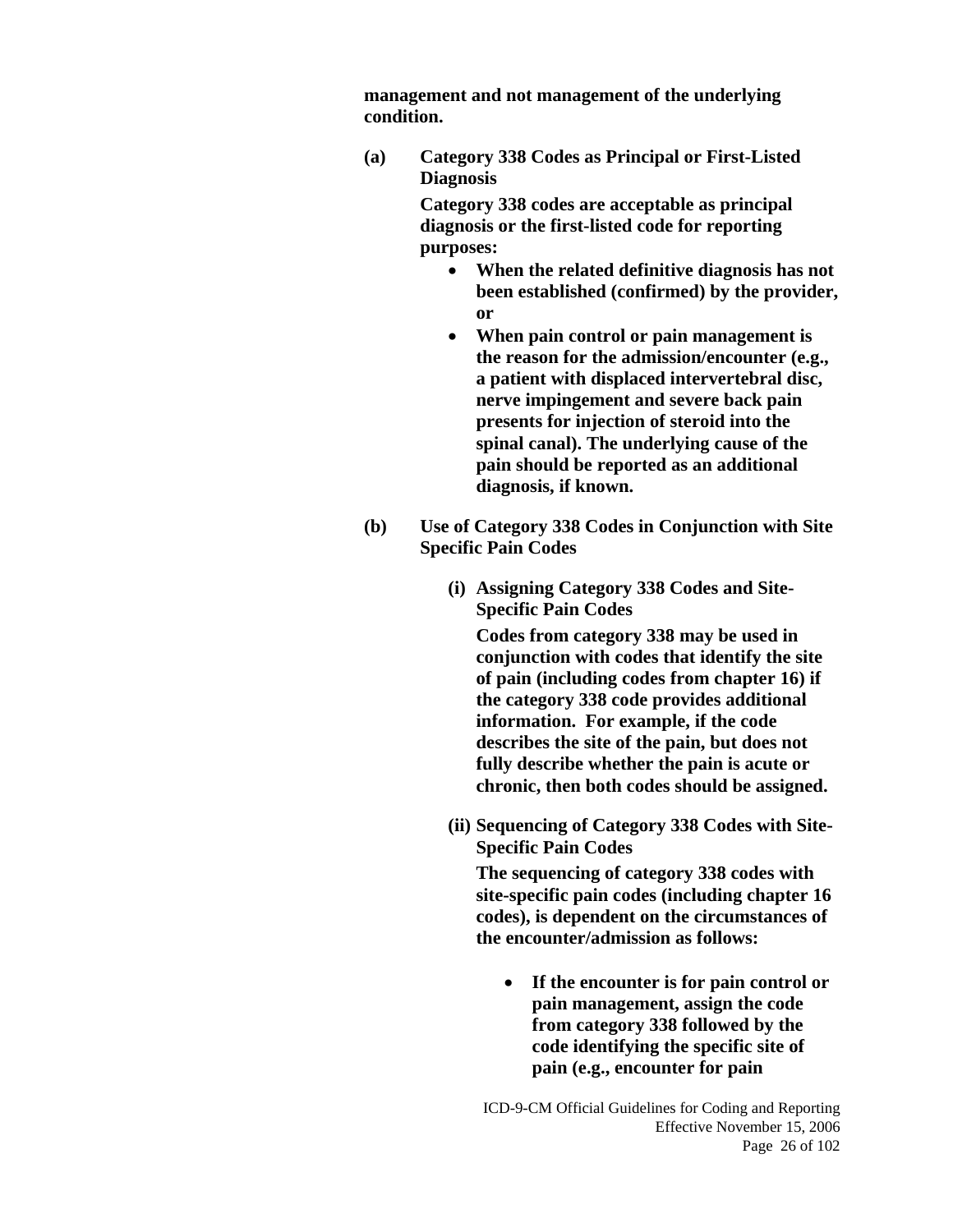**management for acute neck pain from trauma is assigned code 338.11, Acute pain due to trauma, followed by code 723.1, Cervicalgia, to identify the site of pain).** 

• **If the encounter is for any other reason except pain control or pain management, and a related definitive diagnosis has not been established (confirmed) by the provider, assign the code for the specific site of pain first, followed by the appropriate code from category 338.** 

#### **2) Pain due to devices**

**Pain associated with devices or foreign bodies left in a surgical site is assigned to the appropriate code(s) found in Chapter 17, Injury and Poisoning (for example painful retained suture).** 

#### **3) Postoperative Pain**

**Post-thoracotomy pain and other postoperative pain are classified to subcategories 338.1 and 338.2, depending on whether the pain is acute or chronic. The default for post-thoracotomy and other postoperative pain not specified as acute or chronic is the code for the acute form.** 

**Postoperative pain not associated with a specific postoperative complication is assigned to the appropriate postoperative pain code in category 338.** 

**Postoperative pain associated with a specific postoperative complication (such as a device left in the body) is assigned to the appropriate code(s) found in Chapter 17, Injury and Poisoning. Since the complication represents the underlying (definitive) diagnosis associated with the pain, no additional code should be assigned from category 338. If pain control/management is the reason for the encounter, a code from category 338 should be assigned as the principal or first-listed diagnosis in accordance with** *Section I.C.6.a.1.a above***.**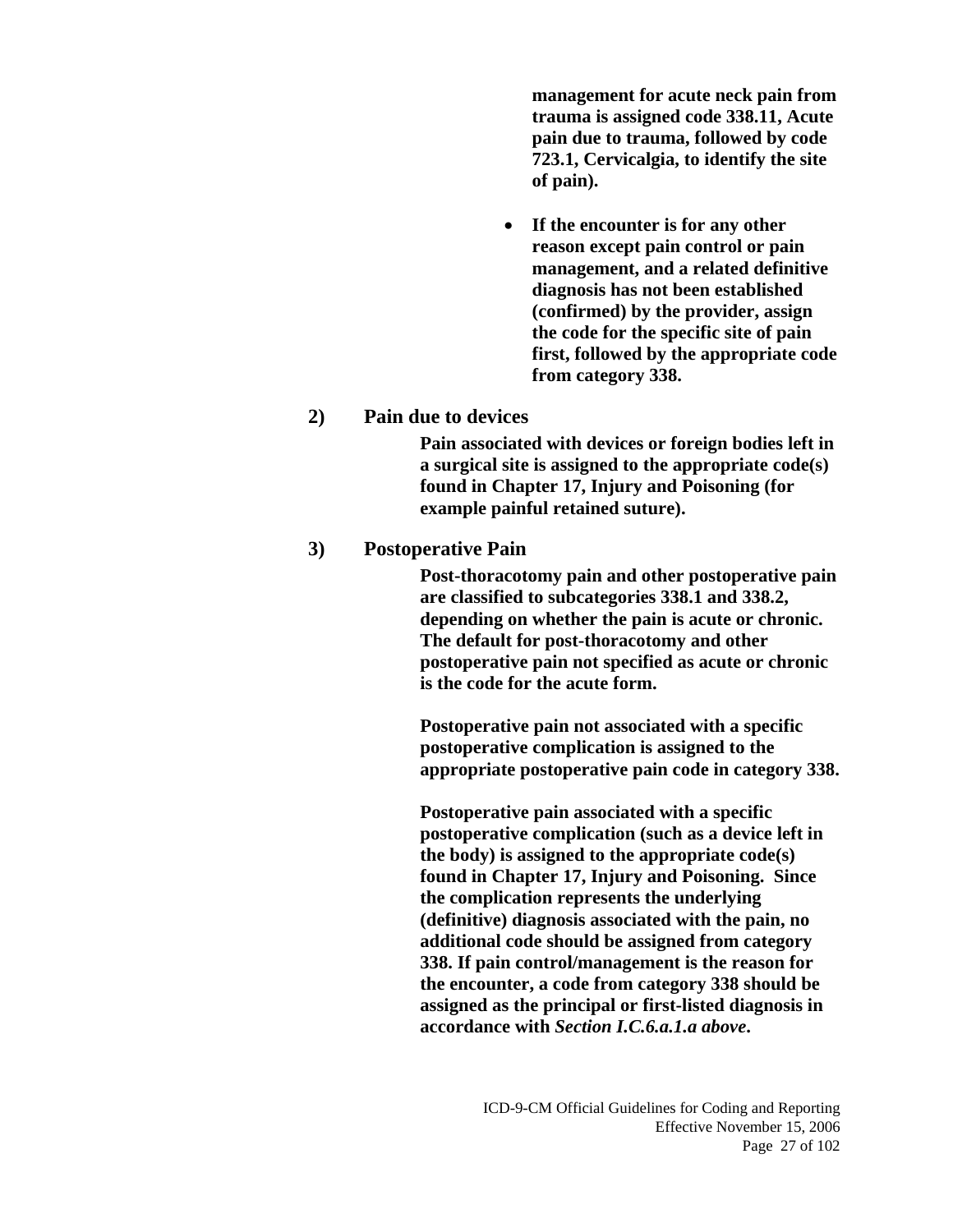**Postoperative pain may be reported as the principal or first-listed diagnosis when the stated reason for the admission/encounter is documented as postoperative pain control/management.** 

**Postoperative pain may be reported as a secondary diagnosis code when a patient presents for outpatient surgery and develops an unusual or inordinate amount of postoperative pain.** 

**Routine or expected postoperative pain immediately after surgery should not be coded.** 

**The provider's documentation should be used to guide the coding of postoperative pain, as well as**  *Section III. Reporting Additional Diagnoses* **and**  *Section IV. Diagnostic Coding and Reporting in the Outpatient Setting.* 

*See Section II.I.2 for information on sequencing of diagnoses for patients admitted to hospital inpatient care following post-operative observation.* 

*See Section II.J for information on sequencing of diagnoses for patients admitted to hospital inpatient care from outpatient surgery.* 

*See Section IV.A.2 for information on sequencing of diagnoses for patients admitted for observation.* 

#### **4) Chronic pain**

**Chronic pain is classified to subcategory 338.2. There is no time frame defining when pain becomes chronic pain. The provider's documentation should be used to guide use of these codes.** 

#### **5) Neoplasm Related Pain**

**Code 338.3 is assigned to pain documented as being related, associated or due to cancer, primary or secondary malignancy, or tumor. This code is assigned regardless of whether the pain is acute or chronic.** 

**This code may be assigned as the principal or firstlisted code when the stated reason for the admission/encounter is documented as pain** 

> ICD-9-CM Official Guidelines for Coding and Reporting Effective November 15, 2006 Page 28 of 102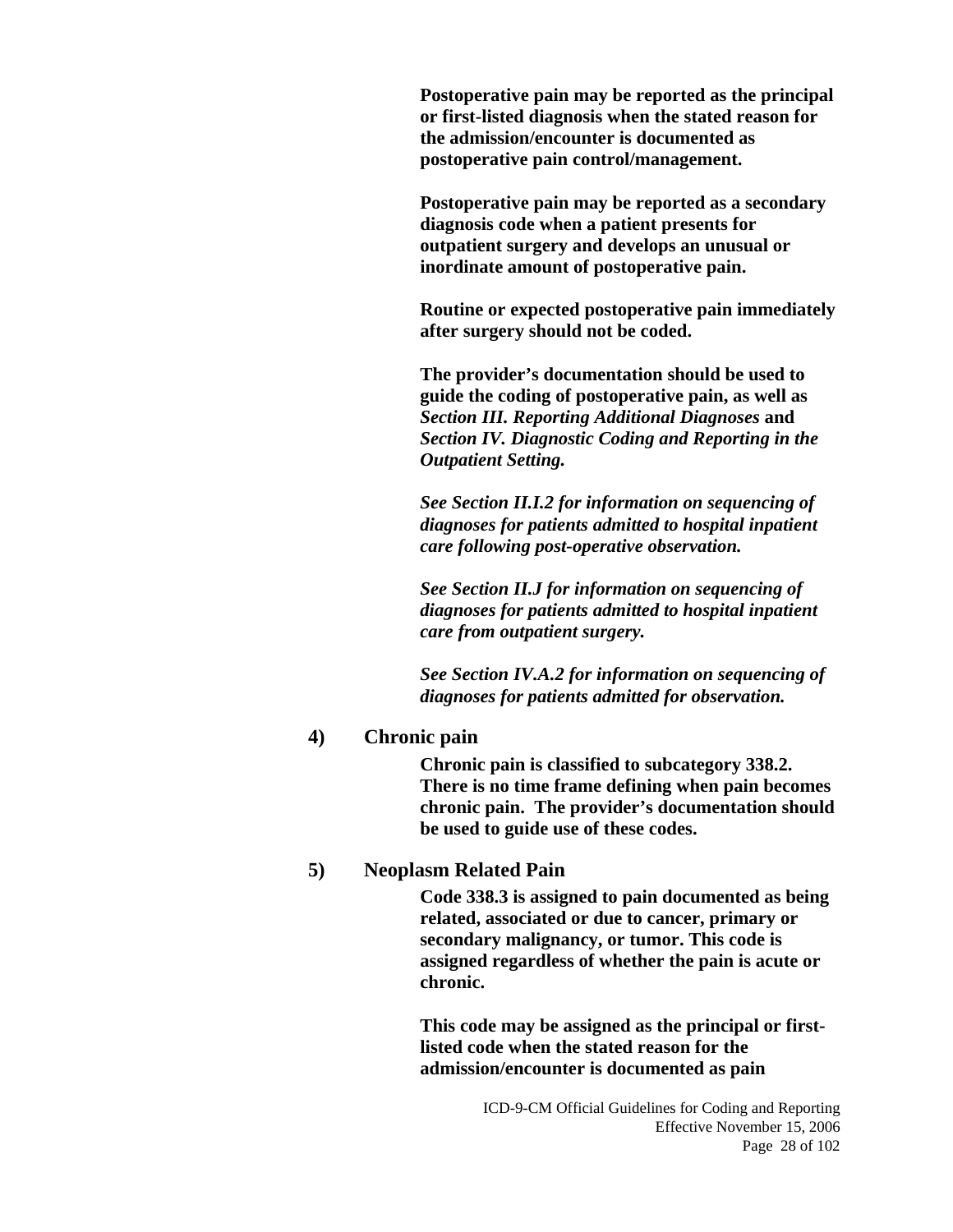**control/pain management. The underlying neoplasm should be reported as an additional diagnosis.** 

**When the reason for the admission/encounter is management of the neoplasm and the pain associated with the neoplasm is also documented, code 338.3 may be assigned as an additional diagnosis.** 

*See Section I.C.2 for instructions on the sequencing of neoplasms for all other stated reasons for the admission/encounter (except for pain control/pain management).* 

#### **6) Chronic pain syndrome**

**This condition is different than the term "chronic pain," and therefore this code should only be used when the provider has specifically documented this condition.** 

### **7. Chapter 7: Diseases of Circulatory System (390-459)**

#### <span id="page-28-0"></span>**a. Hypertension**

#### <span id="page-28-1"></span>**Hypertension Table**

The Hypertension Table, found under the main term, "Hypertension", in the Alphabetic Index, contains a complete listing of all conditions due to or associated with hypertension and classifies them according to malignant, benign, and unspecified.

#### **1) Hypertension, Essential, or NOS**

Assign hypertension (arterial) (essential) (primary) (systemic) (NOS) to category code 401 with the appropriate fourth digit to indicate malignant (.0), benign (.1), or unspecified (.9). Do not use either .0 malignant or .1 benign unless medical record documentation supports such a designation.

#### **2) Hypertension with Heart Disease**

Heart conditions (425.8, 429.0-429.3, 429.8, 429.9) are assigned to a code from category 402 when a causal relationship is stated (due to hypertension) or implied (hypertensive). Use an additional code from category 428 to identify the type of heart failure in those patients with heart failure. More than one code from category 428 may be assigned if the patient has systolic or diastolic failure and congestive heart failure.

> ICD-9-CM Official Guidelines for Coding and Reporting Effective November 15, 2006 Page 29 of 102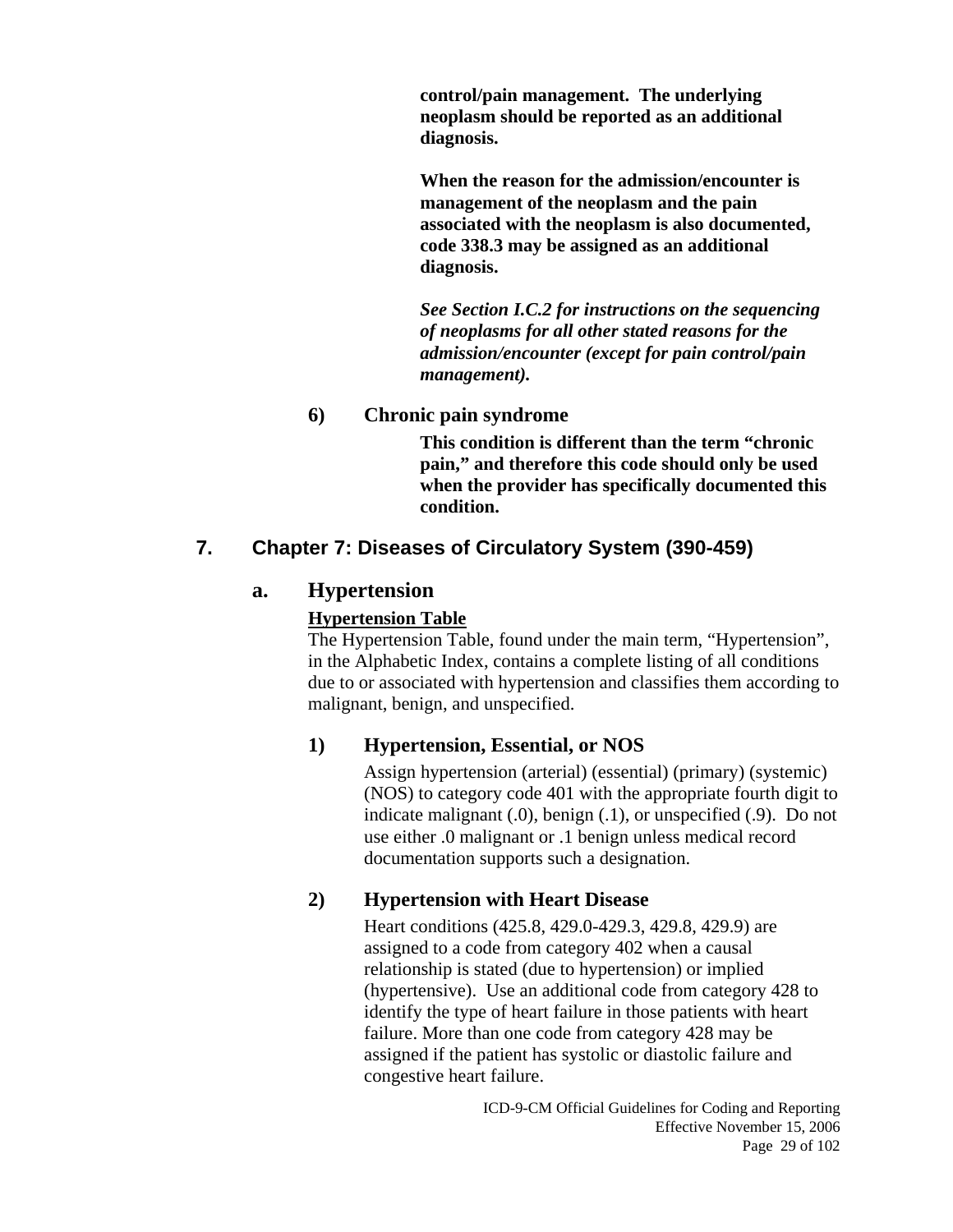The same heart conditions (425.8, 429.0-429.3, 429.8, 429.9) with hypertension, but without a stated causal relationship, are coded separately. Sequence according to the circumstances of the admission/encounter.

### **3) Hypertensive Chronic Kidney Disease**

Assign codes from category 403, Hypertensive **chronic** kidney disease, when conditions classified to categories 585-587 are present. Unlike hypertension with heart disease, ICD-9-CM presumes a cause-and-effect relationship and classifies **chronic kidney disease (CKD)** with hypertension as hypertensive **chronic** kidney disease.

**Fifth digits for category 403 should be assigned as follows:** 

• **0 with CKD stage I through stage IV, or unspecified.** 

• **1 with CKD stage V or end stage renal disease. The appropriate code from category 585, Chronic kidney disease, should be used as a secondary code with a code from category 403 to identify the stage of chronic kidney disease.** 

*See Section I.C.10.a for information on the coding of chronic kidney disease.* 

## **4) Hypertensive Heart and Chronic Kidney Disease**

Assign codes from combination category 404, Hypertensive heart and **chronic** kidney disease, when both hypertensive kidney disease and hypertensive heart disease are stated in the diagnosis. Assume a relationship between the hypertension and the **chronic** kidney disease, whether or not the condition is so designated. Assign an additional code from category 428, to identify the type of heart failure. More than one code from category 428 may be assigned if the patient has systolic or diastolic failure and congestive heart failure.

**Fifth digits for category 404 should be assigned as follows:** 

- **0 without heart failure and with chronic kidney disease (CKD) stage I through stage IV, or unspecified**
- **1 with heart failure and with CKD stage I through stage IV, or unspecified**
- **2 without heart failure and with CKD stage V or end stage renal disease**
- **3 with heart failure and with CKD stage V or end stage renal disease**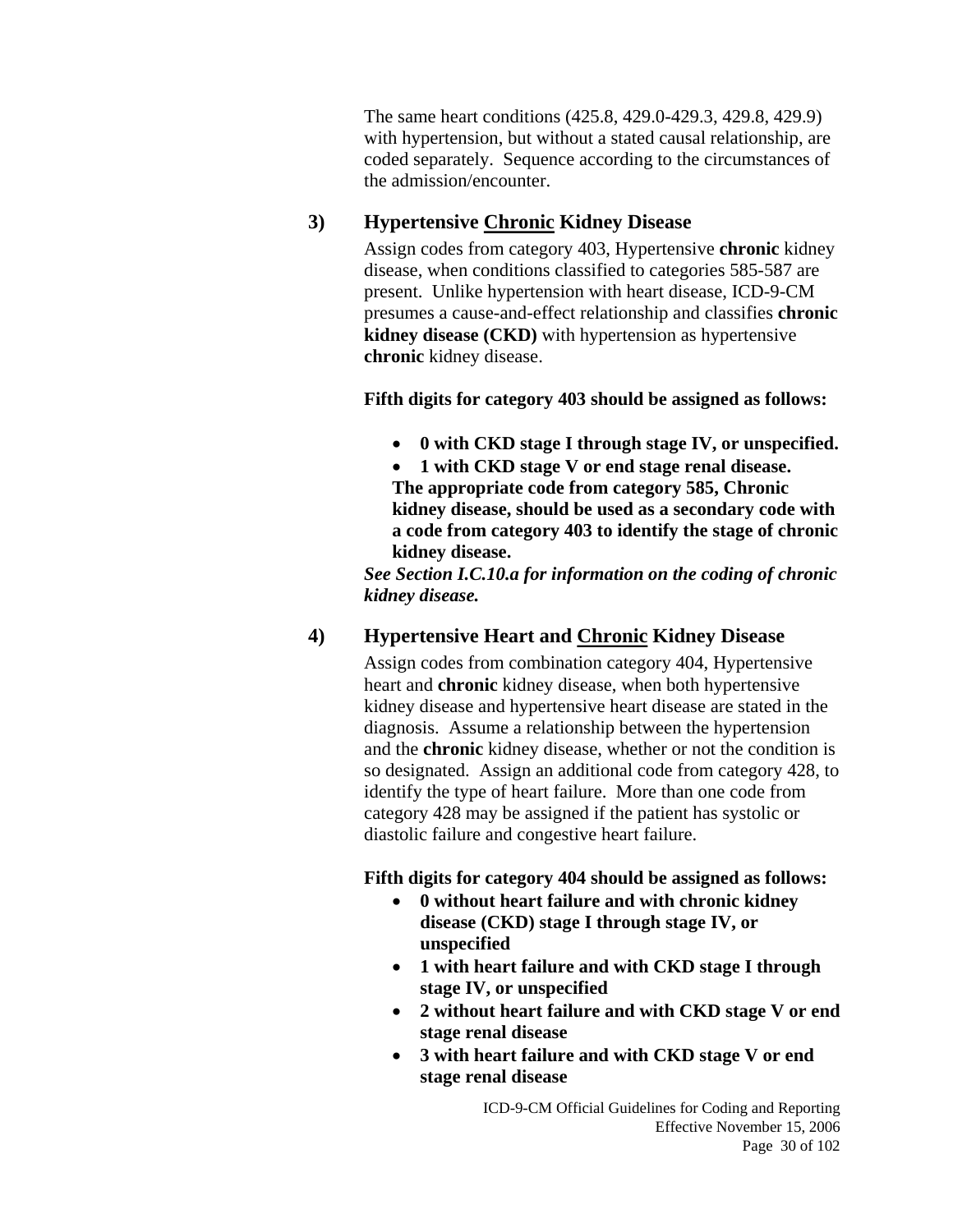**The appropriate code from category 585, Chronic kidney disease, should be used as a secondary code with a code from category 404 to identify the stage of kidney disease.**  *See Section I.C.10.a for information on the coding of chronic kidney disease.* 

### **5) Hypertensive Cerebrovascular Disease**

First assign codes from 430-438, Cerebrovascular disease, then the appropriate hypertension code from categories 401-405.

### **6) Hypertensive Retinopathy**

Two codes are necessary to identify the condition. First assign the code from subcategory 362.11, Hypertensive retinopathy, then the appropriate code from categories 401-405 to indicate the type of hypertension.

### **7) Hypertension, Secondary**

Two codes are required: one to identify the underlying etiology and one from category 405 to identify the hypertension. Sequencing of codes is determined by the reason for admission/encounter.

### **8) Hypertension, Transient**

Assign code 796.2, Elevated blood pressure reading without diagnosis of hypertension, unless patient has an established diagnosis of hypertension. Assign code 642.3x for transient hypertension of pregnancy.

## **9) Hypertension, Controlled**

Assign appropriate code from categories 401-405. This diagnostic statement usually refers to an existing state of hypertension under control by therapy.

## **10) Hypertension, Uncontrolled**

Uncontrolled hypertension may refer to untreated hypertension or hypertension not responding to current therapeutic regimen. In either case, assign the appropriate code from categories 401-405 to designate the stage and type of hypertension. Code to the type of hypertension.

### **11) Elevated Blood Pressure**

For a statement of elevated blood pressure without further specificity, assign code 796.2, Elevated blood pressure reading without diagnosis of hypertension, rather than a code from category 401.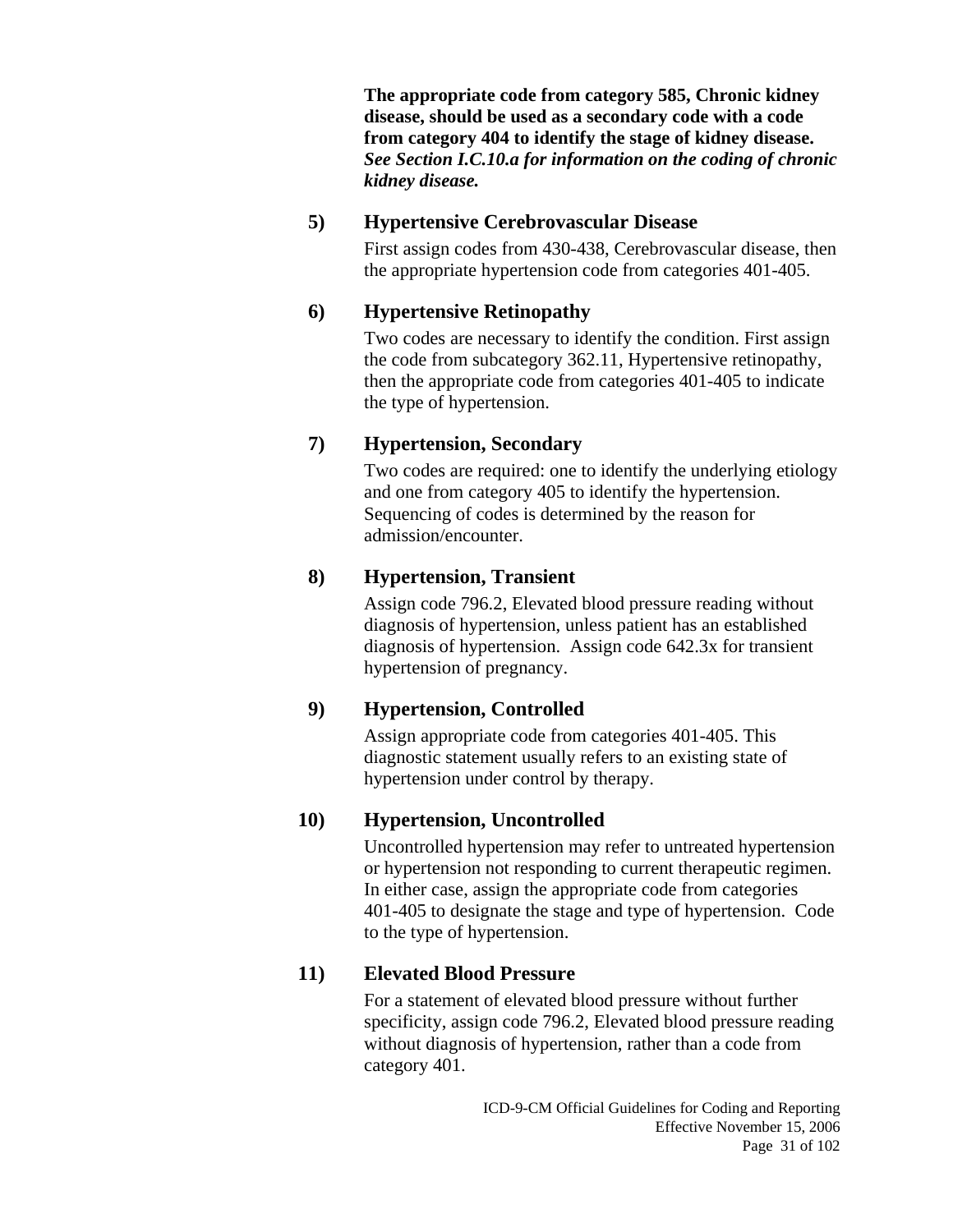# **b. Cerebral infarction/stroke/cerebrovascular accident (CVA)**

<span id="page-31-0"></span>The terms stroke and CVA are often used interchangeably to refer to a cerebral infarction. The terms stroke, CVA, and cerebral infarction NOS are all indexed to the default code 434.91, Cerebral artery occlusion, unspecified, with infarction. Code 436, Acute, but illdefined, cerebrovascular disease, should not be used when the documentation states stroke or CVA.

# **c. Postoperative cerebrovascular accident**

<span id="page-31-1"></span>A cerebrovascular hemorrhage or infarction that occurs as a result of medical intervention is coded to 997.02, Iatrogenic cerebrovascular infarction or hemorrhage. Medical record documentation should clearly specify the cause- and-effect relationship between the medical intervention and the cerebrovascular accident in order to assign this code. A secondary code from the code range 430-432 or from a code from subcategories 433 or 434 with a fifth digit of "1" should also be used to identify the type of hemorrhage or infarct.

This guideline conforms to the use additional code note instruction at category 997. Code 436, Acute, but ill-defined, cerebrovascular disease, should not be used as a secondary code with code 997.02.

# **d. Late Effects of Cerebrovascular Disease**

# <span id="page-31-2"></span>**1) Category 438, Late Effects of Cerebrovascular disease**

Category 438 is used to indicate conditions classifiable to categories 430-437 as the causes of late effects (neurologic deficits), themselves classified elsewhere. These "late effects" include neurologic deficits that persist after initial onset of conditions classifiable to 430-437. The neurologic deficits caused by cerebrovascular disease may be present from the onset or may arise at any time after the onset of the condition classifiable to 430-437.

# **2) Codes from category 438 with codes from 430-437**

Codes from category 438 may be assigned on a health care record with codes from 430-437, if the patient has a current cerebrovascular accident (CVA) and deficits from an old CVA.

## **3) Code V12.59**

Assign code V12.59 (and not a code from category 438) as an additional code for history of cerebrovascular disease when no neurologic deficits are present.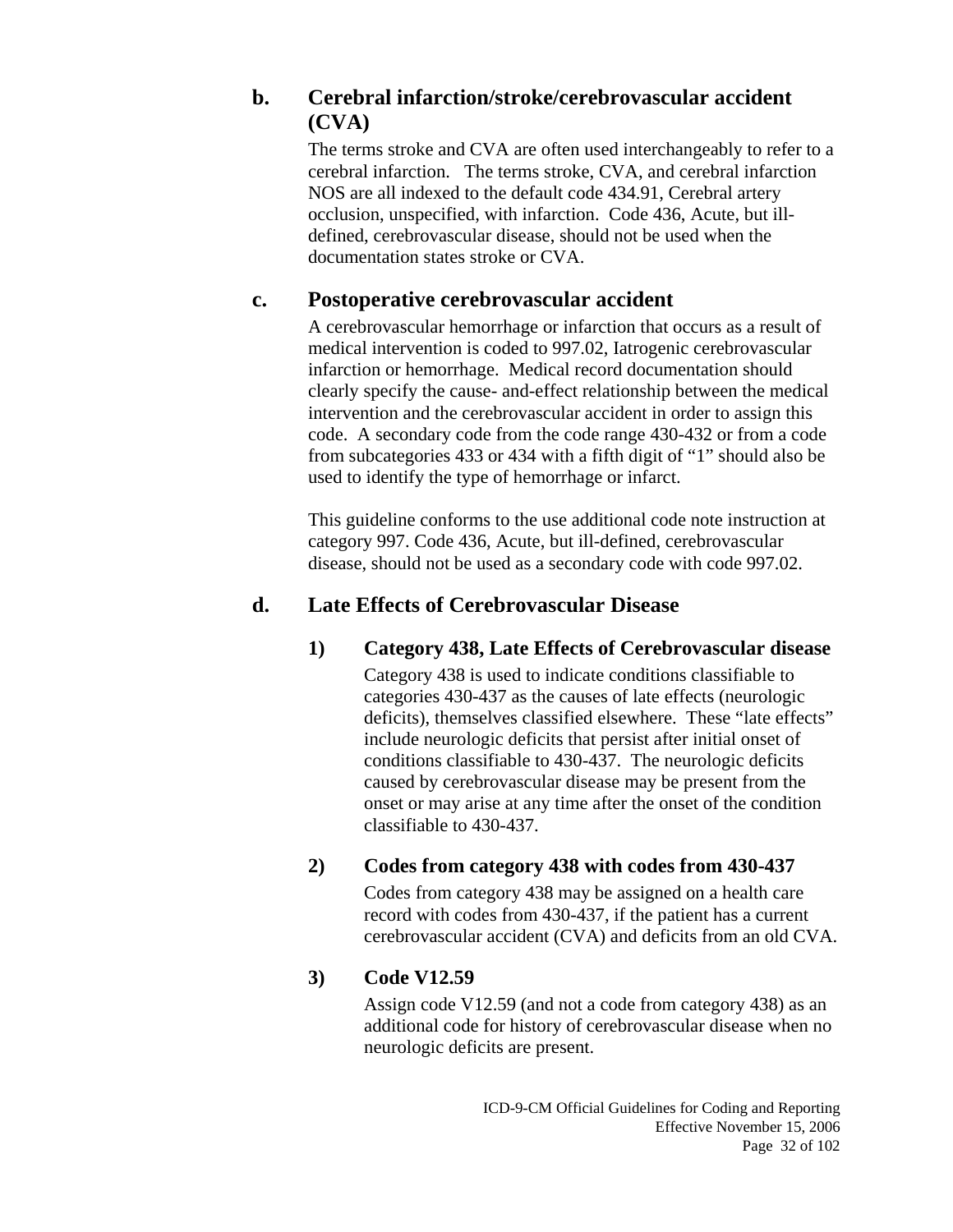## **e. Acute myocardial infarction (AMI)**

### <span id="page-32-0"></span>**1) ST elevation myocardial infarction (STEMI) and non ST elevation myocardial infarction (NSTEMI)**

The ICD-9-CM codes for acute myocardial infarction (AMI) identify the site, such as anterolateral wall or true posterior wall. Subcategories 410.0-410.6 and 410.8 are used for ST elevation myocardial infarction (STEMI). Subcategory 410.7, Subendocardial infarction, is used for non ST elevation myocardial infarction (NSTEMI) and nontransmural MIs.

#### **2) Acute myocardial infarction, unspecified**

Subcategory 410.9 is the default for the unspecified term acute myocardial infarction. If only STEMI or transmural MI without the site is documented, query the provider as to the site, or assign a code from subcategory 410.9.

#### **3) AMI documented as nontransmural or subendocardial but site provided**

If an AMI is documented as nontransmural or subendocardial, but the site is provided, it is still coded as a subendocardial AMI. If NSTEMI evolves to STEMI, assign the STEMI code. If STEMI converts to NSTEMI due to thrombolytic therapy, it is still coded as STEMI.

## **8. Chapter 8: Diseases of Respiratory System (460-519)**

### <span id="page-32-2"></span><span id="page-32-1"></span>**a. Chronic Obstructive Pulmonary Disease [COPD] and Asthma**

### **1) Conditions that comprise COPD and Asthma**

The conditions that comprise COPD are obstructive chronic bronchitis, subcategory 491.2, and emphysema, category 492. All asthma codes are under category 493, Asthma. Code 496, Chronic airway obstruction, not elsewhere classified, is a nonspecific code that should only be used when the documentation in a medical record does not specify the type of COPD being treated.

### **2) Acute exacerbation of chronic obstructive bronchitis and asthma**

The codes for chronic obstructive bronchitis and asthma distinguish between uncomplicated cases and those in acute exacerbation. An acute exacerbation is a worsening or a

> ICD-9-CM Official Guidelines for Coding and Reporting Effective November 15, 2006 Page 33 of 102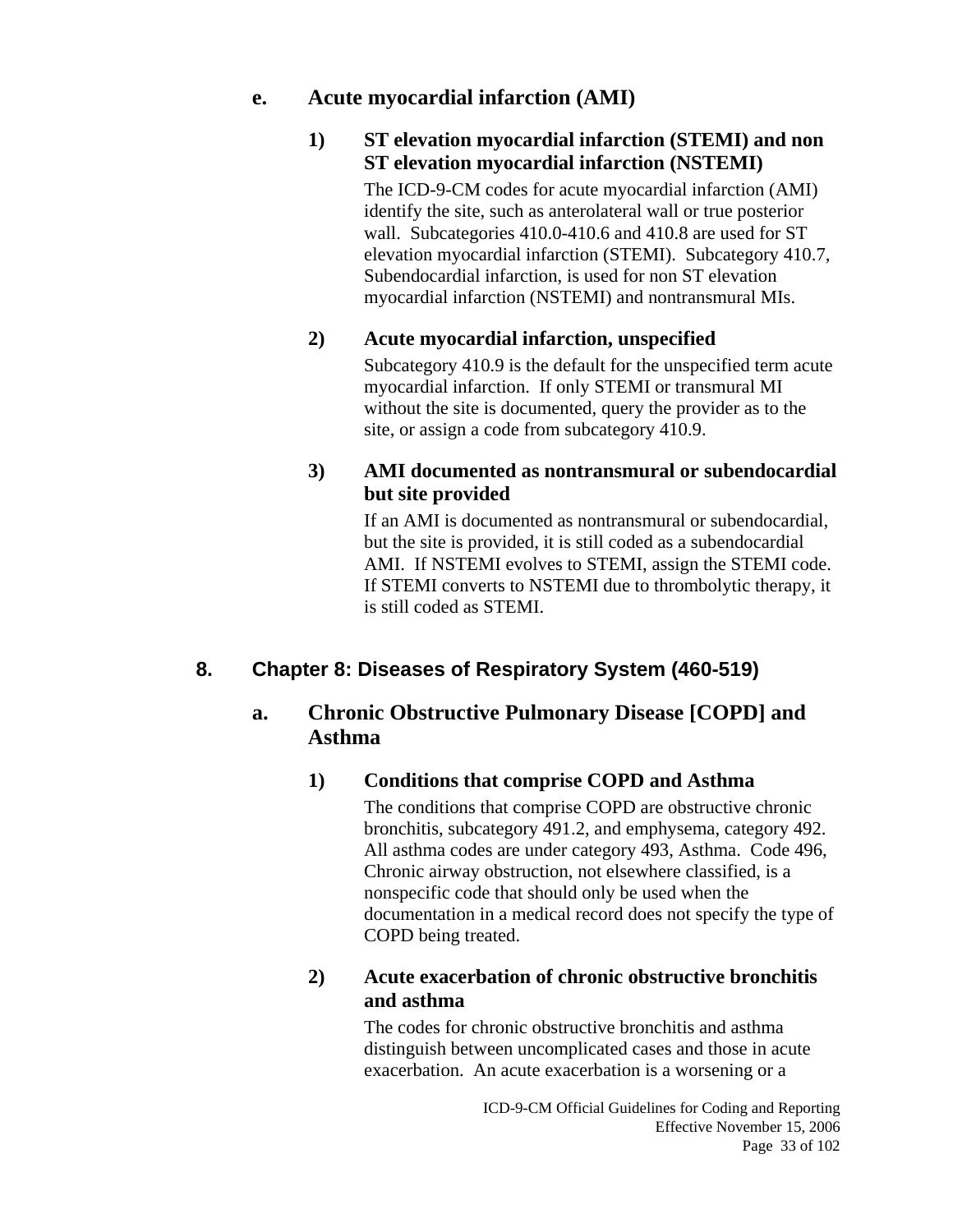decompensation of a chronic condition. An acute exacerbation is not equivalent to an infection superimposed on a chronic condition, though an exacerbation may be triggered by an infection.

#### **3) Overlapping nature of the conditions that comprise COPD and asthma**

Due to the overlapping nature of the conditions that make up COPD and asthma, there are many variations in the way these conditions are documented. Code selection must be based on the terms as documented. When selecting the correct code for the documented type of COPD and asthma, it is essential to first review the index, and then verify the code in the tabular list. There are many instructional notes under the different COPD subcategories and codes. It is important that all such notes be reviewed to assure correct code assignment.

#### **4) Acute exacerbation of asthma and status asthmaticus**

An acute exacerbation of asthma is an increased severity of the asthma symptoms, such as wheezing and shortness of breath. Status asthmaticus refers to a patient's failure to respond to therapy administered during an asthmatic episode and is a life threatening complication that requires emergency care. If status asthmaticus is documented by the provider with any type of COPD or with acute bronchitis, the status asthmaticus should be sequenced first. It supersedes any type of COPD including that with acute exacerbation or acute bronchitis. It is inappropriate to assign an asthma code with  $5<sup>th</sup>$  digit 2, with acute exacerbation, together with an asthma code with  $5<sup>th</sup>$  digit 1, with status asthmatics. Only the  $5<sup>th</sup>$  digit 1 should be assigned.

# <span id="page-33-0"></span>**b. Chronic Obstructive Pulmonary Disease [COPD] and Bronchitis**

### **1) Acute bronchitis with COPD**

Acute bronchitis, code 466.0, is due to an infectious organism. When acute bronchitis is documented with COPD, code 491.22, Obstructive chronic bronchitis with acute bronchitis, should be assigned. It is not necessary to also assign code 466.0. If a medical record documents acute bronchitis with COPD with acute exacerbation, only code 491.22 should be assigned. The acute bronchitis included in code 491.22 supersedes the acute exacerbation. If a medical record documents COPD with acute exacerbation without mention of acute bronchitis, only code 491.21 should be assigned.

> ICD-9-CM Official Guidelines for Coding and Reporting Effective November 15, 2006 Page 34 of 102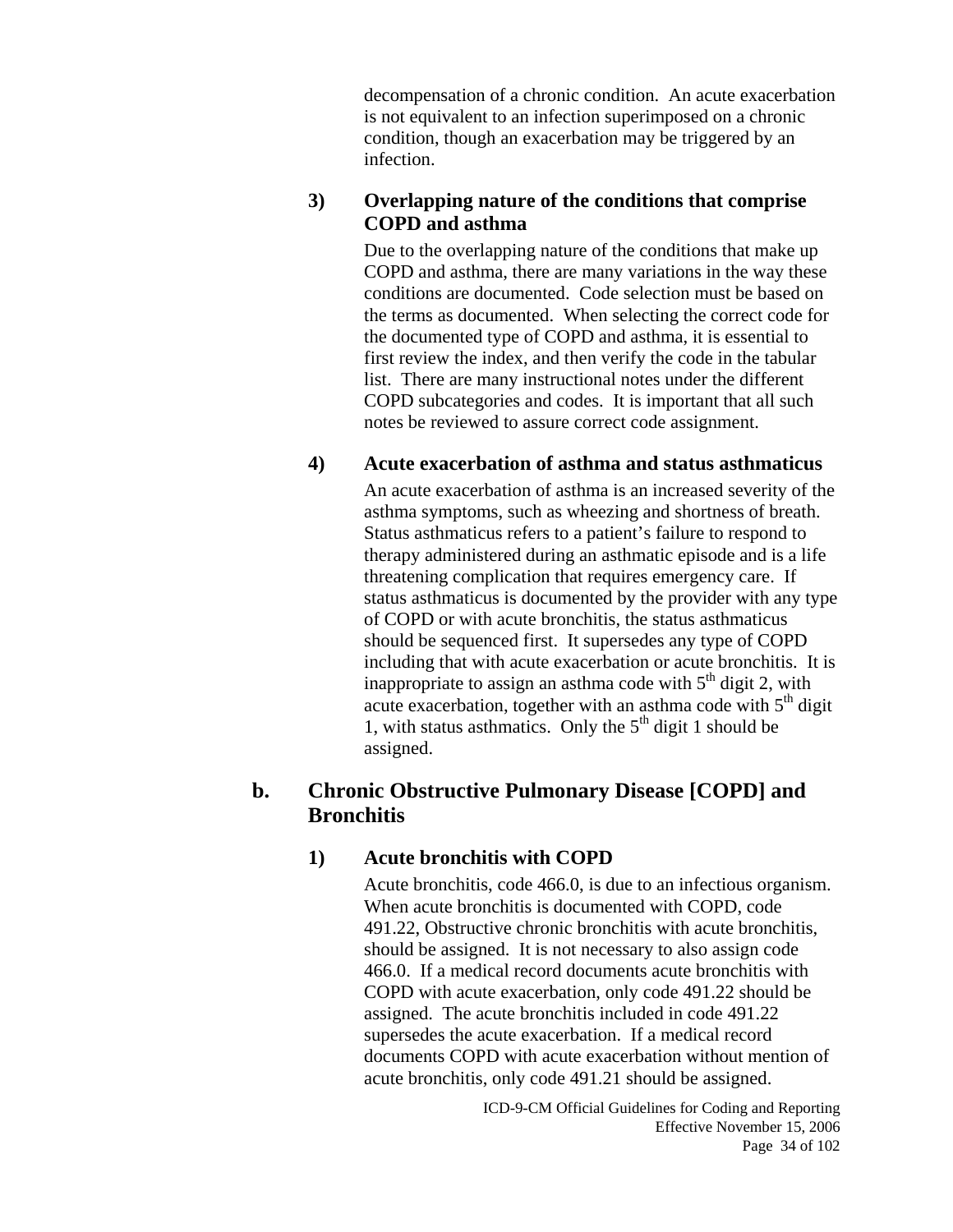### **c. Acute Respiratory Failure**

- <span id="page-34-0"></span>**1) Acute respiratory failure as principal diagnosis Code 518.81, Acute respiratory failure, may be assigned as a principal diagnosis when it is the condition established after study to be chiefly responsible for occasioning the admission to the hospital, and the selection is supported by the Alphabetic Index and Tabular List. However, chapterspecific coding guidelines (such as obstetrics, poisoning, HIV, newborn) that provide sequencing direction take precedence.**
- **2) Acute respiratory failure as secondary diagnosis Respiratory failure may be listed as a secondary diagnosis if it occurs after admission, or if it is present on admission, but does not meet the definition of principal diagnosis.**
- **3) Sequencing of acute respiratory failure and another acute condition**

**When a patient is admitted with respiratory failure and another acute condition, (e.g., myocardial infarction, cerebrovascular accident), the principal diagnosis will not be the same in every situation. Selection of the principal diagnosis will be dependent on the circumstances of admission. If both the respiratory failure and the other acute condition are equally responsible for occasioning the admission to the hospital, and there are no chapter-specific sequencing rules, the guideline regarding two or more diagnoses that equally meet the definition for principal diagnosis** *(Section II, C.)* **may be applied in these situations.** 

**If the documentation is not clear as to whether acute respiratory failure and another condition are equally responsible for occasioning the admission, query the provider for clarification.**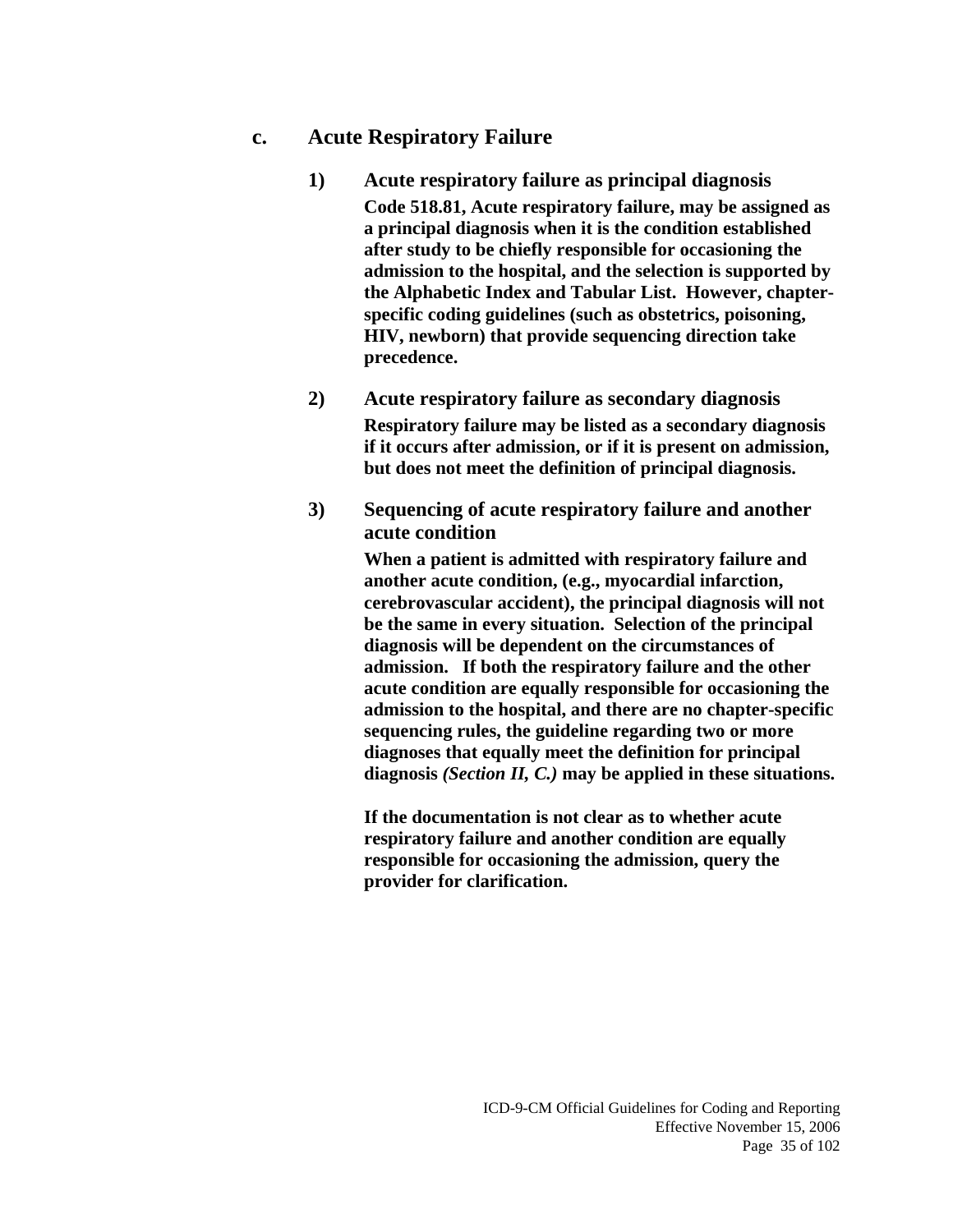# **9. Chapter 9: Diseases of Digestive System (520-579)**

<span id="page-35-1"></span><span id="page-35-0"></span>Reserved for future guideline expansion

# **10. Chapter 10: Diseases of Genitourinary System (580-629)**

## <span id="page-35-2"></span>**a. Chronic kidney disease**

### <span id="page-35-3"></span>**1) Stages of chronic kidney disease (CKD)**

The ICD-9-CM classifies CKD based on severity. The severity of CKD is designated by stages I-V. Stage II, code 585.2, equates to mild CKD; stage III, code 585.3, equates to moderate CKD; and stage IV, code 585.4, equates to severe CKD. Code 585.6, End stage renal disease (ESRD), is assigned when the provider has documented end-stage-renal disease (ESRD).

If both a stage of CKD and ESRD are documented, assign code 585.6 only.

# **2) Chronic kidney disease and kidney transplant status**

**Patients who have undergone kidney transplant may still have some form of CKD, because the kidney transplant may not fully restore kidney function. Therefore, the presence of CKD alone does not constitute a transplant complication. Assign the appropriate 585 code for the patient's stage of CKD and code V42.0. If a transplant complication such as failure or rejection is documented, see section I.C.17.f.1.b for information on coding complications of a kidney transplant. If the documentation is unclear as to whether the patient has a complication of the transplant, query the provider.** 

## **3) Chronic kidney disease with other conditions**

Patients with CKD may also suffer from other serious conditions, most commonly diabetes mellitus and hypertension. The sequencing of the CKD code in relationship to codes for other contributing conditions is based on the conventions in the tabular list.

*See I.C.3.a.4 for sequencing instructions for diabetes. See I.C.4.a.1 for anemia in CKD. See I.C.7.a.3 for hypertensive chronic kidney disease. See I.C.17.f.1.b, Kidney transplant complications, for instructions on coding of documented rejection or failure.*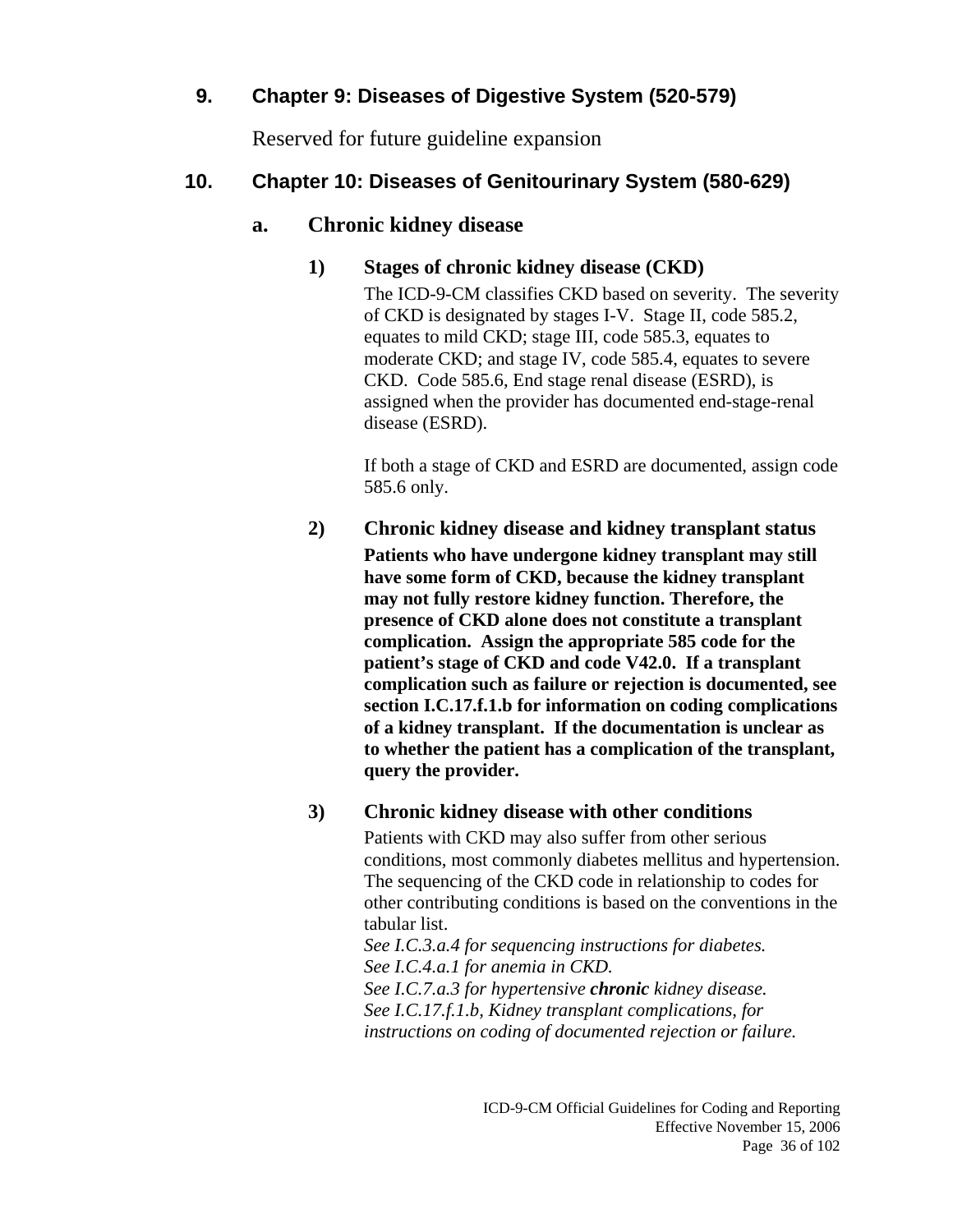## **11. Chapter 11: Complications of Pregnancy, Childbirth, and the Puerperium (630-677)**

## **a. General Rules for Obstetric Cases**

### **1) Codes from chapter 11 and sequencing priority**

Obstetric cases require codes from chapter 11, codes in the range 630-677, Complications of Pregnancy, Childbirth, and the Puerperium. Chapter 11 codes have sequencing priority over codes from other chapters. Additional codes from other chapters may be used in conjunction with chapter 11 codes to further specify conditions. Should the provider document that the pregnancy is incidental to the encounter, then code V22.2 should be used in place of any chapter 11 codes. It is the provider's responsibility to state that the condition being treated is not affecting the pregnancy.

### **2) Chapter 11 codes used only on the maternal record**

Chapter 11 codes are to be used only on the maternal record, never on the record of the newborn.

# **3) Chapter 11 fifth-digits**

Categories 640-648, 651-676 have required fifth-digits, which indicate whether the encounter is antepartum, postpartum and whether a delivery has also occurred.

## **4) Fifth-digits, appropriate for each code**

The fifth-digits, which are appropriate for each code number, are listed in brackets under each code. The fifth-digits on each code should all be consistent with each other. That is, should a delivery occur all of the fifth-digits should indicate the delivery.

# **b. Selection of OB Principal or First-listed Diagnosis**

## **1) Routine outpatient prenatal visits**

For routine outpatient prenatal visits when no complications are present codes V22.0, Supervision of normal first pregnancy, and V22.1, Supervision of other normal pregnancy, should be used as the first-listed diagnoses. These codes should not be used in conjunction with chapter 11 codes.

# **2) Prenatal outpatient visits for high-risk patients**

For prenatal outpatient visits for patients with high-risk pregnancies, a code from category V23, Supervision of high-risk pregnancy, should be used as the principal or ICD-9-CM Official Guidelines for Coding and Reporting Effective November 15, 2006 Page 37 of 102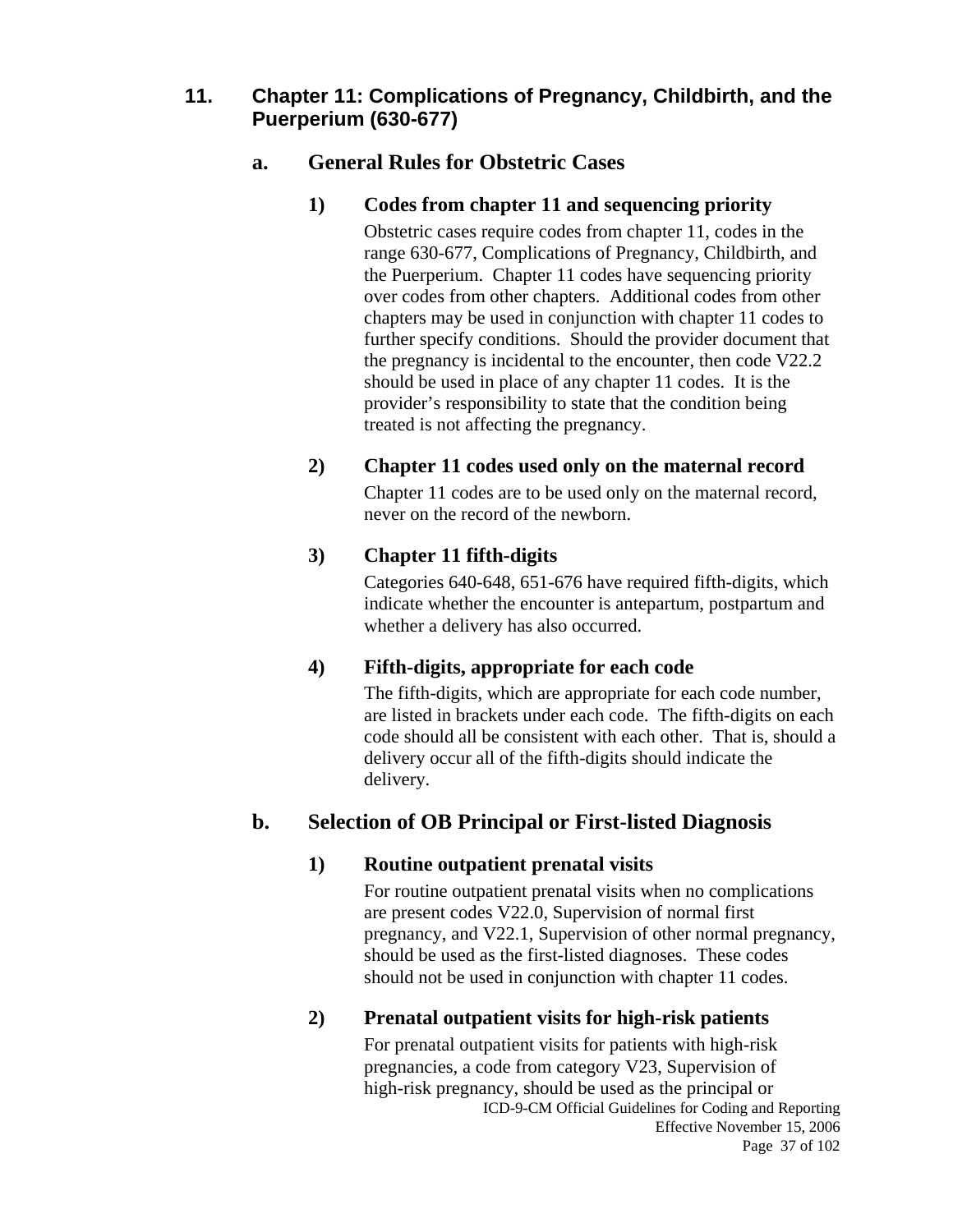first-listed diagnosis. Secondary chapter 11 codes may be used in conjunction with these codes if appropriate.

#### **3) Episodes when no delivery occurs**

In episodes when no delivery occurs, the principal diagnosis should correspond to the principal complication of the pregnancy, which necessitated the encounter. Should more than one complication exist, all of which are treated or monitored, any of the complications codes may be sequenced first.

#### **4) When a delivery occurs**

When a delivery occurs, the principal diagnosis should correspond to the main circumstances or complication of the delivery. In cases of cesarean delivery, the selection of the principal diagnosis should correspond to the reason the cesarean delivery was performed unless the reason for admission/encounter was unrelated to the condition resulting in the cesarean delivery.

## **5) Outcome of delivery**

An outcome of delivery code, V27.0-V27.9, should be included on every maternal record when a delivery has occurred. These codes are not to be used on subsequent records or on the newborn record.

# **c. Fetal Conditions Affecting the Management of the Mother**

## **1) Codes from category 655**

Known or suspected fetal abnormality affecting management of the mother, and category 656, Other fetal and placental problems affecting the management of the mother, are assigned only when the fetal condition is actually responsible for modifying the management of the mother, i.e., by requiring diagnostic studies, additional observation, special care, or termination of pregnancy. The fact that the fetal condition exists does not justify assigning a code from this series to the mother's record.

## **2) In utero surgery**

In cases when surgery is performed on the fetus, a diagnosis code from category 655, Known or suspected fetal abnormalities affecting management of the mother, should be assigned identifying the fetal condition. Procedure code 75.36,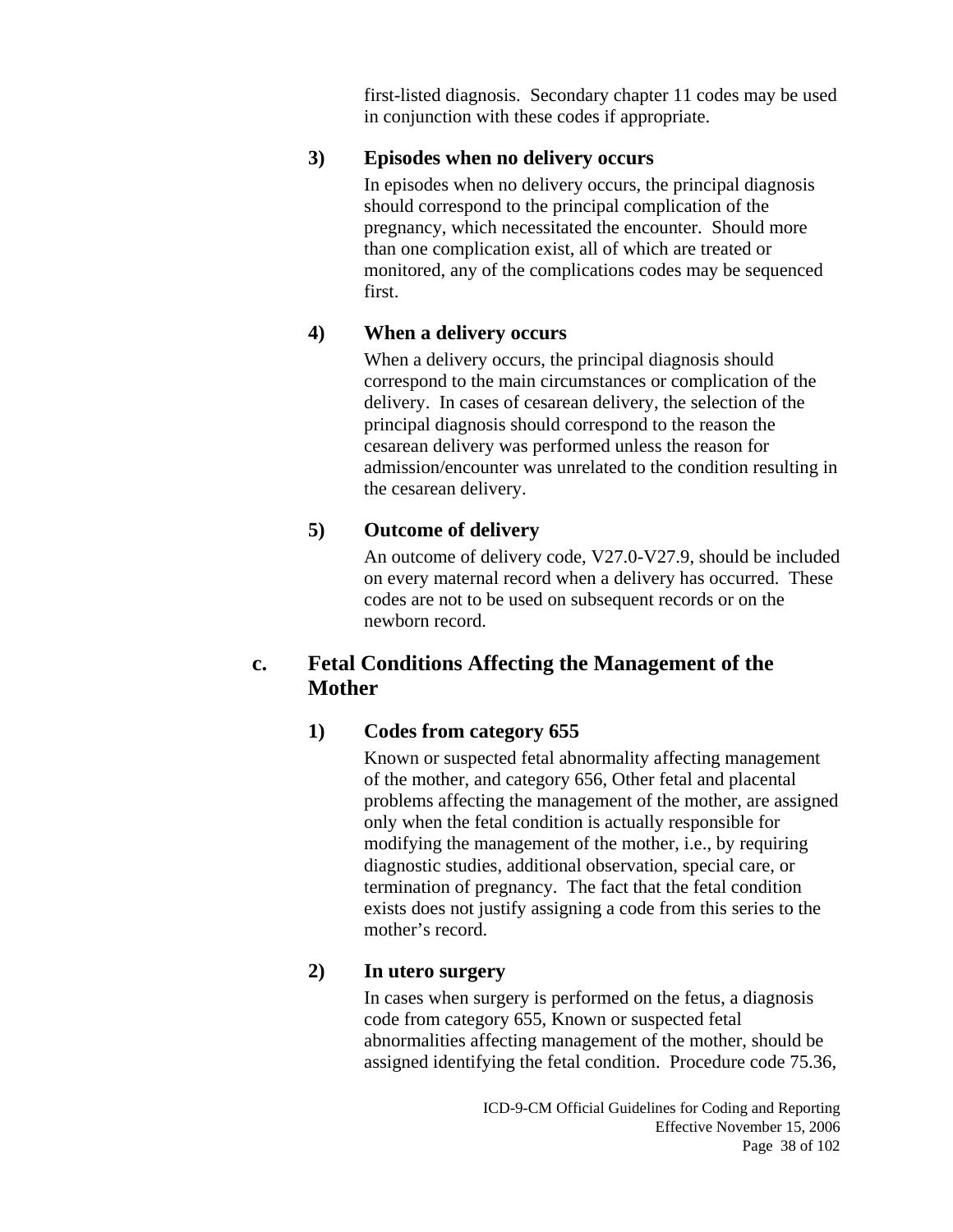Correction of fetal defect, should be assigned on the hospital inpatient record.

No code from Chapter 15, the perinatal codes, should be used on the mother's record to identify fetal conditions. Surgery performed in utero on a fetus is still to be coded as an obstetric encounter.

# **d. HIV Infection in Pregnancy, Childbirth and the Puerperium**

During pregnancy, childbirth or the puerperium, a patient admitted because of an HIV-related illness should receive a principal diagnosis of 647.6X, Other specified infectious and parasitic diseases in the mother classifiable elsewhere, but complicating the pregnancy, childbirth or the puerperium, followed by 042 and the code(s) for the HIV-related illness(es).

Patients with asymptomatic HIV infection status admitted during pregnancy, childbirth, or the puerperium should receive codes of 647.6X and V08.

# **e. Current Conditions Complicating Pregnancy**

Assign a code from subcategory 648.x for patients that have current conditions when the condition affects the management of the pregnancy, childbirth, or the puerperium. Use additional secondary codes from other chapters to identify the conditions, as appropriate.

## **f. Diabetes mellitus in pregnancy**

Diabetes mellitus is a significant complicating factor in pregnancy. Pregnant women who are diabetic should be assigned code 648.0x, Diabetes mellitus complicating pregnancy, and a secondary code from category 250, Diabetes mellitus, to identify the type of diabetes.

Code V58.67, Long-term (current) use of insulin, should also be assigned if the diabetes mellitus is being treated with insulin.

# **g. Gestational diabetes**

Gestational diabetes can occur during the second and third trimester of pregnancy in women who were not diabetic prior to pregnancy. Gestational diabetes can cause complications in the pregnancy similar to those of pre-existing diabetes mellitus. It also puts the woman at greater risk of developing diabetes after the pregnancy. Gestational diabetes is coded to 648.8x, Abnormal glucose tolerance. Codes 648.0x and 648.8x should never be used together on the same record.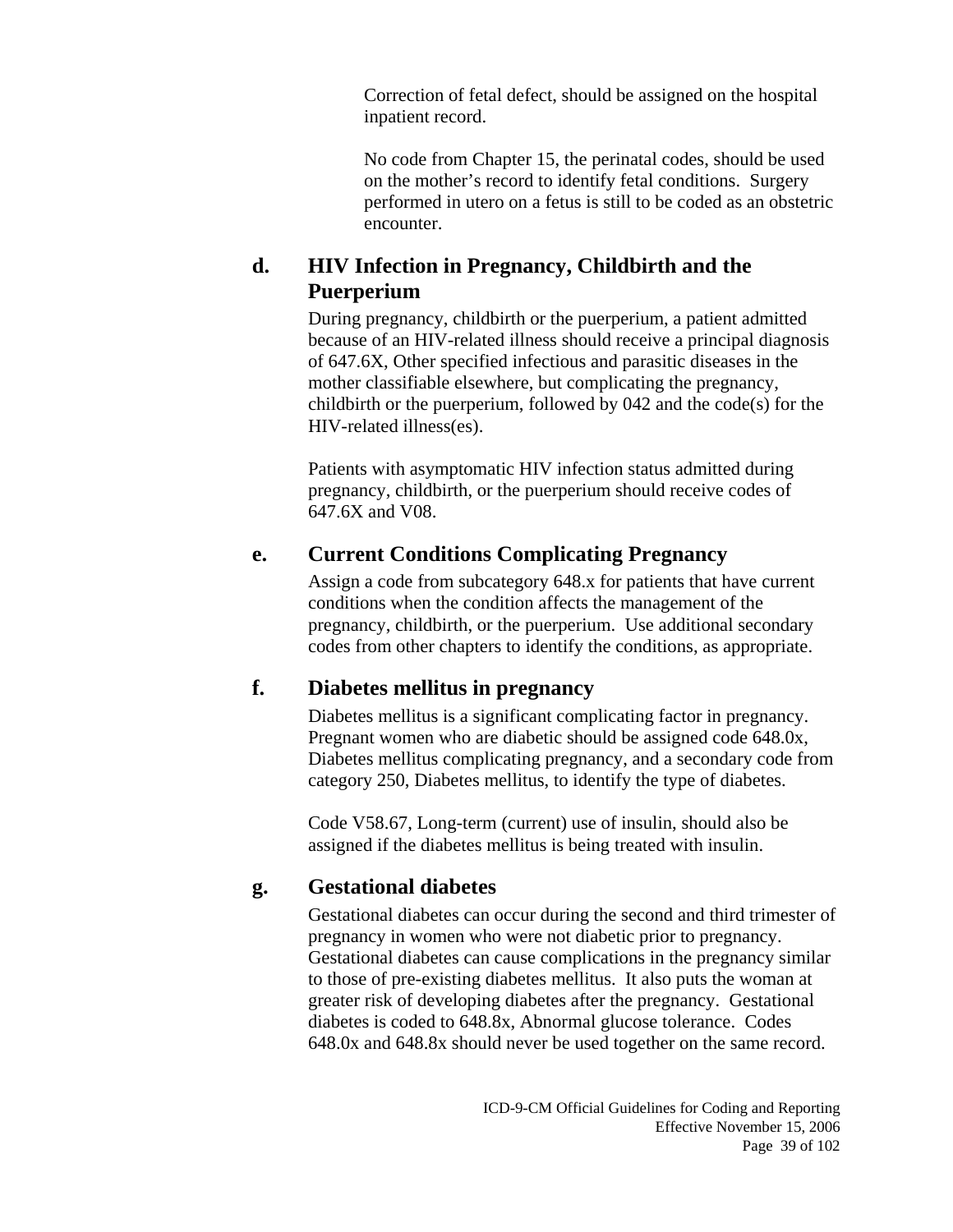Code V58.67, Long-term (current) use of insulin, should also be assigned if the gestational diabetes is being treated with insulin.

## **h. Normal Delivery, Code 650**

## **1) Normal delivery**

Code 650 is for use in cases when a woman is admitted for a full-term normal delivery and delivers a single, healthy infant without any complications antepartum, during the delivery, or postpartum during the delivery episode. Code 650 is always a principal diagnosis. It is not to be used if any other code from chapter 11 is needed to describe a current complication of the antenatal, delivery, or perinatal period. Additional codes from other chapters may be used with code 650 if they are not related to or are in any way complicating the pregnancy.

### **2) Normal delivery with resolved antepartum complication**

Code 650 may be used if the patient had a complication at some point during her pregnancy, but the complication is not present at the time of the admission for delivery.

## **3) V27.0, Single liveborn, outcome of delivery**

V27.0, Single liveborn, is the only outcome of delivery code appropriate for use with 650.

# **i. The Postpartum and Peripartum Periods**

# **1) Postpartum and peripartum periods**

The postpartum period begins immediately after delivery and continues for six weeks following delivery. The peripartum period is defined as the last month of pregnancy to five months postpartum.

## **2) Postpartum complication**

A postpartum complication is any complication occurring within the six-week period.

# **3) Pregnancy-related complications after 6 week period**

Chapter 11 codes may also be used to describe pregnancy-related complications after the six-week period should the provider document that a condition is pregnancy related.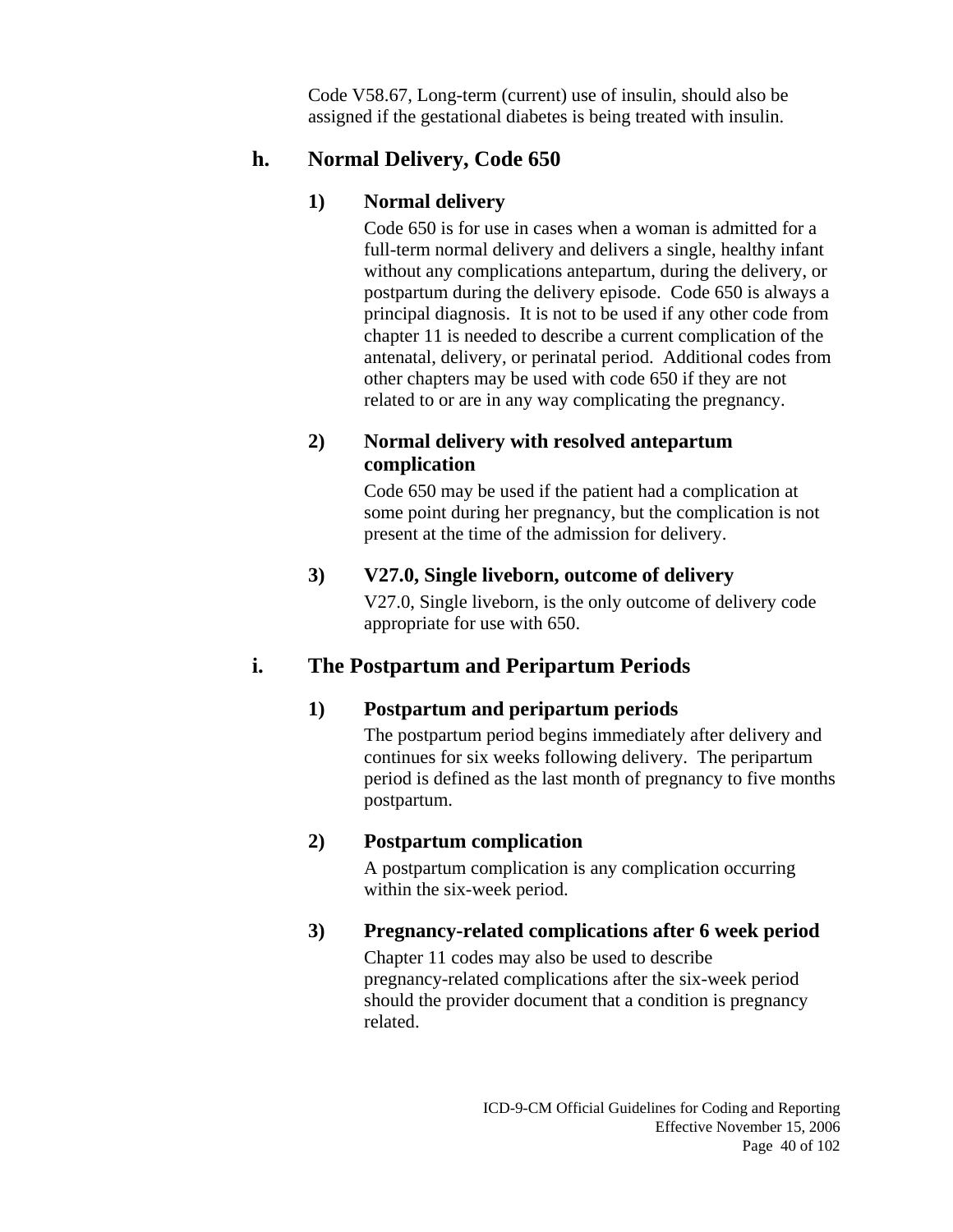### **4) Postpartum complications occurring during the same admission as delivery**

Postpartum complications that occur during the same admission as the delivery are identified with a fifth digit of "2." Subsequent admissions/encounters for postpartum complications should be identified with a fifth digit of "4."

### **5) Admission for routine postpartum care following delivery outside hospital**

When the mother delivers outside the hospital prior to admission and is admitted for routine postpartum care and no complications are noted, code V24.0, Postpartum care and examination immediately after delivery, should be assigned as the principal diagnosis.

### **6) Admission following delivery outside hospital with postpartum conditions**

A delivery diagnosis code should not be used for a woman who has delivered prior to admission to the hospital. Any postpartum conditions and/or postpartum procedures should be coded.

# **j. Code 677, Late effect of complication of pregnancy**

## **1) Code 677**

Code 677, Late effect of complication of pregnancy, childbirth, and the puerperium is for use in those cases when an initial complication of a pregnancy develops a sequelae requiring care or treatment at a future date.

## **2) After the initial postpartum period**

This code may be used at any time after the initial postpartum period.

## **3) Sequencing of Code 677**

This code, like all late effect codes, is to be sequenced following the code describing the sequelae of the complication.

## **k. Abortions**

## **1) Fifth-digits required for abortion categories**

Fifth-digits are required for abortion categories 634-637. Fifth-digit 1, incomplete, indicates that all of the products of conception have not been expelled from the uterus. Fifth-digit

> ICD-9-CM Official Guidelines for Coding and Reporting Effective November 15, 2006 Page 41 of 102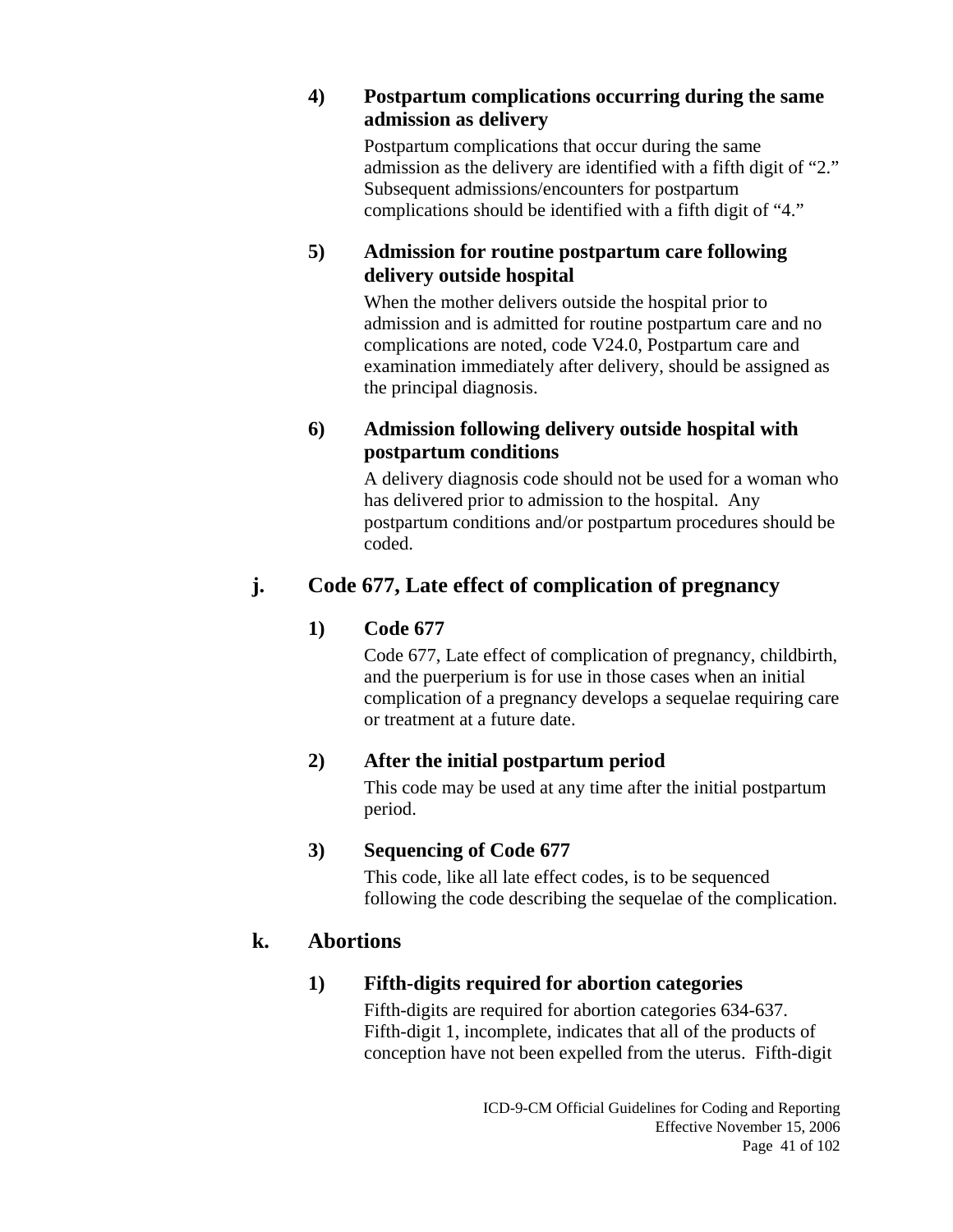2, complete, indicates that all products of conception have been expelled from the uterus prior to the episode of care.

#### **2) Code from categories 640-648 and 651-659**

A code from categories 640-648 and 651-659 may be used as additional codes with an abortion code to indicate the complication leading to the abortion.

Fifth digit 3 is assigned with codes from these categories when used with an abortion code because the other fifth digits will not apply. Codes from the 660-669 series are not to be used for complications of abortion.

#### **3) Code 639 for complications**

Code 639 is to be used for all complications following abortion. Code 639 cannot be assigned with codes from categories 634-638.

### **4) Abortion with Liveborn Fetus**

When an attempted termination of pregnancy results in a liveborn fetus assign code 644.21, Early onset of delivery, with an appropriate code from category V27, Outcome of Delivery. The procedure code for the attempted termination of pregnancy should also be assigned.

#### **5) Retained Products of Conception following an abortion**

Subsequent admissions for retained products of conception following a spontaneous or legally induced abortion are assigned the appropriate code from category 634, Spontaneous abortion, or 635 Legally induced abortion, with a fifth digit of "1" (incomplete). This advice is appropriate even when the patient was discharged previously with a discharge diagnosis of complete abortion.

### **12. Chapter 12: Diseases Skin and Subcutaneous Tissue (680-709)**

Reserved for future guideline expansion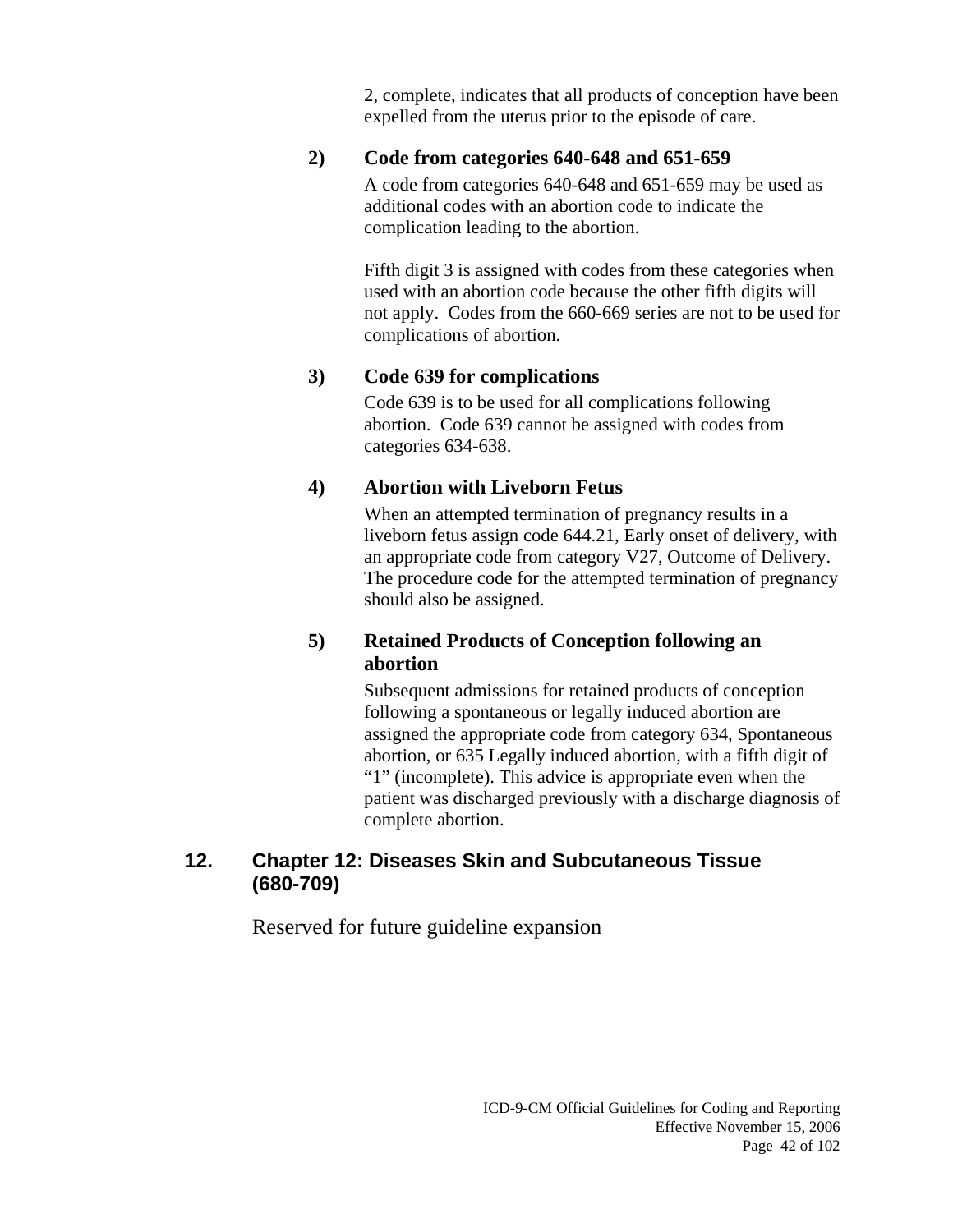### **13. Chapter 13: Diseases of Musculoskeletal and Connective Tissue (710-739)**

#### **a. Coding of Pathologic Fractures**

**1) Acute Fractures vs. Aftercare** 

**Pathologic fractures are reported using subcategory 733.1, when the fracture is newly diagnosed. Subcategory 733.1 may be used while the patient is receiving active treatment for the fracture. Examples of active treatment are: surgical treatment, emergency department encounter, evaluation and treatment by a new physician.** 

**Fractures are coded using the aftercare codes (subcategories V54.0, V54.2, V54.8 or V54.9) for encounters after the patient has completed active treatment of the fracture and is receiving routine care for the fracture during the healing or recovery phase. Examples of fracture aftercare are: cast change or removal, removal of external or internal fixation device, medication adjustment, and follow up visits following fracture treatment.** 

**Care for complications of surgical treatment for fracture repairs during the healing or recovery phase should be coded with the appropriate complication codes.** 

**Care of complications of fractures, such as malunion and nonunion, should be reported with the appropriate codes.** 

*See Section I. C. 17.b for information on the coding of traumatic fractures.* 

## **14. Chapter 14: Congenital Anomalies (740-759)**

#### **a. Codes in categories 740-759, Congenital Anomalies**

Assign an appropriate code(s) from categories 740-759, Congenital Anomalies, when an anomaly is documented. A congenital anomaly may be the principal/first listed diagnosis on a record or a secondary diagnosis.

When a congenital anomaly does not have a unique code assignment, assign additional code(s) for any manifestations that may be present.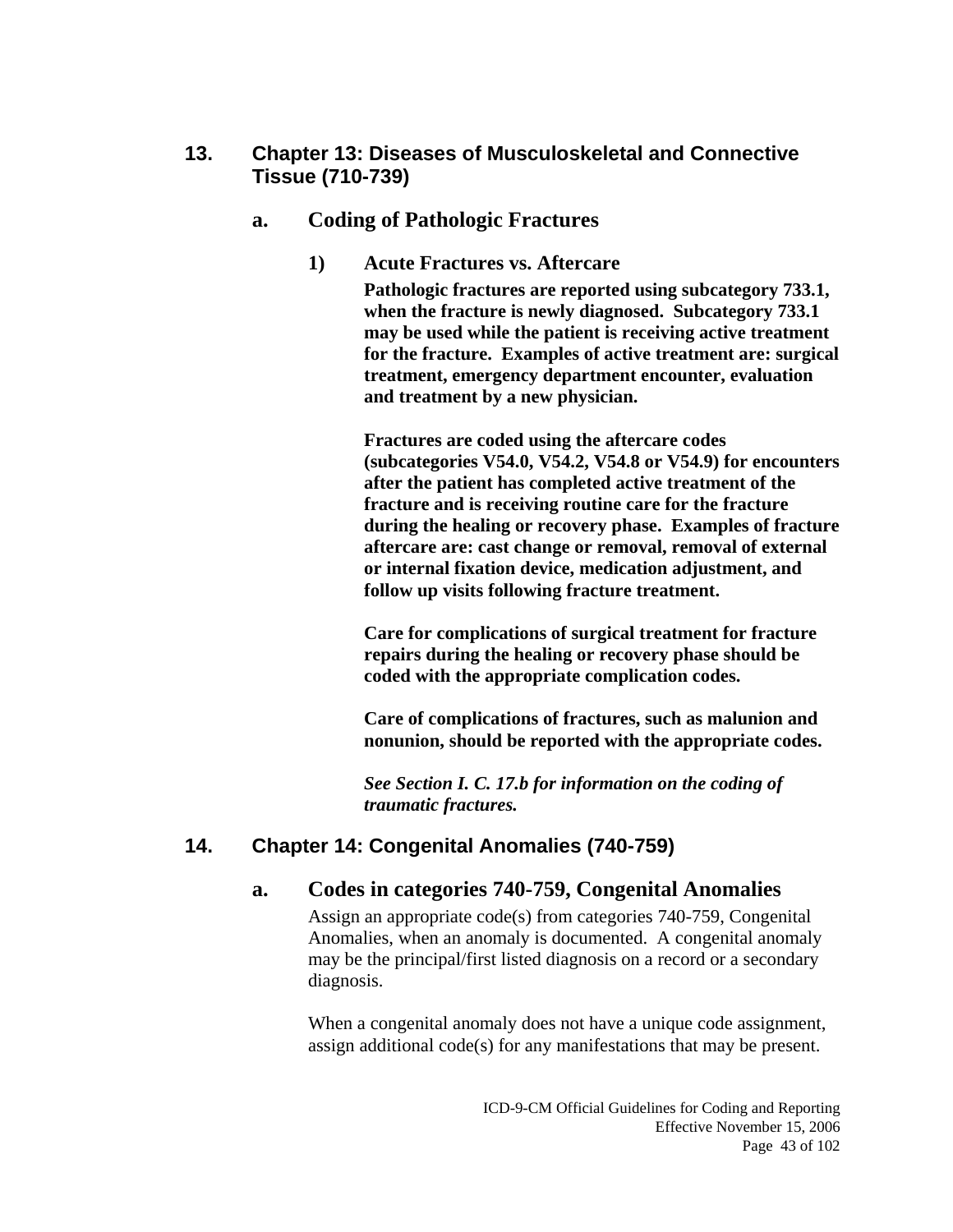When the code assignment specifically identifies the congenital anomaly, manifestations that are an inherent component of the anomaly should not be coded separately. Additional codes should be assigned for manifestations that are not an inherent component.

Codes from Chapter 14 may be used throughout the life of the patient. If a congenital anomaly has been corrected, a personal history code should be used to identify the history of the anomaly. Although present at birth, a congenital anomaly may not be identified until later in life. Whenever the condition is diagnosed by the physician, it is appropriate to assign a code from codes 740-759.

For the birth admission, the appropriate code from category V30, Liveborn infants, according to type of birth should be sequenced as the principal diagnosis, followed by any congenital anomaly codes, 740- 759.

# **15. Chapter 15: Newborn (Perinatal) Guidelines (760-779)**

For coding and reporting purposes the perinatal period is defined as **before**  birth through the 28th day following birth. The following guidelines are provided for reporting purposes. Hospitals may record other diagnoses as needed for internal data use.

# **a. General Perinatal Rules**

## **1) Chapter 15 Codes**

They are never for use on the maternal record. Codes from Chapter 11, the obstetric chapter, are never permitted on the newborn record. Chapter 15 code may be used throughout the life of the patient if the condition is still present.

## **2) Sequencing of perinatal codes**

Generally, codes from Chapter 15 should be sequenced as the principal/first-listed diagnosis on the newborn record, with the exception of the appropriate V30 code for the birth episode, followed by codes from any other chapter that provide additional detail. The "use additional code" note at the beginning of the chapter supports this guideline. If the index does not provide a specific code for a perinatal condition, assign code 779.89, Other specified conditions originating in the perinatal period, followed by the code from another chapter that specifies the condition. Codes for signs and symptoms may be assigned when a definitive diagnosis has not been established.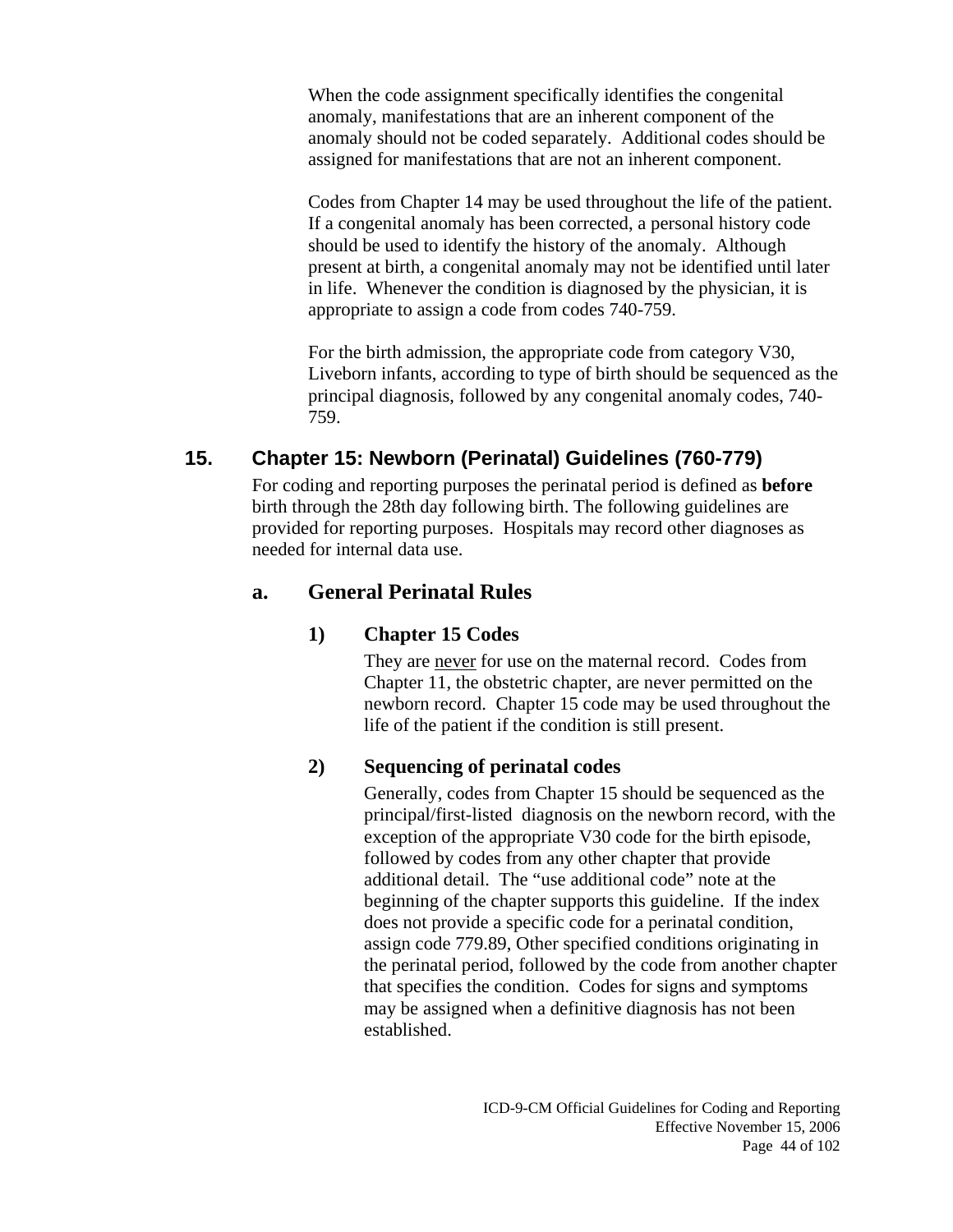### **3) Birth process or community acquired conditions**

If a newborn has a condition that may be either due to the birth process or community acquired and the documentation does not indicate which it is, the default is due to the birth process and the code from Chapter 15 should be used. If the condition is community-acquired, a code from Chapter 15 should not be assigned.

#### **4) Code all clinically significant conditions**

All clinically significant conditions noted on routine newborn examination should be coded. A condition is clinically significant if it requires:

- clinical evaluation; or
- therapeutic treatment; or
- diagnostic procedures; or
- extended length of hospital stay; or
- increased nursing care and/or monitoring; or
- has implications for future health care needs

**Note:** The perinatal guidelines listed above are the same as the general coding guidelines for "additional diagnoses", except for the final point regarding implications for future health care needs. Codes should be assigned for conditions that have been specified by the provider as having implications for future health care needs. Codes from the perinatal chapter should not be assigned unless the provider has established a definitive diagnosis.

## **b. Use of codes V30-V39**

When coding the birth of an infant, assign a code from categories V30-V39, according to the type of birth. A code from this series is assigned as a principal diagnosis, and assigned only once to a newborn at the time of birth.

#### **c. Newborn transfers**

If the newborn is transferred to another institution, the V30 series is not used at the receiving hospital.

## **d. Use of category V29**

#### **1) Assigning a code from category V29**

Assign a code from category V29, Observation and evaluation of newborns and infants for suspected conditions not found, to identify those instances when a healthy newborn is evaluated for a suspected condition that is determined after study not to be present. Do not use a code from category V29 when the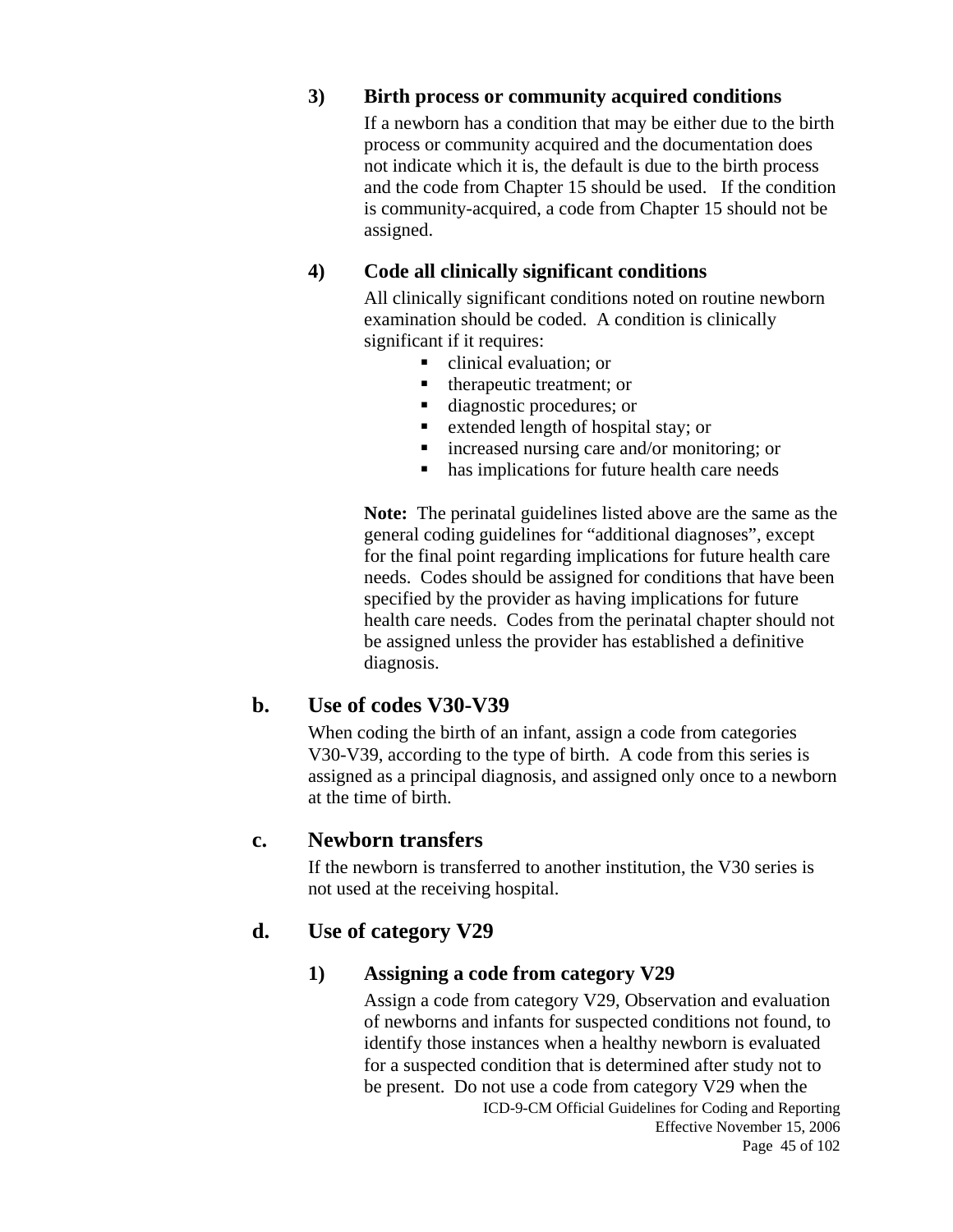patient has identified signs or symptoms of a suspected problem; in such cases, code the sign or symptom.

A code from category V29 may also be assigned as a principal code for readmissions or encounters when the V30 code no longer applies. Codes from category V29 are for use only for healthy newborns and infants for which no condition after study is found to be present.

#### **2) V29 code on a birth record**

A V29 code is to be used as a secondary code after the V30, Outcome of delivery, code.

### **e. Use of other V codes on perinatal records**

V codes other than V30 and V29 may be assigned on a perinatal or newborn record code. The codes may be used as a principal or firstlisted diagnosis for specific types of encounters or for readmissions or encounters when the V30 code no longer applies. *See Section I.C.18 for information regarding the assignment of V codes*.

# **f. Maternal Causes of Perinatal Morbidity**

Codes from categories 760-763, Maternal causes of perinatal morbidity and mortality, are assigned only when the maternal condition has actually affected the fetus or newborn. The fact that the mother has an associated medical condition or experiences some complication of pregnancy, labor or delivery does not justify the routine assignment of codes from these categories to the newborn record.

## **g. Congenital Anomalies in Newborns**

For the birth admission, the appropriate code from category V30, Liveborn infants according to type of birth, should be used, followed by any congenital anomaly codes, categories 740-759. Use additional secondary codes from other chapters to specify conditions associated with the anomaly, if applicable. *Also, see Section I.C.14 for information on the coding of congenital anomalies.* 

# **h. Coding Additional Perinatal Diagnoses**

#### **1) Assigning codes for conditions that require treatment**

Assign codes for conditions that require treatment or further investigation, prolong the length of stay, or require resource utilization.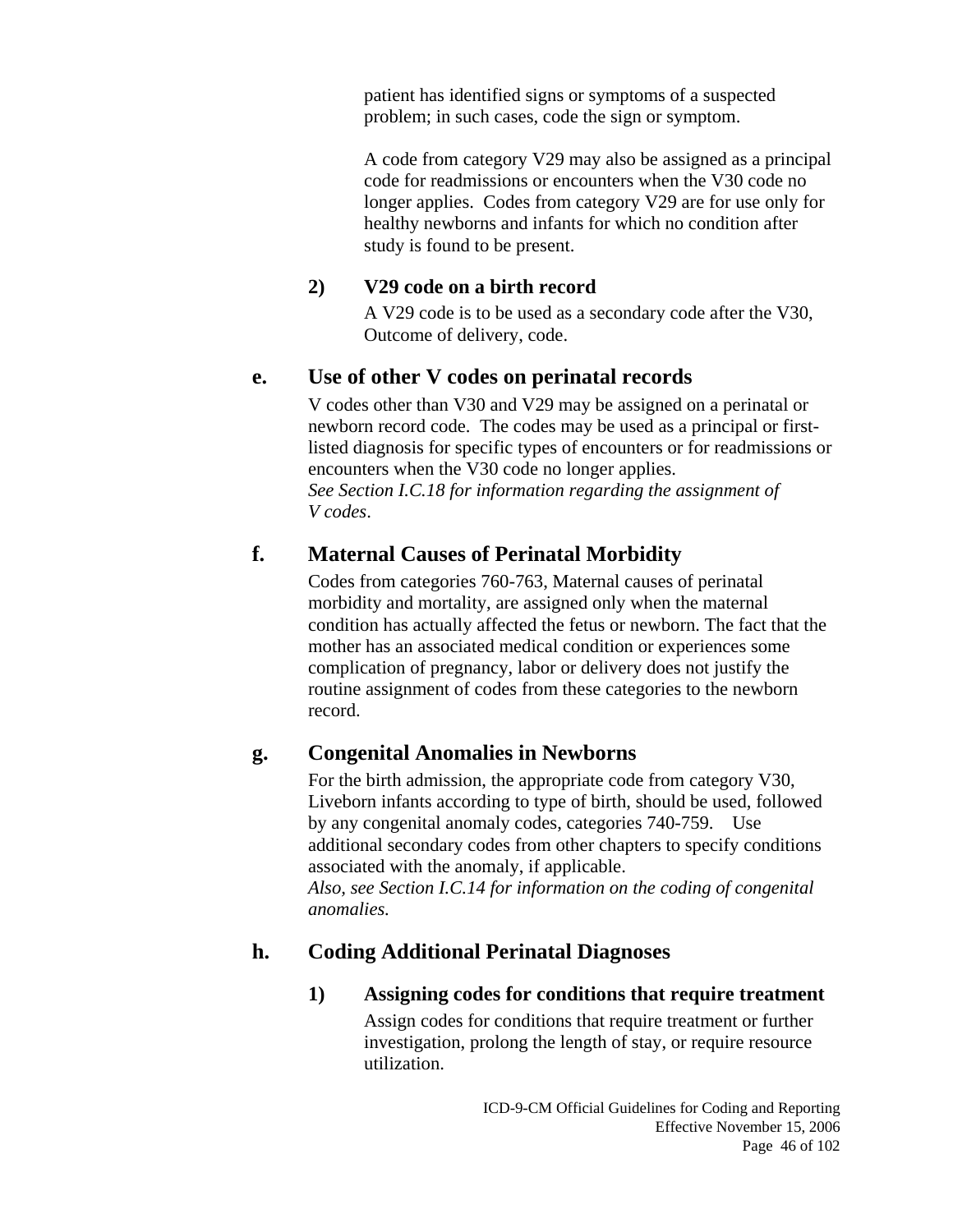### **2) Codes for conditions specified as having implications for future health care needs**

Assign codes for conditions that have been specified by the provider as having implications for future health care needs.

**Note:** This guideline should not be used for adult patients.

## **3) Codes for newborn conditions originating in the perinatal period**

Assign a code for newborn conditions originating in the perinatal period (categories 760-779), as well as complications arising during the current episode of care classified in other chapters, only if the diagnoses have been documented by the responsible provider at the time of transfer or discharge as having affected the fetus or newborn.

# **i. Prematurity and Fetal Growth Retardation**

Providers utilize different criteria in determining prematurity. A code for prematurity should not be assigned unless it is documented. The 5th digit assignment for codes from category 764 and subcategories 765.0 and 765.1 should be based on the recorded birth weight and estimated gestational age.

A code from subcategory 765.2, Weeks of gestation, should be assigned as an additional code with category 764 and codes from 765.0 and 765.1 to specify weeks of gestation as documented by the provider in the record.

# **j. Newborn sepsis**

Code 771.81, Septicemia [sepsis] of newborn, should be assigned with a secondary code from category 041, Bacterial infections in conditions classified elsewhere and of unspecified site, to identify the organism. It is not necessary to use a code from subcategory 995.9, Systemic inflammatory response syndrome (SIRS), on a newborn record. A code from category 038, Septicemia, should not be used on a newborn record. Code 771.81 describes the sepsis.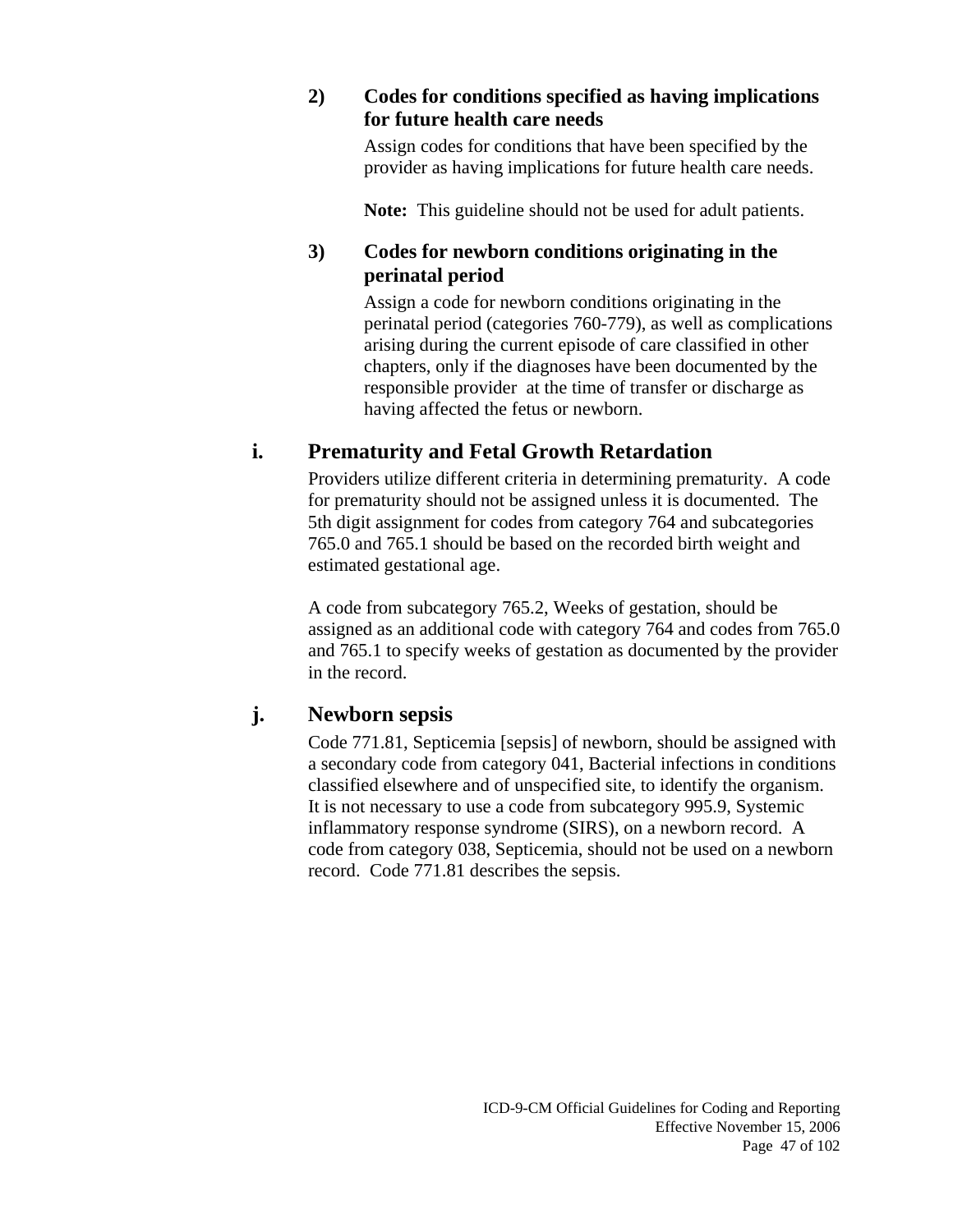# **16. Chapter 16: Signs, Symptoms and Ill-Defined Conditions (780-799)**

Reserved for future guideline expansion

# **17. Chapter 17: Injury and Poisoning (800-999)**

## **a. Coding of Injuries**

When coding injuries, assign separate codes for each injury unless a combination code is provided, in which case the combination code is assigned. Multiple injury codes are provided in ICD-9-CM, but should not be assigned unless information for a more specific code is not available. These codes are not to be used for normal, healing surgical wounds or to identify complications of surgical wounds.

The code for the most serious injury, as determined by the provider and the focus of treatment, is sequenced first.

## **1) Superficial injuries**

Superficial injuries such as abrasions or contusions are not coded when associated with more severe injuries of the same site.

# **2) Primary injury with damage to nerves/blood vessels**

When a primary injury results in minor damage to peripheral nerves or blood vessels, the primary injury is sequenced first with additional code(s) from categories 950-957. Injury to nerves and spinal cord, and/or 900-904, Injury to blood vessels. When the primary injury is to the blood vessels or nerves, that injury should be sequenced first.

# **b. Coding of Traumatic Fractures**

The principles of multiple coding of injuries should be followed in coding fractures. Fractures of specified sites are coded individually by site in accordance with both the provisions within categories 800-829 and the level of detail furnished by medical record content. Combination categories for multiple fractures are provided for use when there is insufficient detail in the medical record (such as trauma cases transferred to another hospital), when the reporting form limits the number of codes that can be used in reporting pertinent clinical data, or when there is insufficient specificity at the fourth-digit or fifth-digit level. More specific guidelines are as follows: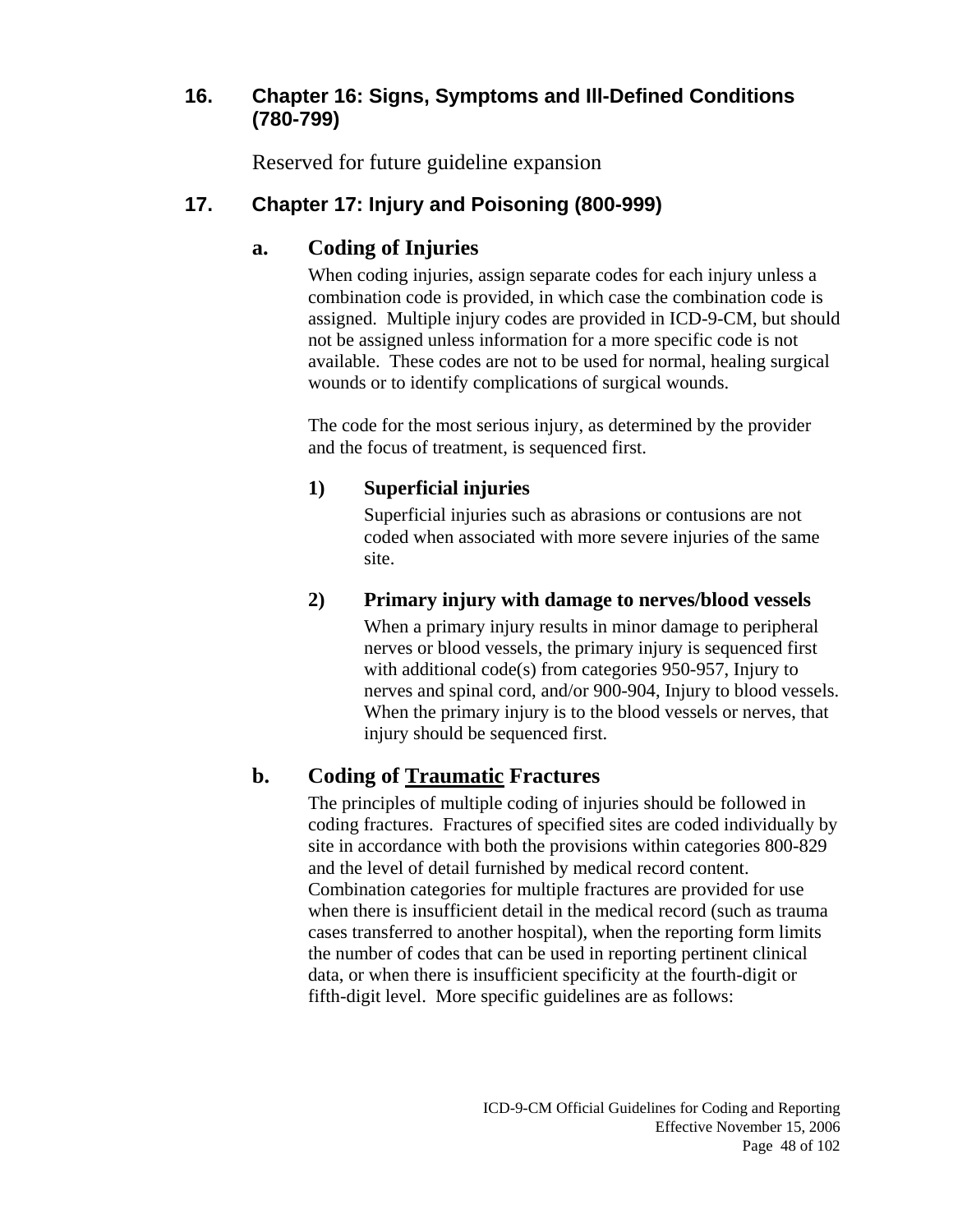#### **1) Acute Fractures vs. Aftercare**

**Traumatic fractures are coded using the acute fracture codes (800-829) while the patient is receiving active treatment for the fracture. Examples of active treatment are: surgical treatment, emergency department encounter, and evaluation and treatment by a new physician.** 

**Fractures are coded using the aftercare codes (subcategories V54.0, V54.1, V54.8, or V54.9) for encounters after the patient has completed active treatment of the fracture and is receiving routine care for the fracture during the healing or recovery phase. Examples of fracture aftercare are: cast change or removal, removal of external or internal fixation device, medication adjustment, and follow up visits following fracture treatment.** 

**Care for complications of surgical treatment for fracture repairs during the healing or recovery phase should be coded with the appropriate complication codes.** 

**Care of complications of fractures, such as malunion and nonunion, should be reported with the appropriate codes.** 

**Pathologic fractures are not coded in the 800-829 range, but instead are assigned to subcategory 733.1.** *See Section I.C.13.a for additional information.* 

#### **2) Multiple fractures of same limb**

Multiple fractures of same limb classifiable to the same three-digit or four-digit category are coded to that category.

#### **3) Multiple unilateral or bilateral fractures of same bone**

Multiple unilateral or bilateral fractures of same bone(s) but classified to different fourth-digit subdivisions (bone part) within the same three-digit category are coded individually by site.

#### **4) Multiple fracture categories 819 and 828**

Multiple fracture categories 819 and 828 classify bilateral fractures of both upper limbs (819) and both lower limbs (828), but without any detail at the fourth-digit level other than open and closed type of fractures.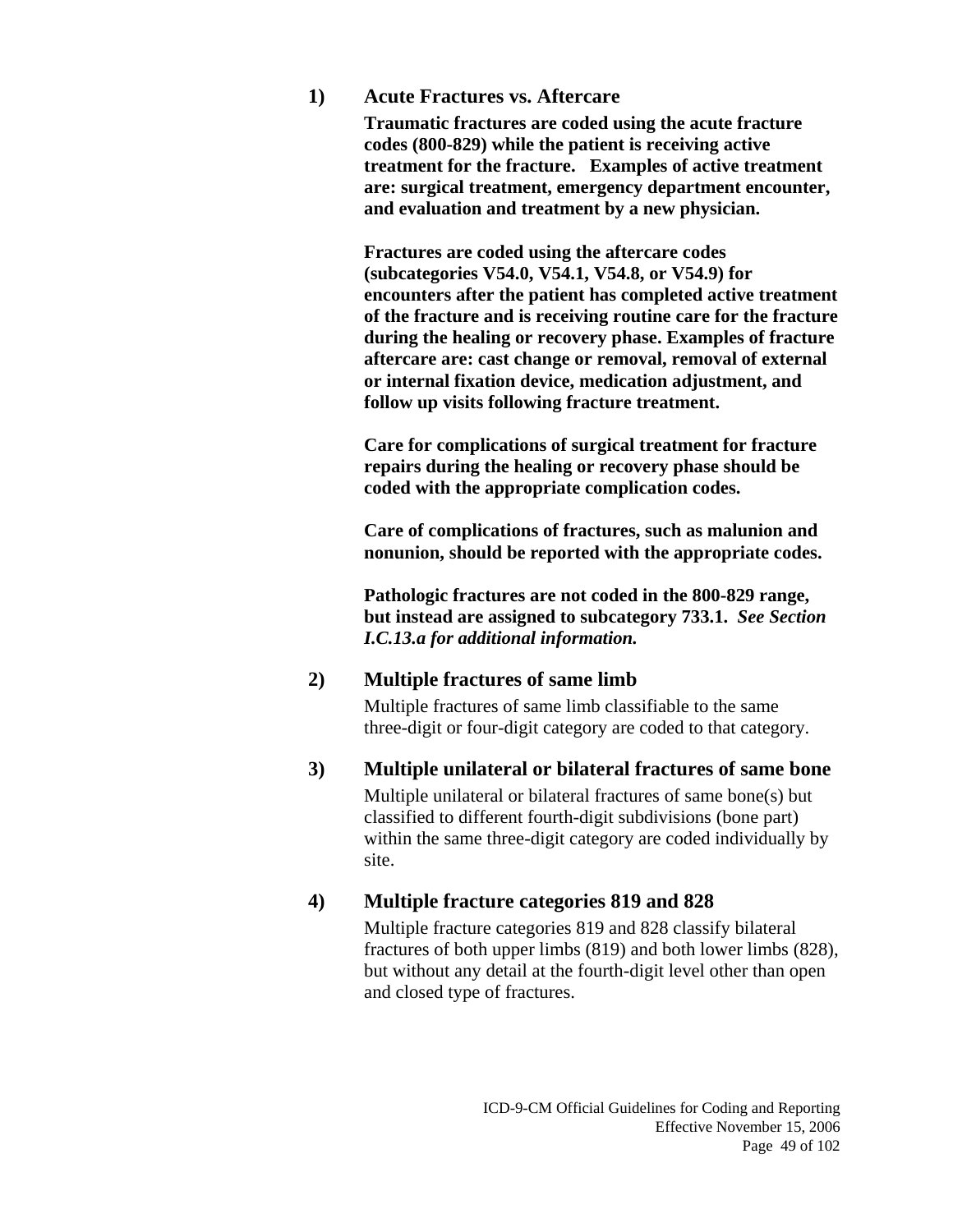### **5) Multiple fractures sequencing**

Multiple fractures are sequenced in accordance with the severity of the fracture. The provider should be asked to list the fracture diagnoses in the order of severity.

### **c. Coding of Burns**

Current burns (940-948) are classified by depth, extent and by agent (E code). Burns are classified by depth as first degree (erythema), second degree (blistering), and third degree (full-thickness involvement).

### **1) Sequencing of burn and related condition codes**

Sequence first the code that reflects the highest degree of burn when more than one burn is present.

- a. When the reason for the admission or encounter is for treatment of external multiple burns, sequence first the code that reflects the burn of the highest degree.
- b. When a patient has both internal and external burns, the circumstances of admission govern the selection of the principal diagnosis or first-listed diagnosis.
- c. When a patient is admitted for burn injuries and other related conditions such as smoke inhalation and/or respiratory failure, the circumstances of admission govern the selection of the principal or first-listed diagnosis.

## **2) Burns of the same local site**

Classify burns of the same local site (three-digit category level, 940-947) but of different degrees to the subcategory identifying the highest degree recorded in the diagnosis.

#### **3) Non-healing burns**

Non-healing burns are coded as acute burns. Necrosis of burned skin should be coded as a non-healed burn.

#### **4) Code 958.3, Posttraumatic wound infection**

Assign code 958.3, Posttraumatic wound infection, not elsewhere classified, as an additional code for any documented infected burn site.

#### **5) Assign separate codes for each burn site**

When coding burns, assign separate codes for each burn site. Category 946 Burns of Multiple specified sites, should only be used if the location of the burns are not documented.

> ICD-9-CM Official Guidelines for Coding and Reporting Effective November 15, 2006 Page 50 of 102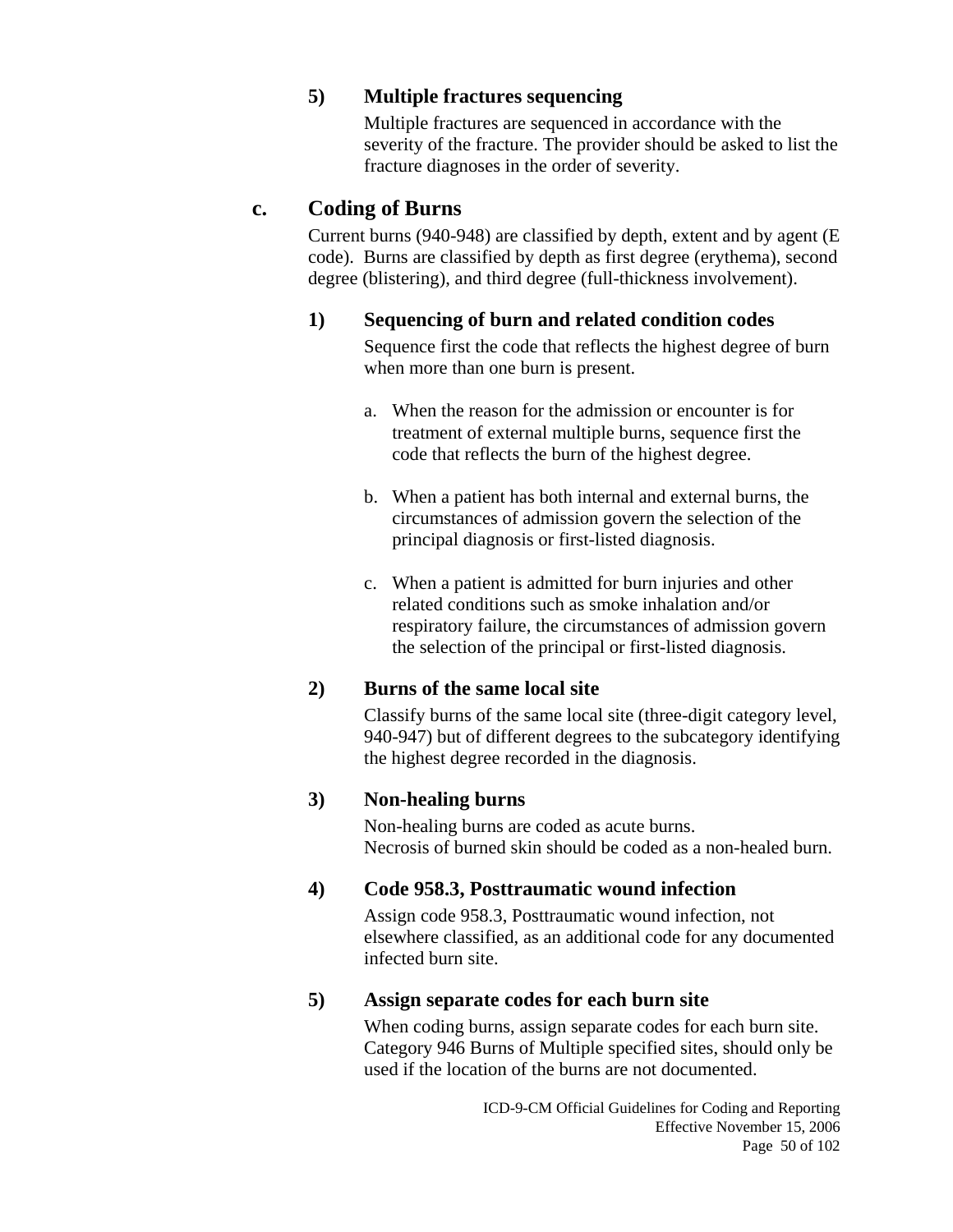Category 949, Burn, unspecified, is extremely vague and should rarely be used.

#### **6) Assign codes from category 948, Burns**

Burns classified according to extent of body surface involved, when the site of the burn is not specified or when there is a need for additional data. It is advisable to use category 948 as additional coding when needed to provide data for evaluating burn mortality, such as that needed by burn units. It is also advisable to use category 948 as an additional code for reporting purposes when there is mention of a third-degree burn involving 20 percent or more of the body surface.

In assigning a code from category 948:

Fourth-digit codes are used to identify the percentage of total body surface involved in a burn (all degree).

Fifth-digits are assigned to identify the percentage of body surface involved in third-degree burn.

Fifth-digit zero (0) is assigned when less than 10 percent or when no body surface is involved in a third-degree burn.

Category 948 is based on the classic "rule of nines" in estimating body surface involved: head and neck are assigned nine percent, each arm nine percent, each leg 18 percent, the anterior trunk 18 percent, posterior trunk 18 percent, and genitalia one percent. Providers may change these percentage assignments where necessary to accommodate infants and children who have proportionately larger heads than adults and patients who have large buttocks, thighs, or abdomen that involve burns.

#### **7) Encounters for treatment of late effects of burns**

Encounters for the treatment of the late effects of burns (i.e., scars or joint contractures) should be coded to the residual condition (sequelae) followed by the appropriate late effect code (906.5-906.9). A late effect E code may also be used, if desired.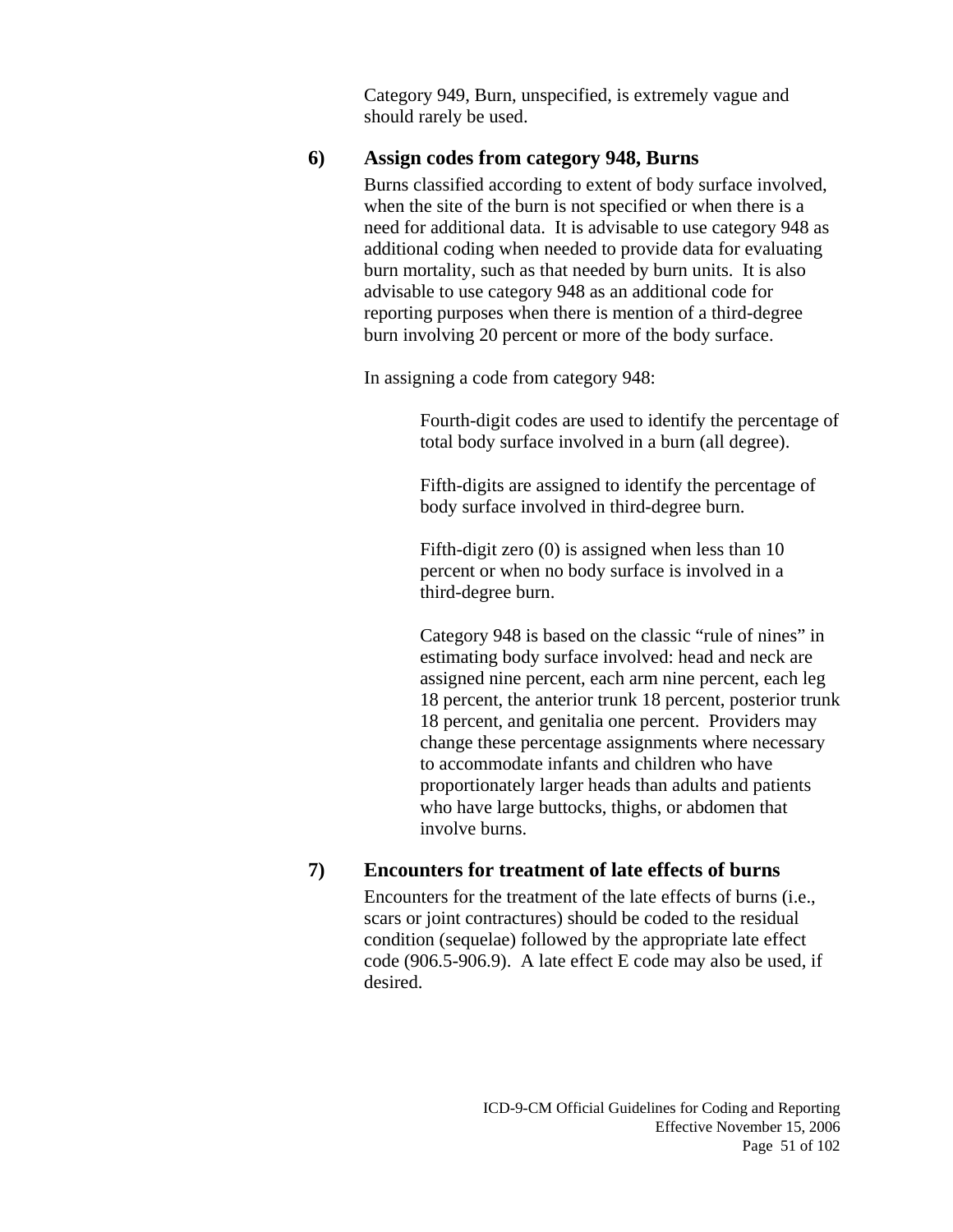#### **8) Sequelae with a late effect code and current burn**

When appropriate, both a sequelae with a late effect code, and a current burn code may be assigned on the same record (when both a current burn and sequelae of an old burn exist).

# **d. Coding of Debridement of Wound, Infection, or Burn**

Excisional debridement involves surgical removal or cutting away, as opposed to a mechanical (brushing, scrubbing, washing) debridement.

For coding purposes, excisional debridement is assigned to code 86.22.

Nonexcisional debridement is assigned to code 86.28.

# **e. Adverse Effects, Poisoning and Toxic Effects**

The properties of certain drugs, medicinal and biological substances or combinations of such substances, may cause toxic reactions. The occurrence of drug toxicity is classified in ICD-9-CM as follows:

# **1) Adverse Effect**

When the drug was correctly prescribed and properly administered, code the reaction plus the appropriate code from the E930-E949 series. Codes from the E930-E949 series must be used to identify the causative substance for an adverse effect of drug, medicinal and biological substances, correctly prescribed and properly administered. The effect, such as tachycardia, delirium, gastrointestinal hemorrhaging, vomiting, hypokalemia, hepatitis, renal failure, or respiratory failure, is coded and followed by the appropriate code from the E930-E949 series.

Adverse effects of therapeutic substances correctly prescribed and properly administered (toxicity, synergistic reaction, side effect, and idiosyncratic reaction) may be due to (1) differences among patients, such as age, sex, disease, and genetic factors, and (2) drug-related factors, such as type of drug, route of administration, duration of therapy, dosage, and bioavailability.

## **2) Poisoning**

#### **(a) Error was made in drug prescription**

Errors made in drug prescription or in the administration of the drug by provider, nurse, patient, or other person, use the appropriate poisoning code from the 960-979 series.

> ICD-9-CM Official Guidelines for Coding and Reporting Effective November 15, 2006 Page 52 of 102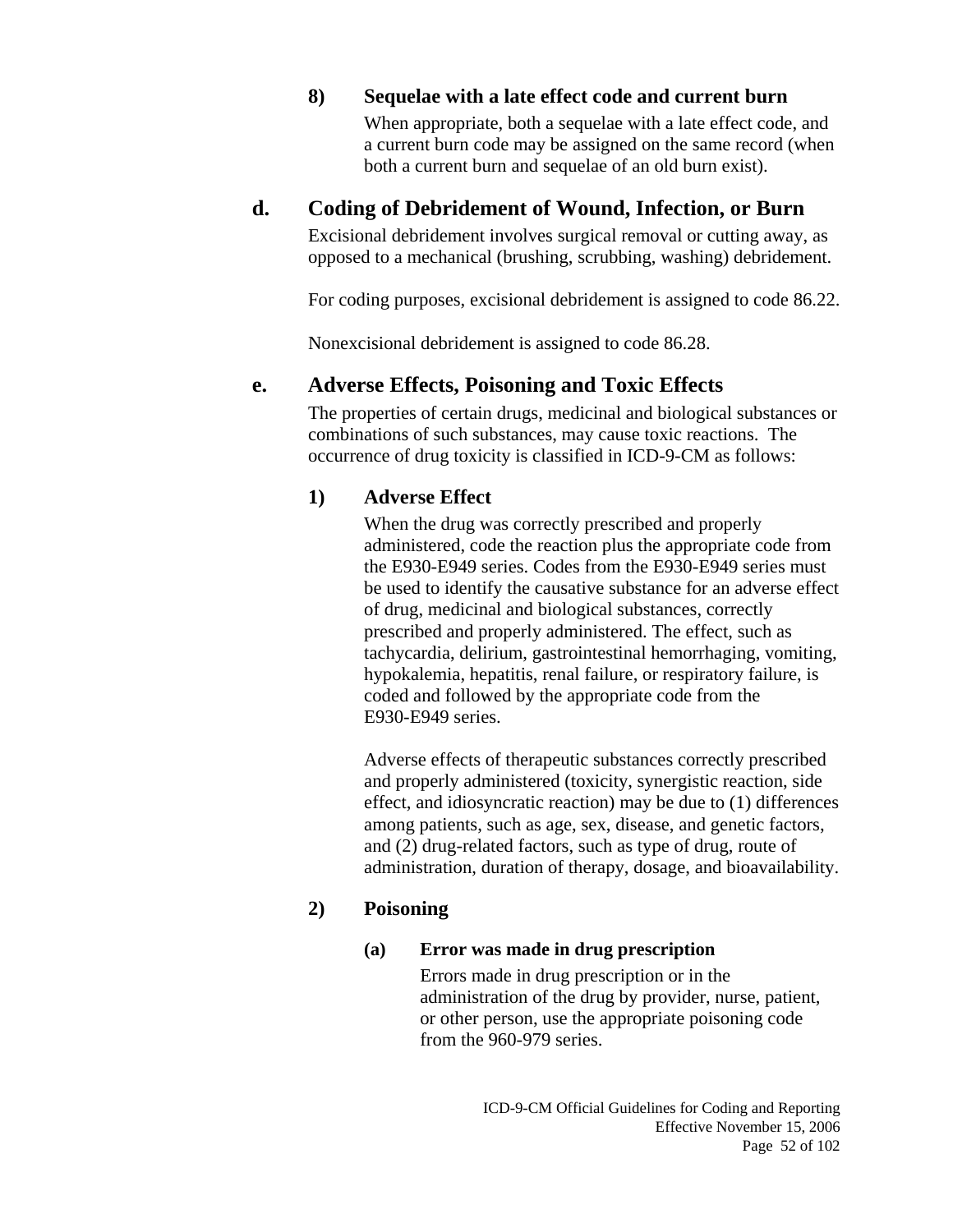#### **(b) Overdose of a drug intentionally taken**

If an overdose of a drug was intentionally taken or administered and resulted in drug toxicity, it would be coded as a poisoning (960-979 series).

#### **(c) Nonprescribed drug taken with correctly prescribed and properly administered drug**

If a nonprescribed drug or medicinal agent was taken in combination with a correctly prescribed and properly administered drug, any drug toxicity or other reaction resulting from the interaction of the two drugs would be classified as a poisoning.

#### **(d) Sequencing of poisoning**

When coding a poisoning or reaction to the improper use of a medication (e.g., wrong dose, wrong substance, wrong route of administration) the poisoning code is sequenced first, followed by a code for the manifestation. If there is also a diagnosis of drug abuse or dependence to the substance, the abuse or dependence is coded as an additional code. *See Section I.C.3.a.6.b. if poisoning is the result of insulin pump malfunctions and Section I.C.19 for general use of E-codes.* 

#### **3) Toxic Effects**

#### **(a) Toxic effect codes**

When a harmful substance is ingested or comes in contact with a person, this is classified as a toxic effect. The toxic effect codes are in categories 980-989.

#### **(b) Sequencing toxic effect codes**

A toxic effect code should be sequenced first, followed by the code(s) that identify the result of the toxic effect.

#### **(c) External cause codes for toxic effects**

An external cause code from categories E860-E869 for accidental exposure, codes E950.6 or E950.7 for intentional self-harm, category E962 for assault, or categories E980-E982, for undetermined, should also be assigned to indicate intent.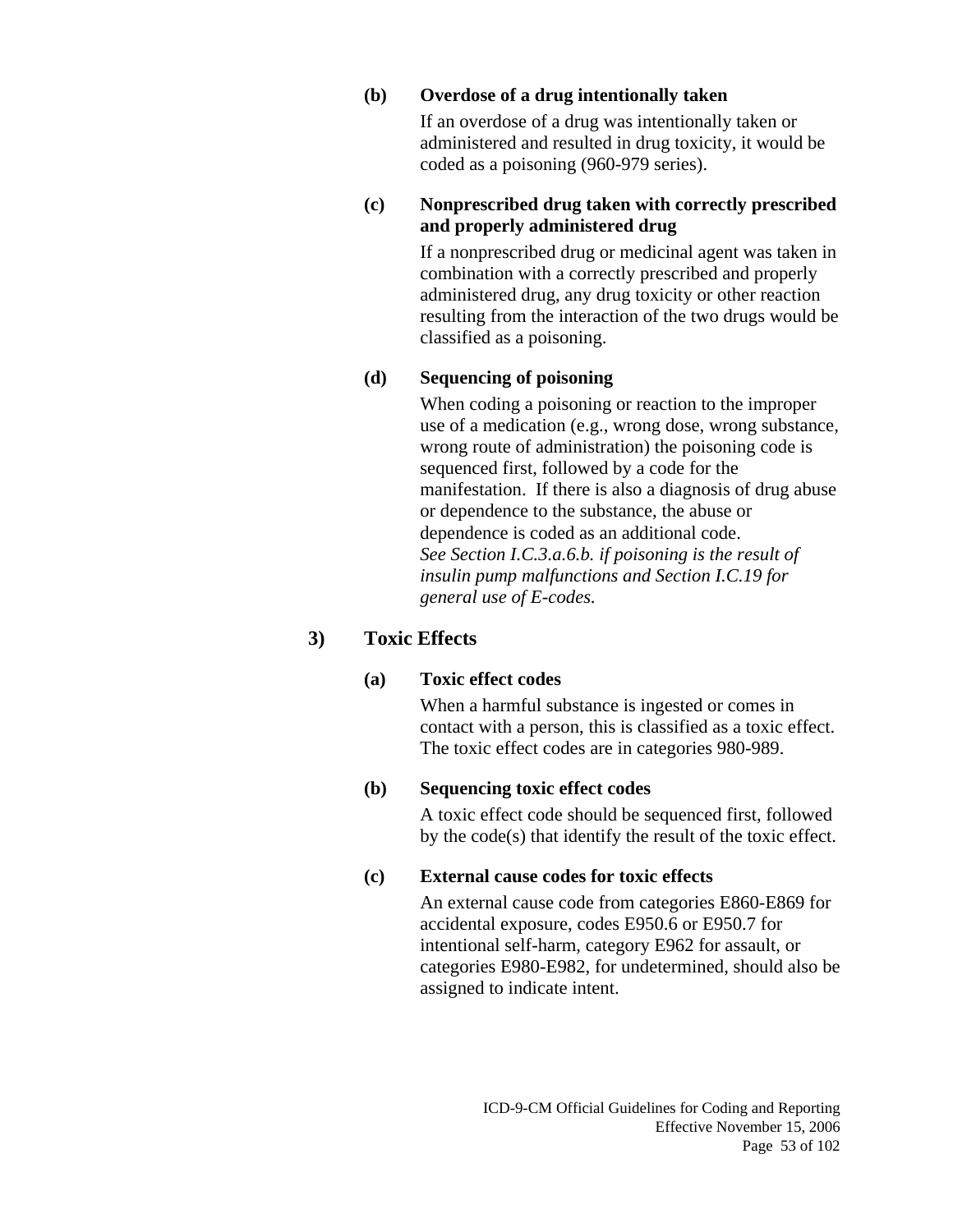### **f. Complications of care**

#### **1) Transplant complications**

#### **(a) Transplant complications other than kidney**

Codes under subcategory 996.8, Complications of transplanted organ, are for use for both complications and rejection of transplanted organs. A transplant complication code is only assigned if the complication affects the function of the transplanted organ. Two codes are required to fully describe a transplant complication, the appropriate code from subcategory 996.8 and a secondary code that identifies the complication.

Pre-existing conditions or conditions that develop after the transplant are not coded as complications unless they affect the function of the transplanted organs.

**(b) Kidney transplant complications Code 996.81 should be assigned for documented complications of a kidney transplant, such as transplant failure or rejection. Code 996.81 should not be assigned for post kidney transplant patients who have chronic kidney (CKD) unless a transplant complication such as transplant failure or rejection is documented. If the documentation is unclear as to whether the patient has a complication of the transplant, query the provider.** 

> **For patients with CKD following a kidney transplant, but who do not have a complication such as failure or rejection,** *see section I.C.10.a.2, Chronic kidney disease and kidney transplant status***.**

#### **g. SIRS due to Non-infectious Process**

**The systemic inflammatory response syndrome (SIRS) can develop as a result of certain non-infectious disease processes, such as trauma, malignant neoplasm, or pancreatitis. When SIRS is documented with a noninfectious condition, and no subsequent infection is documented, the code for the underlying condition, such as an injury, should be assigned, followed by code 995.93, Systemic inflammatory response syndrome due to noninfectious process without acute organ dysfunction, or 995.94, Systemic inflammatory response syndrome due to non-infectious process with acute organ dysfunction. If an acute organ dysfunction is** 

> ICD-9-CM Official Guidelines for Coding and Reporting Effective November 15, 2006 Page 54 of 102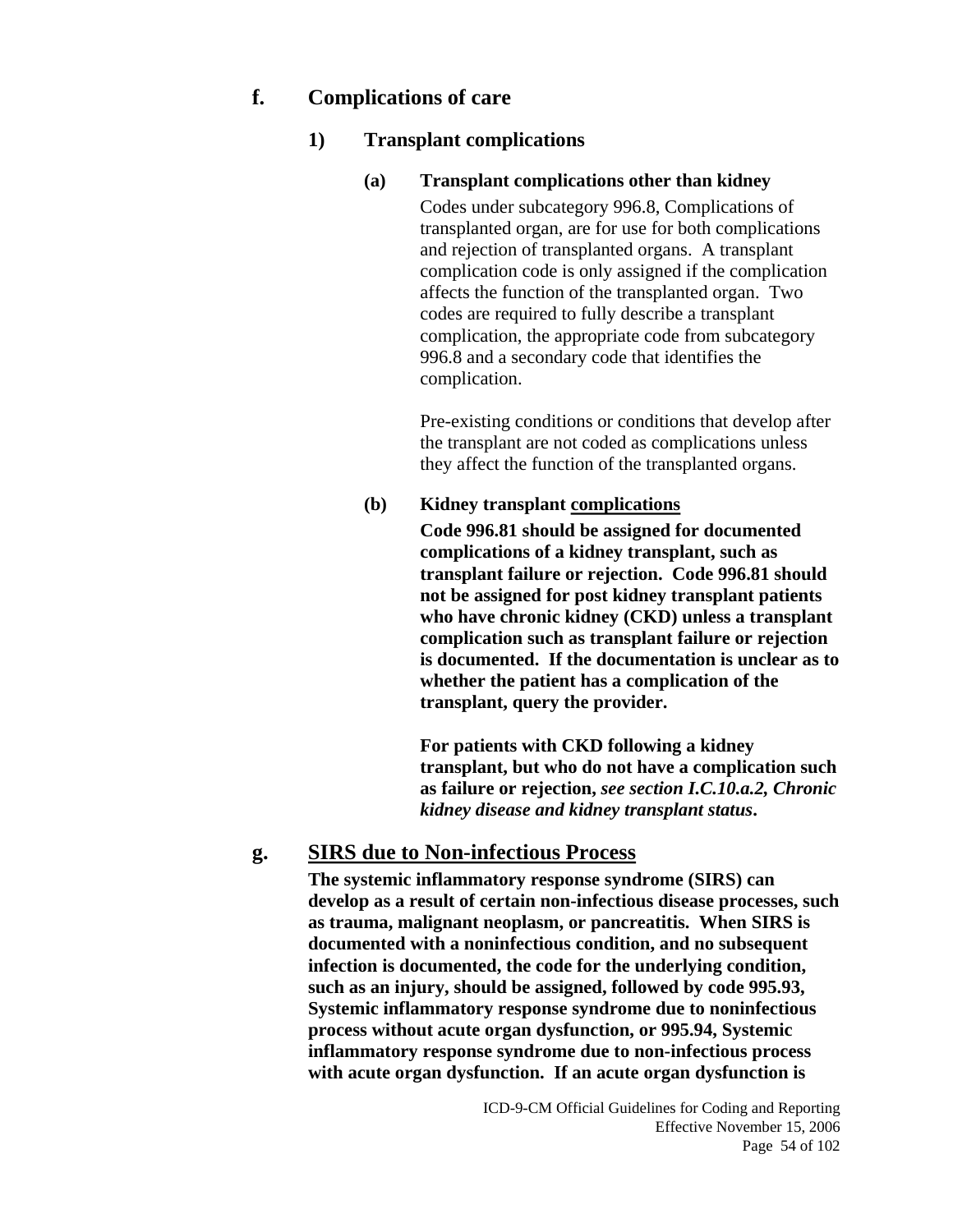**documented, the appropriate code(s) for the associated acute organ dysfunction(s) should be assigned in addition to code 995.94. If acute organ dysfunction is documented, but it cannot be determined if the acute organ dysfunction is associated with SIRS or due to another condition (e.g., directly due to the trauma), the provider should be queried.** 

**When the non-infectious condition has led to an infection that results in SIRS,** *see Section I.C.1.b.11 for the guideline for sepsis and severe sepsis associated with a non-infectious process.* 

## **18. Classification of Factors Influencing Health Status and Contact with Health Service (Supplemental V01-V84)**

**Note: The chapter specific guidelines provide additional information about the use of V codes for specified encounters.** 

## **a. Introduction**

ICD-9-CM provides codes to deal with encounters for circumstances other than a disease or injury. The Supplementary Classification of Factors Influencing Health Status and Contact with Health Services (V01.0 - V84.8) is provided to deal with occasions when circumstances other than a disease or injury (codes 001-999) are recorded as a diagnosis or problem.

There are four primary circumstances for the use of V codes:

- **1)** A person who is not currently sick encounters the health services for some specific reason, such as to act as an organ donor, to receive prophylactic care, such as inoculations or health screenings, or to receive counseling on health related issues.
- **2)** A person with a resolving disease or injury, or a chronic, longterm condition requiring continuous care, encounters the health care system for specific aftercare of that disease or injury (e.g., dialysis for renal disease; chemotherapy for malignancy; cast change). A diagnosis/symptom code should be used whenever a current, acute, diagnosis is being treated or a sign or symptom is being studied.
- **3)** Circumstances or problems influence a person's health status but are not in themselves a current illness or injury.
- **4)** Newborns, to indicate birth status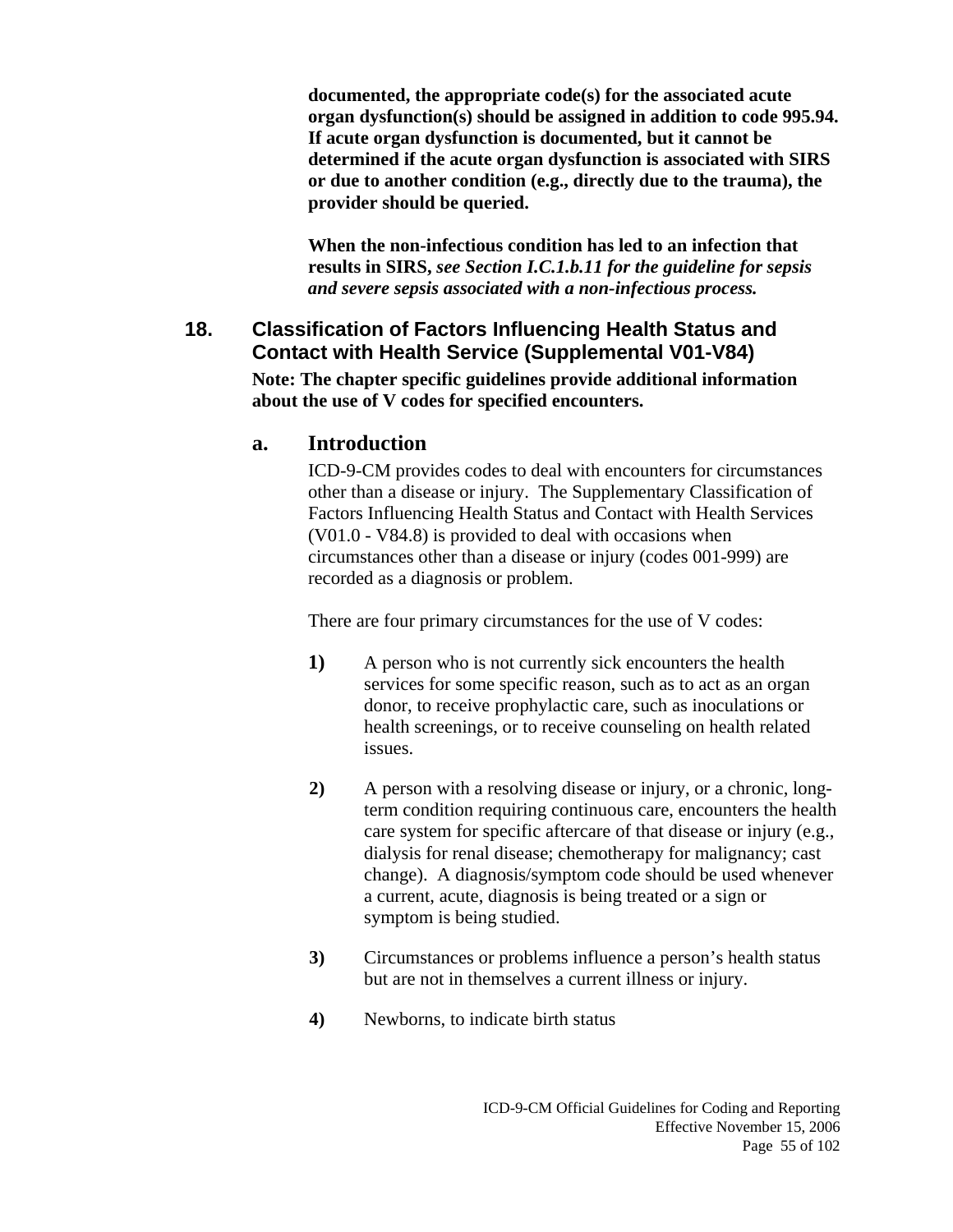# **b. V codes use in any healthcare setting**

V codes are for use in any healthcare setting. V codes may be used as either a first listed (principal diagnosis code in the inpatient setting) or secondary code, depending on the circumstances of the encounter. Certain V codes may only be used as first listed, others only as secondary codes. *See Section I.C.18.e, V Code Table.* 

#### **c. V Codes indicate a reason for an encounter**

They are not procedure codes. A corresponding procedure code must accompany a V code to describe the procedure performed.

## **d. Categories of V Codes**

#### **1) Contact/Exposure**

Category V01 indicates contact with or exposure to communicable diseases. These codes are for patients who do not show any sign or symptom of a disease but have been exposed to it by close personal contact with an infected individual or are in an area where a disease is epidemic. These codes may be used as a first listed code to explain an encounter for testing, or, more commonly, as a secondary code to identify a potential risk.

#### **2) Inoculations and vaccinations**

Categories V03-V06 are for encounters for inoculations and vaccinations. They indicate that a patient is being seen to receive a prophylactic inoculation against a disease. The injection itself must be represented by the appropriate procedure code. A code from V03-V06 may be used as a secondary code if the inoculation is given as a routine part of preventive health care, such as a well-baby visit.

#### **3) Status**

Status codes indicate that a patient is either a carrier of a disease or has the sequelae or residual of a past disease or condition. This includes such things as the presence of prosthetic or mechanical devices resulting from past treatment. A status code is informative, because the status may affect the course of treatment and its outcome. A status code is distinct from a history code. The history code indicates that the patient no longer has the condition.

A status code should not be used with a diagnosis code from one of the body system chapters, if the diagnosis code includes the information provided by the status code. For example, ICD-9-CM Official Guidelines for Coding and Reporting Effective November 15, 2006 Page 56 of 102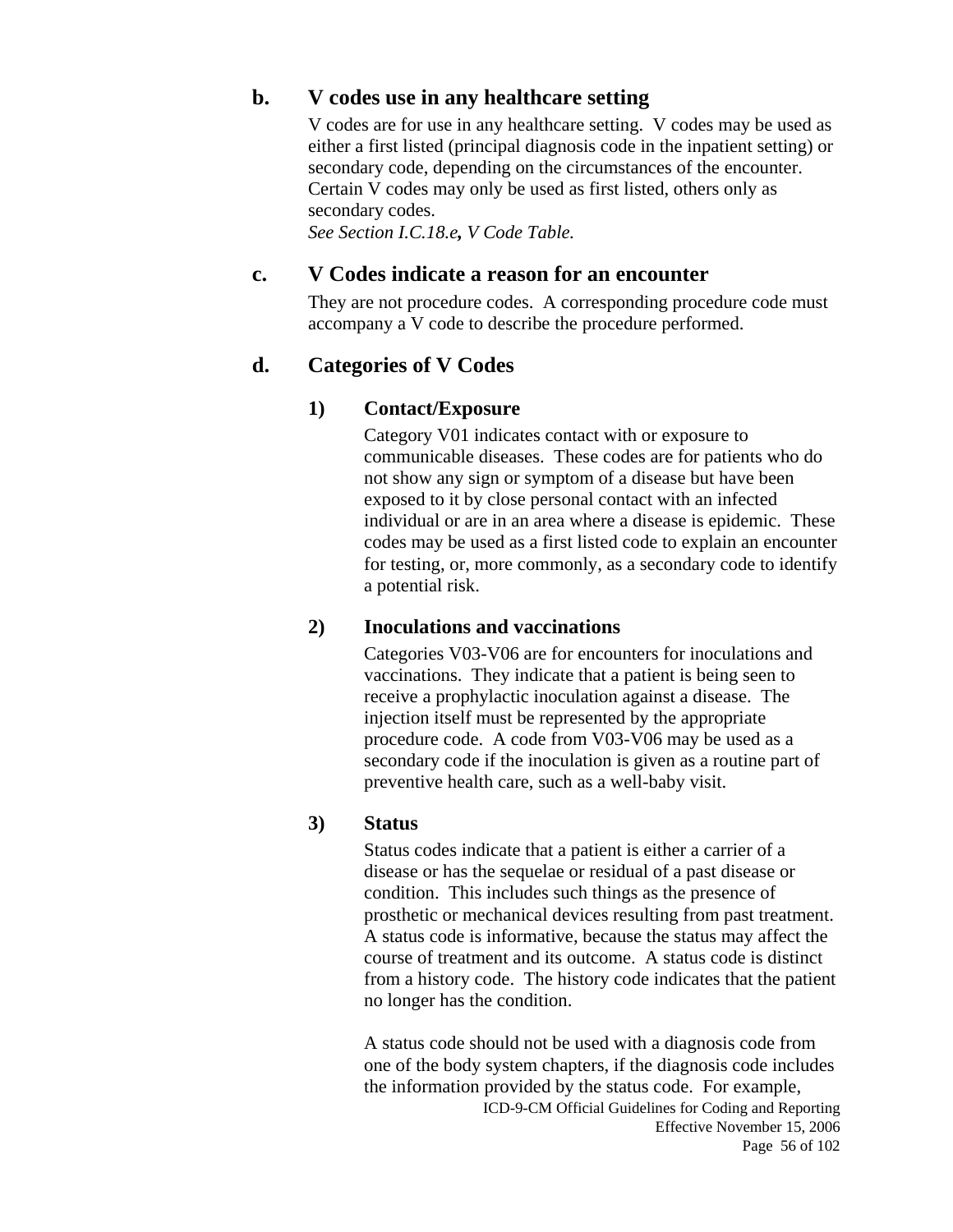code V42.1, Heart transplant status, should not be used with code 996.83, Complications of transplanted heart. The status code does not provide additional information. The complication code indicates that the patient is a heart transplant patient.

The status V codes/categories are:

| V <sub>02</sub> | Carrier or suspected carrier of infectious diseases<br>Carrier status indicates that a person harbors the |
|-----------------|-----------------------------------------------------------------------------------------------------------|
|                 | specific organisms of a disease without manifest                                                          |
|                 | symptoms and is capable of transmitting the                                                               |
|                 | infection.                                                                                                |
| V08             | Asymptomatic HIV infection status                                                                         |
|                 | This code indicates that a patient has tested positive<br>for HIV but has manifested no signs or symptoms |
|                 | of the disease.                                                                                           |
| V <sub>09</sub> | Infection with drug-resistant microorganisms                                                              |
|                 | This category indicates that a patient has an                                                             |
|                 | infection that is resistant to drug treatment.                                                            |
|                 | Sequence the infection code first.                                                                        |
| V21             | Constitutional states in development                                                                      |
| V22.2           | Pregnant state, incidental                                                                                |
|                 | This code is a secondary code only for use when the                                                       |
|                 | pregnancy is in no way complicating the reason for                                                        |
|                 | visit. Otherwise, a code from the obstetric chapter                                                       |
|                 | is required.                                                                                              |
| V26.5x          | <b>Sterilization status</b>                                                                               |
| V42             | Organ or tissue replaced by transplant                                                                    |
| V43             | Organ or tissue replaced by other means                                                                   |
| V44             | Artificial opening status                                                                                 |
| V45             | Other postsurgical states                                                                                 |
| V46             | Other dependence on machines                                                                              |
| V49.6           | <b>Upper limb amputation status</b>                                                                       |
| V49.7           | Lower limb amputation status                                                                              |
| V49.81          | Postmenopausal status                                                                                     |
| V49.82          | Dental sealant status                                                                                     |
| V49.83          | Awaiting organ transplant status                                                                          |
| V58.6           | Long-term (current) drug use                                                                              |
|                 | This subcategory indicates a patient's continuous                                                         |
|                 | use of a prescribed drug (including such things as                                                        |
|                 | aspirin therapy) for the long-term treatment of a                                                         |
|                 | condition or for prophylactic use. It is not for use                                                      |
|                 | for patients who have addictions to drugs.                                                                |
|                 | Assign a code from subcategory V58.6, Long-term                                                           |
|                 |                                                                                                           |

(current) drug use, if the patient is receiving a medication for an extended period as a prophylactic

ICD-9-CM Official Guidelines for Coding and Reporting Effective November 15, 2006 Page 57 of 102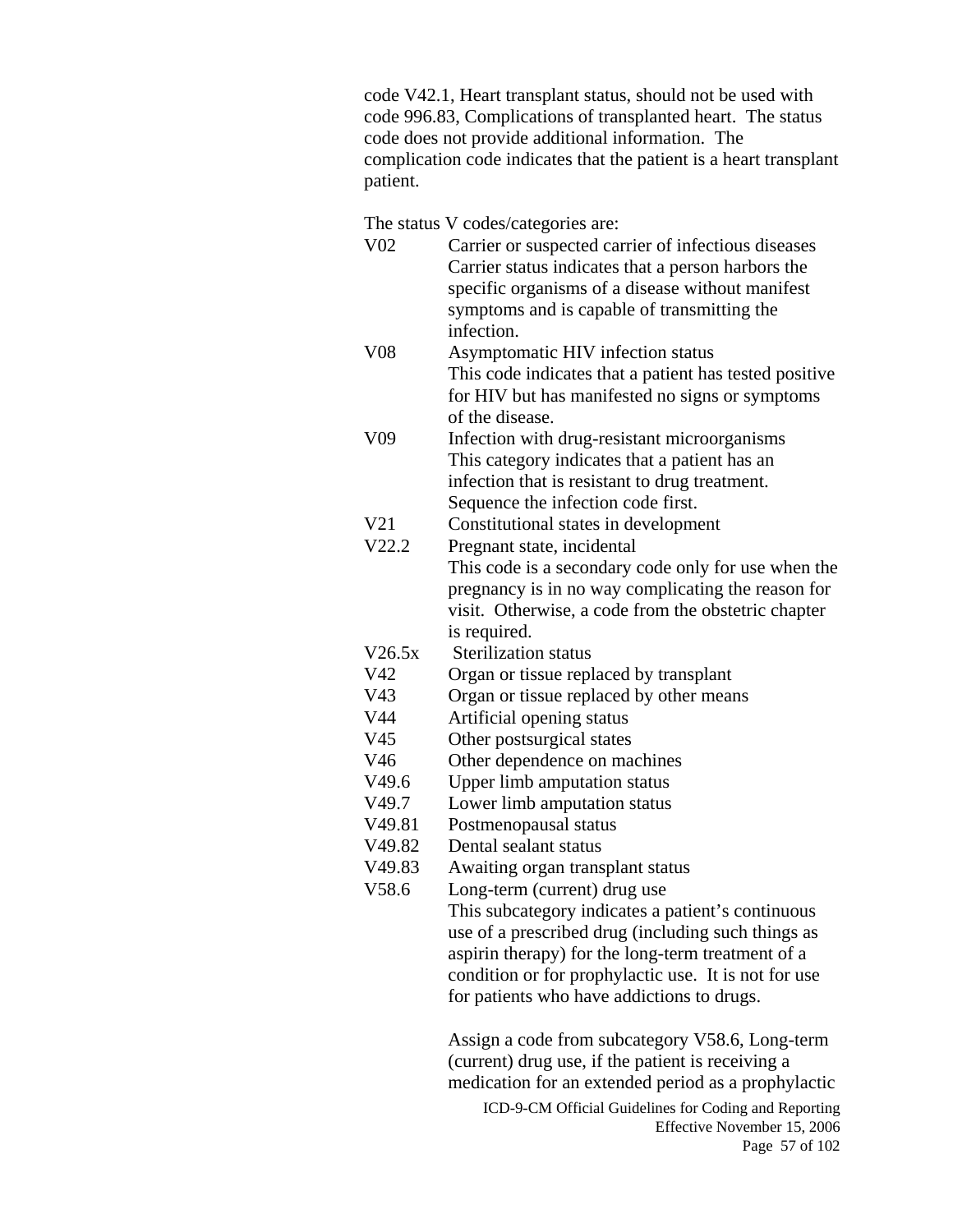measure (such as for the prevention of deep vein thrombosis) or as treatment of a chronic condition (such as arthritis) or a disease requiring a lengthy course of treatment (such as cancer). Do not assign a code from subcategory V58.6 for medication being administered for a brief period of time to treat an acute illness or injury (such as a course of antibiotics to treat acute bronchitis).

V83 Genetic carrier status Genetic carrier status indicates that a person carries a gene, associated with a particular disease, which may be passed to offspring who may develop that disease. The person does not have the disease and is not at risk of developing the disease. V84 Genetic susceptibility status Genetic susceptibility indicates that a person has a gene that increases the risk of that person

developing the disease.

Codes from category V84, Genetic susceptibility to disease, should not be used as principal or firstlisted codes. If the patient has the condition to which he/she is susceptible, and that condition is the reason for the encounter, the code for the current condition should be sequenced first. If the patient is being seen for follow-up after completed treatment for this condition, and the condition no longer exists, a follow-up code should be sequenced first, followed by the appropriate personal history and genetic susceptibility codes. If the purpose of the encounter is genetic counseling associated with procreative management, a code from subcategory V26.3, Genetic counseling and testing, should be assigned as the first-listed code, followed by a code from category V84. Additional codes should be assigned for any applicable family or personal history.

*See Section I.C. 18.d.14 for information on prophylactic organ removal due to a genetic susceptibility.* 

#### **V86 Estrogen receptor status**

**Note:** Categories V42-V46, and subcategories V49.6, V49.7 are for use only if there are no complications or malfunctions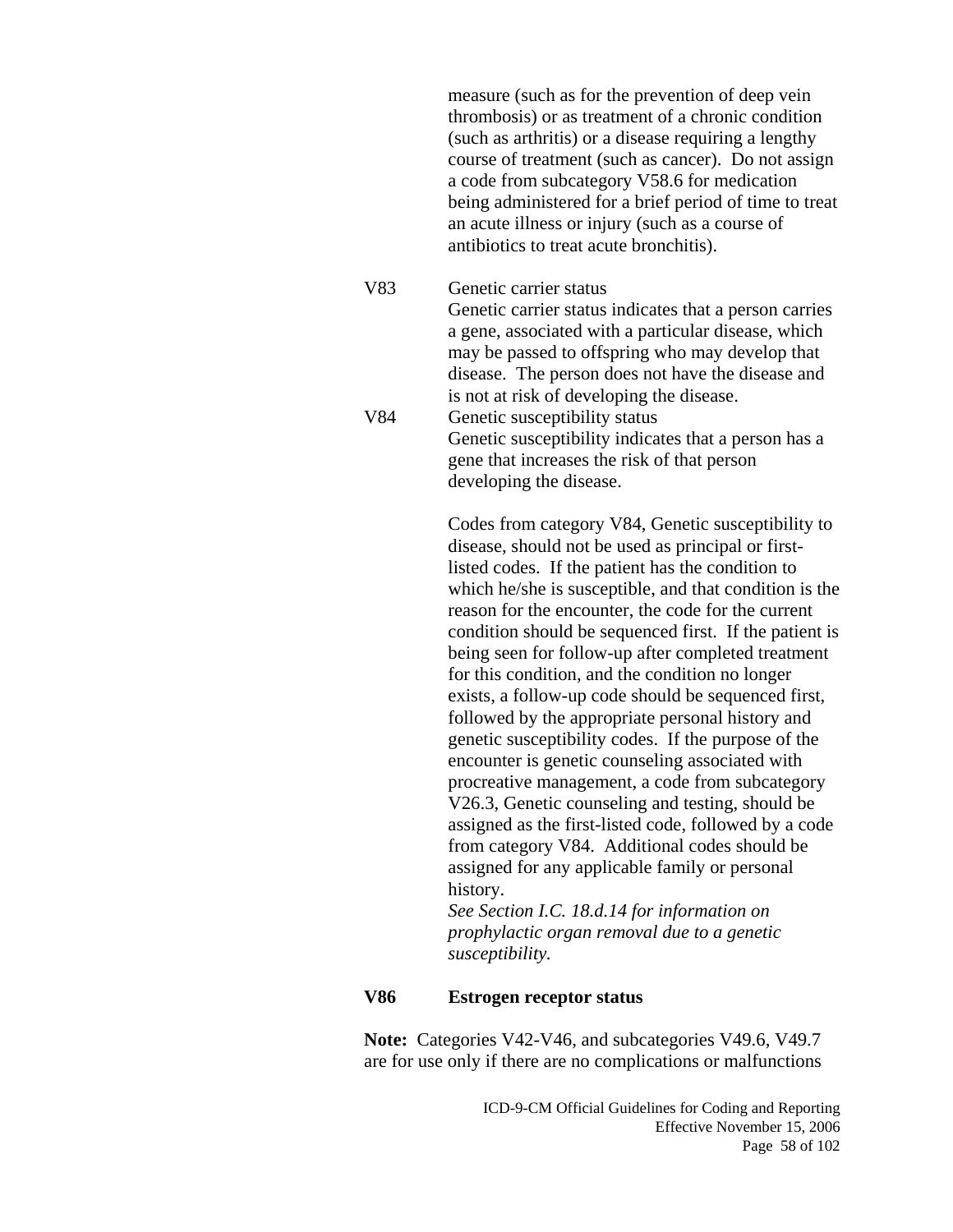of the organ or tissue replaced, the amputation site or the equipment on which the patient is dependent.

#### **4) History (of)**

There are two types of history V codes, personal and family. Personal history codes explain a patient's past medical condition that no longer exists and is not receiving any treatment, but that has the potential for recurrence, and therefore may require continued monitoring. The exceptions to this general rule are category V14, Personal history of allergy to medicinal agents, and subcategory V15.0, Allergy, other than to medicinal agents. A person who has had an allergic episode to a substance or food in the past should always be considered allergic to the substance.

Family history codes are for use when a patient has a family member(s) who has had a particular disease that causes the patient to be at higher risk of also contracting the disease.

Personal history codes may be used in conjunction with followup codes and family history codes may be used in conjunction with screening codes to explain the need for a test or procedure. History codes are also acceptable on any medical record regardless of the reason for visit. A history of an illness, even if no longer present, is important information that may alter the type of treatment ordered.

The history V code categories are:

- V10 Personal history of malignant neoplasm
- V12 Personal history of certain other diseases
- V13 Personal history of other diseases Except: V13.4, Personal history of arthritis, and V13.6, Personal history of congenital malformations. These conditions are life-long so are not true history codes.
- V14 Personal history of allergy to medicinal agents
- V15 Other personal history presenting hazards to health Except: V15.7, Personal history of contraception.
- V16 Family history of malignant neoplasm
- V17 Family history of certain chronic disabling diseases
- V18 Family history of certain other specific diseases
- V19 Family history of other conditions

#### **5) Screening**

Screening is the testing for disease or disease precursors in seemingly well individuals so that early detection and

> ICD-9-CM Official Guidelines for Coding and Reporting Effective November 15, 2006 Page 59 of 102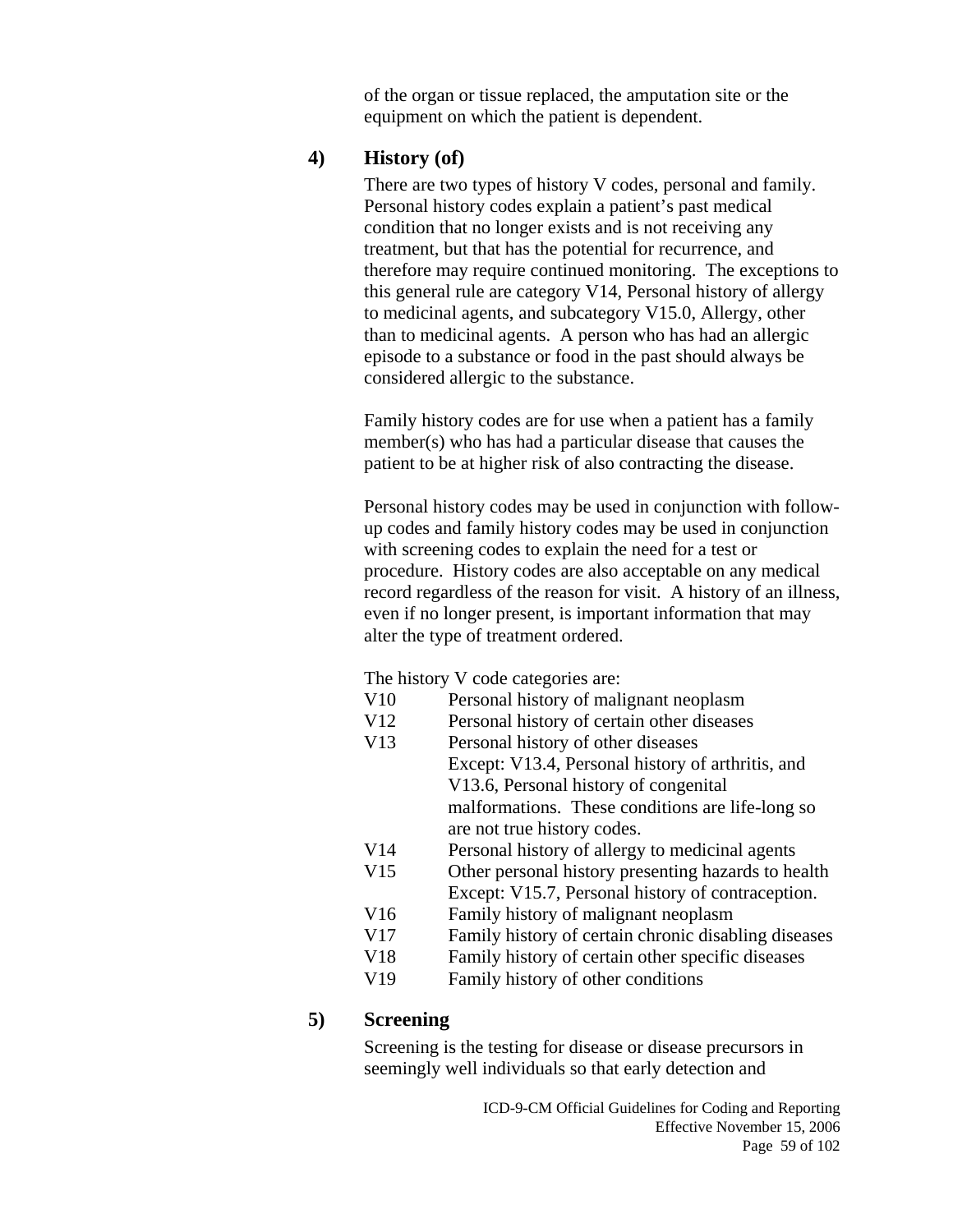treatment can be provided for those who test positive for the disease. Screenings that are recommended for many subgroups in a population include: routine mammograms for women over 40, a fecal occult blood test for everyone over 50, an amniocentesis to rule out a fetal anomaly for pregnant women over 35, because the incidence of breast cancer and colon cancer in these subgroups is higher than in the general population, as is the incidence of Down's syndrome in older mothers.

The testing of a person to rule out or confirm a suspected diagnosis because the patient has some sign or symptom is a diagnostic examination, not a screening. In these cases, the sign or symptom is used to explain the reason for the test.

A screening code may be a first listed code if the reason for the visit is specifically the screening exam. It may also be used as an additional code if the screening is done during an office visit for other health problems. A screening code is not necessary if the screening is inherent to a routine examination, such as a pap smear done during a routine pelvic examination.

Should a condition be discovered during the screening then the code for the condition may be assigned as an additional diagnosis.

The V code indicates that a screening exam is planned. A procedure code is required to confirm that the screening was performed.

The screening V code categories: V28 Antenatal screening V73-V82 Special screening examinations

#### **6) Observation**

There are two observation V code categories. They are for use in very limited circumstances when a person is being observed for a suspected condition that is ruled out. The observation codes are not for use if an injury or illness or any signs or symptoms related to the suspected condition are present. In such cases the diagnosis/symptom code is used with the corresponding E code to identify any external cause.

The observation codes are to be used as principal diagnosis only. The only exception to this is when the principal diagnosis is required to be a code from the V30, Live born infant, category. Then the V29 observation code is sequenced after ICD-9-CM Official Guidelines for Coding and Reporting Effective November 15, 2006 Page 60 of 102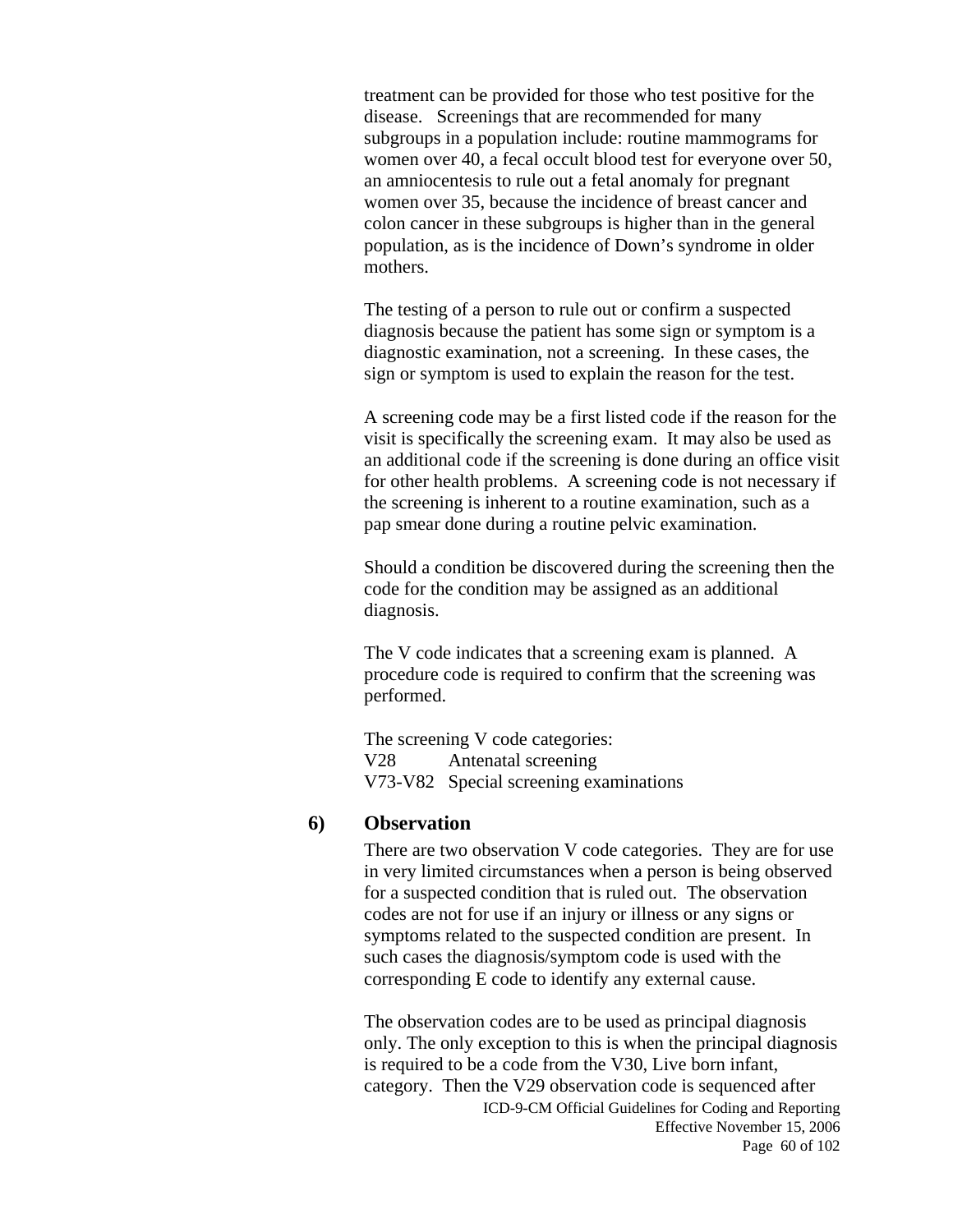the V30 code. Additional codes may be used in addition to the observation code but only if they are unrelated to the suspected condition being observed.

The observation V code categories:

| V29 | Observation and evaluation of newborns for         |
|-----|----------------------------------------------------|
|     | suspected condition not found                      |
|     | For the birth encounter, a code from category V30  |
|     | should be sequenced before the V29 code.           |
| V71 | Observation and evaluation for suspected condition |
|     | not found                                          |

#### **7) Aftercare**

Aftercare visit codes cover situations when the initial treatment of a disease or injury has been performed and the patient requires continued care during the healing or recovery phase, or for the long-term consequences of the disease. The aftercare V code should not be used if treatment is directed at a current, acute disease or injury. The diagnosis code is to be used in these cases. Exceptions to this rule are codes V58.0, Radiotherapy, and codes from subcategory V58.1, Encounter for chemotherapy and immunotherapy for neoplastic conditions. These codes are to be first listed, followed by the diagnosis code when a patient's encounter is solely to receive radiation therapy or chemotherapy for the treatment of a neoplasm. Should a patient receive both chemotherapy and radiation therapy during the same encounter code V58.0 and V58.1 may be used together on a record with either one being sequenced first.

The aftercare codes are generally first listed to explain the specific reason for the encounter. An aftercare code may be used as an additional code when some type of aftercare is provided in addition to the reason for admission and no diagnosis code is applicable. An example of this would be the closure of a colostomy during an encounter for treatment of another condition.

Certain aftercare V code categories need a secondary diagnosis code to describe the resolving condition or sequelae, for others, the condition is inherent in the code title.

Additional V code aftercare category terms include, fitting and adjustment, and attention to artificial openings.

Status V codes may be used with aftercare V codes to indicate the nature of the aftercare. For example code V45.81,

> ICD-9-CM Official Guidelines for Coding and Reporting Effective November 15, 2006 Page 61 of 102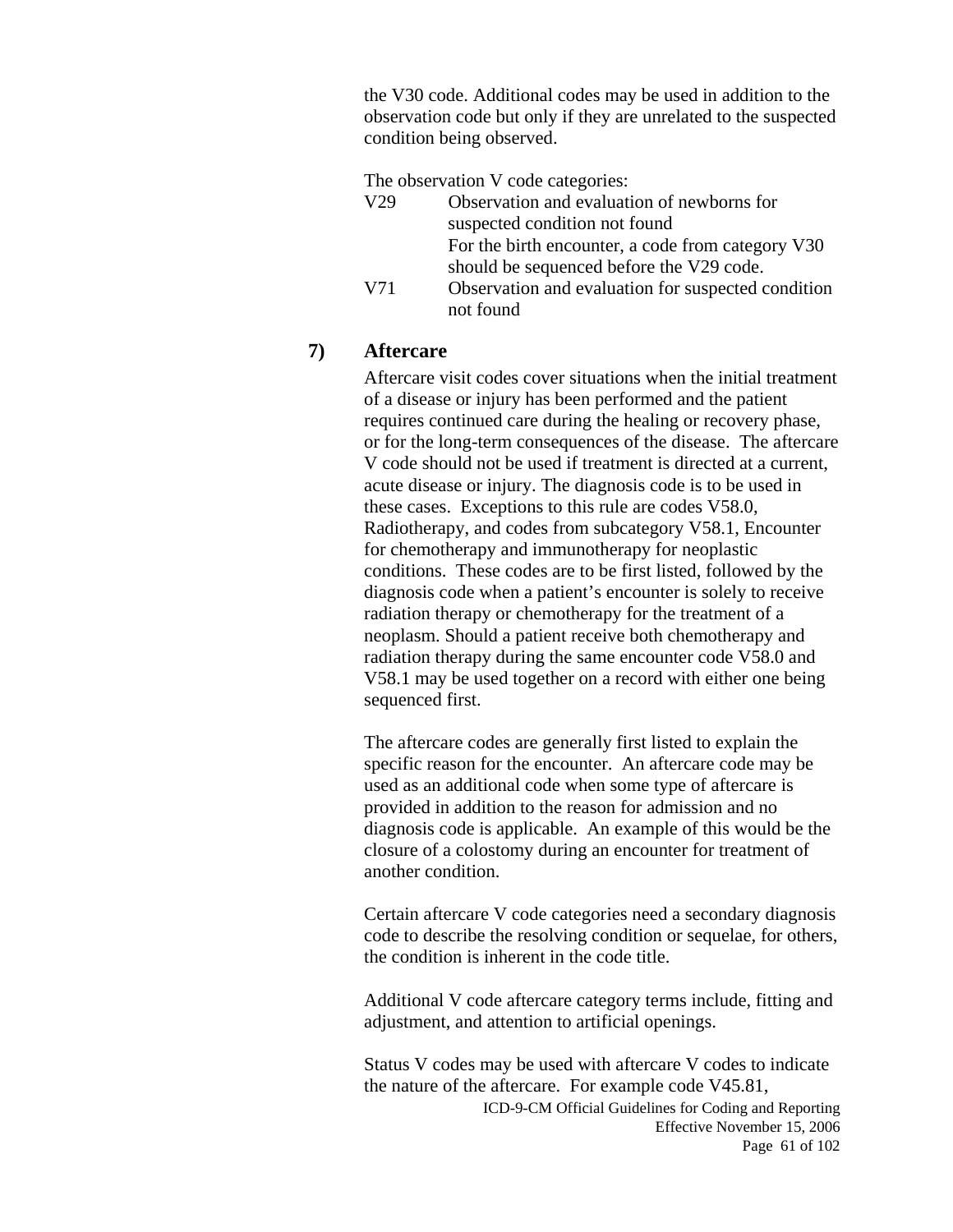Aortocoronary bypass status, may be used with code V58.73, Aftercare following surgery of the circulatory system, NEC, to indicate the surgery for which the aftercare is being performed. Also, a transplant status code may be used following code V58.44, Aftercare following organ transplant, to identify the organ transplanted. A status code should not be used when the aftercare code indicates the type of status, such as using V55.0, Attention to tracheostomy with V44.0, Tracheostomy status.

The aftercare V category/codes:

| V <sub>52</sub> | Fitting and adjustment of prosthetic device and |
|-----------------|-------------------------------------------------|
|                 | implant                                         |
| V <sub>53</sub> | Fitting and adjustment of other device          |

- V54 Other orthopedic aftercare
- V55 Attention to artificial openings
- V56 Encounter for dialysis and dialysis catheter care
- V57 Care involving the use of rehabilitation procedures
- V58.0 Radiotherapy
- V58.11 Encounter for antineoplastic chemotherapy
- V58.12 Encounter for antineoplastic immunotherapy
- V58.3**x Attention to dressings and sutures**
- V58.41 Encounter for planned post-operative wound closure
- V58.42 Aftercare, surgery, neoplasm
- V58.43 Aftercare, surgery, trauma
- V58.44 Aftercare involving organ transplant
- V58.49 Other specified aftercare following surgery
- V58.7x Aftercare following surgery
- V58.81 Fitting and adjustment of vascular catheter
- V58.82 Fitting and adjustment of non-vascular catheter
- V58.83 Monitoring therapeutic drug
- V58.89 Other specified aftercare

#### **8) Follow-up**

The follow-up codes are used to explain continuing surveillance following completed treatment of a disease, condition, or injury. They imply that the condition has been fully treated and no longer exists. They should not be confused with aftercare codes that explain current treatment for a healing condition or its sequelae. Follow-up codes may be used in conjunction with history codes to provide the full picture of the healed condition and its treatment. The follow-up code is sequenced first, followed by the history code.

A follow-up code may be used to explain repeated visits. Should a condition be found to have recurred on the follow-up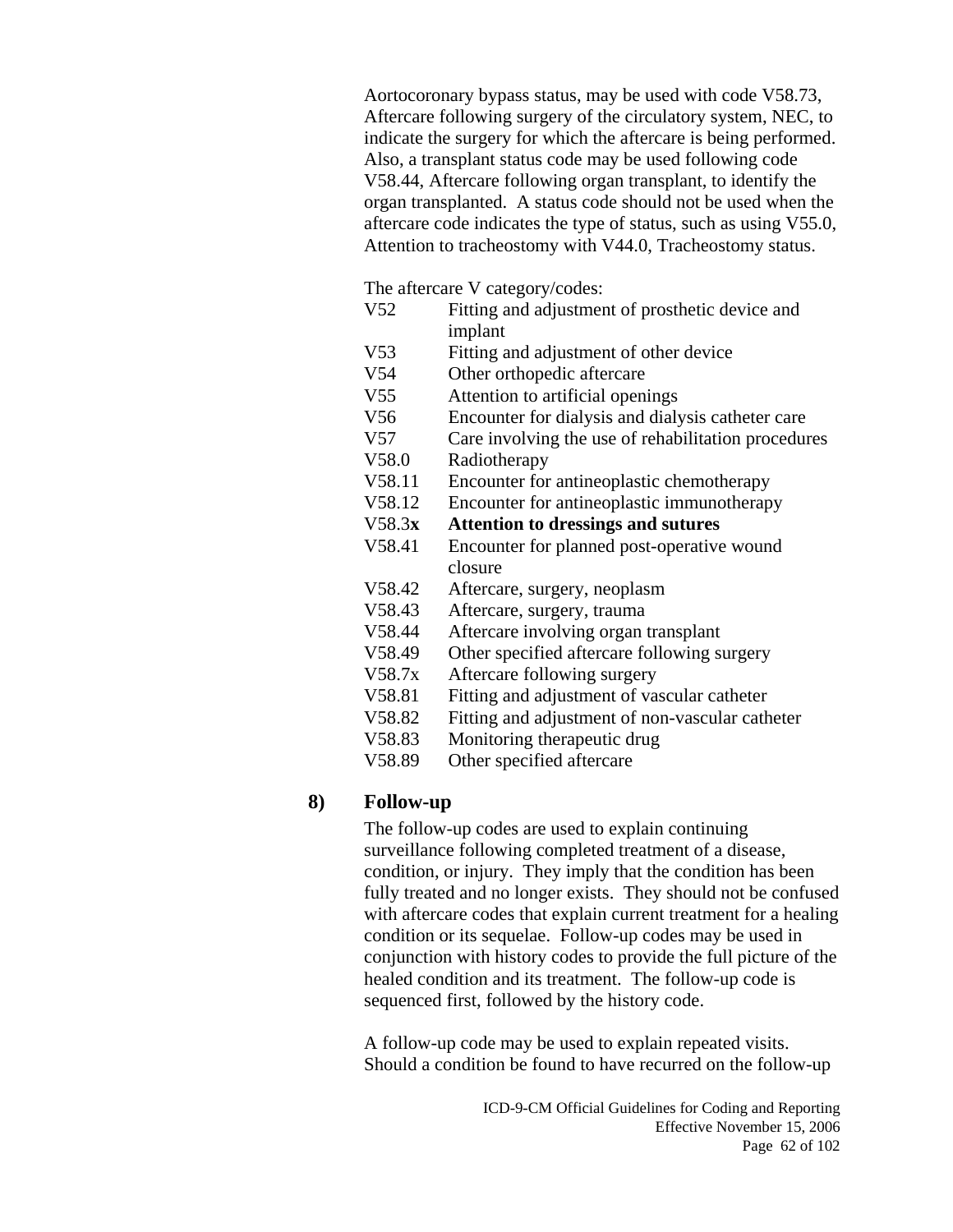visit, then the diagnosis code should be used in place of the follow-up code.

The follow-up V code categories:

V24 Postpartum care and evaluation

V67 Follow-up examination

#### **9) Donor**

Category V59 is the donor codes. They are used for living individuals who are donating blood or other body tissue. These codes are only for individuals donating for others, not for self donations. They are not for use to identify cadaveric donations.

#### **10) Counseling**

Counseling V codes are used when a patient or family member receives assistance in the aftermath of an illness or injury, or when support is required in coping with family or social problems. They are not necessary for use in conjunction with a diagnosis code when the counseling component of care is considered integral to standard treatment.

The counseling V categories/codes:

- V25.0 General counseling and advice for contraceptive management
- V26.3 Genetic counseling
- V26.4 General counseling and advice for procreative management
- V61 Other family circumstances
- V65.1 Person consulted on behalf of another person
- V65.3 Dietary surveillance and counseling
- V65.4 Other counseling, not elsewhere classified

#### **11) Obstetrics and related conditions**

*See Section I.C.11., the Obstetrics guidelines for further instruction on the use of these codes.* 

V codes for pregnancy are for use in those circumstances when none of the problems or complications included in the codes from the Obstetrics chapter exist (a routine prenatal visit or postpartum care). Codes V22.0, Supervision of normal first pregnancy, and V22.1, Supervision of other normal pregnancy, are always first listed and are not to be used with any other code from the OB chapter.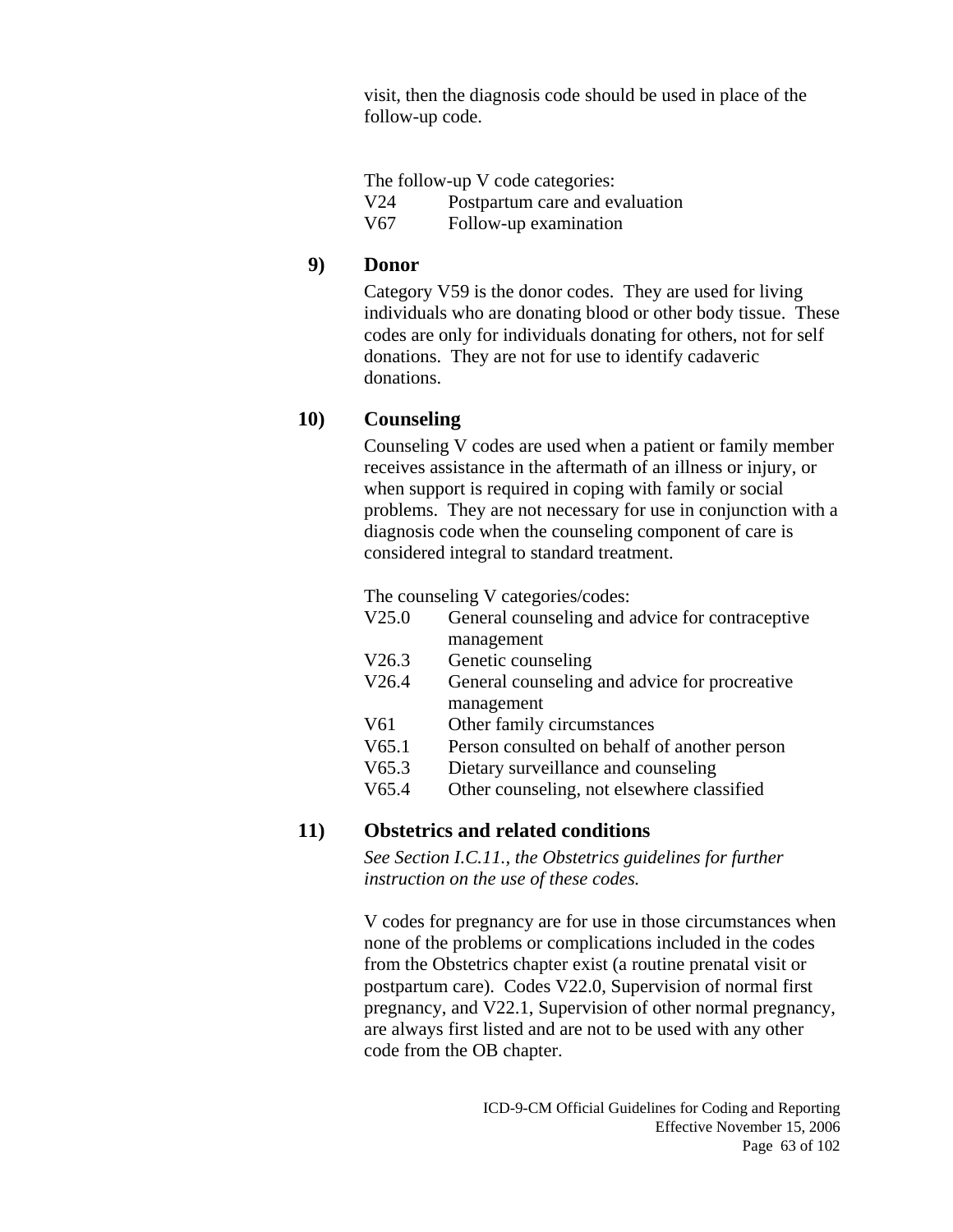The outcome of delivery, category V27, should be included on all maternal delivery records. It is always a secondary code.

V codes for family planning (contraceptive) or procreative management and counseling should be included on an obstetric record either during the pregnancy or the postpartum stage, if applicable.

Obstetrics and related conditions V code categories:

V22 Normal pregnancy

| V <sub>23</sub> | Supervision of high-risk pregnancy                     |
|-----------------|--------------------------------------------------------|
|                 | Except: V23.2, Pregnancy with history of abortion.     |
|                 | Code 646.3, Habitual aborter, from the OB chapter      |
|                 | is required to indicate a history of abortion during a |
|                 | pregnancy.                                             |
| V24             | Postpartum care and evaluation                         |
| V <sub>25</sub> | Encounter for contraceptive management                 |
|                 | Except V25.0x                                          |
|                 | (See Section I.C.18.d.11, Counseling)                  |
| V26             | Procreative management                                 |
|                 | Except V26.5x, Sterilization status, V26.3 and         |
|                 | V26.4                                                  |
|                 | (See Section I.C.18.d.11., Counseling)                 |
| V <sub>27</sub> | Outcome of delivery                                    |
| V28             | Antenatal screening                                    |
|                 | (See Section I.C.18.d.6., Screening)                   |

#### **12) Newborn, infant and child**

*See Section I.C.15, the Newborn guidelines for further instruction on the use of these codes.* 

Newborn V code categories:

- V20 Health supervision of infant or child
- V29 Observation and evaluation of newborns for suspected condition not found *(See Section I.C.18.d.7, Observation)*

V30-V39 Liveborn infant according to type of birth

#### **13) Routine and administrative examinations**

The V codes allow for the description of encounters for routine examinations, such as, a general check-up, or, examinations for administrative purposes, such as, a pre-employment physical. The codes are not to be used if the examination is for diagnosis of a suspected condition or for treatment purposes. In such cases the diagnosis code is used. During a routine exam, should a diagnosis or condition be discovered, it should be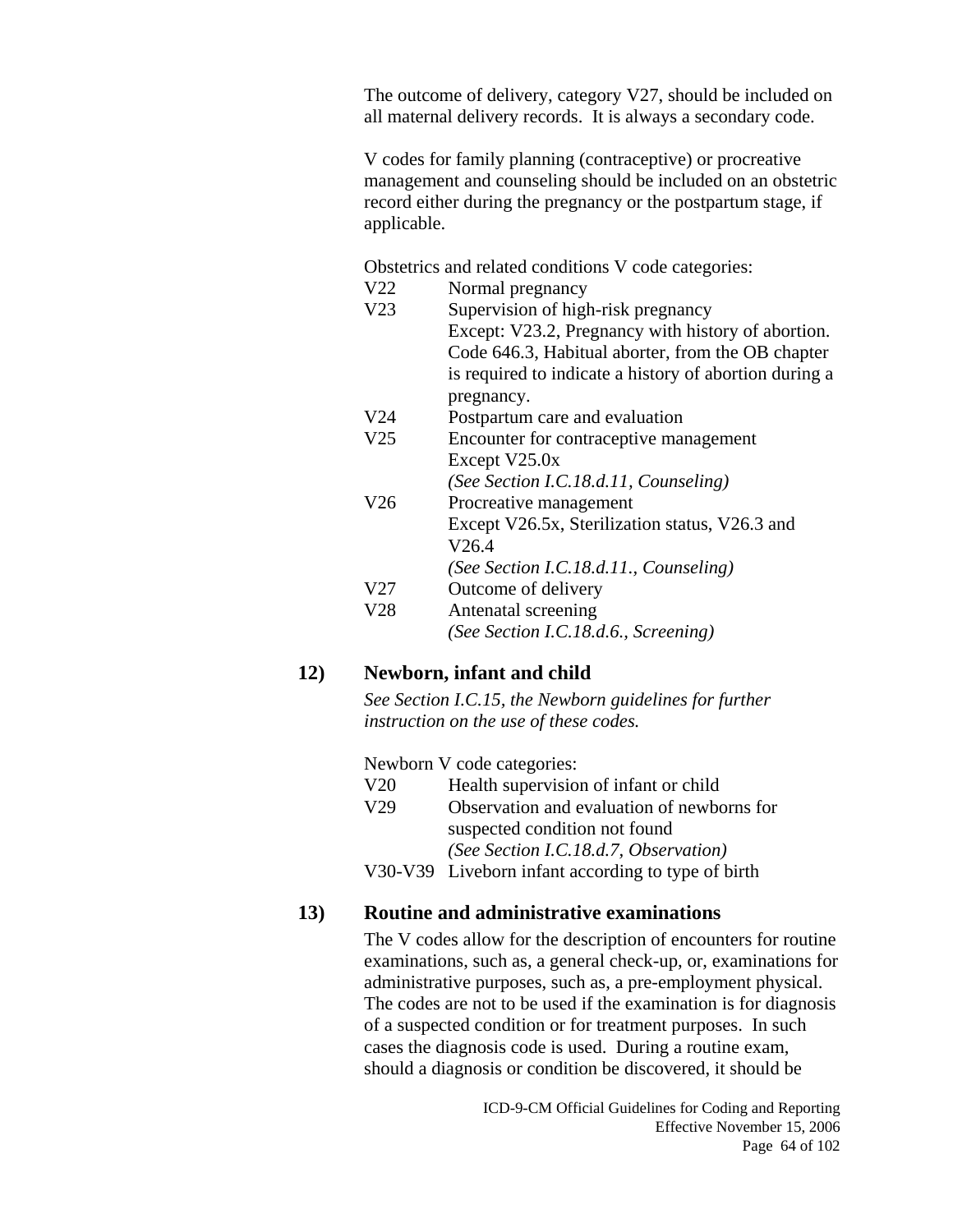coded as an additional code. Pre-existing and chronic conditions and history codes may also be included as additional codes as long as the examination is for administrative purposes and not focused on any particular condition.

Pre-operative examination V codes are for use only in those situations when a patient is being cleared for surgery and no treatment is given.

The V codes categories/code for routine and administrative examinations:

| V20.2 | Routine infant or child health check               |
|-------|----------------------------------------------------|
|       | Any injections given should have a corresponding   |
|       | procedure code.                                    |
| V70   | General medical examination                        |
| V72   | Special investigations and examinations            |
|       | Codes V72.5 and V72.6 may be used if the reason    |
|       | for the patient encounter is for routine           |
|       | laboratory/radiology testing in the absence of     |
|       | any signs, symptoms, or associated diagnosis. If   |
|       | routine testing is performed during the same       |
|       | encounter as a test to evaluate a sign, symptom,   |
|       | or diagnosis, it is appropriate to assign both the |
|       | V code and the code describing the reason for      |
|       | the non-routine test.                              |
|       |                                                    |

#### **14) Miscellaneous V codes**

The miscellaneous V codes capture a number of other health care encounters that do not fall into one of the other categories. Certain of these codes identify the reason for the encounter, others are for use as additional codes that provide useful information on circumstances that may affect a patient's care and treatment.

#### **Prophylactic Organ Removal**

For encounters specifically for prophylactic removal of breasts, ovaries, or another organ due to a genetic susceptibility to cancer or a family history of cancer, the principal or first listed code should be a code from subcategory V50.4, Prophylactic organ removal, followed by the appropriate genetic susceptibility code and the appropriate family history code.

If the patient has a malignancy of one site and is having prophylactic removal at another site to prevent either a new primary malignancy or metastatic disease, a code for the malignancy should also be assigned in addition to a code from ICD-9-CM Official Guidelines for Coding and Reporting Effective November 15, 2006 Page 65 of 102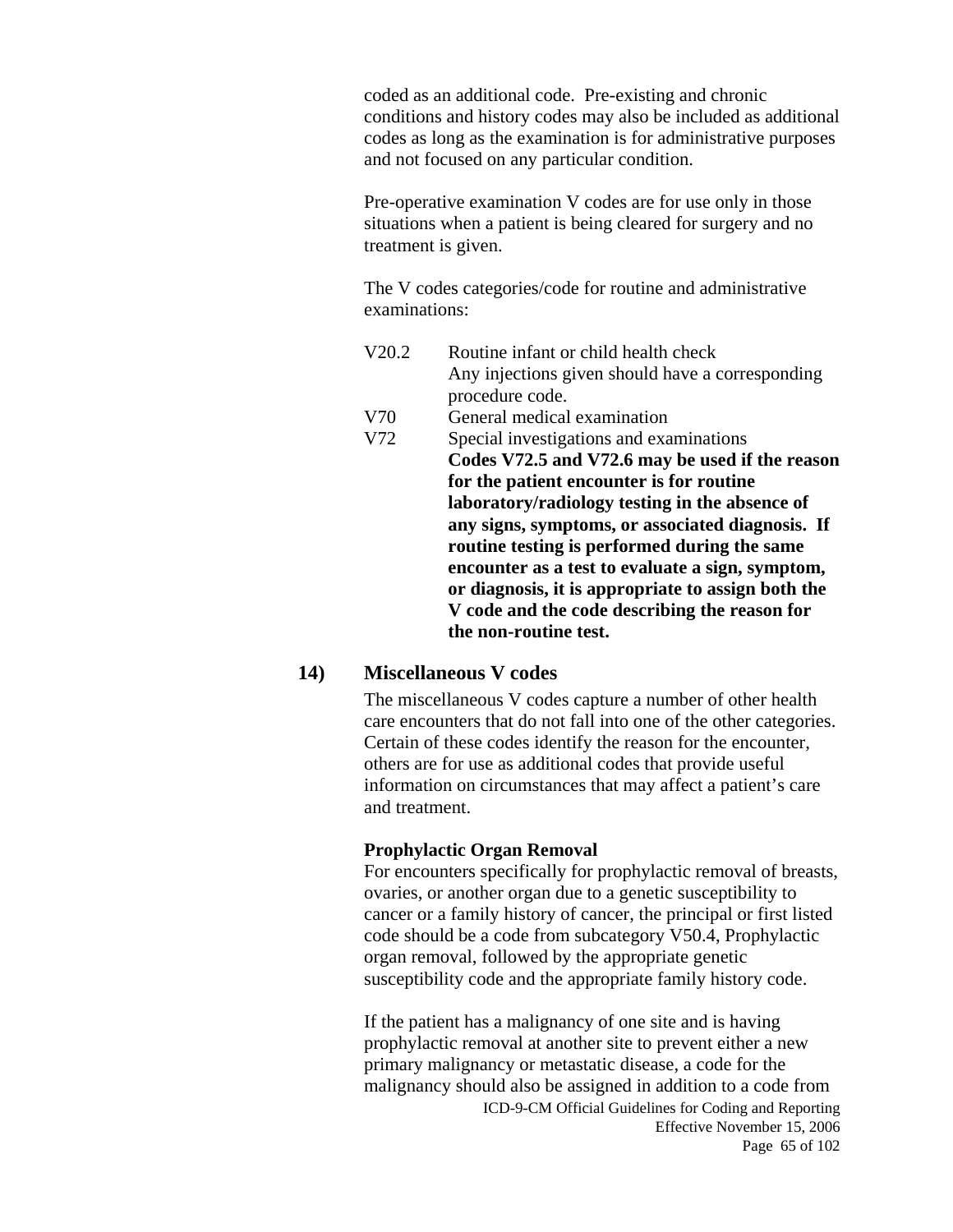subcategory V50.4. A V50.4 code should not be assigned if the patient is having organ removal for treatment of a malignancy, such as the removal of the testes for the treatment of prostate cancer.

Miscellaneous V code categories/codes:

- V07 Need for isolation and other prophylactic measures
- V50 Elective surgery for purposes other than remedying health states
- V58.5 Orthodontics
- V60 Housing, household, and economic circumstances
- V62 Other psychosocial circumstances
- V63 Unavailability of other medical facilities for care
- V64 Persons encountering health services for specific procedures, not carried out
- V66 Convalescence and Palliative Care
- V68 Encounters for administrative purposes
- V69 Problems related to lifestyle
- **V85 Body Mass Index**

## **15) Nonspecific V codes**

Certain V codes are so non-specific, or potentially redundant with other codes in the classification, that there can be little justification for their use in the inpatient setting. Their use in the outpatient setting should be limited to those instances when there is no further documentation to permit more precise coding. Otherwise, any sign or symptom or any other reason for visit that is captured in another code should be used.

Nonspecific V code categories/codes:

|                   | ronspective researchies codes.            |                                                   |  |  |  |
|-------------------|-------------------------------------------|---------------------------------------------------|--|--|--|
| V11               | Personal history of mental disorder       |                                                   |  |  |  |
|                   |                                           | A code from the mental disorders chapter, with an |  |  |  |
|                   | in remission fifth-digit, should be used. |                                                   |  |  |  |
| V <sub>13.4</sub> | Personal history of arthritis             |                                                   |  |  |  |
| V13.6             |                                           | Personal history of congenital malformations      |  |  |  |
| V <sub>15.7</sub> | Personal history of contraception         |                                                   |  |  |  |
| V23.2             | Pregnancy with history of abortion        |                                                   |  |  |  |
| V <sub>40</sub>   | Mental and behavioral problems            |                                                   |  |  |  |
| V <sub>41</sub>   |                                           | Problems with special senses and other special    |  |  |  |
|                   | functions                                 |                                                   |  |  |  |
| V47               | Other problems with internal organs       |                                                   |  |  |  |
| V48               | Problems with head, neck, and trunk       |                                                   |  |  |  |
| V49               | Problems with limbs and other problems    |                                                   |  |  |  |
|                   | Exceptions:                               |                                                   |  |  |  |
|                   | V49.6                                     | Upper limb amputation status                      |  |  |  |
|                   | V49.7                                     | Lower limb amputation status                      |  |  |  |

V49.81 Postmenopausal status

ICD-9-CM Official Guidelines for Coding and Reporting

Effective November 15, 2006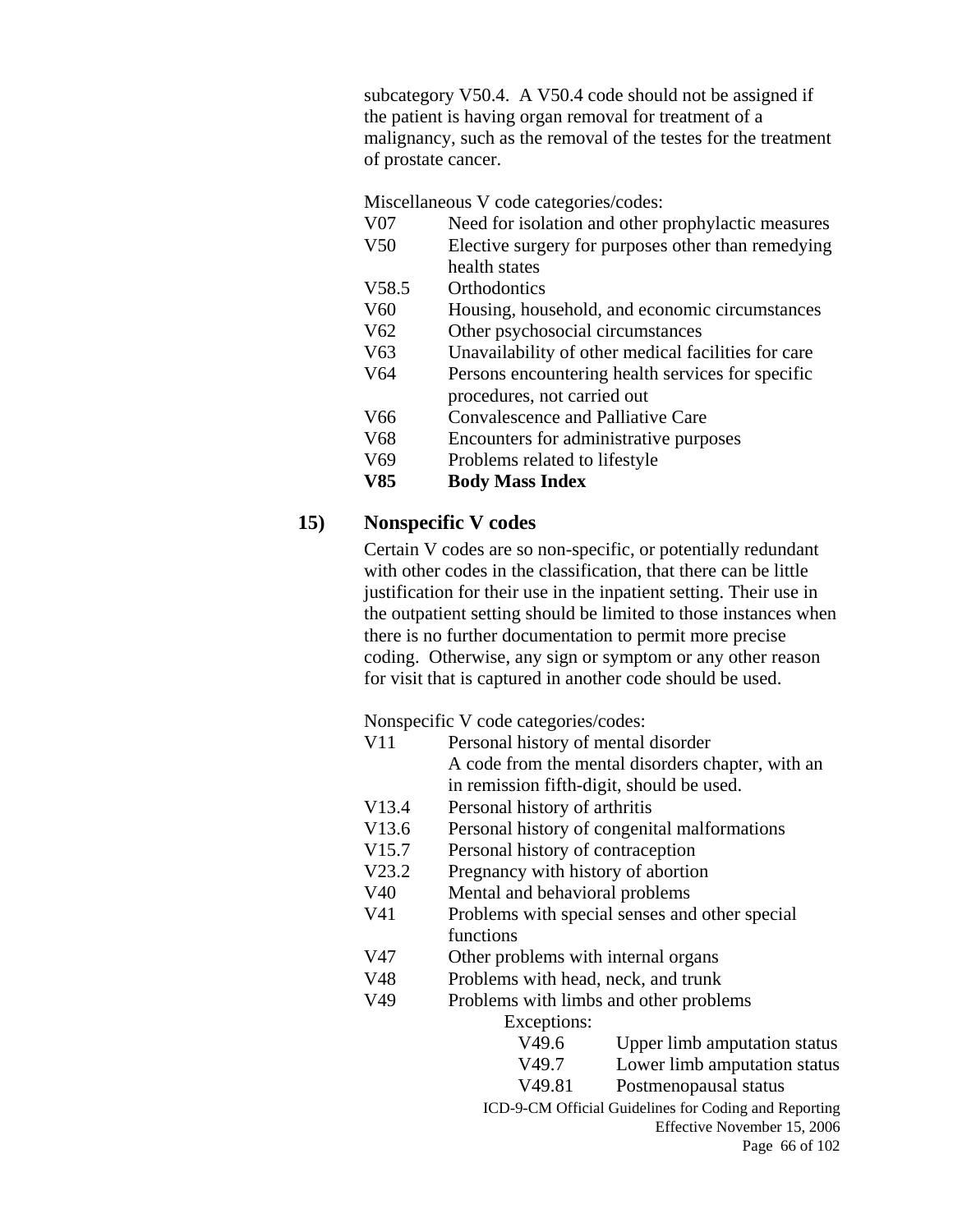|       | V49.82                                        | Dental sealant status                          |  |  |  |
|-------|-----------------------------------------------|------------------------------------------------|--|--|--|
|       | V <sub>49.83</sub>                            | Awaiting organ transplant                      |  |  |  |
|       |                                               | status                                         |  |  |  |
| V51   |                                               | Aftercare involving the use of plastic surgery |  |  |  |
| V58.2 | Blood transfusion, without reported diagnosis |                                                |  |  |  |
| V58.9 | Unspecified aftercare                         |                                                |  |  |  |
|       | See Section IV.K. and Section IV.L. of the    |                                                |  |  |  |
|       | Outpatient guidelines.                        |                                                |  |  |  |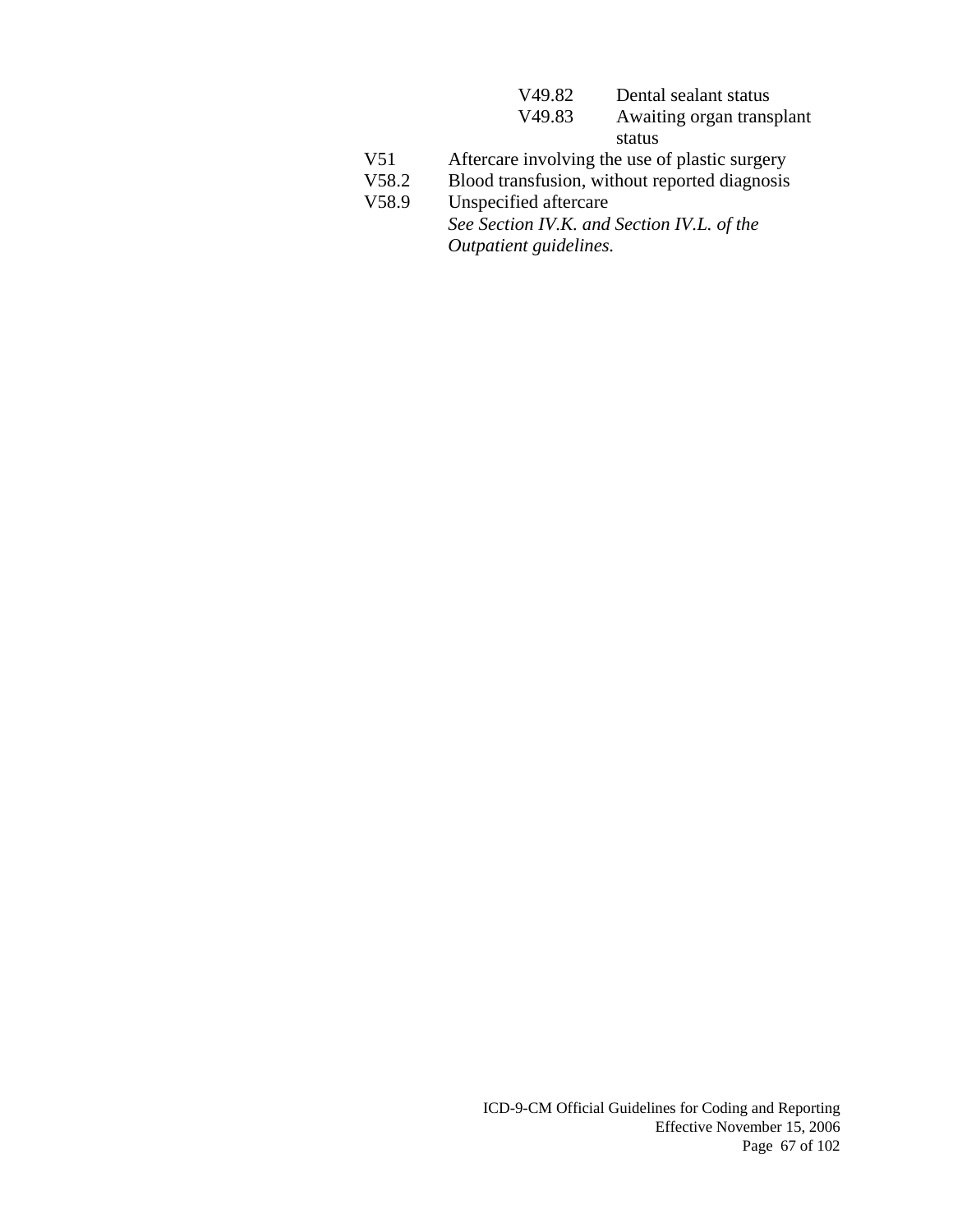#### **V CODE TABLE**

**October 1, 2006 (FY2007)** 

**Items in bold indicate a new entry or change from the December 2005 table Items underlined have been moved within the table since December 2005** 

**This year's update includes a new V code table format that will make utilizing the table**  easier and more efficient to use and update. The table contains columns for 1<sup>st</sup> listed, 1<sup>st</sup> or **additional, additional only, and non-specific. Each code or category is listed on the left hand column and the allowable sequencing of the code or codes within the category is noted under the appropriate column.** 

| Code(s)    | <b>Description</b>                             | $1st$ Dx          | $\overline{1}^{\rm st}$ or | Add'l                     | Non-                   |
|------------|------------------------------------------------|-------------------|----------------------------|---------------------------|------------------------|
|            |                                                | Only <sup>1</sup> | Add'l                      | Dx                        | <b>Specific</b>        |
|            |                                                |                   | $\mathbf{Dx}^2$            | Only $3$                  | Diagnosis <sup>4</sup> |
| V01.X      | Contact with or exposure to communicable       |                   | $\mathbf{X}$               |                           |                        |
|            | diseases                                       |                   |                            |                           |                        |
| V02.X      | Carrier or suspected carrier of infectious     |                   | X                          |                           |                        |
|            | diseases                                       |                   |                            |                           |                        |
| V03.X      | Need for prophylactic vaccination and          |                   | X                          |                           |                        |
|            | inoculation against bacterial diseases         |                   |                            |                           |                        |
| V04.X      | Need for prophylactic vaccination and          |                   | X                          |                           |                        |
|            | inoculation against certain diseases           |                   |                            |                           |                        |
| V05.X      | Need for prophylactic vaccination and          |                   | X                          |                           |                        |
|            | inoculation against single diseases            |                   |                            |                           |                        |
| V06.X      | Need for prophylactic vaccination and          |                   | X                          |                           |                        |
|            | inoculation against combinations of diseases   |                   |                            |                           |                        |
| V07.X      | Need for isolation and other prophylactic      |                   | X                          |                           |                        |
|            | measures                                       |                   |                            |                           |                        |
| <b>V08</b> | Asymptomatic HIV infection status              |                   | $\mathbf X$                |                           |                        |
| V09.X      | Infection with drug resistant organisms        |                   |                            | $\boldsymbol{\mathrm{X}}$ |                        |
| V10.X      | Personal history of malignant neoplasm         |                   | X                          |                           |                        |
| V11.X      | Personal history of mental disorder            |                   |                            |                           | X                      |
| V12.X      | Personal history of certain other diseases     |                   | $\mathbf X$                |                           |                        |
| V13.0X     | Personal history of other disorders of urinary |                   | X                          |                           |                        |
|            | system                                         |                   |                            |                           |                        |
| V13.1      | Personal history of trophoblastic disease      |                   | X                          |                           |                        |
| V13.2X     | Personal history of other genital system and   |                   | X                          |                           |                        |
|            | obstetric disorders                            |                   |                            |                           |                        |

<sup>1</sup>Generally for use as first listed only but may be used as additional if patient has more than one encounter on one day

<sup>2</sup>These codes may be used as first listed or additional codes

<sup>3</sup>These codes are only for use as additional codes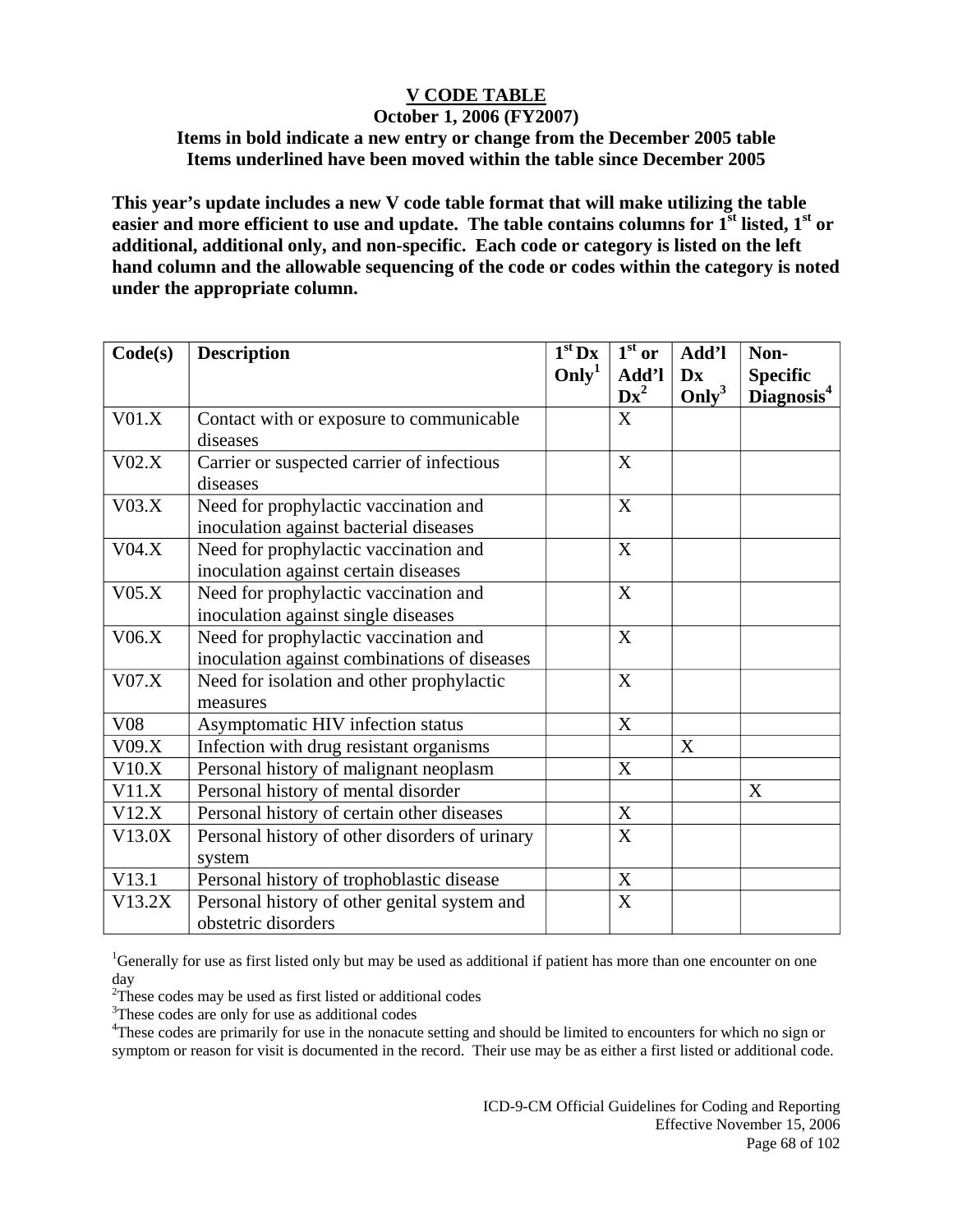| Code(s) | <b>Description</b>                                     | $1st$ Dx          | $\overline{1^{\text{st}}$ or | Add'l                     | Non-                   |
|---------|--------------------------------------------------------|-------------------|------------------------------|---------------------------|------------------------|
|         |                                                        | Only <sup>1</sup> | Add'l                        | Dx                        | <b>Specific</b>        |
|         |                                                        |                   | $\mathbf{Dx}^2$              | Only $3$                  | Diagnosis <sup>4</sup> |
| V13.3   | Personal history of diseases of skin and               |                   | X                            |                           |                        |
|         | subcutaneous tissue                                    |                   |                              |                           |                        |
| V13.4   | Personal history of arthritis                          |                   |                              |                           | X                      |
| V13.5   | Personal history of other musculoskeletal<br>disorders |                   | X                            |                           |                        |
| V13.61  | Personal history of hypospadias                        |                   |                              | X                         |                        |
| V13.69  | Personal history of congenital malformations           |                   |                              |                           | X                      |
| V13.7   | Personal history of perinatal problems                 |                   | X                            |                           |                        |
| V13.8   | Personal history of other specified diseases           |                   | $\boldsymbol{\mathrm{X}}$    |                           |                        |
| V13.9   | Personal history of unspecified disease                |                   |                              |                           | $\mathbf X$            |
| V14.X   | Personal history of allergy to medicinal               |                   |                              | X                         |                        |
|         | agents                                                 |                   |                              |                           |                        |
| V15.0X  | Personal history of allergy, other than to             |                   |                              | X                         |                        |
|         | medicinal agents                                       |                   |                              |                           |                        |
| V15.1   | Personal history of surgery to heart and great         |                   |                              | X                         |                        |
|         | vessels                                                |                   |                              |                           |                        |
| V15.2   | Personal history of surgery to other major             |                   |                              | X                         |                        |
|         | organs                                                 |                   |                              |                           |                        |
| V15.3   | Personal history of irradiation                        |                   |                              | X                         |                        |
| V15.4X  | Personal history of psychological trauma               |                   |                              | X                         |                        |
| V15.5   | Personal history of injury                             |                   |                              | $\boldsymbol{\mathrm{X}}$ |                        |
| V15.6   | Personal history of poisoning                          |                   |                              | X                         |                        |
| V15.7   | Personal history of contraception                      |                   |                              |                           | X                      |
| V15.81  | Personal history of noncompliance with                 |                   |                              | X                         |                        |
|         | medical treatment                                      |                   |                              |                           |                        |
| V15.82  | Personal history of tobacco use                        |                   |                              | X                         |                        |
| V15.84  | Personal history of exposure to asbestos               |                   |                              | $\mathbf X$               |                        |
| V15.85  | Personal history of exposure to potentially            |                   |                              | $\mathbf X$               |                        |
|         | hazardous body fluids                                  |                   |                              |                           |                        |
| V15.86  | Personal history of exposure to lead                   |                   |                              | $\mathbf X$               |                        |
| V15.87  | Personal history of extracorporeal membrane            |                   |                              | X                         |                        |
|         | oxygenation [ECMO]                                     |                   |                              |                           |                        |
| V15.88  | History of fall                                        |                   | $\mathbf X$                  |                           |                        |
| V15.89  | Other specified personal history presenting            |                   |                              | X                         |                        |
|         | hazards to health                                      |                   |                              |                           |                        |
| V16.X   | Family history of malignant neoplasm                   |                   | $\mathbf X$                  |                           |                        |

<sup>2</sup>These codes may be used as first listed or additional codes

<sup>3</sup>These codes are only for use as additional codes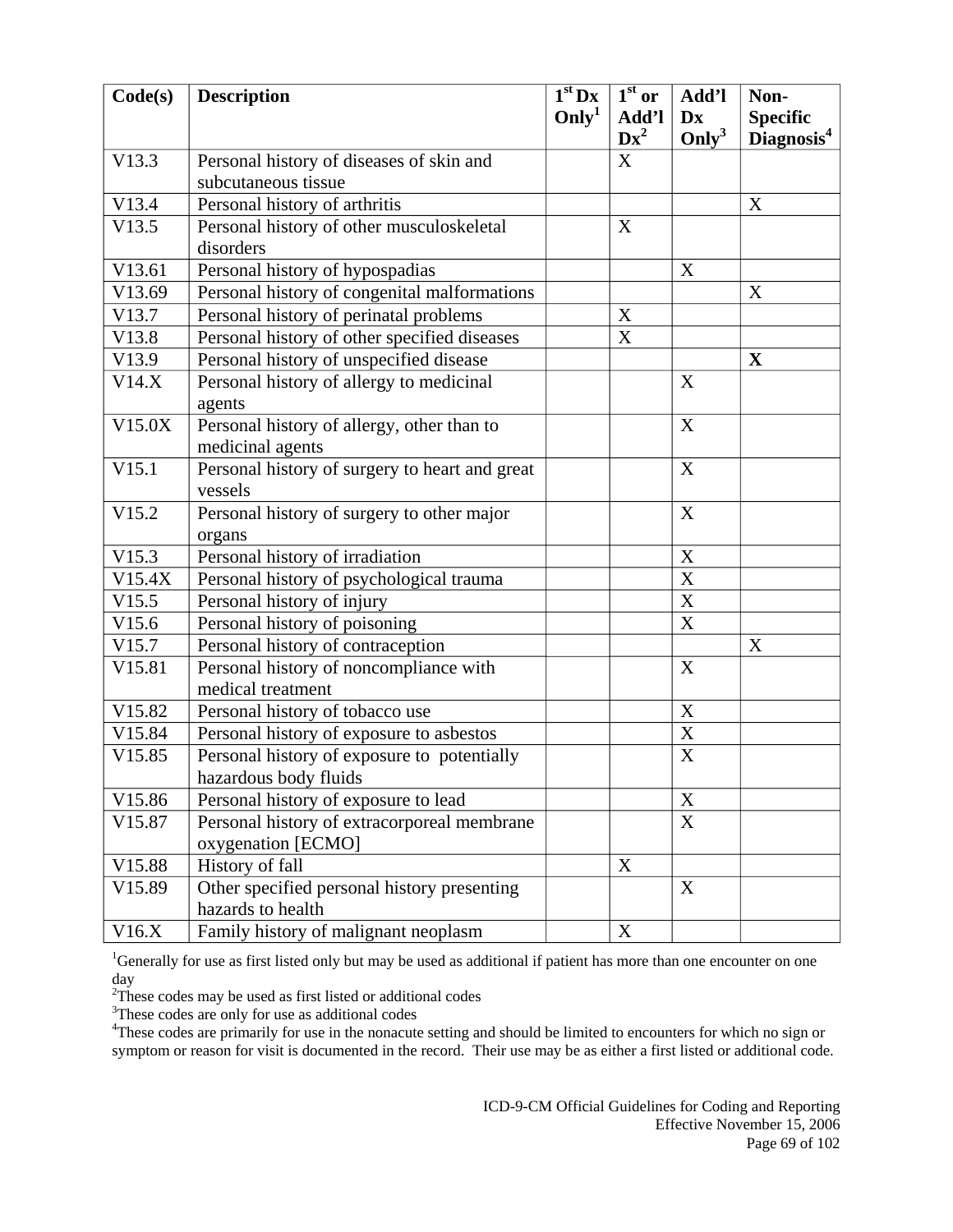| Code(s) | <b>Description</b>                           | $1st$ Dx          | $\overline{1^{\text{st}}$ or | Add'l             | Non-                   |
|---------|----------------------------------------------|-------------------|------------------------------|-------------------|------------------------|
|         |                                              | Only <sup>1</sup> | Add'l                        | Dx                | <b>Specific</b>        |
|         |                                              |                   | $\mathbf{Dx}^2$              | Only <sup>3</sup> | Diagnosis <sup>4</sup> |
| V17.X   | Family history of certain chronic disabling  |                   | $\overline{\text{X}}$        |                   |                        |
|         | diseases                                     |                   |                              |                   |                        |
| V18.X   | Family history of certain other specific     |                   | $\boldsymbol{X}$             |                   |                        |
|         | conditions                                   |                   |                              |                   |                        |
| V19.X   | Family history of other conditions           |                   | X                            |                   |                        |
| V20.X   | Health supervision of infant or child        | X                 |                              |                   |                        |
| V21.X   | Constitutional states in development         |                   |                              | X                 |                        |
| V22.0   | Supervision of normal first pregnancy        | $\mathbf X$       |                              |                   |                        |
| V22.1   | Supervision of other normal pregnancy        | $\bf X$           |                              |                   |                        |
| V22.2   | Pregnancy state, incidental                  |                   |                              | X                 |                        |
| V23.X   | Supervision of high-risk pregnancy           |                   | X                            |                   |                        |
| V24.X   | Postpartum care and examination              | X                 |                              |                   |                        |
| V25.X   | Encounter for contraceptive management       |                   | $\mathbf X$                  |                   |                        |
| V26.0   | Tuboplasty or vasoplasty after previous      |                   | $\boldsymbol{\mathrm{X}}$    |                   |                        |
|         | sterilization                                |                   |                              |                   |                        |
| V26.1   | Artificial insemination                      |                   | $\mathbf X$                  |                   |                        |
| V26.2X  | Procreative management investigation and     |                   | $\overline{\mathbf{X}}$      |                   |                        |
|         | testing                                      |                   |                              |                   |                        |
| V26.3X  | Procreative management, genetic counseling   |                   | X                            |                   |                        |
|         | and testing                                  |                   |                              |                   |                        |
| V26.4   | Procreative management, genetic counseling   |                   | X                            |                   |                        |
|         | and advice                                   |                   |                              |                   |                        |
| V26.5X  | Procreative management, sterilization status |                   |                              | X                 |                        |
| V26.8   | Other specified procreative management       |                   | X                            |                   |                        |
| V26.9   | Unspecified procreative management           |                   | $\mathbf X$                  |                   |                        |
| V27.X   | Outcome of delivery                          |                   |                              | X                 |                        |
| V28.X   | <b>Encounter for antenatal screening of</b>  |                   | X                            |                   |                        |
|         | mother                                       |                   |                              |                   |                        |
| V29.X   | Observation and evaluation of newborns for   | $\mathbf X$       |                              |                   |                        |
|         | suspected condition not found                |                   |                              |                   |                        |
| V30.X   | Single liveborn                              | $\mathbf X$       |                              |                   |                        |
| V31.X   | Twin, mate liveborn                          | $\mathbf X$       |                              |                   |                        |
| V32.X   | Twin, mate stillborn                         | $\mathbf X$       |                              |                   |                        |
| V33.X   | Twin, unspecified                            | $\mathbf X$       |                              |                   |                        |
| V34.X   | Other multiple, mates all liveborn           | $\mathbf X$       |                              |                   |                        |
| V35.X   | Other multiple, mates all stillborn          | $\mathbf X$       |                              |                   |                        |

<sup>2</sup>These codes may be used as first listed or additional codes

<sup>3</sup>These codes are only for use as additional codes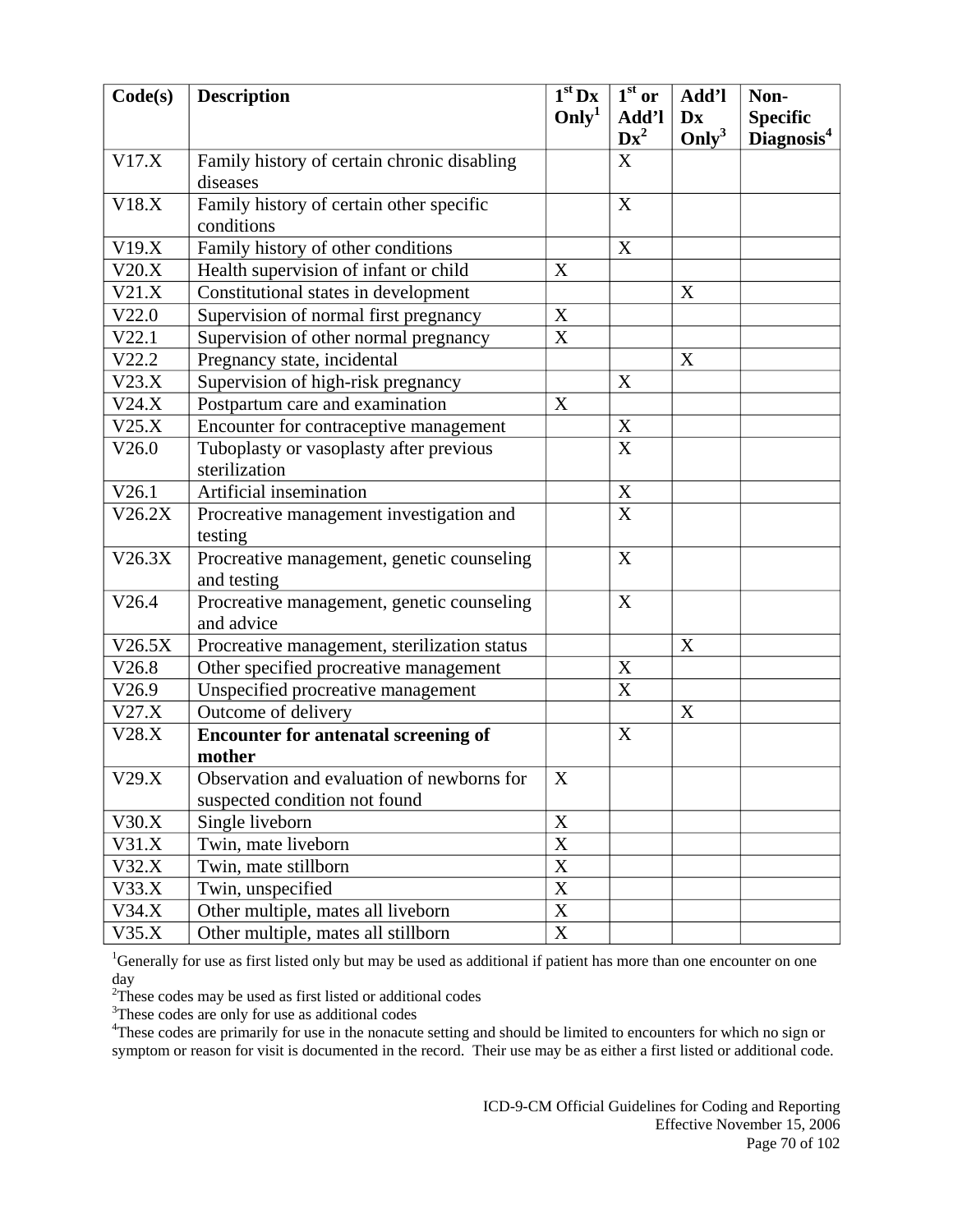| Code(s) | <b>Description</b>                                    | $\overline{1^{\text{st}}Dx}$<br>Only <sup>1</sup> | $1st$ or<br>Add'l | Add'l<br>Dx               | Non-<br><b>Specific</b> |
|---------|-------------------------------------------------------|---------------------------------------------------|-------------------|---------------------------|-------------------------|
|         |                                                       |                                                   | $\mathbf{Dx}^2$   | Only <sup>3</sup>         | Diagnosis <sup>4</sup>  |
| V36.X   | Other multiple, mates live- and stillborn             | $\boldsymbol{\mathrm{X}}$                         |                   |                           |                         |
| V37.X   | Other multiple, unspecified                           | $\mathbf X$                                       |                   |                           |                         |
| V39.X   | Unspecified                                           | X                                                 |                   |                           |                         |
| V40.X   | Mental and behavioral problems                        |                                                   |                   |                           | X                       |
| V41.X   | Problems with special senses and other                |                                                   |                   |                           | X                       |
|         | special functions                                     |                                                   |                   |                           |                         |
| V42.X   | Organ or tissue replaced by transplant                |                                                   |                   | X                         |                         |
| V43.0   | Organ or tissue replaced by other means, eye<br>globe |                                                   |                   | X                         |                         |
| V43.1   | Organ or tissue replaced by other means, lens         |                                                   |                   | $\mathbf X$               |                         |
| V43.21  | Organ or tissue replaced by other means,              |                                                   |                   | X                         |                         |
|         | heart assist device                                   |                                                   |                   |                           |                         |
| V43.22  | Fully implantable artificial heart status             |                                                   | X                 |                           |                         |
| V43.3   | Organ or tissue replaced by other means,              |                                                   |                   | X                         |                         |
|         | heart valve                                           |                                                   |                   |                           |                         |
| V43.4   | Organ or tissue replaced by other means,              |                                                   |                   | X                         |                         |
|         | blood vessel                                          |                                                   |                   |                           |                         |
| V43.5   | Organ or tissue replaced by other means,              |                                                   |                   | X                         |                         |
|         | bladder                                               |                                                   |                   |                           |                         |
| V43.6X  | Organ or tissue replaced by other means,              |                                                   |                   | X                         |                         |
|         | joint                                                 |                                                   |                   |                           |                         |
| V43.7   | Organ or tissue replaced by other means,              |                                                   |                   | X                         |                         |
|         | limb                                                  |                                                   |                   |                           |                         |
| V43.8X  | Other organ or tissue replaced by other               |                                                   |                   | X                         |                         |
|         | means                                                 |                                                   |                   |                           |                         |
| V44.X   | Artificial opening status                             |                                                   |                   | X                         |                         |
| V45.0X  | Cardiac device in situ                                |                                                   |                   | $\boldsymbol{\mathrm{X}}$ |                         |
| V45.1   | Renal dialysis status                                 |                                                   |                   | $\mathbf X$               |                         |
| V45.2   | Presence of cerebrospinal fluid drainage              |                                                   |                   | X                         |                         |
|         | device                                                |                                                   |                   |                           |                         |
| V45.3   | Intestinal bypass or anastomosis status               |                                                   |                   | $\mathbf X$               |                         |
| V45.4   | Arthrodesis status                                    |                                                   |                   | $\mathbf X$               |                         |
| V45.5X  | Presence of contraceptive device                      |                                                   |                   | $\mathbf X$               |                         |
| V45.6X  | States following surgery of eye and adnexa            |                                                   |                   | X                         |                         |
| V45.7X  | Acquired absence of organ                             |                                                   | X                 |                           |                         |
| V45.8X  | Other postprocedural status                           |                                                   |                   | X                         |                         |

<sup>2</sup>These codes may be used as first listed or additional codes

<sup>3</sup>These codes are only for use as additional codes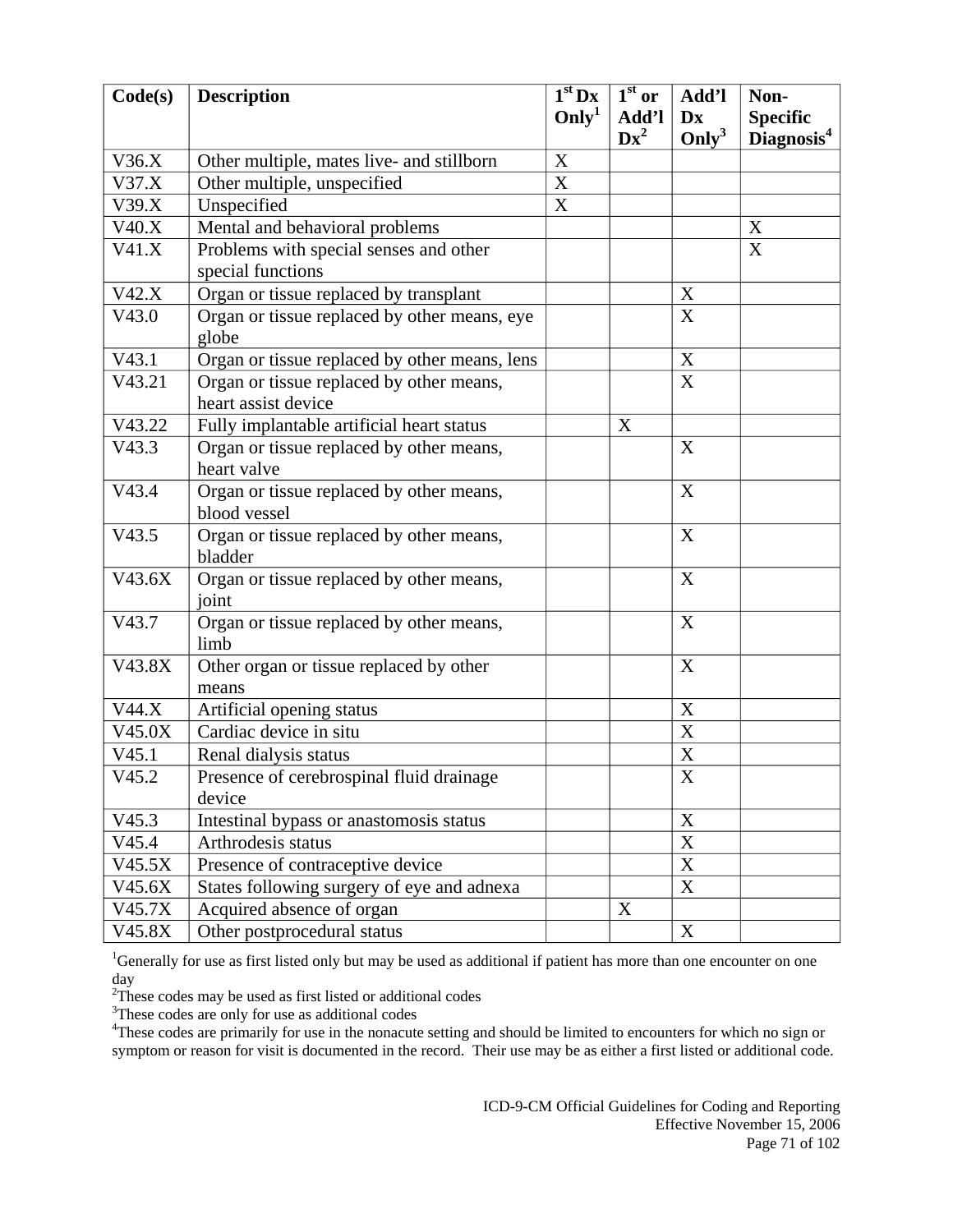| Code(s)           | <b>Description</b>                                          | $\overline{1^{st}}\overline{D}x$<br>Only <sup>1</sup> | $\overline{1^{st}}$ or<br>Add'l | Add'l<br>Dx                | Non-<br><b>Specific</b> |
|-------------------|-------------------------------------------------------------|-------------------------------------------------------|---------------------------------|----------------------------|-------------------------|
|                   |                                                             |                                                       | $\mathbf{Dx}^2$                 | $Only^3$<br>$\overline{X}$ | Diagnosis <sup>4</sup>  |
| V <sub>46.0</sub> | Other dependence on machines, aspirator                     |                                                       |                                 |                            |                         |
| V46.11            | Dependence on respiratory, status                           |                                                       |                                 | $\boldsymbol{\mathrm{X}}$  |                         |
| V46.12            | Encounter for respirator dependence during<br>power failure | X                                                     |                                 |                            |                         |
| V46.13            | Encounter for weaning from respirator<br>[ventilator]       | X                                                     |                                 |                            |                         |
| V46.14            | Mechanical complication of respirator<br>[ventilator]       |                                                       | X                               |                            |                         |
| V46.2             | Other dependence on machines,<br>supplemental oxygen        |                                                       |                                 | X                          |                         |
| V <sub>46.8</sub> | Other dependence on other enabling<br>machines              |                                                       |                                 | X                          |                         |
| V <sub>46.9</sub> | Unspecified machine dependence                              |                                                       |                                 |                            | X                       |
| V47.X             | Other problems with internal organs                         |                                                       |                                 |                            | X                       |
| V48.X             | Problems with head, neck and trunk                          |                                                       |                                 |                            | $\mathbf X$             |
| V49.0             | Deficiencies of limbs                                       |                                                       |                                 |                            | X                       |
| V49.1             | Mechanical problems with limbs                              |                                                       |                                 |                            | $\mathbf X$             |
| V49.2             | Motor problems with limbs                                   |                                                       |                                 |                            | X                       |
| V49.3             | Sensory problems with limbs                                 |                                                       |                                 |                            | X                       |
| V49.4             | Disfigurements of limbs                                     |                                                       |                                 |                            | X                       |
| V49.5             | Other problems with limbs                                   |                                                       |                                 |                            | X                       |
| V49.6X            | Upper limb amputation status                                |                                                       | X                               |                            |                         |
| V49.7X            | Lower limb amputation status                                |                                                       | X                               |                            |                         |
| V49.81            | Asymptomatic postmenopausal status                          |                                                       | $\overline{X}$                  |                            |                         |
|                   | (age-related) (natural)                                     |                                                       |                                 |                            |                         |
| V49.82            | Dental sealant status                                       |                                                       |                                 | X                          |                         |
| V49.83            | Awaiting organ transplant status                            |                                                       |                                 | X                          |                         |
| V49.84            | Bed confinement status                                      |                                                       | X                               |                            |                         |
| V49.89            | Other specified conditions influencing health               |                                                       | $\overline{\text{X}}$           |                            |                         |
|                   | status                                                      |                                                       |                                 |                            |                         |
| V <sub>49.9</sub> | Unspecified condition influencing health                    |                                                       |                                 |                            | X                       |
|                   | status                                                      |                                                       |                                 |                            |                         |
| V50.X             | Elective surgery for purposes other than                    |                                                       | X                               |                            |                         |
|                   | remedying health states                                     |                                                       |                                 |                            |                         |
| V <sub>51</sub>   | Aftercare involving the use of plastic surgery              |                                                       |                                 |                            | $\mathbf X$             |

<sup>2</sup>These codes may be used as first listed or additional codes

<sup>3</sup>These codes are only for use as additional codes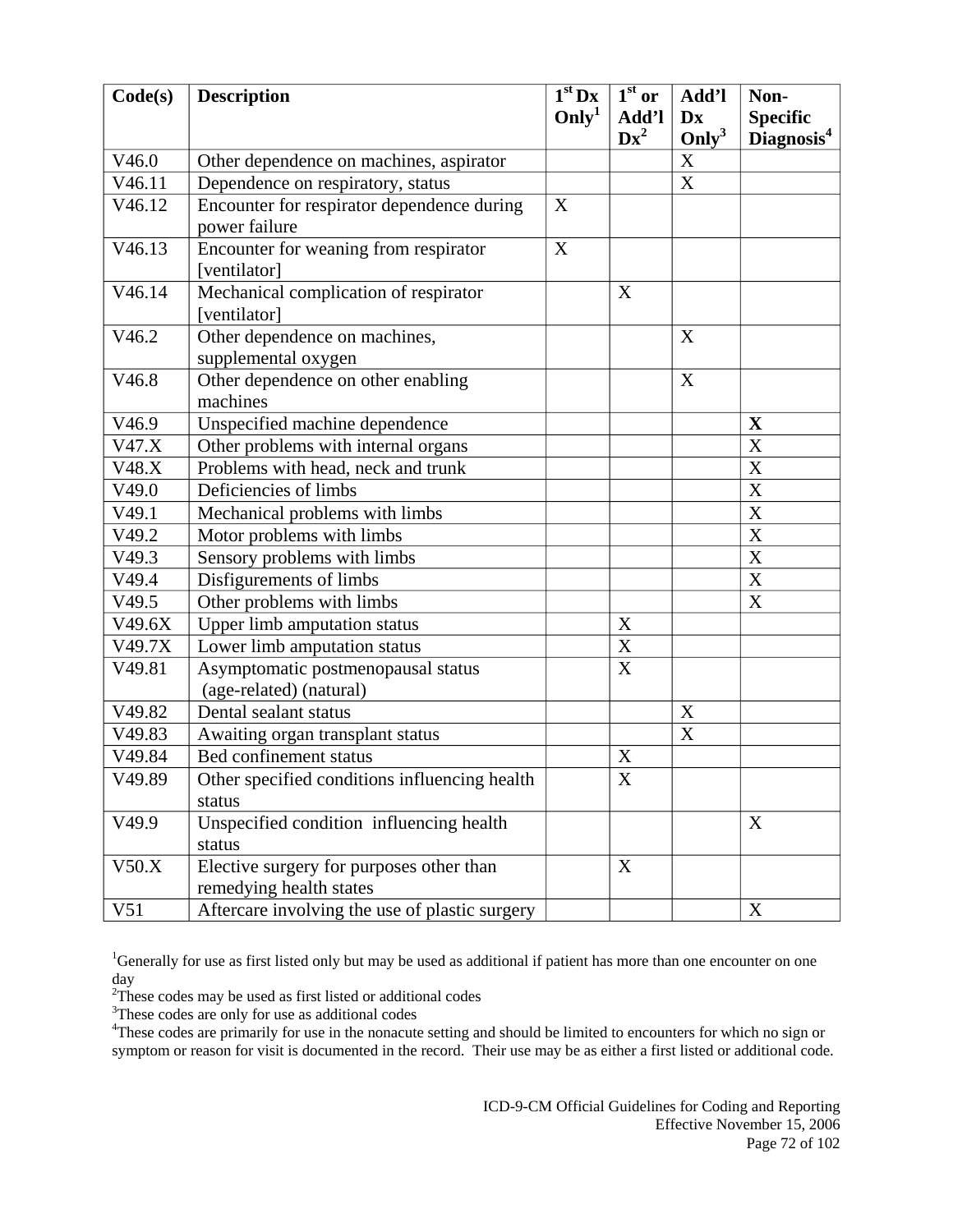| Code(s) | <b>Description</b>                             | $1st$ Dx          | $\overline{1^{st}}$ or | Add'l                     | Non-                   |
|---------|------------------------------------------------|-------------------|------------------------|---------------------------|------------------------|
|         |                                                | Only <sup>1</sup> | Add'l                  | Dx                        | <b>Specific</b>        |
|         |                                                |                   | $\mathbf{Dx}^2$        | $Only^3$                  | Diagnosis <sup>4</sup> |
| V52.X   | Fitting and adjustment of prosthetic device    |                   | $\overline{\text{X}}$  |                           |                        |
|         | and implant                                    |                   |                        |                           |                        |
| V53.X   | Fitting and adjustment of other device         |                   | X                      |                           |                        |
| V54.X   | Other orthopedic aftercare                     |                   | $\overline{X}$         |                           |                        |
| V55.X   | Attention to artificial openings               |                   | X                      |                           |                        |
| V56.0   | Extracorporeal dialysis                        | X                 |                        |                           |                        |
| V56.1   | Encounter for fitting and adjustment of        |                   | X                      |                           |                        |
|         | extracorporeal dialysis catheter               |                   |                        |                           |                        |
| V56.2   | Encounter for fitting and adjustment of        |                   | X                      |                           |                        |
|         | peritoneal dialysis catheter                   |                   |                        |                           |                        |
| V56.3X  | Encounter for adequacy testing for dialysis    |                   | X                      |                           |                        |
| V56.8   | Encounter for other dialysis and dialysis      |                   | X                      |                           |                        |
|         | catheter care                                  |                   |                        |                           |                        |
| V57.X   | Care involving use of rehabilitation           | X                 |                        |                           |                        |
|         | procedures                                     |                   |                        |                           |                        |
| V58.0   | Radiotherapy                                   | $\mathbf X$       |                        |                           |                        |
| V58.11  | Encounter for antineoplastic chemotherapy      | X                 |                        |                           |                        |
| V58.12  | Encounter for antineoplastic immunotherapy     | $\mathbf X$       |                        |                           |                        |
| V58.2   | Blood transfusion without reported diagnosis   |                   |                        |                           | X                      |
| V58.3X  | <b>Attention to dressings and sutures</b>      |                   | X                      |                           |                        |
| V58.4X  | Other aftercare following surgery              |                   | $\mathbf X$            |                           |                        |
| V58.5   | Encounter for orthodontics                     |                   |                        |                           | X                      |
| V58.6X  | Long term (current) drug use                   |                   |                        | X                         |                        |
| V58.7X  | Aftercare following surgery to specified       |                   | X                      |                           |                        |
|         | body systems, not elsewhere classified         |                   |                        |                           |                        |
| V58.8X  | Other specified procedures and aftercare       |                   | X                      |                           |                        |
| V58.9   | Unspecified aftercare                          |                   |                        |                           | X                      |
| V59.X   | Donors                                         | X                 |                        |                           |                        |
| V60.X   | Housing, household, and economic               |                   |                        | $\boldsymbol{\mathrm{X}}$ |                        |
|         | circumstances                                  |                   |                        |                           |                        |
| V61.X   | Other family circumstances                     |                   | X                      |                           |                        |
| V62.X   | Other psychosocial circumstances               |                   |                        | X                         |                        |
| V63.X   | Unavailability of other medical facilities for |                   | X                      |                           |                        |
|         | care                                           |                   |                        |                           |                        |
| V64.X   | Persons encountering health services for       |                   |                        | X                         |                        |
|         | specified procedure, not carried out           |                   |                        |                           |                        |

<sup>2</sup>These codes may be used as first listed or additional codes

<sup>3</sup>These codes are only for use as additional codes

<sup>4</sup>These codes are primarily for use in the nonacute setting and should be limited to encounters for which no sign or symptom or reason for visit is documented in the record. Their use may be as either a first listed or additional code.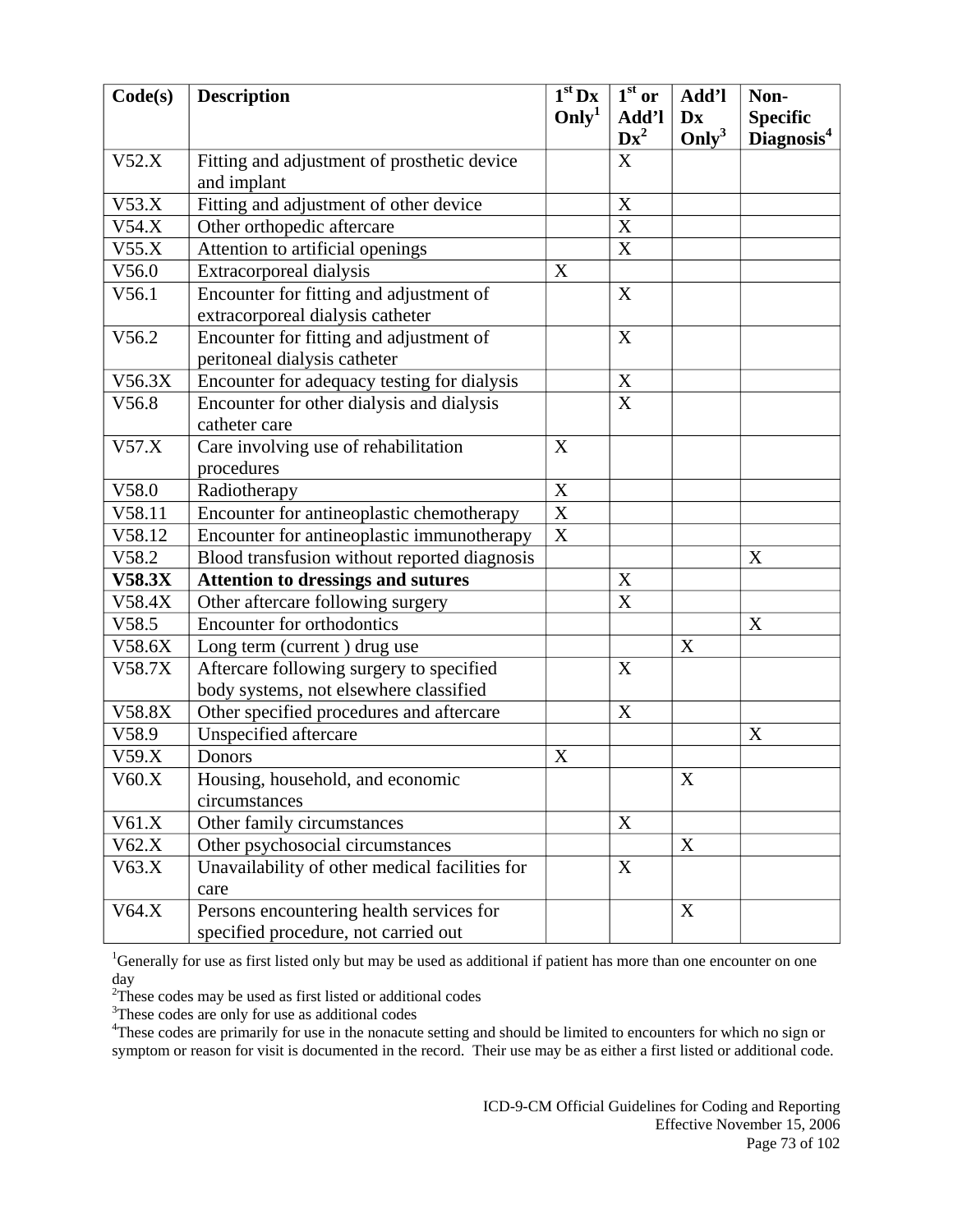| Code(s) | <b>Description</b>                                     | $1st$ Dx<br>Only <sup>1</sup> | $\overline{1^{\text{st}}$ or<br>Add'l | Add'l<br>Dx       | Non-<br><b>Specific</b> |
|---------|--------------------------------------------------------|-------------------------------|---------------------------------------|-------------------|-------------------------|
|         |                                                        |                               | $\mathbf{Dx}^2$                       | Only <sup>3</sup> | Diagnosis <sup>4</sup>  |
| V65.X   | Other persons seeking consultation without             |                               | X                                     |                   |                         |
|         | complaint or sickness                                  |                               |                                       |                   |                         |
| V66.0   | Convalescence and palliative care following<br>surgery | X                             |                                       |                   |                         |
| V66.1   | Convalescence and palliative care following            | X                             |                                       |                   |                         |
|         | radiotherapy                                           |                               |                                       |                   |                         |
| V66.2   | Convalescence and palliative care following            | $\boldsymbol{X}$              |                                       |                   |                         |
|         | chemotherapy                                           |                               |                                       |                   |                         |
| V66.3   | Convalescence and palliative care following            | X                             |                                       |                   |                         |
|         | psychotherapy and other treatment for                  |                               |                                       |                   |                         |
|         | mental disorder                                        |                               |                                       |                   |                         |
| V66.4   | Convalescence and palliative care following            | $\mathbf X$                   |                                       |                   |                         |
|         | treatment of fracture                                  |                               |                                       |                   |                         |
| V66.5   | Convalescence and palliative care following            | X                             |                                       |                   |                         |
|         | other treatment                                        |                               |                                       |                   |                         |
| V66.6   | Convalescence and palliative care following            | X                             |                                       |                   |                         |
|         | combined treatment                                     |                               |                                       |                   |                         |
| V66.7   | Encounter for palliative care                          |                               |                                       | X                 |                         |
| V66.9   | Unspecified convalescence                              | $\boldsymbol{\mathrm{X}}$     |                                       |                   |                         |
| V67.X   | Follow-up examination                                  |                               | X                                     |                   |                         |
| V68.X   | Encounters for administrative purposes                 | X                             |                                       |                   |                         |
| V69.X   | Problems related to lifestyle                          |                               | X                                     |                   |                         |
| V70.0   | Routine general medical examination at a               | X                             |                                       |                   |                         |
|         | health care facility                                   |                               |                                       |                   |                         |
| V70.1   | General psychiatric examination, requested             | X                             |                                       |                   |                         |
|         | by the authority                                       |                               |                                       |                   |                         |
| V70.2   | General psychiatric examination, other and             | X                             |                                       |                   |                         |
|         | unspecified                                            |                               |                                       |                   |                         |
| V70.3   | Other medical examination for                          | $\boldsymbol{\mathrm{X}}$     |                                       |                   |                         |
|         | administrative purposes                                |                               |                                       |                   |                         |
| V70.4   | Examination for medicolegal reasons                    | $\mathbf X$                   |                                       |                   |                         |
| V70.5   | Health examination of defined                          | $\mathbf X$                   |                                       |                   |                         |
|         | subpopulations                                         |                               |                                       |                   |                         |
| V70.6   | Health examination in population surveys               | $\mathbf X$                   |                                       |                   |                         |
| V70.7   | Examination of participant in clinical trial           |                               | $\mathbf X$                           |                   |                         |

<sup>2</sup>These codes may be used as first listed or additional codes

<sup>3</sup>These codes are only for use as additional codes

<sup>4</sup>These codes are primarily for use in the nonacute setting and should be limited to encounters for which no sign or symptom or reason for visit is documented in the record. Their use may be as either a first listed or additional code.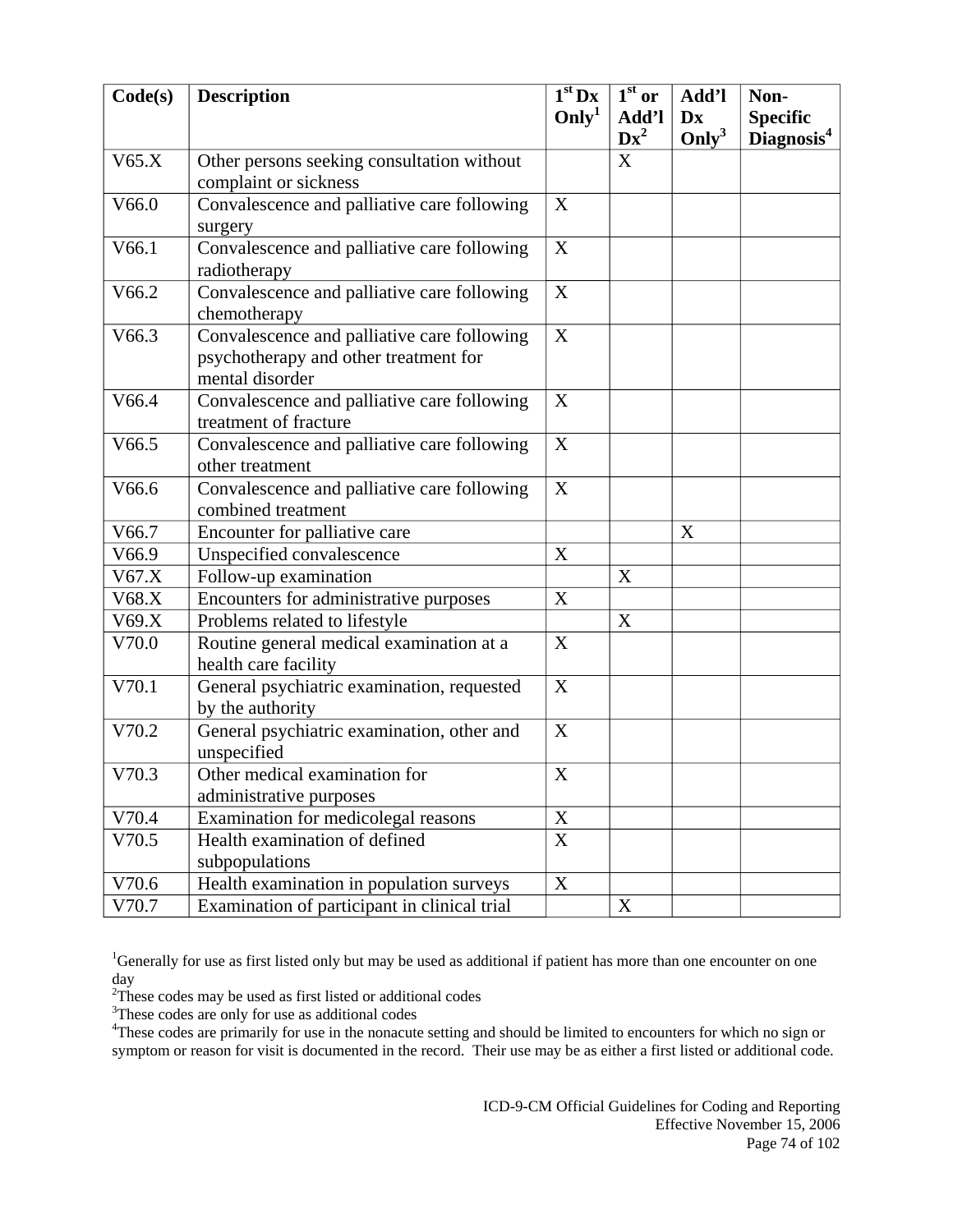| Code(s) | <b>Description</b>                                                                               | $1st$ Dx          | $1st$ or                | Add'l             | Non-                   |
|---------|--------------------------------------------------------------------------------------------------|-------------------|-------------------------|-------------------|------------------------|
|         |                                                                                                  | Only <sup>1</sup> | Add'l                   | Dx                | <b>Specific</b>        |
|         |                                                                                                  |                   | $\mathbf{Dx}^2$         | Only <sup>3</sup> | Diagnosis <sup>4</sup> |
| V70.8   | Other specified general medical                                                                  | X                 |                         |                   |                        |
|         | examinations                                                                                     |                   |                         |                   |                        |
| V70.9   | Unspecified general medical examination                                                          | $\mathbf X$       |                         |                   |                        |
| V71.X   | Observation and evaluation for suspected<br>conditions not found                                 | X                 |                         |                   |                        |
| V72.0   | Examination of eyes and vision                                                                   |                   | $\mathbf X$             |                   |                        |
| V72.1X  | Examination of ears and hearing                                                                  |                   | $\mathbf X$             |                   |                        |
| V72.2   | Dental examination                                                                               |                   | $\mathbf X$             |                   |                        |
| V72.3X  | Gynecological examination                                                                        |                   | $\mathbf X$             |                   |                        |
| V72.4X  | Pregnancy examination or test                                                                    |                   | $\overline{\mathbf{X}}$ |                   |                        |
| V72.5   | Radiological examination, NEC                                                                    |                   | $\overline{\mathbf{X}}$ |                   |                        |
| V72.6   | Laboratory examination                                                                           |                   | $\overline{\text{X}}$   |                   |                        |
| V72.7   | Diagnostic skin and sensitization tests                                                          |                   | $\mathbf X$             |                   |                        |
| V72.81  | Preoperative cardiovascular examination                                                          |                   | $\mathbf X$             |                   |                        |
| V72.82  | Preoperative respiratory examination                                                             |                   | $\mathbf X$             |                   |                        |
| V72.83  | Other specified preoperative examination                                                         |                   | $\mathbf X$             |                   |                        |
| V72.84  | Preoperative examination, unspecified                                                            |                   | $\mathbf X$             |                   |                        |
| V72.85  | Other specified examination                                                                      |                   | $\mathbf X$             |                   |                        |
| V72.86  | Encounter for blood typing                                                                       |                   | $\mathbf X$             |                   |                        |
| V72.9   | Unspecified examination                                                                          |                   |                         |                   | $\mathbf X$            |
| V73.X   | Special screening examination for viral and<br>chlamydial diseases                               |                   | X                       |                   |                        |
| V74.X   | Special screening examination for bacterial<br>and spirochetal diseases                          |                   | X                       |                   |                        |
| V75.X   | Special screening examination for other<br>infectious diseases                                   |                   | X                       |                   |                        |
| V76.X   | Special screening examination for malignant<br>neoplasms                                         |                   | X                       |                   |                        |
| V77.X   | Special screening examination for endocrine,<br>nutritional, metabolic and immunity<br>disorders |                   | X                       |                   |                        |
| V78.X   | Special screening examination for disorders<br>of blood and blood-forming organs                 |                   | X                       |                   |                        |
| V79.X   | Special screening examination for mental<br>disorders and developmental handicaps                |                   | X                       |                   |                        |

<sup>2</sup>These codes may be used as first listed or additional codes

<sup>3</sup>These codes are only for use as additional codes

<sup>4</sup>These codes are primarily for use in the nonacute setting and should be limited to encounters for which no sign or symptom or reason for visit is documented in the record. Their use may be as either a first listed or additional code.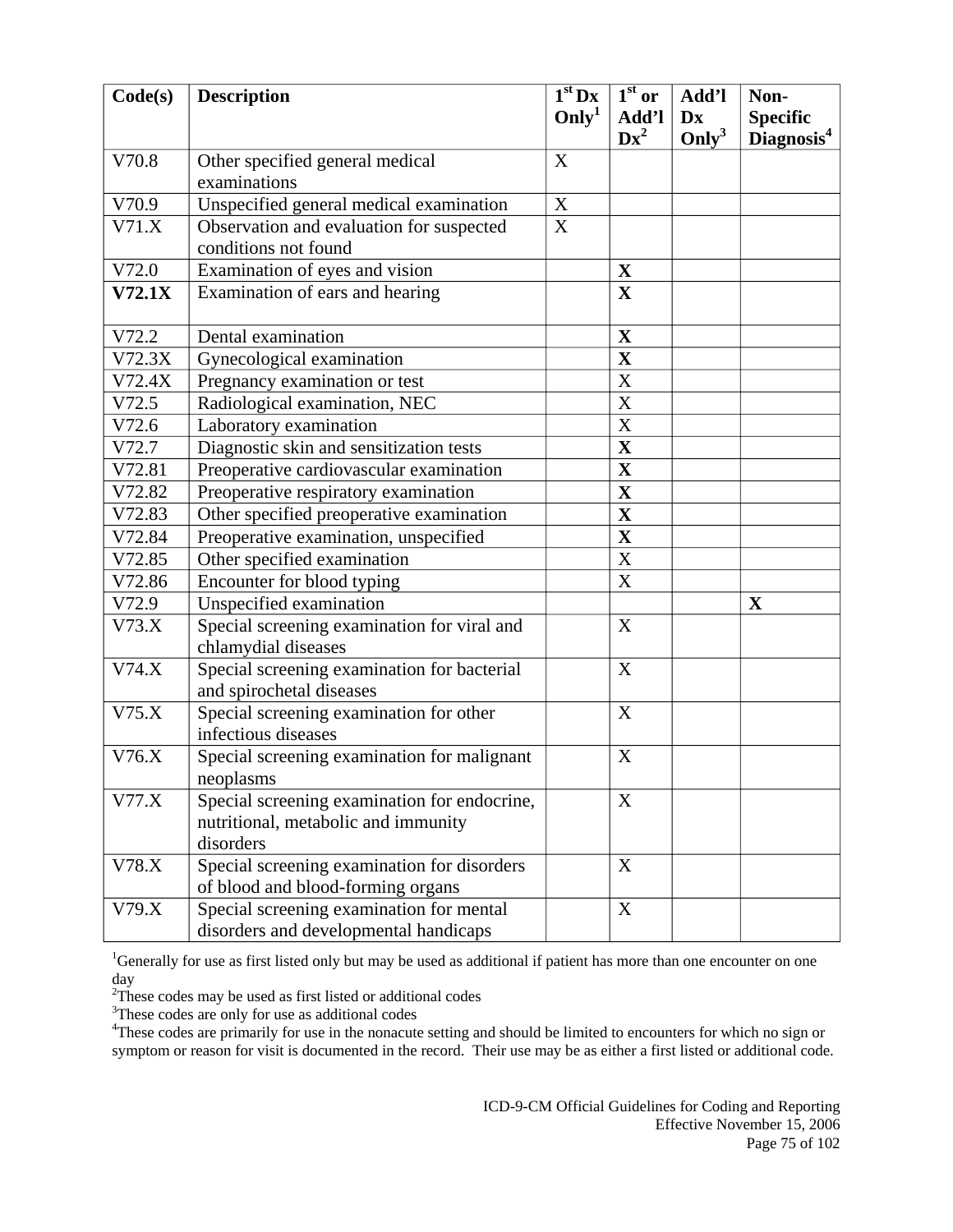| Code(s)    | <b>Description</b>                      | $1st$ Dx          | $\overline{1}^{\rm st}$ or | Add'l             | Non-                   |
|------------|-----------------------------------------|-------------------|----------------------------|-------------------|------------------------|
|            |                                         | Only <sup>1</sup> | Add'l                      | Dx                | <b>Specific</b>        |
|            |                                         |                   | $\mathbf{Dx}^2$            | Only <sup>3</sup> | Diagnosis <sup>4</sup> |
| V80.X      | Special screening examination for       |                   | X                          |                   |                        |
|            | neurological, eye, and ear diseases     |                   |                            |                   |                        |
| V81.X      | Special screening examination for       |                   | X                          |                   |                        |
|            | cardiovascular, respiratory, and        |                   |                            |                   |                        |
|            | genitourinary diseases                  |                   |                            |                   |                        |
| V82.X      | Special screening examination for other |                   | X                          |                   |                        |
|            | conditions                              |                   |                            |                   |                        |
| V83.X      | Genetic carrier status                  |                   | X                          |                   |                        |
| V84        | Genetic susceptibility to disease       |                   |                            | X                 |                        |
| V85        | Body mass index                         |                   |                            | X                 |                        |
| <b>V86</b> | <b>Estrogen receptor status</b>         |                   |                            | $\mathbf X$       |                        |

<sup>2</sup>These codes may be used as first listed or additional codes

<sup>3</sup>These codes are only for use as additional codes

<sup>4</sup>These codes are primarily for use in the nonacute setting and should be limited to encounters for which no sign or symptom or reason for visit is documented in the record. Their use may be as either a first listed or additional code.

> ICD-9-CM Official Guidelines for Coding and Reporting Effective November 15, 2006 Page 76 of 102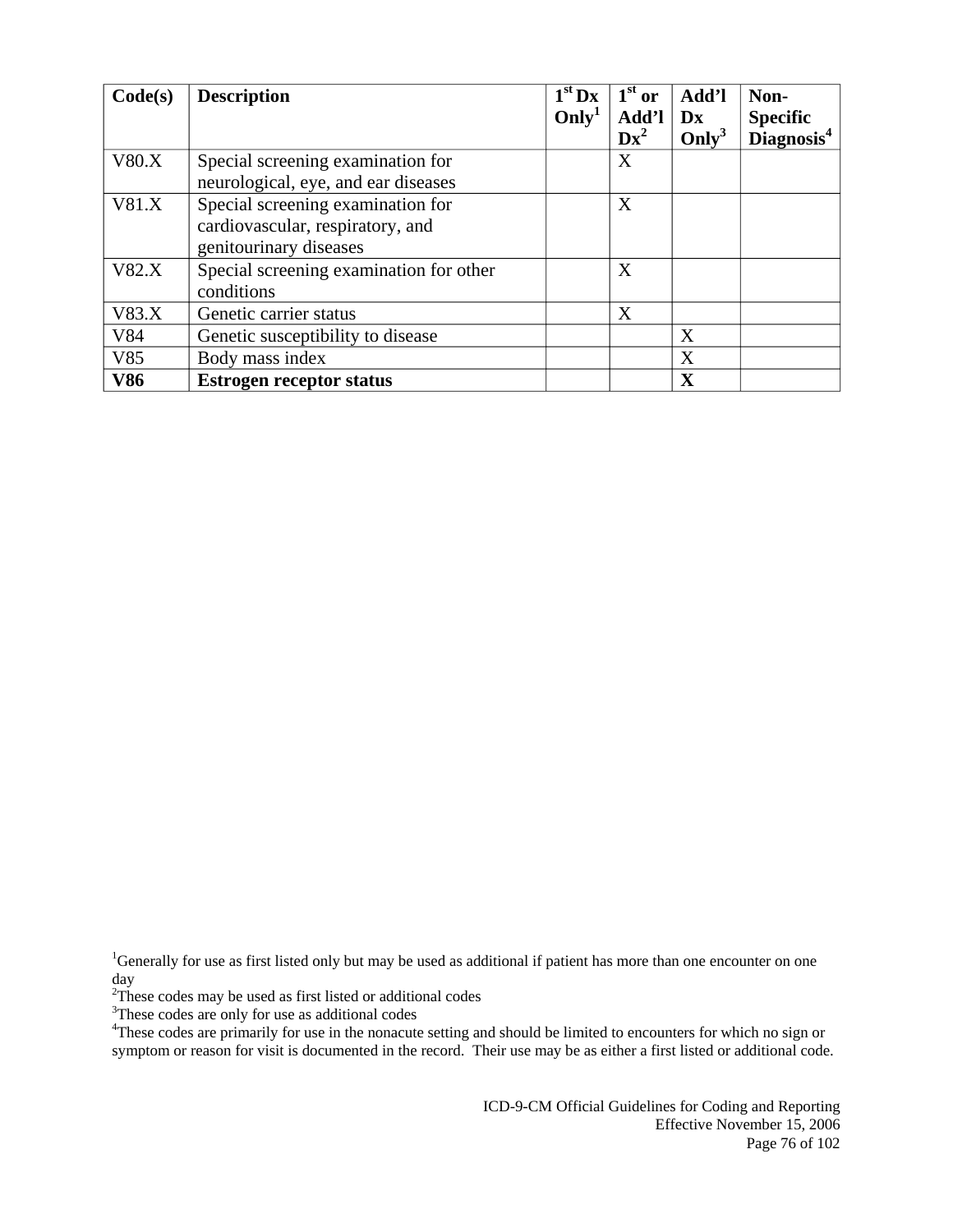## **19. Supplemental Classification of External Causes of Injury and Poisoning (E-codes, E800-E999)**

Introduction: These guidelines are provided for those who are currently collecting E codes in order that there will be standardization in the process. If your institution plans to begin collecting E codes, these guidelines are to be applied. The use of E codes is supplemental to the application of ICD-9-CM diagnosis codes. E codes are never to be recorded as principal diagnoses (first-listed in non-inpatient setting) and are not required for reporting to CMS.

External causes of injury and poisoning codes (E codes) are intended to provide data for injury research and evaluation of injury prevention strategies. E codes capture how the injury or poisoning happened (cause), the intent (unintentional or accidental; or intentional, such as suicide or assault), and the place where the event occurred.

Some major categories of E codes include:

transport accidents poisoning and adverse effects of drugs, medicinal substances and biologicals accidental falls accidents caused by fire and flames accidents due to natural and environmental factors late effects of accidents, assaults or self injury assaults or purposely inflicted injury suicide or self inflicted injury

These guidelines apply for the coding and collection of E codes from records in hospitals, outpatient clinics, emergency departments, other ambulatory care settings and provider offices, and nonacute care settings, except when other specific guidelines apply.

## **a. General E Code Coding Guidelines**

### **1) Used with any code in the range of 001-V84.8**

An E code may be used with any code in the range of 001-V84.8, which indicates an injury, poisoning, or adverse effect due to an external cause.

### **2) Assign the appropriate E code for all initial treatments**

Assign the appropriate E code for the initial encounter of an injury, poisoning, or adverse effect of drugs, not for subsequent treatment.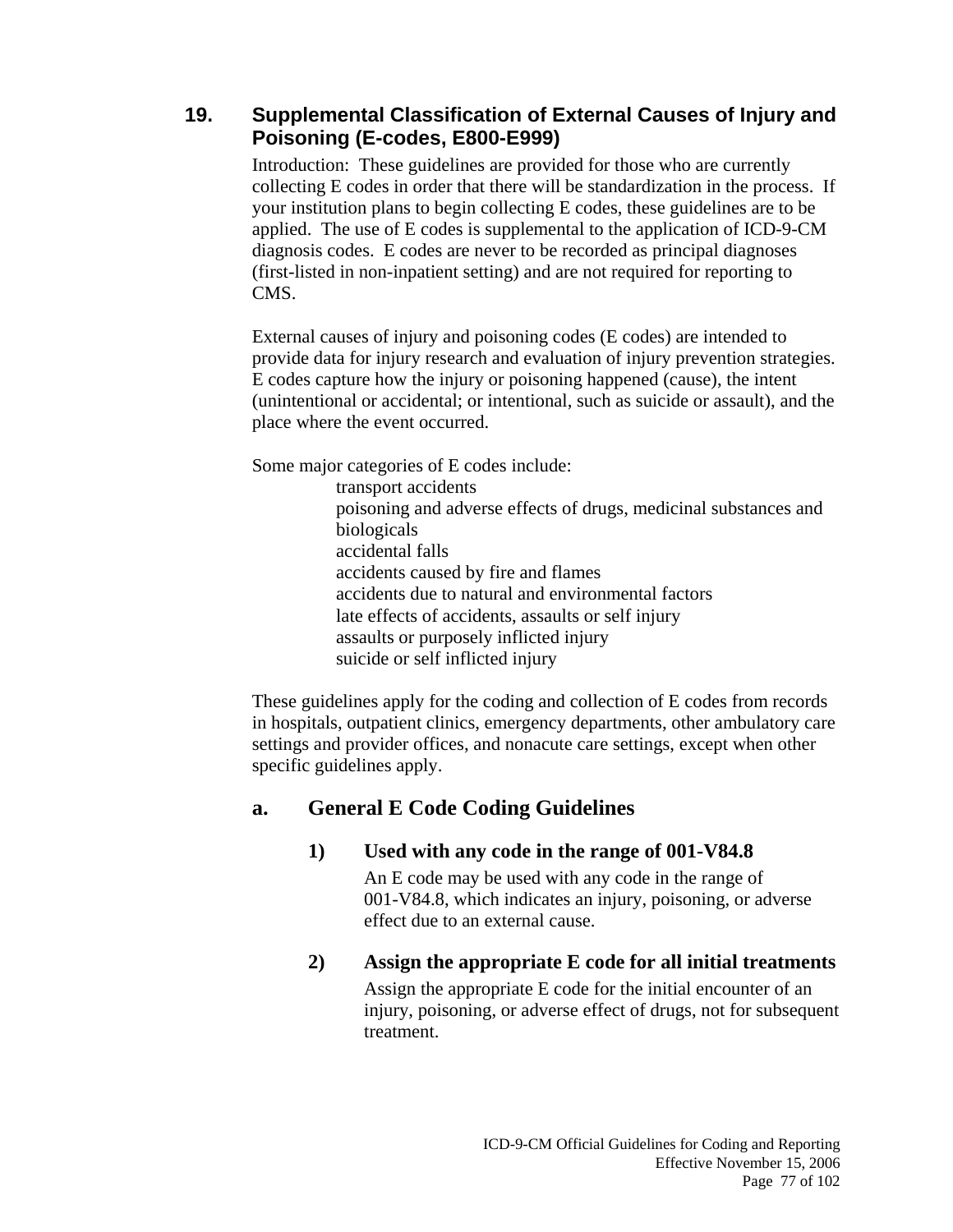**External cause of injury codes (E-codes) may be assigned while the acute fracture codes are still applicable.**  *See Section I.C.17.b.1 for coding of acute fractures.* 

### **3) Use the full range of E codes**

Use the full range of E codes to completely describe the cause, the intent and the place of occurrence, if applicable, for all injuries, poisonings, and adverse effects of drugs.

### **4) Assign as many E codes as necessary**

Assign as many E codes as necessary to fully explain each cause. If only one E code can be recorded, assign the E code most related to the principal diagnosis.

### **5) The selection of the appropriate E code**

The selection of the appropriate E code is guided by the Index to External Causes, which is located after the alphabetical index to diseases and by Inclusion and Exclusion notes in the Tabular List.

## **6) E code can never be a principal diagnosis**

An E code can never be a principal (first listed) diagnosis.

### **7) External cause code(s) with systemic inflammatory response syndrome (SIRS)**

**An external cause code is not appropriate with a code from subcategory 995.9, unless the patient also has an injury, poisoning, or adverse effect of drugs.** 

## **b. Place of Occurrence Guideline**

Use an additional code from category E849 to indicate the Place of Occurrence for injuries and poisonings. The Place of Occurrence describes the place where the event occurred and not the patient's activity at the time of the event.

Do not use E849.9 if the place of occurrence is not stated.

## **c. Adverse Effects of Drugs, Medicinal and Biological Substances Guidelines**

### **1) Do not code directly from the Table of Drugs**

Do not code directly from the Table of Drugs and Chemicals. Always refer back to the Tabular List.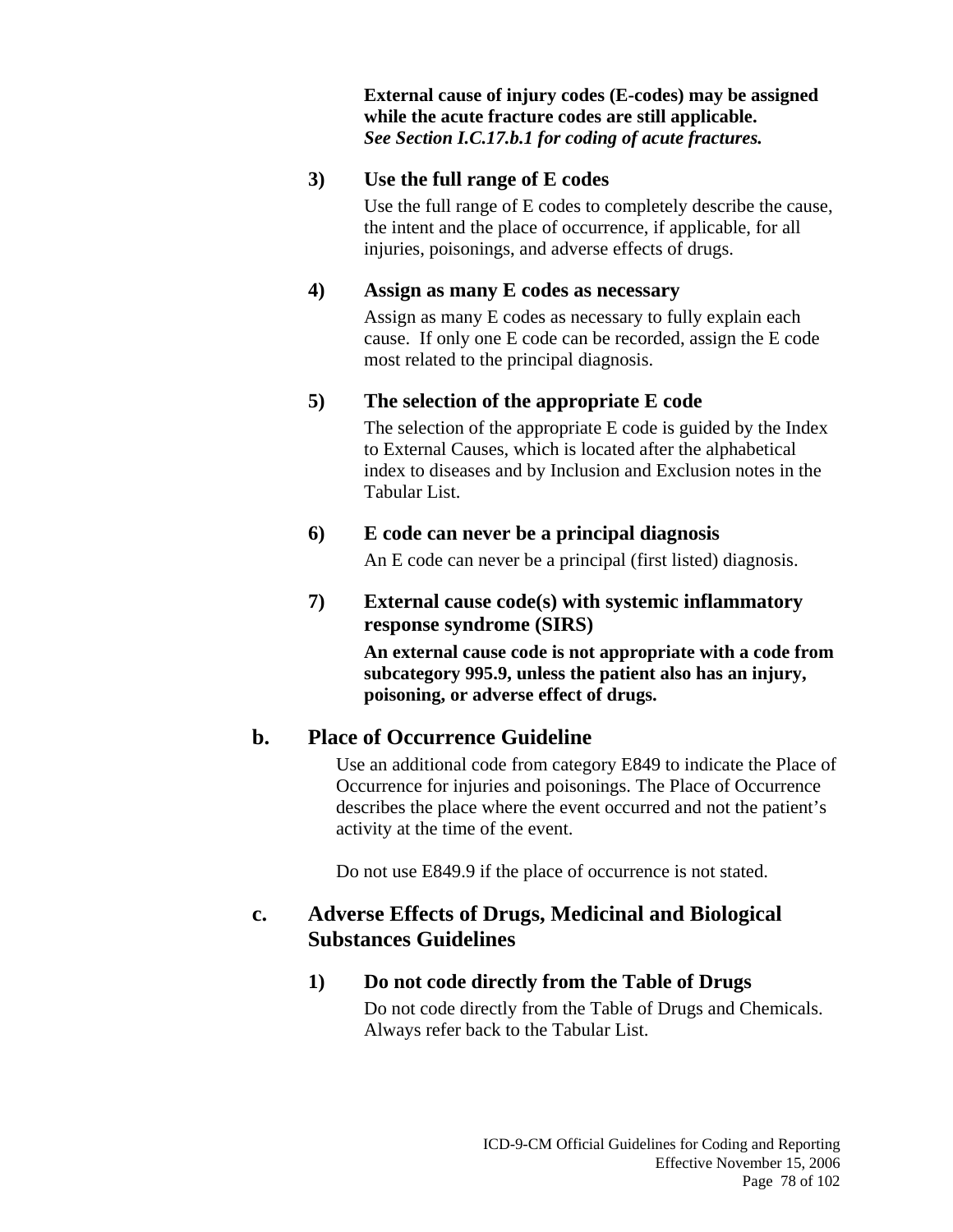#### **2) Use as many codes as necessary to describe**

Use as many codes as necessary to describe completely all drugs, medicinal or biological substances.

# **3) If the same E code would describe the causative agent**

If the same E code would describe the causative agent for more than one adverse reaction, assign the code only once.

#### **4) If two or more drugs, medicinal or biological substances**

If two or more drugs, medicinal or biological substances are reported, code each individually unless the combination code is listed in the Table of Drugs and Chemicals. In that case, assign the E code for the combination.

### **5) When a reaction results from the interaction of a drug(s)**

When a reaction results from the interaction of a drug(s) and alcohol, use poisoning codes and E codes for both.

### **6) If the reporting format limits the number of E codes**

If the reporting format limits the number of E codes that can be used in reporting clinical data, code the one most related to the principal diagnosis. Include at least one from each category (cause, intent, place) if possible.

If there are different fourth digit codes in the same three digit category, use the code for "Other specified" of that category. If there is no "Other specified" code in that category, use the appropriate "Unspecified" code in that category.

If the codes are in different three digit categories, assign the appropriate E code for other multiple drugs and medicinal substances.

## **7) Codes from the E930-E949 series**

Codes from the E930-E949 series must be used to identify the causative substance for an adverse effect of drug, medicinal and biological substances, correctly prescribed and properly administered. The effect, such as tachycardia, delirium, gastrointestinal hemorrhaging, vomiting, hypokalemia, hepatitis, renal failure, or respiratory failure, is coded and followed by the appropriate code from the E930-E949 series.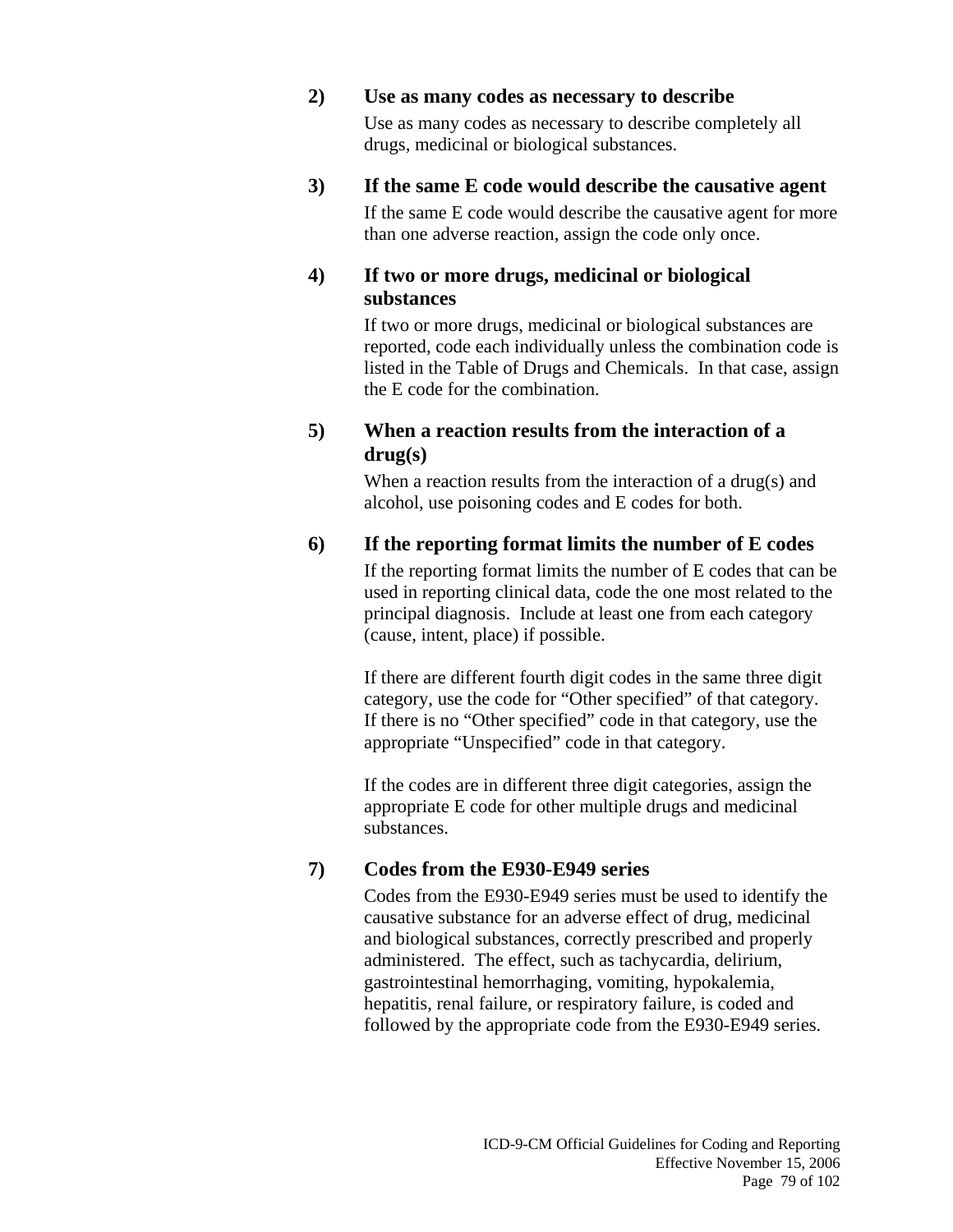# **d. Multiple Cause E Code Coding Guidelines**

If two or more events cause separate injuries, an E code should be assigned for each cause. The first listed E code will be selected in the following order:

E codes for child and adult abuse take priority over all other E codes*.* 

*See Section I.C.19.e., Child and Adult abuse guidelines.* 

E codes for terrorism events take priority over all other E codes except child and adult abuse

E codes for cataclysmic events take priority over all other E codes except child and adult abuse and terrorism.

E codes for transport accidents take priority over all other E codes except cataclysmic events and child and adult abuse and terrorism.

The first-listed E code should correspond to the cause of the most serious diagnosis due to an assault, accident, or self-harm, following the order of hierarchy listed above.

## **e. Child and Adult Abuse Guideline**

## **1) Intentional injury**

When the cause of an injury or neglect is intentional child or adult abuse, the first listed E code should be assigned from categories E960-E968, Homicide and injury purposely inflicted by other persons, (except category E967). An E code from category E967, Child and adult battering and other maltreatment, should be added as an additional code to identify the perpetrator, if known.

## **2) Accidental intent**

In cases of neglect when the intent is determined to be accidental E code E904.0, Abandonment or neglect of infant and helpless person, should be the first listed E code.

## **f. Unknown or Suspected Intent Guideline**

**1) If the intent (accident, self-harm, assault) of the cause of an injury or poisoning is unknown** 

> If the intent (accident, self-harm, assault) of the cause of an injury or poisoning is unknown or unspecified, code the intent as undetermined E980-E989.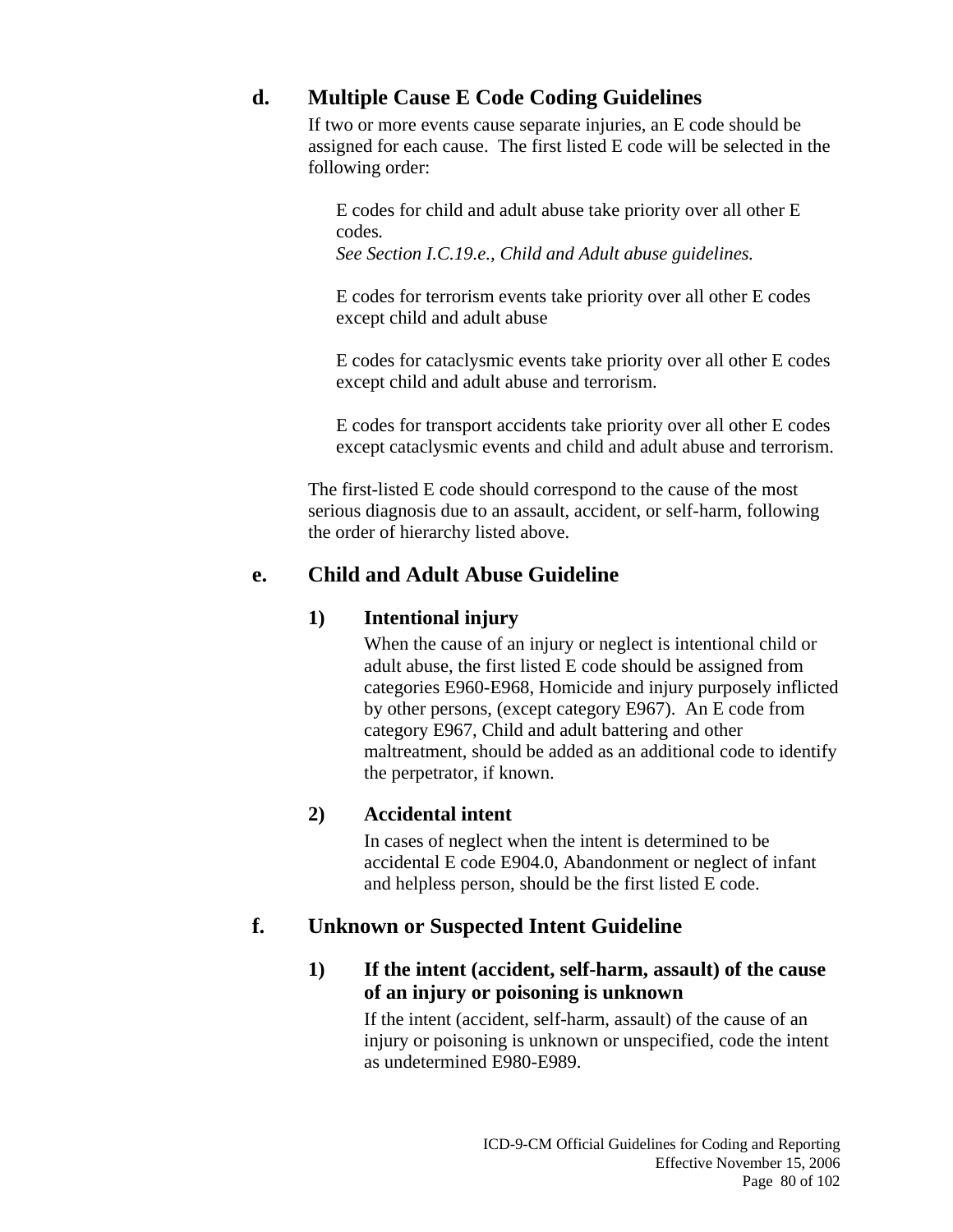## **2) If the intent (accident, self-harm, assault) of the cause of an injury or poisoning is questionable**

If the intent (accident, self-harm, assault) of the cause of an injury or poisoning is questionable, probable or suspected, code the intent as undetermined E980-E989.

## **g. Undetermined Cause**

When the intent of an injury or poisoning is known, but the cause is unknown, use codes: E928.9, Unspecified accident, E958.9, Suicide and self-inflicted injury by unspecified means, and E968.9, Assault by unspecified means.

These E codes should rarely be used, as the documentation in the medical record, in both the inpatient outpatient and other settings, should normally provide sufficient detail to determine the cause of the injury.

# **h. Late Effects of External Cause Guidelines**

## **1) Late effect E codes**

Late effect E codes exist for injuries and poisonings but not for adverse effects of drugs, misadventures and surgical complications.

### **2) Late effect E codes (E929, E959, E969, E977, E989, or E999.1)**

A late effect E code (E929, E959, E969, E977, E989, or E999.1) should be used with any report of a late effect or sequela resulting from a previous injury or poisoning (905-909).

## **3) Late effect E code with a related current injury**

A late effect E code should never be used with a related current nature of injury code.

## **4) Use of late effect E codes for subsequent visits**

Use a late effect E code for subsequent visits when a late effect of the initial injury or poisoning is being treated. There is no late effect E code for adverse effects of drugs. Do not use a late effect E code for subsequent visits for followup care (e.g., to assess healing, to receive rehabilitative therapy) of the injury or poisoning when no late effect of the

injury has been documented.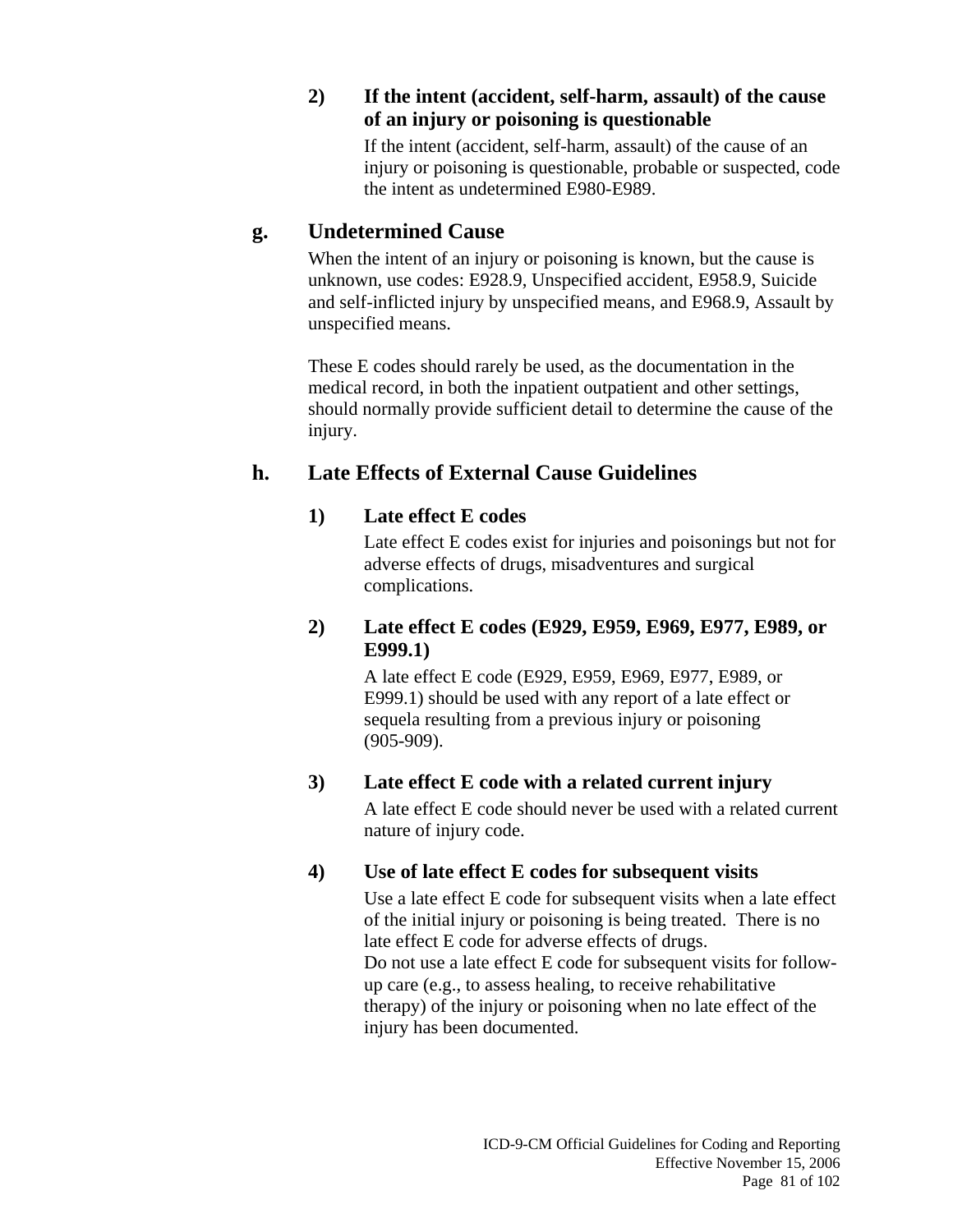# **i. Misadventures and Complications of Care Guidelines**

### **1) Code range E870-E876**

Assign a code in the range of E870-E876 if misadventures are stated by the provider.

## **2) Code range E878-E879**

Assign a code in the range of E878-E879 if the provider attributes an abnormal reaction or later complication to a surgical or medical procedure, but does not mention misadventure at the time of the procedure as the cause of the reaction.

# **j. Terrorism Guidelines**

## **1) Cause of injury identified by the Federal Government (FBI) as terrorism**

When the cause of an injury is identified by the Federal Government (FBI) as terrorism, the first-listed E-code should be a code from category E979, Terrorism. The definition of terrorism employed by the FBI is found at the inclusion note at E979. The terrorism E-code is the only E-code that should be assigned. Additional E codes from the assault categories should not be assigned.

## **2) Cause of an injury is suspected to be the result of terrorism**

When the cause of an injury is suspected to be the result of terrorism a code from category E979 should not be assigned. Assign a code in the range of E codes based circumstances on the documentation of intent and mechanism.

## **3) Code E979.9, Terrorism, secondary effects**

Assign code E979.9, Terrorism, secondary effects, for conditions occurring subsequent to the terrorist event. This code should not be assigned for conditions that are due to the initial terrorist act.

## **4) Statistical tabulation of terrorism codes**

For statistical purposes these codes will be tabulated within the category for assault, expanding the current category from E960-E969 to include E979 and E999.1.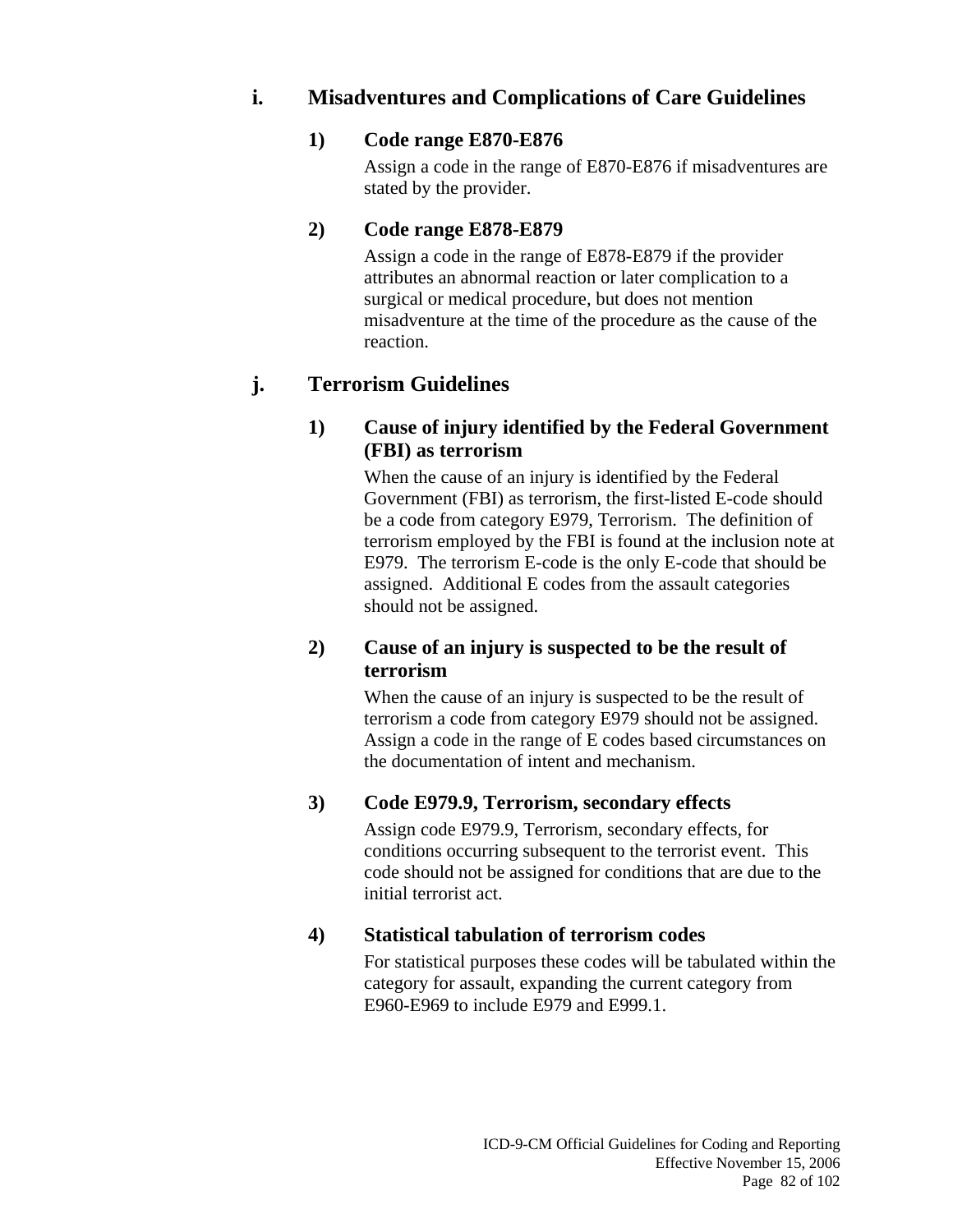# **Section II. Selection of Principal Diagnosis**

The circumstances of inpatient admission always govern the selection of principal diagnosis. The principal diagnosis is defined in the Uniform Hospital Discharge Data Set (UHDDS) as "that condition established after study to be chiefly responsible for occasioning the admission of the patient to the hospital for care."

The UHDDS definitions are used by hospitals to report inpatient data elements in a standardized manner. These data elements and their definitions can be found in the July 31, 1985, Federal Register (Vol. 50, No, 147), pp. 31038-40.

Since that time the application of the UHDDS definitions has been expanded to include all nonoutpatient settings (acute care, short term, long term care and psychiatric hospitals; home health agencies; rehab facilities; nursing homes, etc).

In determining principal diagnosis the coding conventions in the ICD-9-CM, Volumes I and II take precedence over these official coding guidelines. *(See Section I.A., Conventions for the ICD-9-CM)* 

The importance of consistent, complete documentation in the medical record cannot be overemphasized. Without such documentation the application of all coding guidelines is a difficult, if not impossible, task.

# **A. Codes for symptoms, signs, and ill-defined conditions**

Codes for symptoms, signs, and ill-defined conditions from Chapter 16 are not to be used as principal diagnosis when a related definitive diagnosis has been established.

# **B. Two or more interrelated conditions, each potentially meeting the definition for principal diagnosis.**

When there are two or more interrelated conditions (such as diseases in the same ICD-9-CM chapter or manifestations characteristically associated with a certain disease) potentially meeting the definition of principal diagnosis, either condition may be sequenced first, unless the circumstances of the admission, the therapy provided, the Tabular List, or the Alphabetic Index indicate otherwise.

# **C. Two or more diagnoses that equally meet the definition for principal diagnosis**

In the unusual instance when two or more diagnoses equally meet the criteria for principal diagnosis as determined by the circumstances of admission, diagnostic workup and/or therapy provided, and the Alphabetic Index, Tabular List, or another coding guidelines does not provide sequencing direction, any one of the diagnoses may be sequenced first.

## **D. Two or more comparative or contrasting conditions.**

In those rare instances when two or more contrasting or comparative diagnoses are documented as "either/or" (or similar terminology), they are coded as if the diagnoses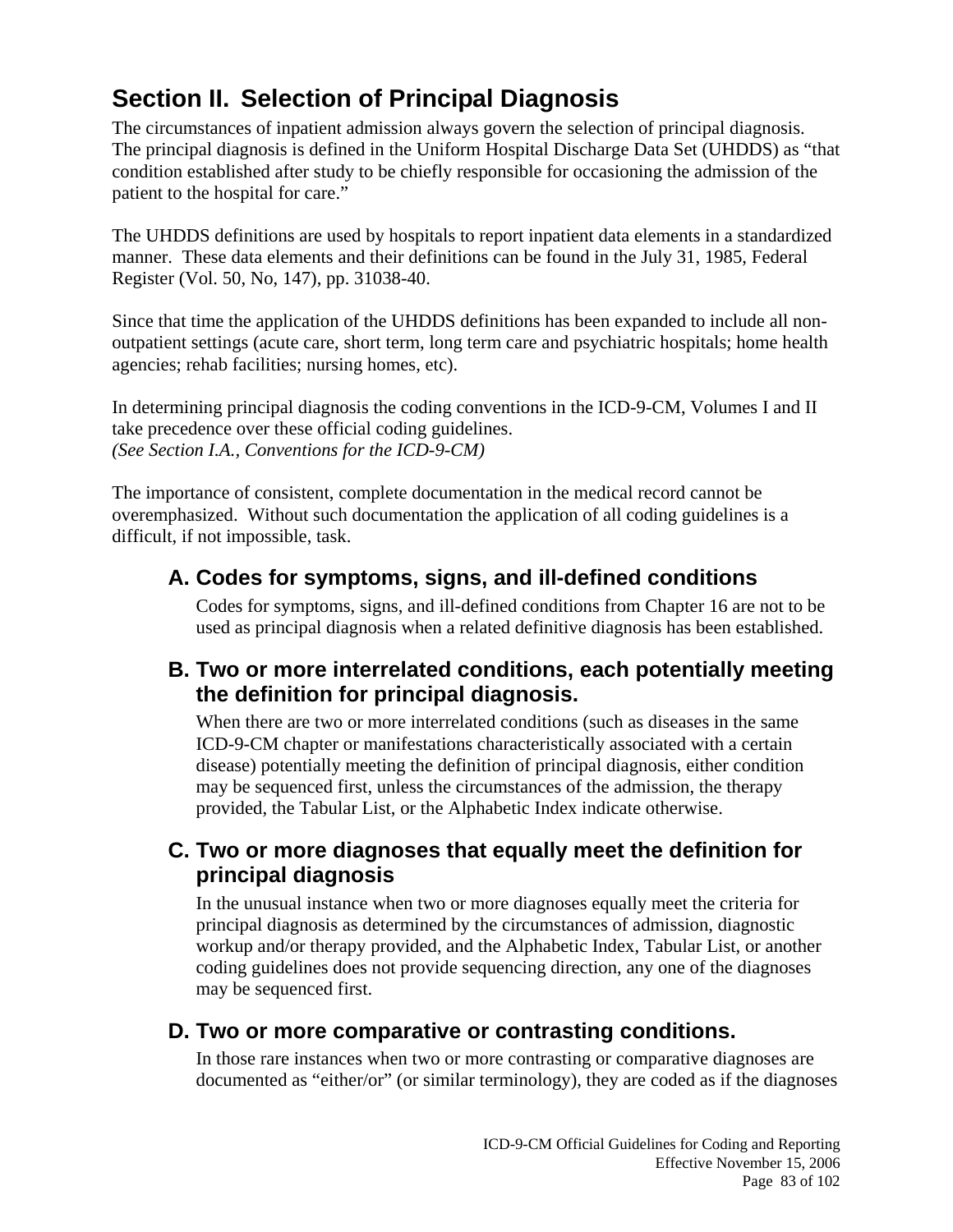were confirmed and the diagnoses are sequenced according to the circumstances of the admission. If no further determination can be made as to which diagnosis should be principal, either diagnosis may be sequenced first.

# **E. A symptom(s) followed by contrasting/comparative diagnoses**

When a symptom(s) is followed by contrasting/comparative diagnoses, the symptom code is sequenced first. All the contrasting/comparative diagnoses should be coded as additional diagnoses.

# **F. Original treatment plan not carried out**

Sequence as the principal diagnosis the condition, which after study occasioned the admission to the hospital, even though treatment may not have been carried out due to unforeseen circumstances.

# **G. Complications of surgery and other medical care**

When the admission is for treatment of a complication resulting from surgery or other medical care, the complication code is sequenced as the principal diagnosis. If the complication is classified to the 996-999 series and the code lacks the necessary specificity in describing the complication, an additional code for the specific complication should be assigned.

# **H. Uncertain Diagnosis**

If the diagnosis documented at the time of discharge is qualified as "probable", "suspected", "likely", "questionable", "possible", or "still to be ruled out", **or other similar terms indicating uncertainty,** code the condition as if it existed or was established. The bases for these guidelines are the diagnostic workup, arrangements for further workup or observation, and initial therapeutic approach that correspond most closely with the established diagnosis.

**Note: This guideline is applicable only to short-term, acute, long-term care and psychiatric hospitals.** 

## **I. Admission from Observation Unit**

## **1. Admission Following Medical Observation**

When a patient is admitted to an observation unit for a medical condition, which either worsens or does not improve, and is subsequently admitted as an inpatient of the same hospital for this same medical condition, the principal diagnosis would be the medical condition which led to the hospital admission.

## **2. Admission Following Post-Operative Observation**

When a patient is admitted to an observation unit to monitor a condition (or complication) that develops following outpatient surgery, and then is subsequently admitted as an inpatient of the same hospital, hospitals should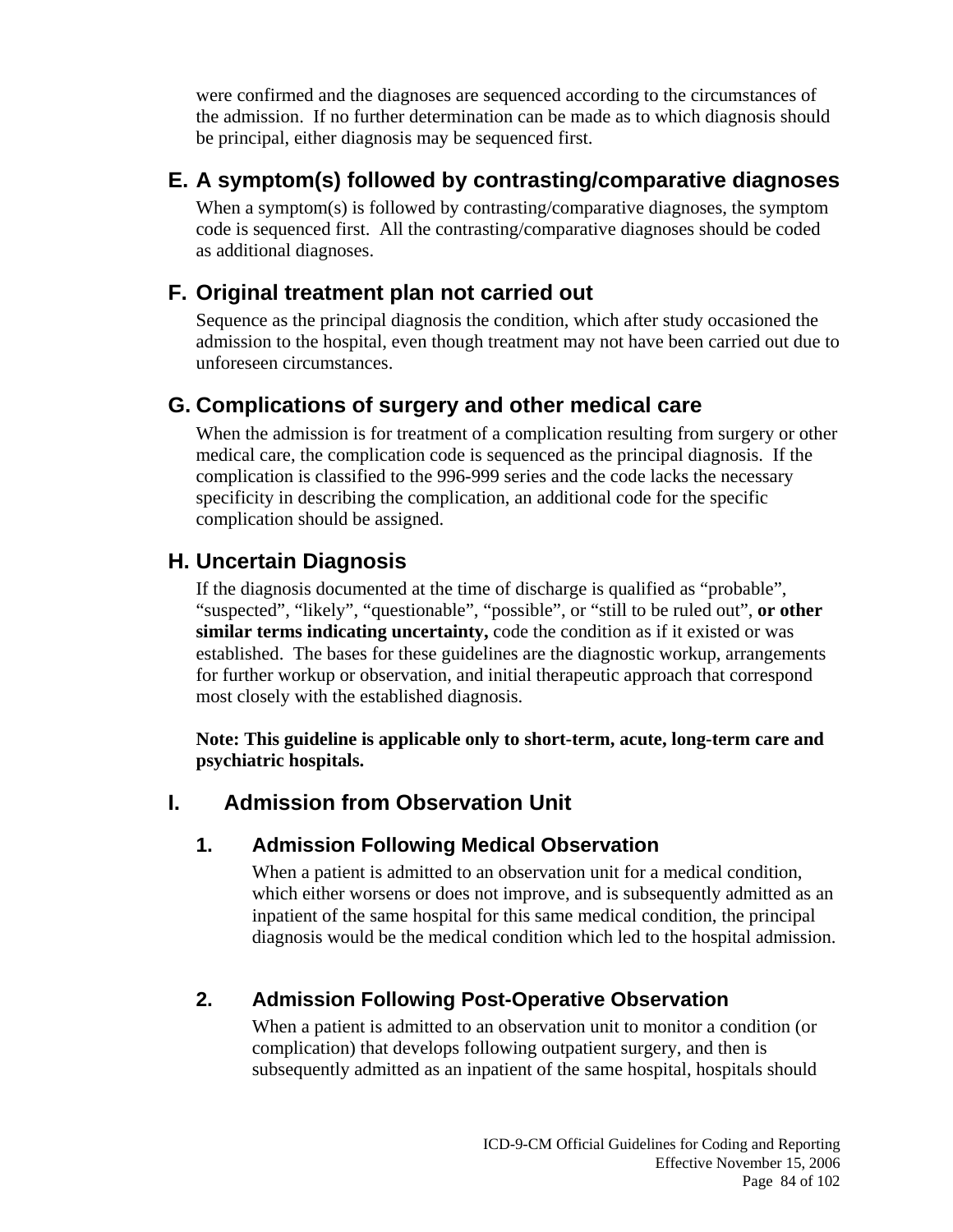apply the Uniform Hospital Discharge Data Set (UHDDS) definition of principal diagnosis as "that condition established after study to be chiefly responsible for occasioning the admission of the patient to the hospital for care."

## **J. Admission from Outpatient Surgery**

When a patient receives surgery in the hospital's outpatient surgery department and is subsequently admitted for continuing inpatient care at the same hospital, the following guidelines should be followed in selecting the principal diagnosis for the inpatient admission:

- If the reason for the inpatient admission is a complication, assign the complication as the principal diagnosis.
- If no complication, or other condition, is documented as the reason for the inpatient admission, assign the reason for the outpatient surgery as the principal diagnosis.
- If the reason for the inpatient admission is another condition unrelated to the surgery, assign the unrelated condition as the principal diagnosis.

# **Section III. Reporting Additional Diagnoses**

### GENERAL RULES FOR OTHER (ADDITIONAL) DIAGNOSES

For reporting purposes the definition for "other diagnoses" is interpreted as additional conditions that affect patient care in terms of requiring:

clinical evaluation; or therapeutic treatment; or diagnostic procedures; or extended length of hospital stay; or increased nursing care and/or monitoring.

The UHDDS item #11-b defines Other Diagnoses as "all conditions that coexist at the time of admission, that develop subsequently, or that affect the treatment received and/or the length of stay. Diagnoses that relate to an earlier episode which have no bearing on the current hospital stay are to be excluded." UHDDS definitions apply to inpatients in acute care, short-term, long term care and psychiatric hospital setting. The UHDDS definitions are used by acute care shortterm hospitals to report inpatient data elements in a standardized manner. These data elements and their definitions can be found in the July 31, 1985, Federal Register (Vol. 50, No, 147), pp. 31038-40**.** 

Since that time the application of the UHDDS definitions has been expanded to include all nonoutpatient settings (acute care, short term, long term care and psychiatric hospitals; home health agencies; rehab facilities; nursing homes, etc).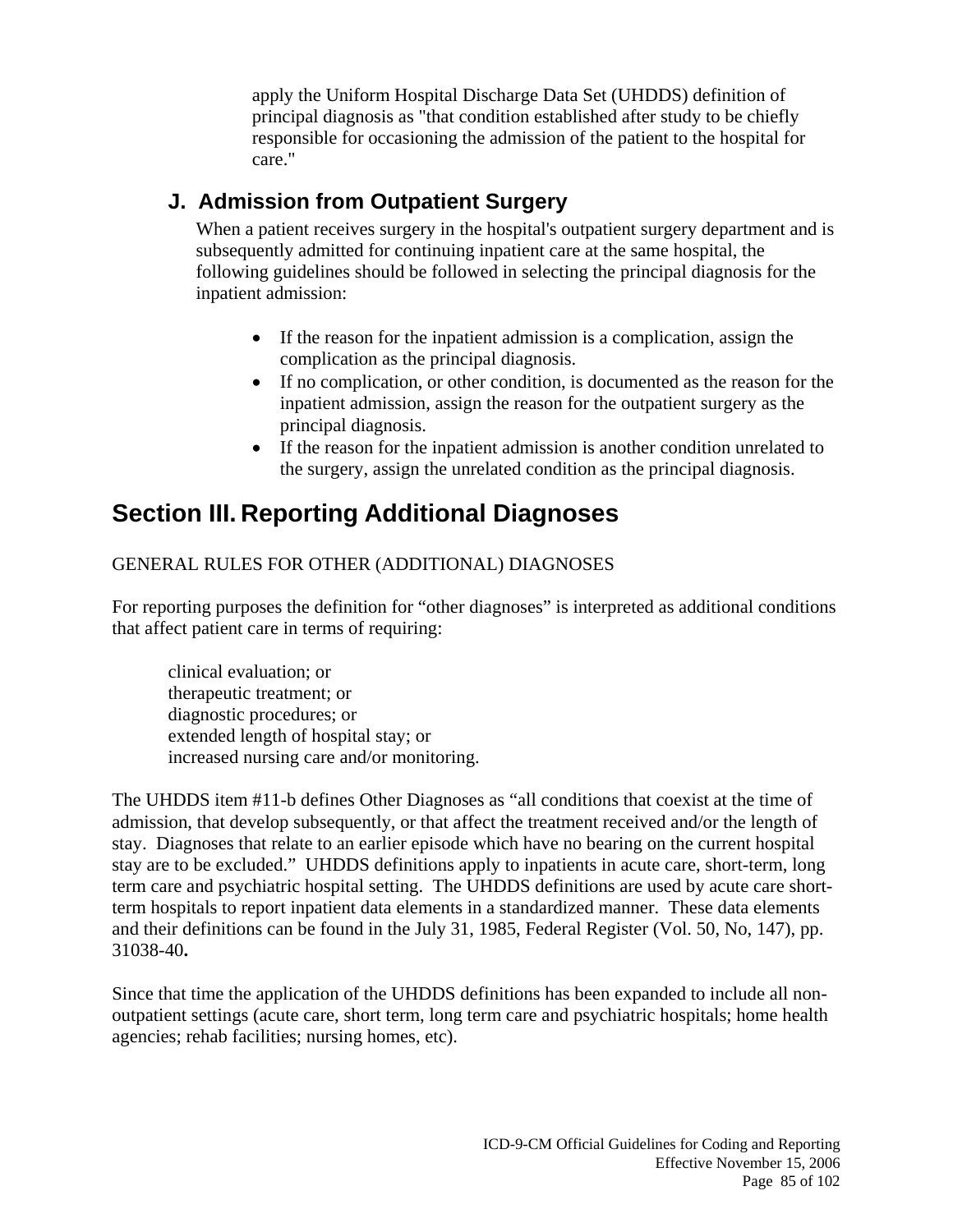The following guidelines are to be applied in designating "other diagnoses" when neither the Alphabetic Index nor the Tabular List in ICD-9-CM provide direction. The listing of the diagnoses in the patient record is the responsibility of the attending provider.

## **A. Previous conditions**

If the provider has included a diagnosis in the final diagnostic statement, such as the discharge summary or the face sheet, it should ordinarily be coded. Some providers include in the diagnostic statement resolved conditions or diagnoses and status-post procedures from previous admission that have no bearing on the current stay. Such conditions are not to be reported and are coded only if required by hospital policy.

However, history codes (V10-V19) may be used as secondary codes if the historical condition or family history has an impact on current care or influences treatment.

# **B. Abnormal findings**

Abnormal findings (laboratory, x-ray, pathologic, and other diagnostic results) are not coded and reported unless the provider indicates their clinical significance. If the findings are outside the normal range and the attending provider has ordered other tests to evaluate the condition or prescribed treatment, it is appropriate to ask the provider whether the abnormal finding should be added.

**Please note:** This differs from the coding practices in the outpatient setting for coding encounters for diagnostic tests that have been interpreted by a provider.

## **C. Uncertain Diagnosis**

If the diagnosis documented at the time of discharge is qualified as "probable", "suspected", "likely", "questionable", "possible", or "still to be ruled out" **or other similar terms indicating uncertainty**, code the condition as if it existed or was established. The bases for these guidelines are the diagnostic workup, arrangements for further workup or observation, and initial therapeutic approach that correspond most closely with the established diagnosis.

**Note: This guideline is applicable only to short-term, acute, long-term care and psychiatric hospitals.** 

# **Section IV. Diagnostic Coding and Reporting Guidelines for Outpatient Services**

These coding guidelines for outpatient diagnoses have been approved for use by hospitals/ providers in coding and reporting hospital-based outpatient services and provider-based office visits.

Information about the use of certain abbreviations, punctuation, symbols, and other conventions used in the ICD-9-CM Tabular List (code numbers and titles), can be found in Section IA of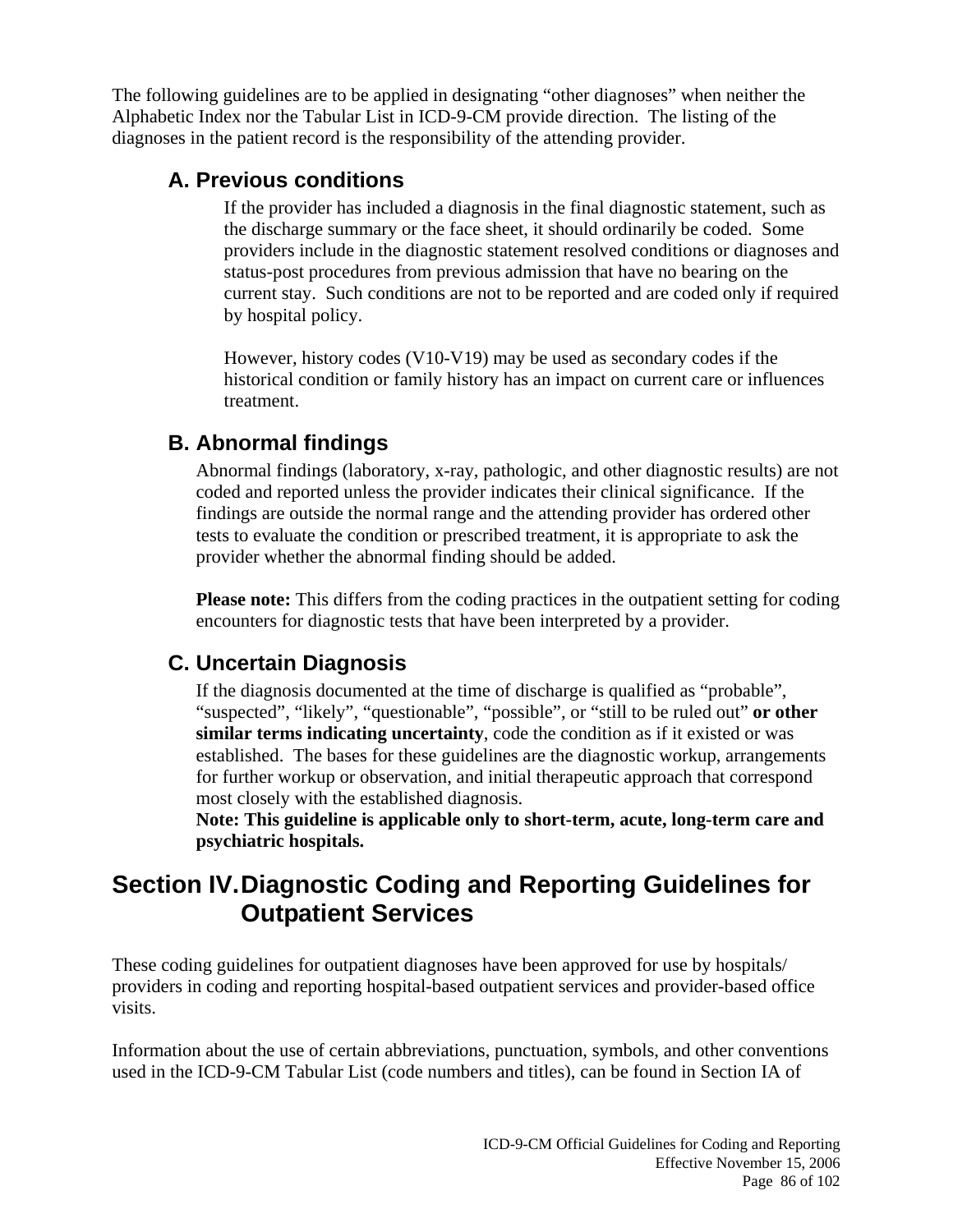these guidelines, under "Conventions Used in the Tabular List." Information about the correct sequence to use in finding a code is also described in Section I.

The terms encounter and visit are often used interchangeably in describing outpatient service contacts and, therefore, appear together in these guidelines without distinguishing one from the other.

Though the conventions and general guidelines apply to all settings, coding guidelines for outpatient and provider reporting of diagnoses will vary in a number of instances from those for inpatient diagnoses, recognizing that:

The Uniform Hospital Discharge Data Set (UHDDS) definition of principal diagnosis applies only to inpatients in acute, short-term, long-term care and psychiatric hospitals.

Coding guidelines for inconclusive diagnoses (probable, suspected, rule out, etc.) were developed for inpatient reporting and do not apply to outpatients.

# **A. Selection of first-listed condition**

In the outpatient setting, the term first-listed diagnosis is used in lieu of principal diagnosis.

In determining the first-listed diagnosis the coding conventions of ICD-9-CM, as well as the general and disease specific guidelines take precedence over the outpatient guidelines.

Diagnoses often are not established at the time of the initial encounter/visit. It may take two or more visits before the diagnosis is confirmed.

The most critical rule involves beginning the search for the correct code assignment through the Alphabetic Index. Never begin searching initially in the Tabular List as this will lead to coding errors.

## **1. Outpatient Surgery**

When a patient presents for outpatient surgery, code the reason for the surgery as the first-listed diagnosis (reason for the encounter), even if the surgery is not performed due to a contraindication.

## **2. Observation Stay**

When a patient is admitted for observation for a medical condition, assign a code for the medical condition as the first-listed diagnosis.

When a patient presents for outpatient surgery and develops complications requiring admission to observation, code the reason for the surgery as the first reported diagnosis (reason for the encounter), followed by codes for the complications as secondary diagnoses.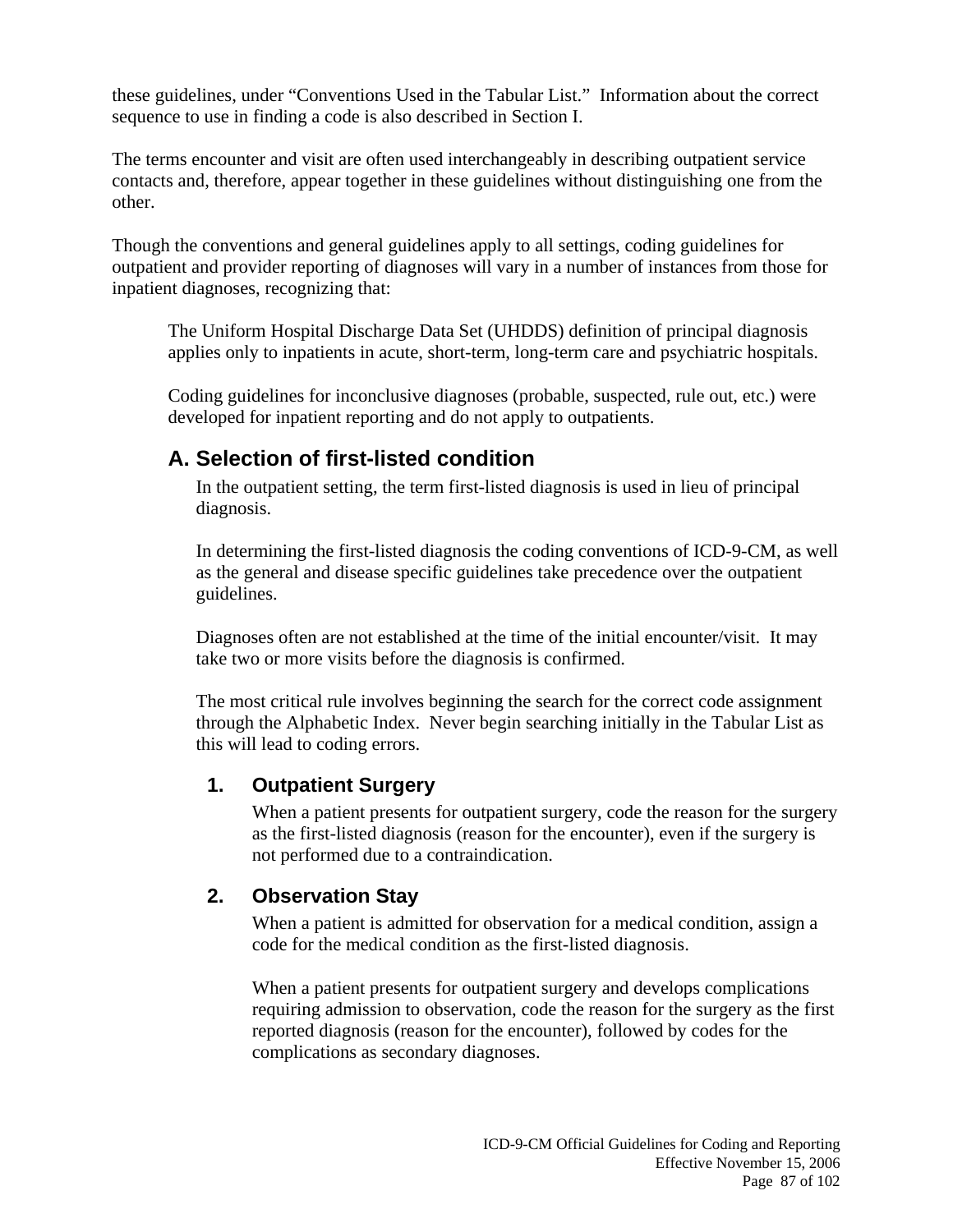# **B. Codes from 001.0 through V84.8**

The appropriate code or codes from 001.0 through V84.8 must be used to identify diagnoses, symptoms, conditions, problems, complaints, or other reason(s) for the encounter/visit.

## **C. Accurate reporting of ICD-9-CM diagnosis codes**

For accurate reporting of ICD-9-CM diagnosis codes, the documentation should describe the patient's condition, using terminology which includes specific diagnoses as well as symptoms, problems, or reasons for the encounter. There are ICD-9-CM codes to describe all of these.

## **D. Selection of codes 001.0 through 999.9**

The selection of codes 001.0 through 999.9 will frequently be used to describe the reason for the encounter. These codes are from the section of ICD-9-CM for the classification of diseases and injuries (e.g. infectious and parasitic diseases; neoplasms; symptoms, signs, and ill-defined conditions, etc.).

# **E. Codes that describe symptoms and signs**

Codes that describe symptoms and signs, as opposed to diagnoses, are acceptable for reporting purposes when a diagnosis has not been established (confirmed) by the provider. Chapter 16 of ICD-9-CM, Symptoms, Signs, and Ill-defined conditions (codes 780.0 - 799.9) contain many, but not all codes for symptoms.

## **F. Encounters for circumstances other than a disease or injury**

ICD-9-CM provides codes to deal with encounters for circumstances other than a disease or injury. The Supplementary Classification of factors Influencing Health Status and Contact with Health Services (V01.0- V84.8) is provided to deal with occasions when circumstances other than a disease or injury are recorded as diagnosis or problems*. See Section I.C. 18 for information on V-codes* 

# **G. Level of Detail in Coding**

## **1. ICD-9-CM codes with 3, 4, or 5 digits**

ICD-9-CM is composed of codes with either 3, 4, or 5 digits. Codes with three digits are included in ICD-9-CM as the heading of a category of codes that may be further subdivided by the use of fourth and/or fifth digits, which provide greater specificity.

## **2. Use of full number of digits required for a code**

A three-digit code is to be used only if it is not further subdivided. Where fourth-digit subcategories and/or fifth-digit subclassifications are provided, they must be assigned. A code is invalid if it has not been coded to the full number of digits required for that code.

*See also discussion under Section I.b.3., General Coding Guidelines, Level of Detail in Coding.*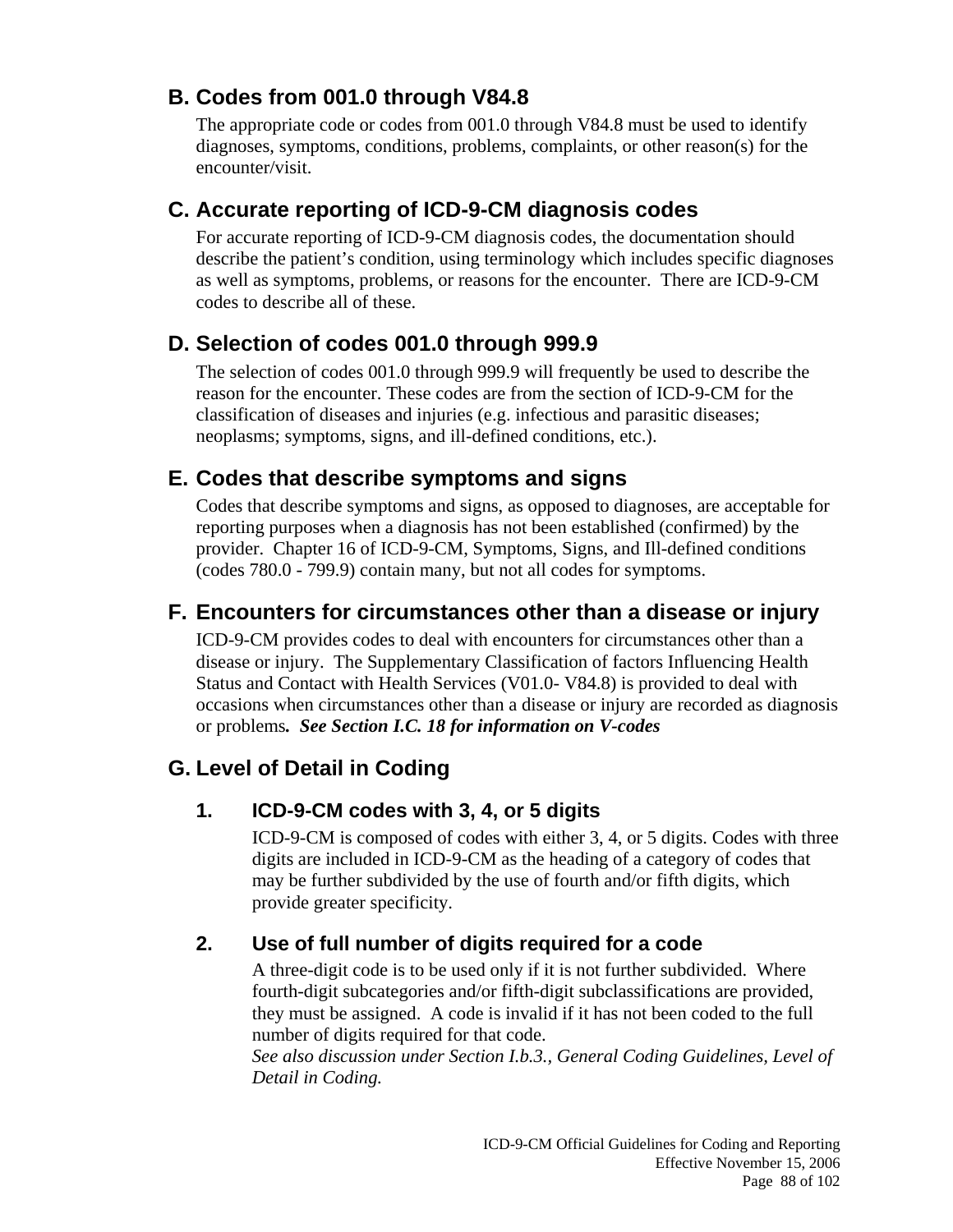# **H. ICD-9-CM code for the diagnosis, condition, problem, or other reason for encounter/visit**

List first the ICD-9-CM code for the diagnosis, condition, problem, or other reason for encounter/visit shown in the medical record to be chiefly responsible for the services provided. List additional codes that describe any coexisting conditions. In some cases the first-listed diagnosis may be a symptom when a diagnosis has not been established (confirmed) by the physician.

# **I. Uncertain diagnosis**

Do not code diagnoses documented as "probable", "suspected," "questionable," "rule out," or "working diagnosis" **or other similar terms indicating uncertainty**. Rather, code the condition(s) to the highest degree of certainty for that encounter/visit, such as symptoms, signs, abnormal test results, or other reason for the visit.

**Please note:** This differs from the coding practices used by short-term, acute care, long-term care and psychiatric hospitals.

## **J. Chronic diseases**

Chronic diseases treated on an ongoing basis may be coded and reported as many times as the patient receives treatment and care for the condition(s)

## **K. Code all documented conditions that coexist**

Code all documented conditions that coexist at the time of the encounter/visit, and require or affect patient care treatment or management. Do not code conditions that were previously treated and no longer exist. However, history codes (V10-V19) may be used as secondary codes if the historical condition or family history has an impact on current care or influences treatment.

## **L. Patients receiving diagnostic services only**

For patients receiving diagnostic services only during an encounter/visit, sequence first the diagnosis, condition, problem, or other reason for encounter/visit shown in the medical record to be chiefly responsible for the outpatient services provided during the encounter/visit. Codes for other diagnoses (e.g., chronic conditions) may be sequenced as additional diagnoses.

**For encounters for routine laboratory/radiology testing in the absence of any signs, symptoms, or associated diagnosis, assign V72.5 and V72.6. If routine testing is performed during the same encounter as a test to evaluate a sign, symptom, or diagnosis, it is appropriate to assign both the V code and the code describing the reason for the non-routine test.** 

For outpatient encounters for diagnostic tests that have been interpreted by a physician, and the final report is available at the time of coding, code any confirmed or definitive diagnosis(es) documented in the interpretation. Do not code related signs and symptoms as additional diagnoses.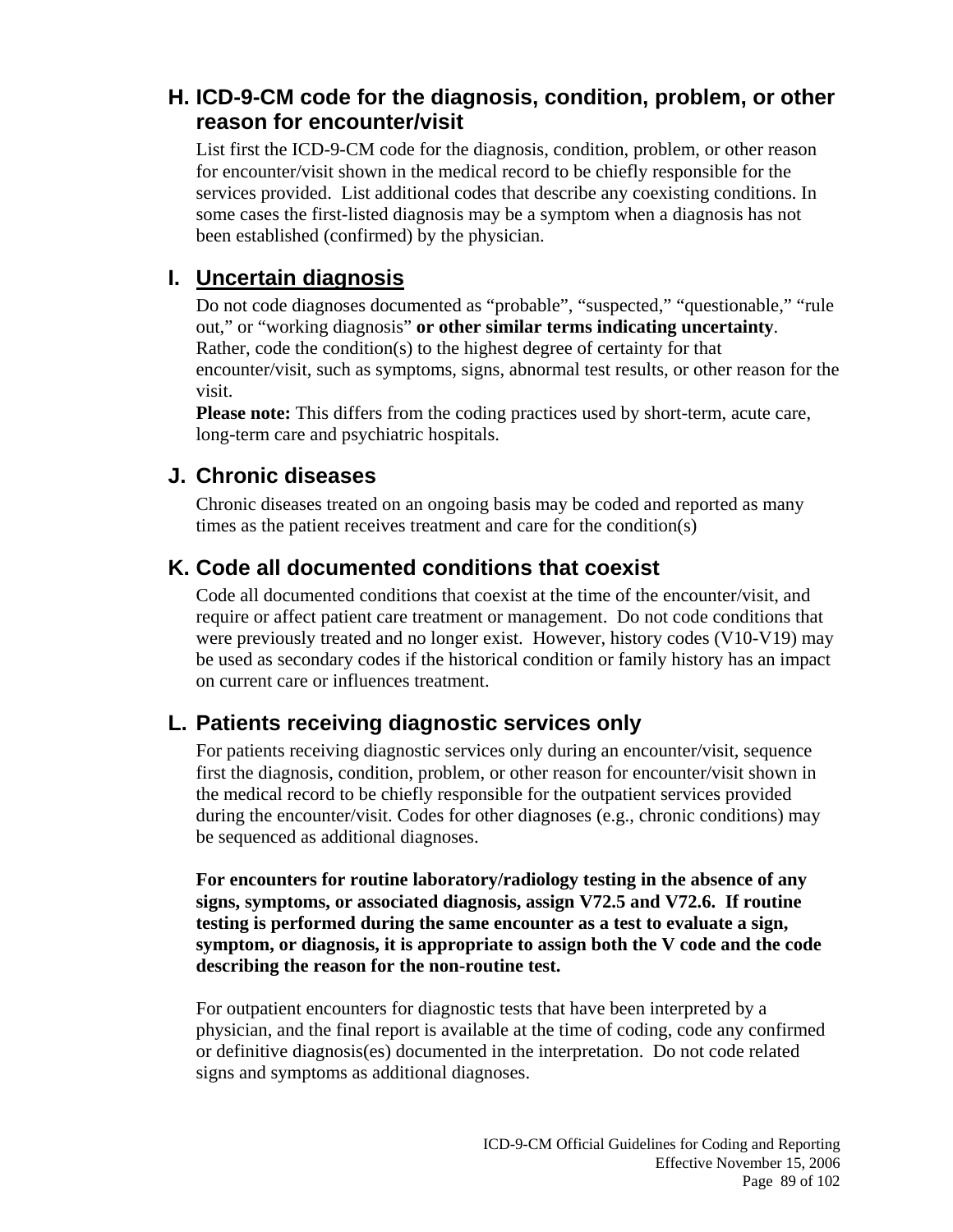**Please note:** This differs from the coding practice in the hospital inpatient setting regarding abnormal findings on test results.

### **M. Patients receiving therapeutic services only**

For patients receiving therapeutic services only during an encounter/visit, sequence first the diagnosis, condition, problem, or other reason for encounter/visit shown in the medical record to be chiefly responsible for the outpatient services provided during the encounter/visit. Codes for other diagnoses (e.g., chronic conditions) may be sequenced as additional diagnoses.

The only exception to this rule is that when the primary reason for the admission/encounter is chemotherapy, radiation therapy, or rehabilitation, the appropriate V code for the service is listed first, and the diagnosis or problem for which the service is being performed listed second.

## **N. Patients receiving preoperative evaluations only**

For patients receiving preoperative evaluations only, sequence **first** a code from category V72.8, Other specified examinations, to describe the pre-op consultations. Assign a code for the condition to describe the reason for the surgery as an additional diagnosis. Code also any findings related to the pre-op evaluation.

## **O. Ambulatory surgery**

For ambulatory surgery, code the diagnosis for which the surgery was performed. If the postoperative diagnosis is known to be different from the preoperative diagnosis at the time the diagnosis is confirmed, select the postoperative diagnosis for coding, since it is the most definitive.

## **P. Routine outpatient prenatal visits**

For routine outpatient prenatal visits when no complications are present, codes V22.0, Supervision of normal first pregnancy, or V22.1, Supervision of other normal pregnancy, should be used as the principal diagnosis. These codes should not be used in conjunction with chapter 11 codes.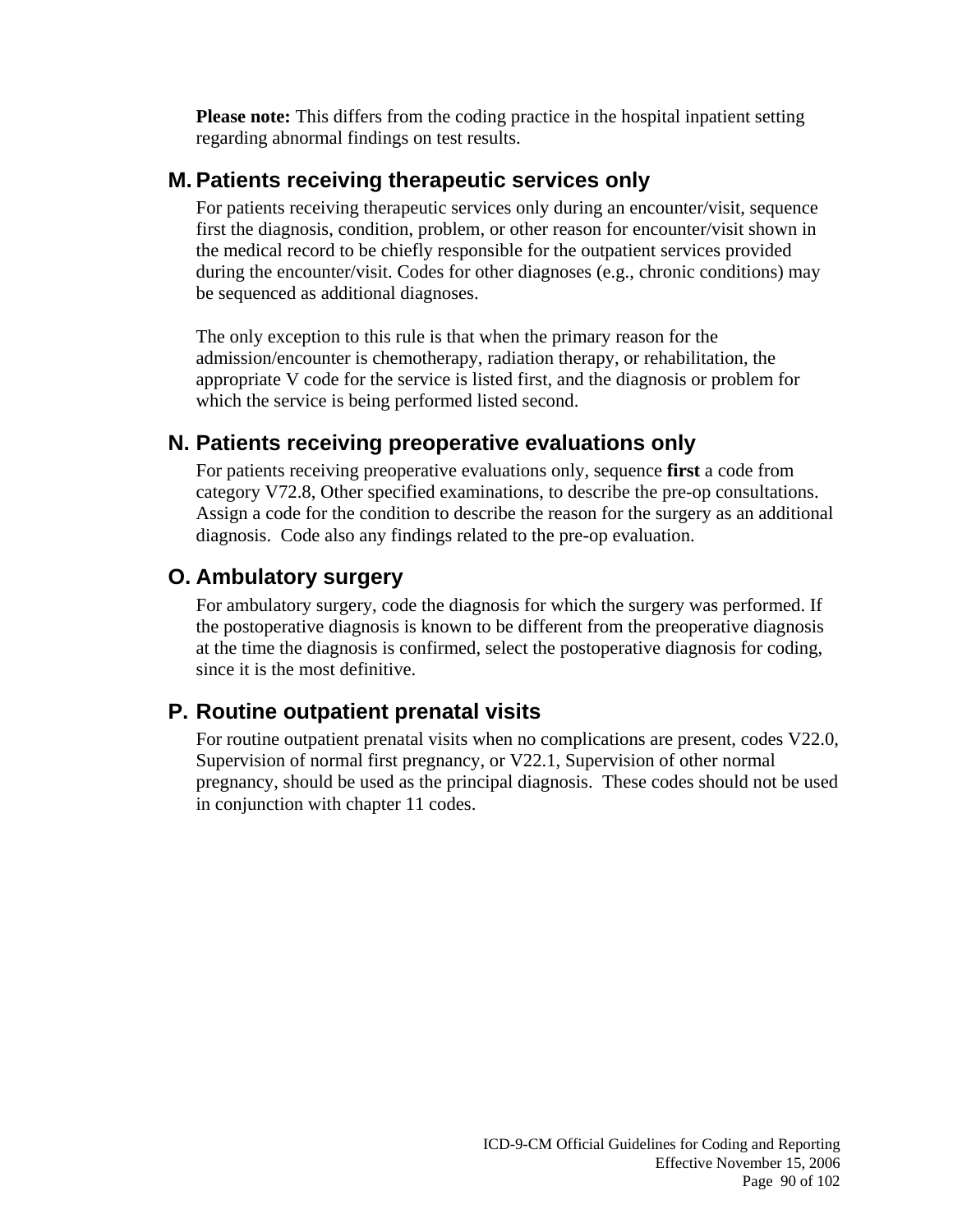# **Appendix I Present on Admission Reporting Guidelines [Added to the Official Coding Guidelines October 1, 2006]**

## **Introduction**

These guidelines are to be used as a supplement to the *ICD-9-CM Official Guidelines for Coding and Reporting* to facilitate the assignment of the Present on Admission (POA) indicator for each diagnosis and external cause of injury code reported on claim forms (UB-04 and 837 Institutional).

These guidelines are not intended to replace any guidelines in the main body of the *ICD-9-CM Official Guidelines for Coding and Reporting*. The POA guidelines are not intended to provide guidance on when a condition should be coded, but rather, how to apply the POA indicator to the final set of diagnosis codes that have been assigned in accordance with Sections I, II, and III of the official coding guidelines. Subsequent to the assignment of the ICD-9-CM codes, the POA indicator should then be assigned to those conditions that have been coded.

As stated in the Introduction to the ICD-9-CM Official Guidelines for Coding and Reporting, a joint effort between the healthcare provider and the coder is essential to achieve complete and accurate documentation, code assignment, and reporting of diagnoses and procedures. The importance of consistent, complete documentation in the medical record cannot be overemphasized. Medical record documentation from any provider involved in the care and treatment of the patient may be used to support the determination of whether a condition was present on admission or not. In the context of the official coding guidelines, the term "provider" means a physician or any qualified healthcare practitioner who is legally accountable for establishing the patient's diagnosis.

## **General Reporting Requirements**

All claims involving inpatient admissions to general acute care hospitals or other facilities that are subject to a law or regulation mandating collection of present on admission information.

Present on admission is defined as present at the time the order for inpatient admission occurs -- conditions that develop during an outpatient encounter, including emergency department, observation, or outpatient surgery, are considered as present on admission.

POA indicator is assigned to principal and secondary diagnoses (as defined in Section II of the Official Guidelines for Coding and Reporting) and the external cause of injury codes.

Issues related to inconsistent, missing, conflicting or unclear documentation must still be resolved by the provider.

If a condition would not be coded and reported based on UHDDS definitions and current official coding guidelines, then the POA indicator would not be reported.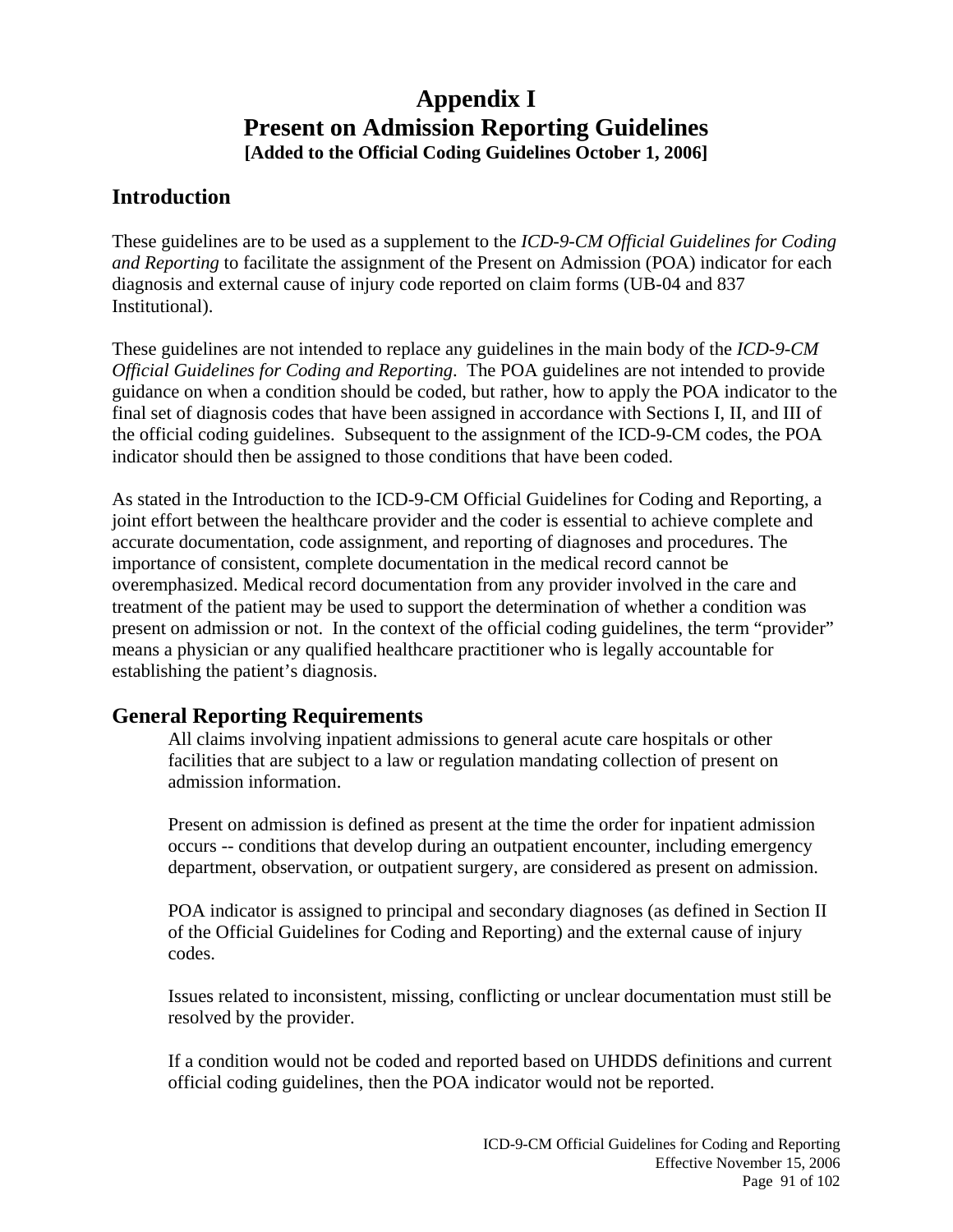#### **Reporting Options**

Y - Yes  $N - No$ U - Unknown W – Clinically undetermined Unreported/Not used – (Exempt from POA reporting)

#### **Reporting Definitions**

 $Y =$  present at the time of inpatient admission

 $N =$  not present at the time of inpatient admission

 $U =$  documentation is insufficient to determine if condition is present on admission

 $W =$  provider is unable to clinically determine whether condition was present on admission or not

#### **Assigning the POA Indicator**

#### **Condition is on the "Exempt from Reporting" list**

Leave the "present on admission" field blank if the condition is on the list of ICD-9-CM codes for which this field is not applicable. This is the only circumstance in which the field may be left blank.

#### **POA Explicitly Documented**

Assign Y for any condition the provider explicitly documents as being present on admission.

Assign N for any condition the provider explicitly documents as not present at the time of admission.

#### **Conditions diagnosed prior to inpatient admission**

Assign "Y" for conditions that were diagnosed prior to admission (example: hypertension, diabetes mellitus, asthma)

**Conditions diagnosed during the admission but clearly present before admission**  Assign "Y" for conditions diagnosed during the admission that were clearly

present but not diagnosed until after admission occurred.

Diagnoses subsequently confirmed after admission are considered present on admission if at the time of admission they are documented as suspected, possible, rule out, differential diagnosis, or constitute an underlying cause of a symptom that is present at the time of admission.

#### **Condition develops during outpatient encounter prior to inpatient admission**

Assign Y for any condition that develops during an outpatient encounter prior to a written order for inpatient admission.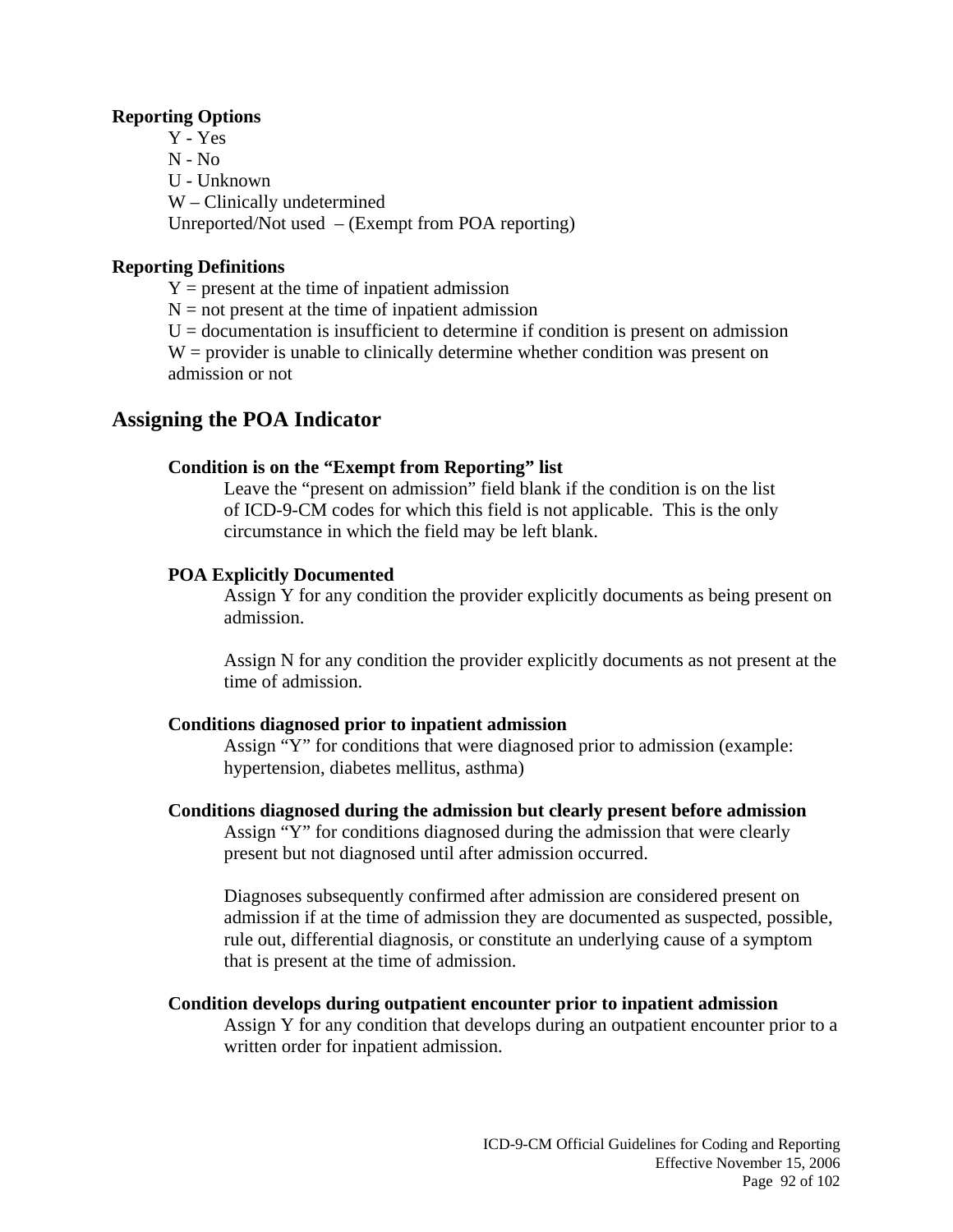#### **Documentation does not indicate whether condition was present on admission**

Assign "U" when the medical record documentation is unclear as to whether the condition was present on admission. "U" should not be routinely assigned and used only in very limited circumstances. Coders are encouraged to query the providers when the documentation is unclear.

#### **Documentation states that it cannot be determined whether the condition was or was not present on admission**

Assign "W" when the medical record documentation indicates that it cannot be clinically determined whether or not the condition was present on admission.

#### **Chronic condition with acute exacerbation during the admission**

If the code is a combination code that identifies both the chronic condition and the acute exacerbation, see POA guidelines pertaining to combination codes.

If the combination code only identifies the chronic condition and not the acute exacerbation (e.g., acute exacerbation of CHF), assign "Y."

#### **Conditions documented as possible, probable, suspected, or rule out at the time of discharge**

If the final diagnosis contains a possible, probable, suspected, or rule out diagnosis, and this diagnosis was suspected at the time of inpatient admission, assign "Y."

If the final diagnosis contains a possible, probable, suspected, or rule out diagnosis, and this diagnosis was based on symptoms or clinical findings that were not present on admission, assign "N".

#### **Conditions documented as impending or threatened at the time of discharge**

If the final diagnosis contains an impending or threatened diagnosis, and this diagnosis is based on symptoms or clinical findings that were present on admission, assign "Y".

If the final diagnosis contains an impending or threatened diagnosis, and this diagnosis is based on symptoms or clinical findings that were **not** present on admission, assign "N".

#### **Acute and Chronic Conditions**

Assign "Y" for acute conditions that are present at time of admission and N for acute conditions that are not present at time of admission.

Assign "Y" for chronic conditions, even though the condition may not be diagnosed until after admission.

If a single code identifies both an acute and chronic condition, see the POA guidelines for combination codes.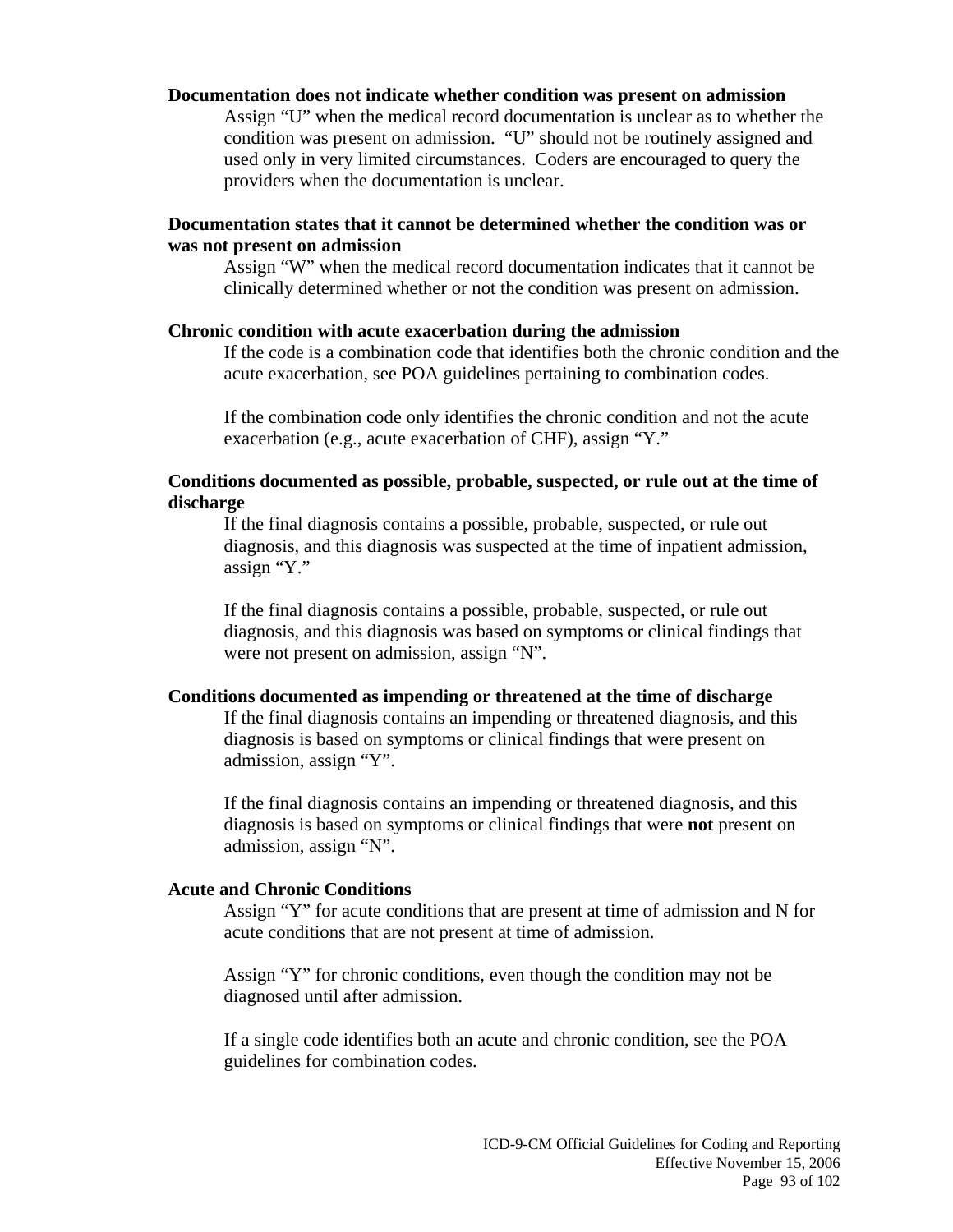#### **Combination Codes**

Assign "N" if any part of the combination code was not present on admission (e.g., obstructive chronic bronchitis with acute exacerbation and the exacerbation was not present on admission; gastric ulcer that does not start bleeding until after admission; asthma patient develops status asthmaticus after admission)

Assign "Y" if all parts of the combination code were present on admission (e.g., patient with diabetic nephropathy is admitted with uncontrolled diabetes)

If the final diagnosis includes comparative or contrasting diagnoses, and both were present, or suspected, at the time of admission, assign "Y".

For infection codes that include the causal organism, assign "Y" if the infection (or signs of the infection) was present on admission, even though the culture results may not be known until after admission (e.g., patient is admitted with pneumonia and the provider documents pseudomonas as the causal organism a few days later).

#### **Obstetrical conditions**

Whether or not the patient delivers during the current hospitalization does not affect assignment of the POA indicator. The determining factor for POA assignment is whether the pregnancy complication or obstetrical condition described by the code was present at the time of admission or not.

If the pregnancy complication or obstetrical condition was present on admission (e.g., patient admitted in preterm labor), assign "Y".

If the pregnancy complication or obstetrical condition was not present on admission (e.g.,  $2<sup>nd</sup>$  degree laceration during delivery, postpartum hemorrhage that occurred during current hospitalization, fetal distress develops after admission), assign "N".

If the obstetrical code includes more than one diagnosis and any of the diagnoses identified by the code were not present on admission assign "N".

(e.g., Code 642.7, Pre-eclampsia or eclampsia superimposed on preexisting hypertension).

If the obstetrical code includes information that is not a diagnosis, do not consider that information in the POA determination.

(e.g. Code 652.1x, Breech or other malpresentation successfully converted to cephalic presentation should be reported as present on admission if the fetus was breech on admission but was converted to cephalic presentation after admission (since the conversion to cephalic presentation does not represent a diagnosis, the fact that the conversion occurred after admission has no bearing on the POA determination).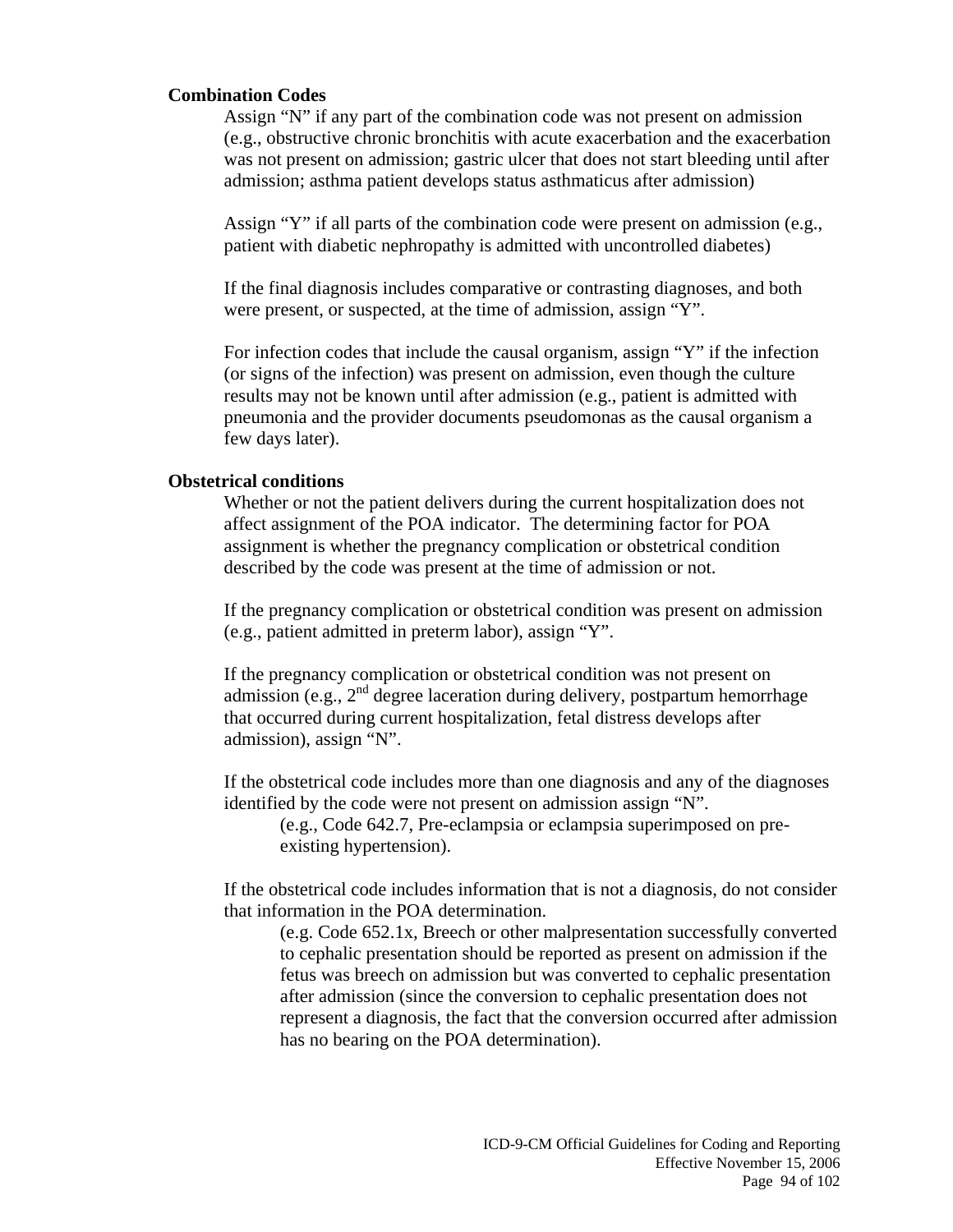#### **Perinatal conditions**

Newborns are not considered to be admitted until after birth. Therefore, any condition present at birth or that developed in utero is considered present at admission and should be assigned "Y". This includes conditions that occur during delivery (e.g., injury during delivery, meconium aspiration, exposure to streptococcus B in the vaginal canal).

#### **Congenital conditions and anomalies**

Assign "Y" for congenital conditions and anomalies. Congenital conditions are always considered present on admission.

#### **External cause of injury codes**

Assign "Y" for any E code representing an external cause of injury or poisoning that occurred prior to inpatient admission (e.g., patient fell out of bed at home, patient fell out of bed in emergency room prior to admission)

Assign "N" for any E code representing an external cause of injury or poisoning that occurred during inpatient hospitalization (e.g., patient fell out of hospital bed during hospital stay, patient experienced an adverse reaction to a medication administered after inpatient admission)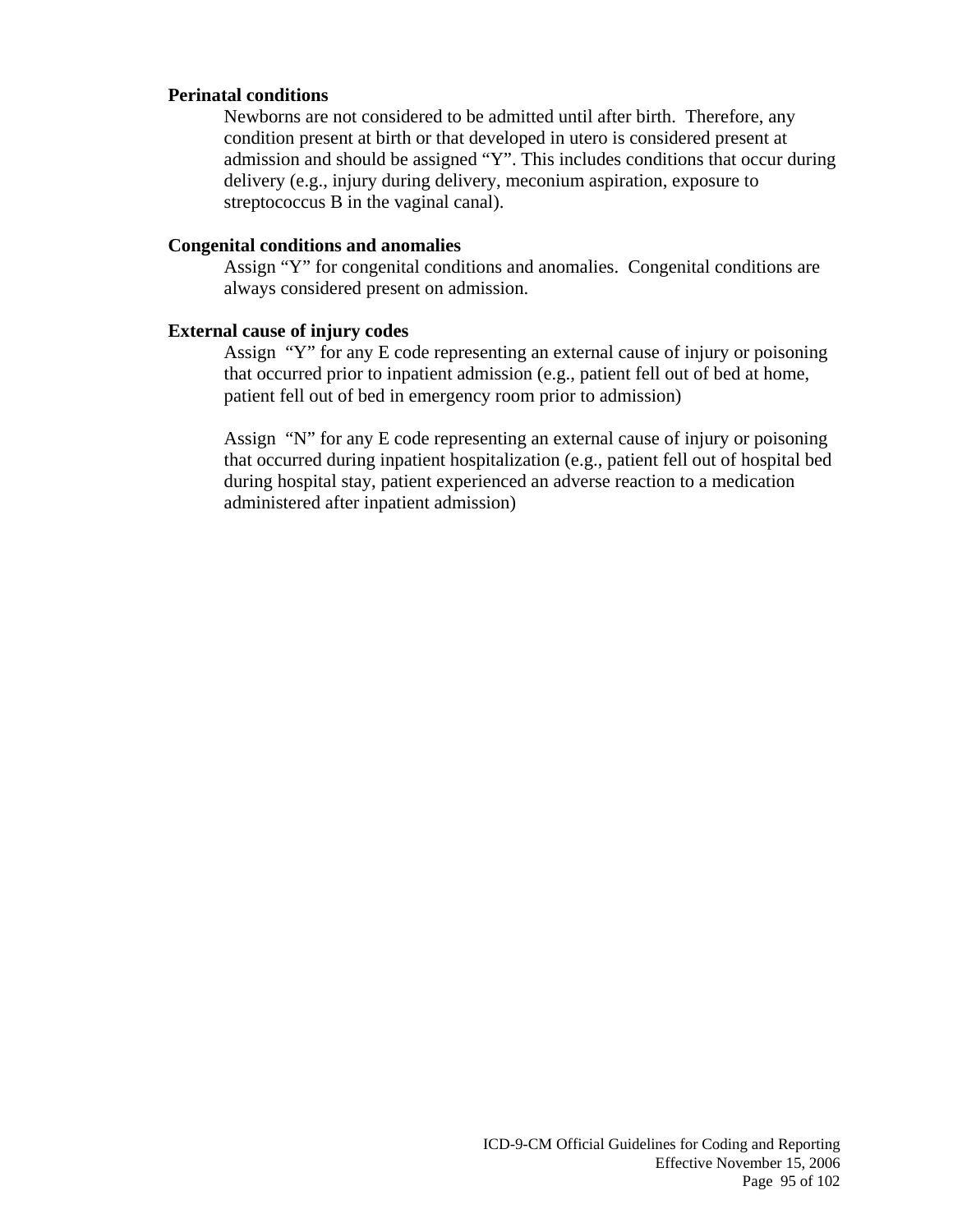## **Categories and Codes**

### **Exempt from**

## **Diagnosis Present on Admission Requirement**

*Note: "Diagnosis present on admission" for these code categories are exempt because they represent circumstances regarding the healthcare encounter or factors influencing health status that do not represent a current disease or injury or are always present on admission* 

**137-139, Late effects of infectious and parasitic diseases** 

**268.1, Rickets, late effect** 

**326, Late effects of intracranial abscess or pyogenic infection** 

**438, Late effects of cerebrovascular disease** 

**650, Normal delivery** 

**660.7, Failed forceps or vacuum extractor, unspecified** 

**677, Late effect of complication of pregnancy, childbirth, and the puerperium** 

**905-909, Late effects of injuries, poisonings, toxic effects, and other external causes V02, Carrier or suspected carrier of infectious diseases** 

**V03, Need for prophylactic vaccination and inoculation against bacterial diseases** 

**V04, Need for prophylactic vaccination and inoculation against certain viral diseases** 

**V05, Need for other prophylactic vaccination and inoculation against single diseases** 

**V06, Need for prophylactic vaccination and inoculation against combinations of diseases** 

**V07, Need for isolation and other prophylactic measures** 

**V10, Personal history of malignant neoplasm** 

**V11, Personal history of mental disorder** 

**V12, Personal history of certain other diseases** 

**V13, Personal history of other diseases** 

**V14, Personal history of allergy to medicinal agents** 

**V15, Other personal history presenting hazards to health** 

**V16, Family history of malignant neoplasm** 

**V17, Family history of certain chronic disabling diseases** 

**V18, Family history of certain other specific conditions** 

**V19, Family history of other conditions** 

**V20, Health supervision of infant or child**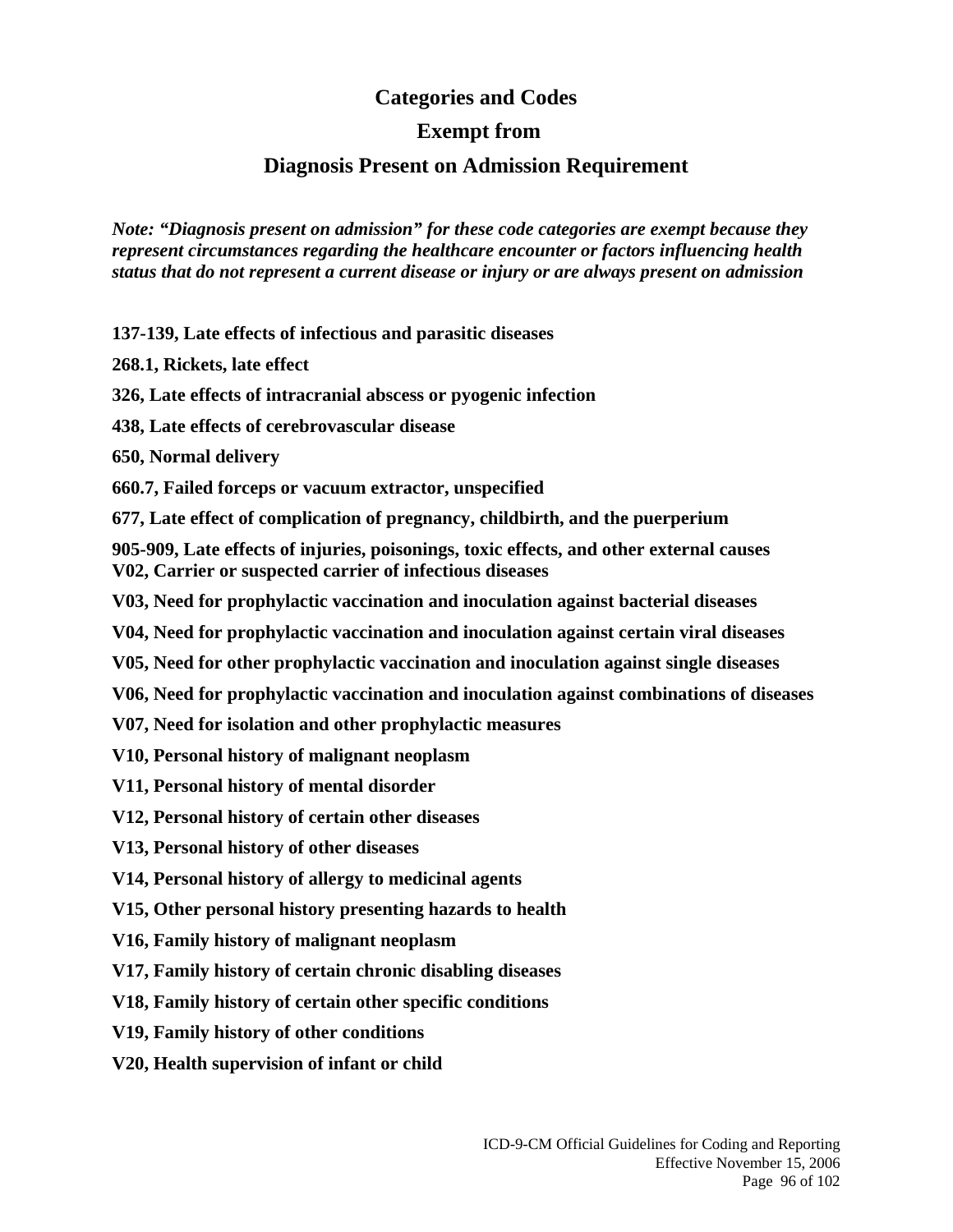- **V21, Constitutional states in development**
- **V22, Normal pregnancy**
- **V23, Supervision of high-risk pregnancy**
- **V24, Postpartum care and examination**
- **V25, Encounter for contraceptive management**
- **V26, Procreative management**
- **V27, Outcome of delivery**
- **V28, Antenatal screening**
- **V29, Observation and evaluation of newborns for suspected condition not found V30-V39, Liveborn infants according to type of birth**
- **V42, Organ or tissue replaced by transplant**
- **V43, Organ or tissue replaced by other means**
- **V44, Artificial opening status**
- **V45, Other postprocedural states**
- **V46, Other dependence on machines**
- **V49.60-V49.77, Upper and lower limb amputation status**
- **V49.81-V49.84, Other specified conditions influencing health status**
- **V50, Elective surgery for purposes other than remedying health states**
- **V51, Aftercare involving the use of plastic surgery**
- **V52, Fitting and adjustment of prosthetic device and implant**
- **V53, Fitting and adjustment of other device**
- **V54, Other orthopedic aftercare**
- **V55, Attention to artificial openings**
- **V56, Encounter for dialysis and dialysis catheter care**
- **V57, Care involving use of rehabilitation procedures**
- **V58, Encounter for other and unspecified procedures and aftercare**
- **V59, Donors**
- **V60, Housing, household, and economic circumstances**
- **V61, Other family circumstances**
- **V62, Other psychosocial circumstances**
- **V64, Persons encountering health services for specific procedures, not carried out**
- **V65, Other persons seeking consultation**
- **V66, Convalescence and palliative care**
- **V67, Follow-up examination**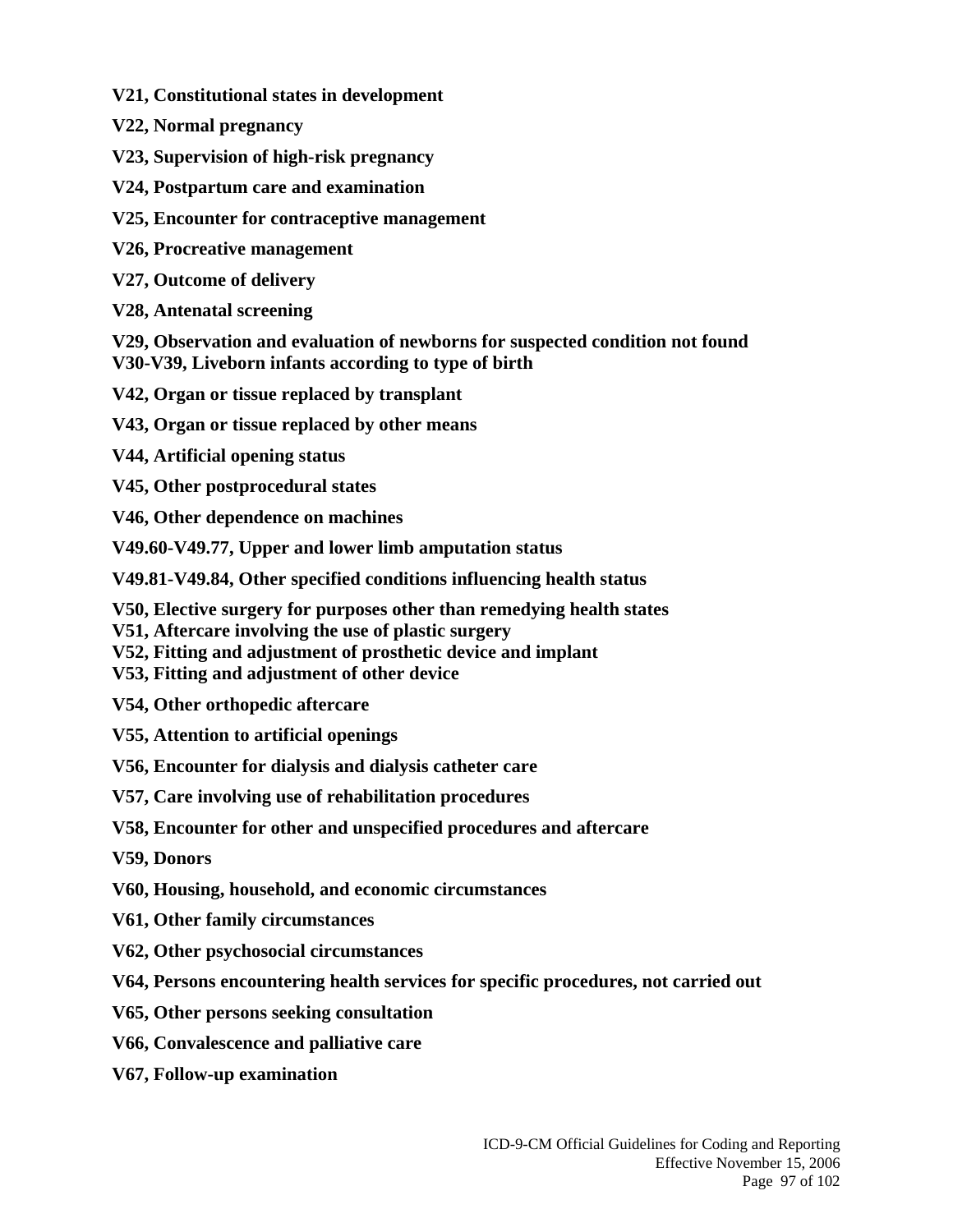- **V68, Encounters for administrative purposes**
- **V69, Problems related to lifestyle**
- **V70, General medical examination**
- **V71, Observation and evaluation for suspected condition not found**
- **V72, Special investigations and examinations**
- **V73, Special screening examination for viral and chlamydial diseases**
- **V74, Special screening examination for bacterial and spirochetal diseases**
- **V75, Special screening examination for other infectious diseases**
- **V76, Special screening for malignant neoplasms**
- **V77, Special screening for endocrine, nutritional, metabolic, and immunity disorders**
- **V78, Special screening for disorders of blood and blood-forming organs**
- **V79, Special screening for mental disorders and developmental handicaps**
- **V80, Special screening for neurological, eye, and ear diseases**
- **V81, Special screening for cardiovascular, respiratory, and genitourinary diseases**
- **V82, Special screening for other conditions**
- **V83, Genetic carrier status**
- **V84, Genetic susceptibility to disease**
- **V85 Body Mass Index**
- **V86 Estrogen receptor status**

**E800-E807, Railway accidents** 

**E810-E819, Motor vehicle traffic accidents** 

- **E820-E825, Motor vehicle nontraffic accidents**
- **E826-E829, Other road vehicle accidents**

**E830-E838, Water transport accidents** 

- **E840-E845, Air and space transport accidents**
- **E846-E848, Vehicle accidents not elsewhere classifiable**

**E849.0-E849.6, Place of occurrence** 

- **E849.8-E849.9, Place of occurrence**
- **E883.1, Accidental fall into well**
- **E883.2, Accidental fall into storm drain or manhole**
- **E884.0, Fall from playground equipment**
- **E884.1, Fall from cliff**
- **E885.0, Fall from (nonmotorized) scooter**
- **E885.1, Fall from roller skates**
- **E885.2, Fall from skateboard**
- **E885.3, Fall from skis**
- **E885.4, Fall from snowboard**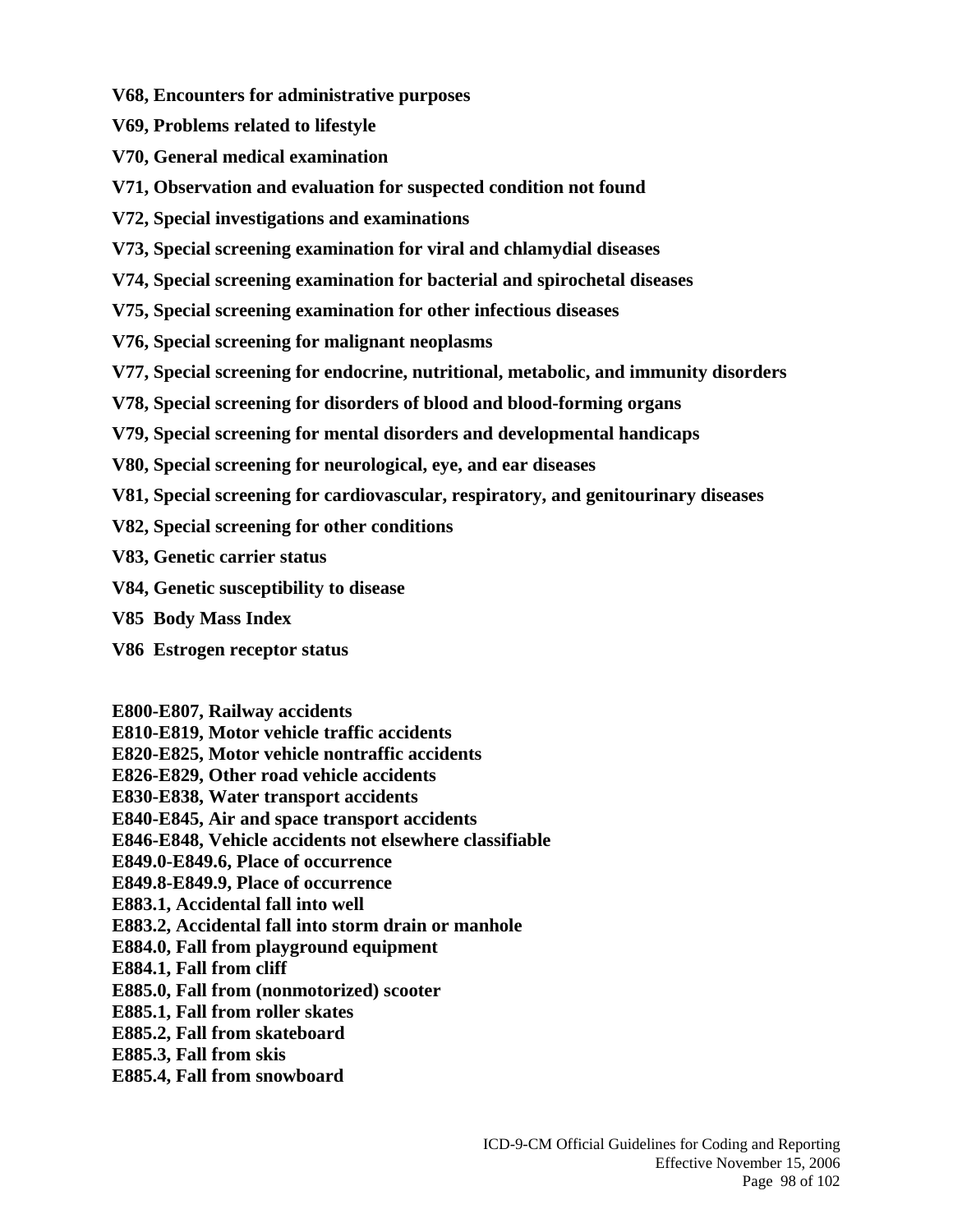**E886.0, Fall on same level from collision, pushing, or shoving, by or with other person, In sports** 

**E890.0-E89.9, Conflagration in private dwelling** 

**E893.0, Accident caused by ignition of clothing, from controlled fire in private dwelling E893.2, Accident caused by ignition of clothing, from controlled fire not in building or structure** 

**E894, Ignition of highly inflammable material** 

**E895, Accident caused by controlled fire in private dwelling** 

**E897, Accident caused by controlled fire not in building or structure** 

**E898.0-E898.1, Accident caused by other specified fire and flames** 

**E917.0, Striking against or struck accidentally by objects or persons, in sports without subsequent fall** 

**E917.1, Striking against or struck accidentally by objects or persons, caused by a crowd, by collective fear or panic without subsequent fall** 

**E917.2, Striking against or struck accidentally by objects or persons, in running water without subsequent fall** 

**E917.5, Striking against or struck accidentally by objects or persons, object in sports with subsequent fall** 

**E917.6, Striking against or struck accidentally by objects or persons, caused by a crowd, by collective fear or panic with subsequent fall** 

**E919, Accidents caused by machinery** 

**E921.0-E921.9, Accident caused by explosion of pressure vessel** 

**E922.0-E922.9, Accident caused by firearm and air gun missile** 

**E924.1, Caustic and corrosive substances** 

**E926.2, Visible and ultraviolet light sources** 

**E927, Overexertion and strenuous movements** 

**E928.0-E928.8, Other and unspecified environmental and accidental causes** 

**E929.0-E929.9, Late effects of accidental injury** 

**E959, Late effects of self-inflicted injury** 

**E970-E978, Legal intervention** 

**E979, Terrorism** 

**E981.0-E980.9, Poisoning by gases in domestic use, undetermined whether accidentally or purposely inflicted** 

**E982.0-E982.9, Poisoning by other gases, undetermined whether accidentally or purposely inflicted** 

**E985.0-E985.7, Injury by firearms, air guns and explosives, undetermined whether accidentally or purposely inflicted** 

**E987.0, Falling from high place, undetermined whether accidentally or purposely inflicted, residential premises** 

**E987.2, Falling from high place, undetermined whether accidentally or purposely inflicted, natural sites** 

**E989, Late effects of injury, undetermined whether accidentally or purposely inflicted E990-E999, Injury resulting from operations of war**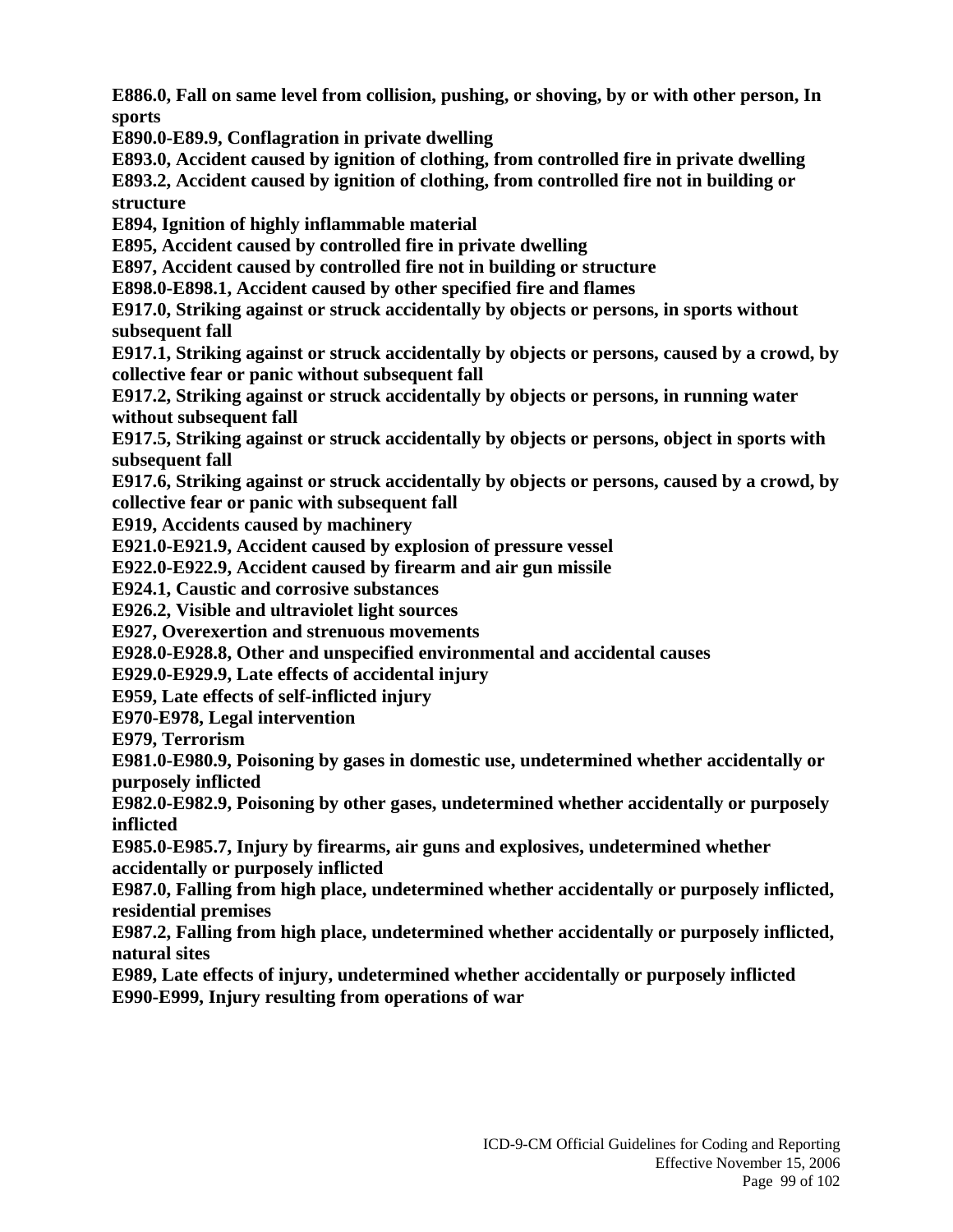# **POA Examples**

## **General Medical Surgical**

1. Patient is admitted for diagnostic work-up for cachexia. The final diagnosis is malignant neoplasm of lung with metastasis.

*Assign "Y" on the POA field for the malignant neoplasm. The malignant neoplasm was clearly present on admission, although it was not diagnosed until after the admission occurred*.

2. A patient undergoes outpatient surgery. During the recovery period, the patient develops atrial fibrillation and the patient is subsequently admitted to the hospital as an inpatient.

*Assign "Y" on the POA field for the atrial fibrillation since it developed prior to a written order for inpatient admission.* 

3. A patient is treated in observation and while in Observation, the patient falls out of bed and breaks a hip. The patient is subsequently admitted as an inpatient to treat the hip fracture.

*Assign "Y" on the POA field for the hip fracture since it developed prior to a written order for inpatient admission.* 

4. A patient with known congestive heart failure is admitted to the hospital after he develops decompensated congestive heart failure.

*Assign "Y" on the POA field for the congestive heart failure. The ICD-9-CM code identifies the chronic condition and does not specify the acute exacerbation.* 

5. A patient undergoes inpatient surgery. After surgery, the patient develops fever and is treated aggressively. The physician's final diagnosis documents "possible postoperative infection following surgery."

*Assign "N" on the POA field for the postoperative infection since final diagnoses that contain the terms "possible", "probable", "suspected" or "rule out" and that are based on symptoms or clinical findings that were not present on admission should be reported as "N".* 

6. A patient with severe cough and difficulty breathing was diagnosed during his hospitalization to have lung cancer.

*Assign "Y" on the POA field for the lung cancer. Even though the cancer was not diagnosed until after admission, it is a chronic condition that was clearly present before the patient's admission.*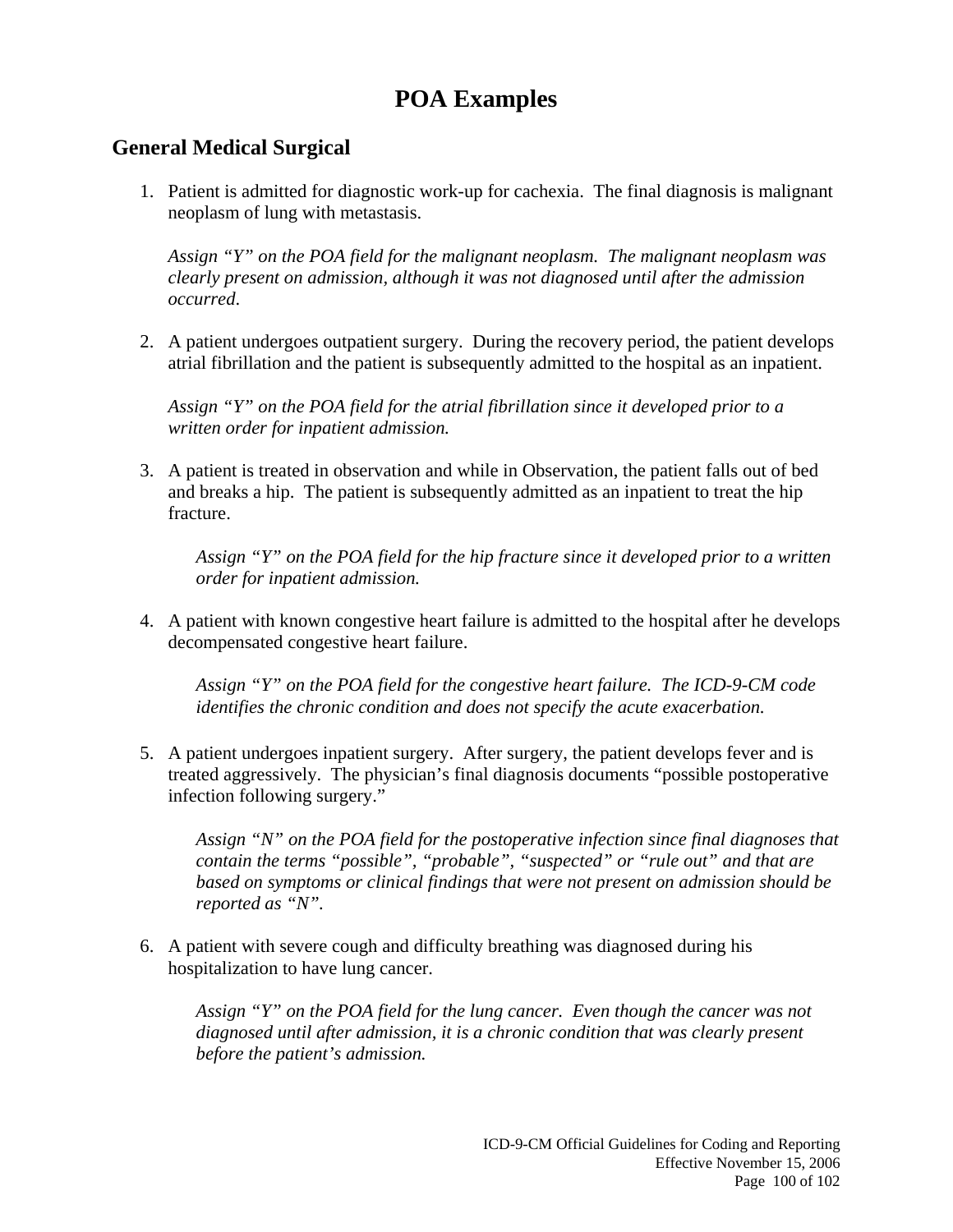7. A patient is admitted to the hospital for a coronary artery bypass surgery. Postoperatively he developed a pulmonary embolism.

*Assign "N" on the POA field for the pulmonary embolism. This is an acute condition that was not present on admission.* 

8. A patient is admitted with a known history of coronary atherosclerosis, status post myocardial infarction five years ago is now admitted for treatment of impending myocardial infarction. The final diagnosis is documented as "impending myocardial infarction."

*Assign "Y" to the impending myocardial infarction because the condition is present on admission.* 

9. A patient with diabetes mellitus developed uncontrolled diabetes on day 3 of the hospitalization.

*Assign "N" to the diabetes code because the "uncontrolled" component of the code was not present on admission.* 

*10.* A patient is admitted with high fever and pneumonia. The patient rapidly deteriorates and becomes septic. The discharge diagnosis lists sepsis and pneumonia. The documentation is unclear as to whether the sepsis was present on admission or developed shortly after admission.

*Query the physician as to whether the sepsis was present on admission, developed shortly after admission, or it cannot be clinically determined as to whether it was present on admission or not.* 

11. A patient is admitted for repair of an abdominal aneurysm. However, the aneurysm ruptures after hospital admission.

*Assign "N" for the ruptured abdominal aneurysm. Although the aneurysm was present on admission, the "ruptured" component of the code description did not occur until after admission.* 

12. A patient with viral hepatitis B progresses to hepatic coma after admission.

*Assign "N" for the viral hepatitis B with hepatic coma because part of the code description did not develop until after admission.* 

13. A patient with a history of varicose veins and ulceration of the left lower extremity strikes the area against the side of his hospital bed during an inpatient hospitalization. It bleeds profusely. The final diagnosis lists varicose veins with ulcer and hemorrhage.